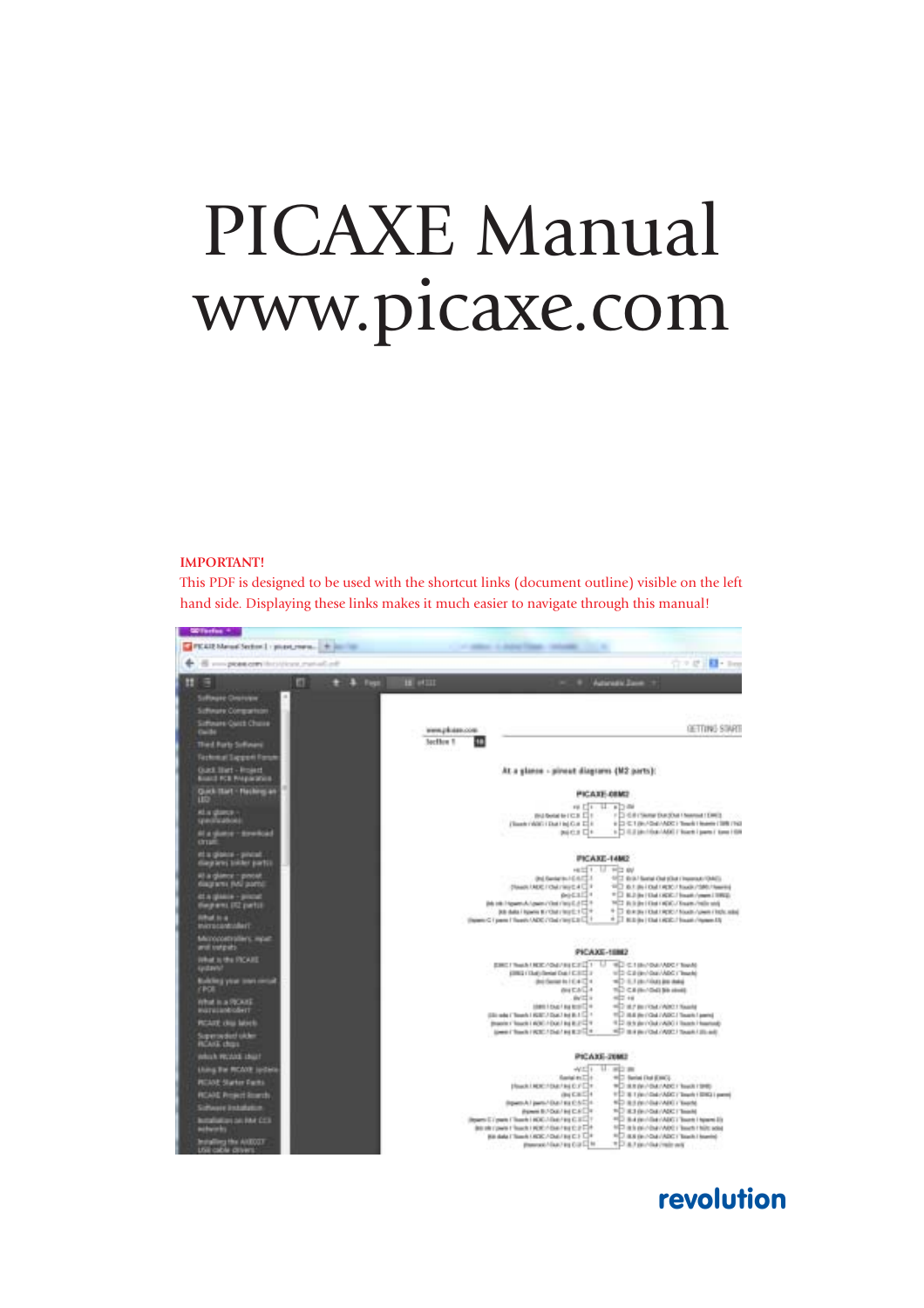Section 1

## **Contents**

| Enhanced Serial Download Circuit (NB: Obsolete, for info only)  45 |  |
|--------------------------------------------------------------------|--|
|                                                                    |  |
|                                                                    |  |
|                                                                    |  |
|                                                                    |  |
|                                                                    |  |
|                                                                    |  |
|                                                                    |  |
|                                                                    |  |
|                                                                    |  |
|                                                                    |  |
|                                                                    |  |
|                                                                    |  |
|                                                                    |  |
|                                                                    |  |
|                                                                    |  |
|                                                                    |  |
|                                                                    |  |
|                                                                    |  |
|                                                                    |  |
|                                                                    |  |
|                                                                    |  |
|                                                                    |  |
|                                                                    |  |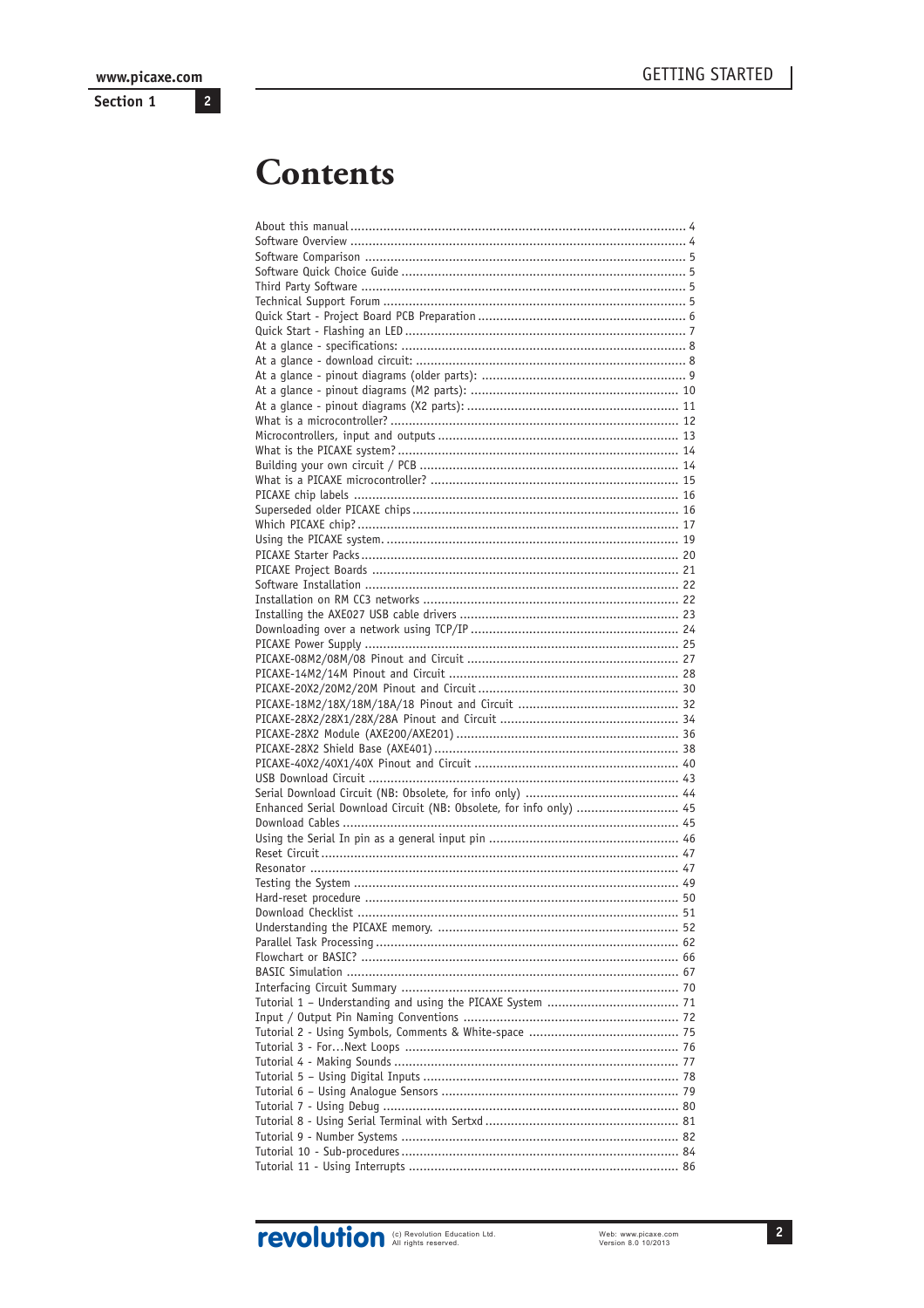**3**

### **Section 1**

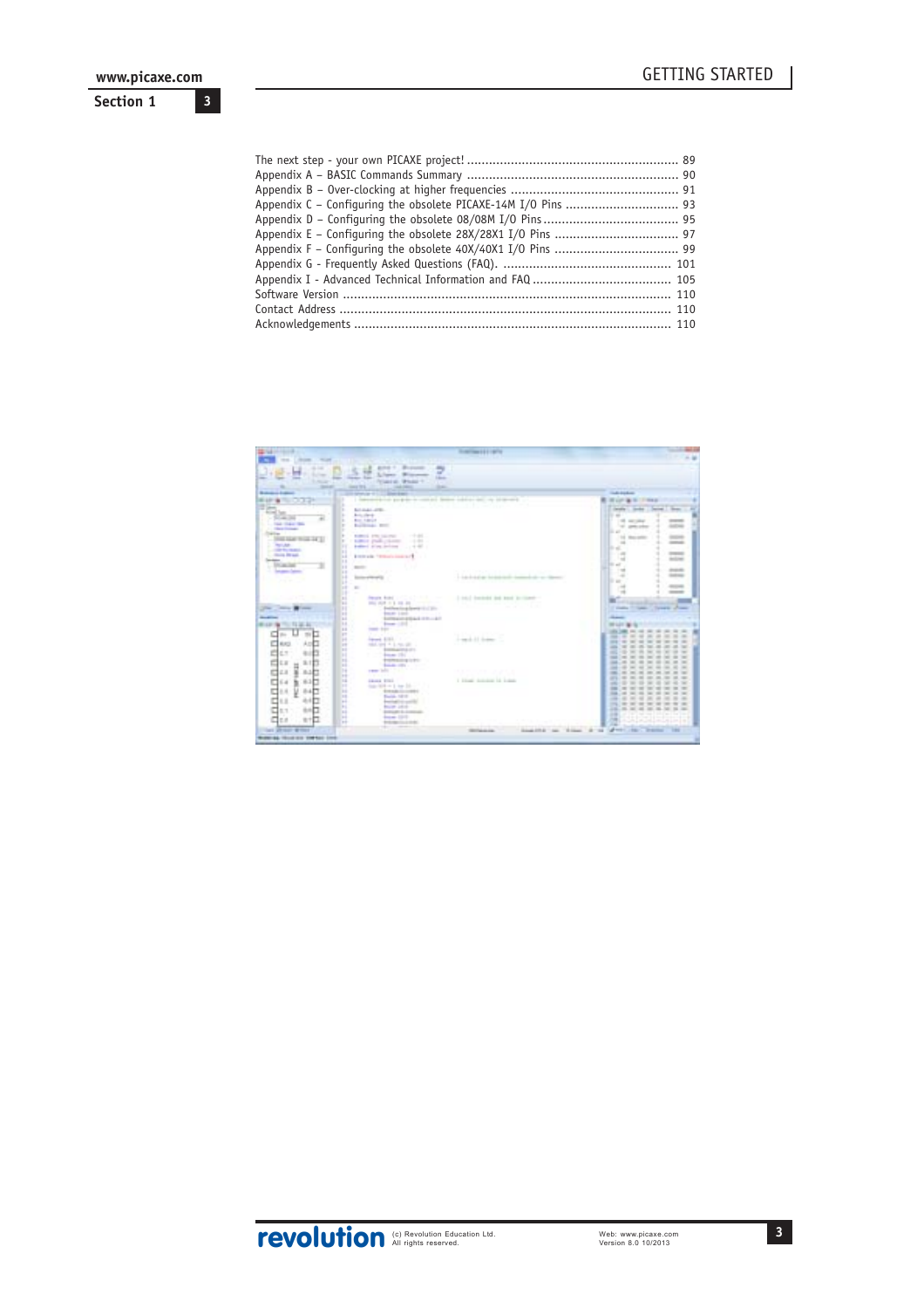## <span id="page-3-0"></span>**About this manual**

The PICAXE manual is divided into four separate sections:

|             | Section 1 - Getting Started                               | (picaxe_manual1.pdf) |
|-------------|-----------------------------------------------------------|----------------------|
| Section 2 - | <b>BASIC Commands</b>                                     | (picaxe_manual2.pdf) |
| Section 3 - | Microcontroller interfacing circuits (picaxe_manual3.pdf) |                      |
|             | Section 4 - Using Flowcharts                              | (picaxe_manual4.pdf) |

This first section provides general information for getting started with the PICAXE system. No prior understanding of microcontrollers is required. A series of tutorials introduce the main features of the system.

For more specific information, syntax and examples of each BASIC Command please see section 2 'BASIC Commands'.

For microcontroller interfacing circuits, and example programs, for most common input/output transducers, please see section 3

#### **Software Overview**

Revolution Education Ltd publish 3 software titles for use with the PICAXE microcontroller chips. Two are free, the other two are low cost options.

#### **PICAXE Editor 6**

The PICAXE Editor is the main Windows application used for programming PICAXE chips. This software is free of charge to PICAXE users. The PICAXE Editor supports both textual (BASIC) and flowchart (graphical) methods of developing programs. This manual was prepared using version **6.0.0** of the PICAXE Editor software.

#### **AXEpad**

AXEpad is a simpler, free version of the PICAXE Editor software for use on the Linux and Mac operating systems. It supports the BASIC programming method.

#### **PICAXE VSM**

PICAXE VSM is a full Berkeley SPICE circuit simulator, which will simulate complete electronic circuits using PICAXE chips. The BASIC program can be stepped through line by line whilst watching the input/output peripheral react to the program.

*This manual focuses on the BASIC textual programming language, as used by PICAXE Editor, AXEpad and PICAXE VSM.*

*Please see part 4 of the manual for more details about the flowchart programming method.*







**4**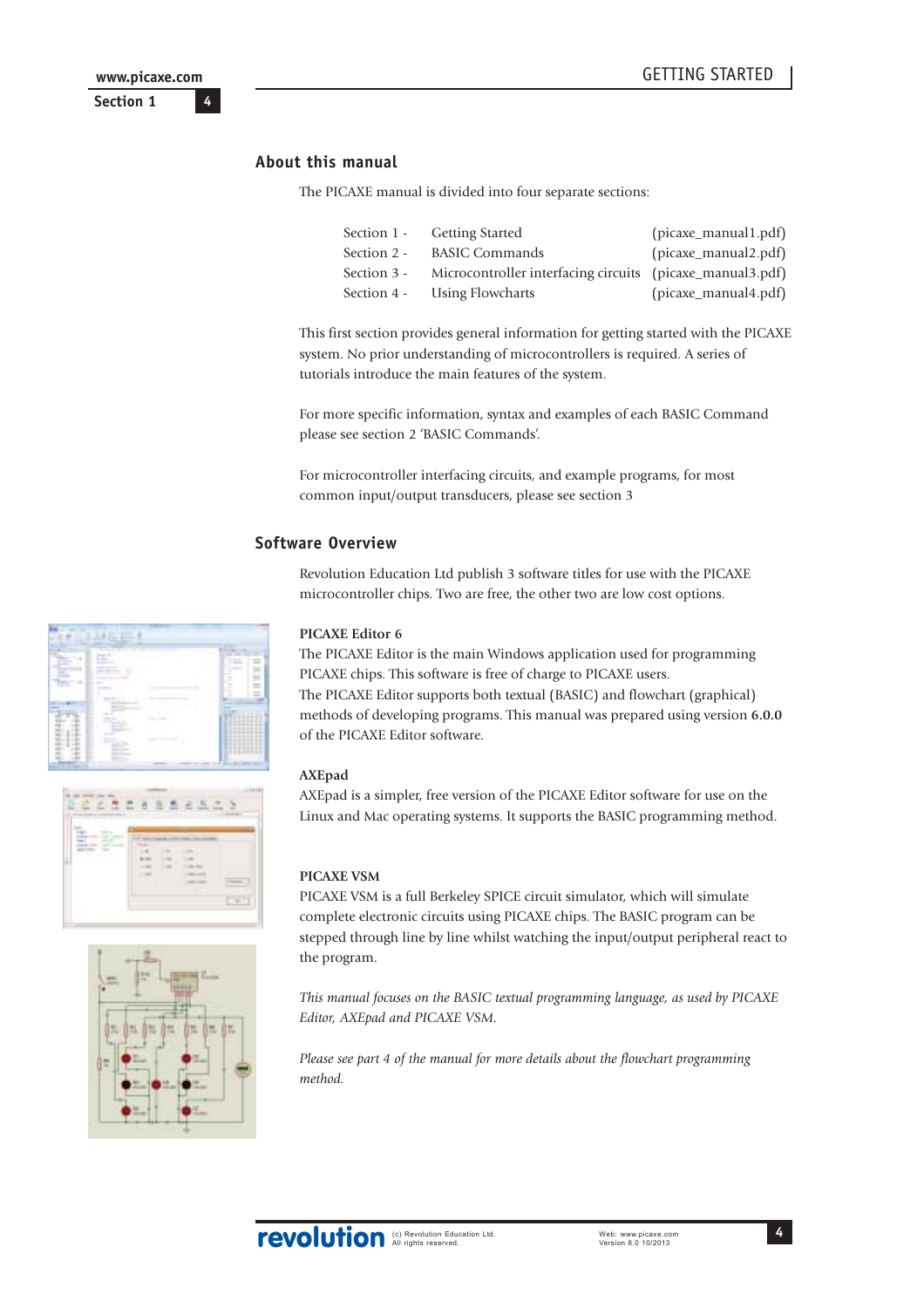**5**

<span id="page-4-0"></span>**Section 1**

## **Software Comparison**

|                                   | <b>PICAXE Editor</b> | AXEpad | <b>PICAXE VSM</b>                   |
|-----------------------------------|----------------------|--------|-------------------------------------|
| <b>BASIC</b> programming option   | X                    | X      | X                                   |
| Flowchart programming option      | X                    |        |                                     |
| Assembler code output             | X                    |        |                                     |
| <b>Windows Version</b>            | X                    | (X)    | X                                   |
| Linux Version                     |                      | X      |                                     |
| Mac OSX Version                   |                      | X      |                                     |
| On Screen Simulation              | X                    |        | X                                   |
| Berkeley SPICE Circuit Simulation |                      |        | X                                   |
| Support of all PICAXE Types       | X                    | X      | X                                   |
| Cost / Distribution               | Free                 | Free   | Cost Option<br>$(\text{\pounds}50)$ |

**Key:**

X = Supported

(X) = Supported, but more suitable product also available,

## **Software Quick Choice Guide**

| Windows | -> Textual BASIC programming | -> PICAXE Editor |
|---------|------------------------------|------------------|
|         | -> Flowchart programming     | -> PICAXE Editor |
|         | -> SPICE Circuit Simulation  | -> PICAXE VSM    |
| Mac     | -> Textual BASIC programming | -> AXEpad        |
| Linux   | -> Textual BASIC programming | -> AXEpad        |
|         |                              |                  |

## **Third Party Software**

Revolution produce royalty free PICAXE drivers that can be used to add PICAXE support to third party products. Current third party software products include:

| Win/Mac/Linux | -> Flowchart programming | -> Yenka PICs        |
|---------------|--------------------------|----------------------|
|               | ->Circuit Simulation     | -> Yenka Electronics |
|               | ->PCB Artwork            | -> Yenka PCB         |
|               | -> Flowchart programming | -> Flowol            |

## **Technical Support Forum**

If you have a question about any aspect of the PICAXE system please post a question on the very active (and friendly!) support forum at this website **www.picaxeforum.co.uk**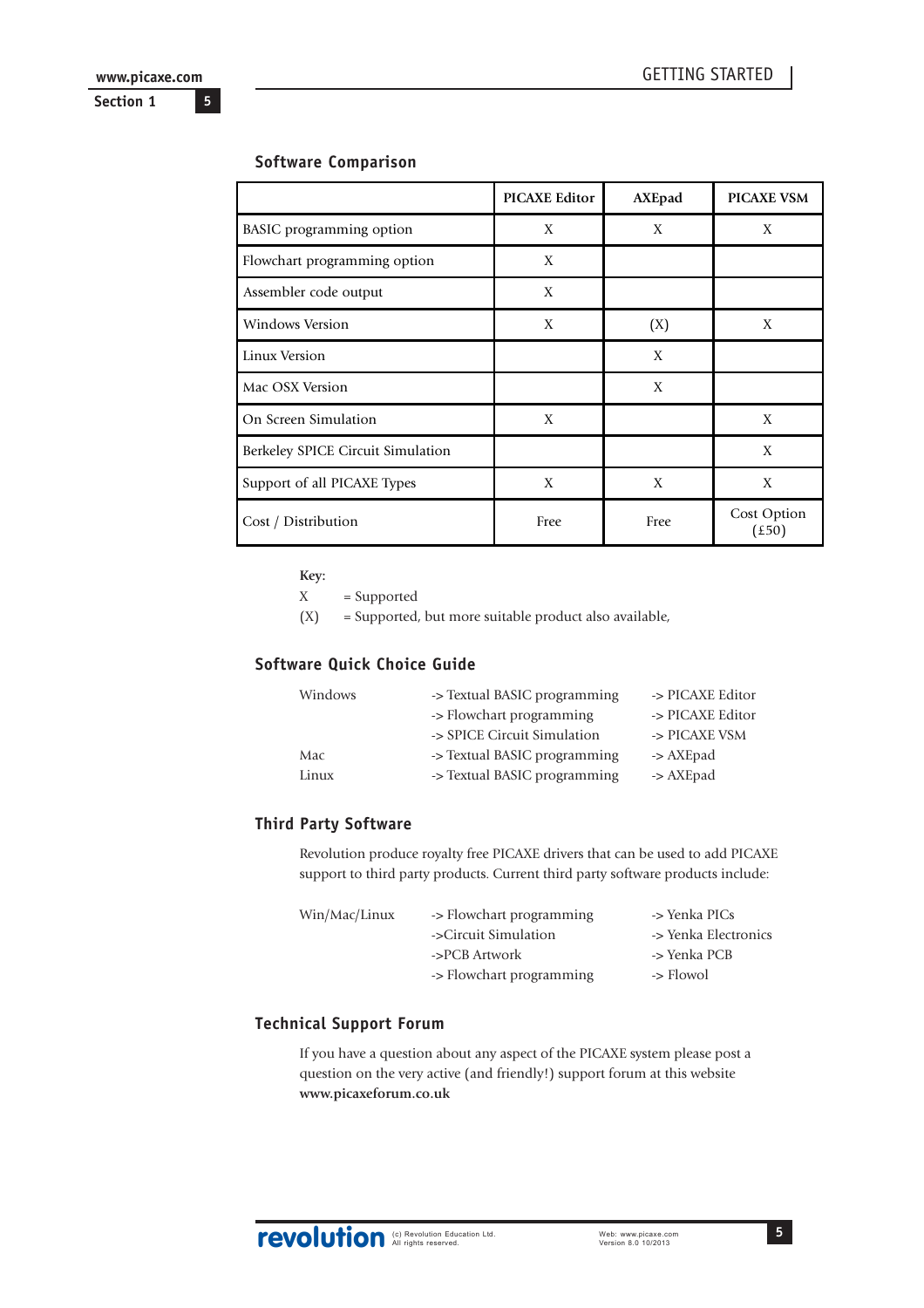## <span id="page-5-0"></span>**Quick Start - Project Board PCB Preparation**

Many Revolution Education project boards, as supplied in the starter packs, are supplied with a protective 'peelable' layer over the user solder pads on the rear of the PCB. This layer may be red or green in colour and can be easily peeled off with your finger nail before soldering.



This peelable layer protects the user solderable pads during manufacture and storage, to keep the pads clean and grease free.

Note also that the solder pads on our PCBs may be a dull white "milky" colour, not "shiny silver" as in the past. This is due to the more "environmentally friendly" lead-free chemicals now used for plating RoHS compliant PCBs.

This is not a fault and the pad can still be hand soldered just as easily as the older style 'shiny' solder pads. No cleaning is generally required prior to soldering.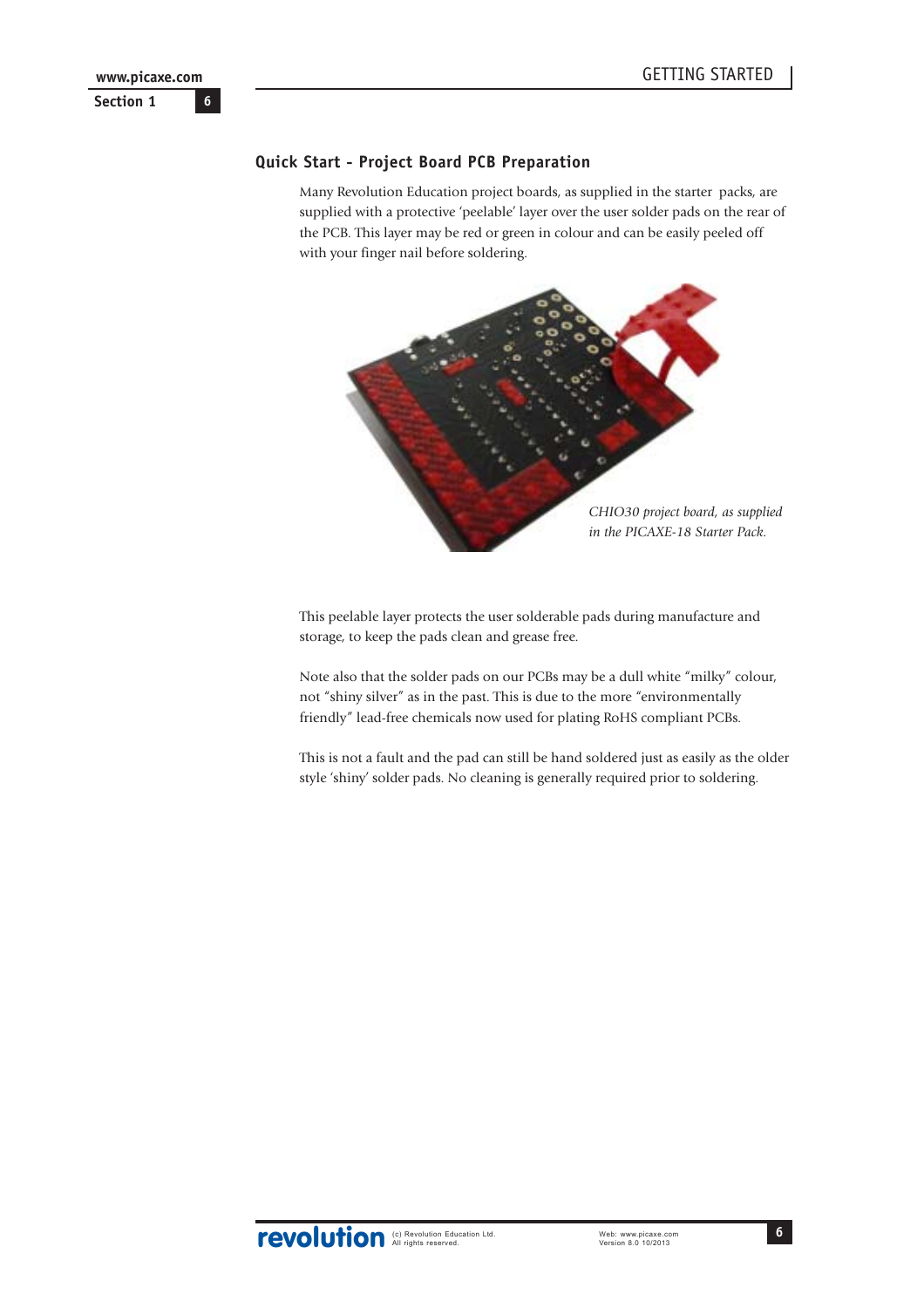## <span id="page-6-0"></span>**Quick Start - Flashing an LED**

It is strongly recommended that you read the first few chapters of this manual before using the PICAXE system. However if you cannot wait to get going, this quick start guide provides a summary of the information explained in much more detail later in this manual!

- 1. Install the PICAXE Editor software from www.picaxe.com/software.
- 2. Insert the AXE027 USB cable into an available USB port (and install the USB driver when prompted - see the AXE027 datasheet for more details).
- 3. Start the PICAXE Editor software (click Start>Programs>Revolution Education>PICAXE Editor). On the Workspace Explorer 'Settings' tab select the correct type of PICAXE chip. Also select the appropriate COM port (the port created by the AXE027 USB cable).
- 4. Connect an LED and 330 ohm resistor to the output pin 4 of the PICAXE chip. On 'home-made' or prototype circuits connect the LED/resistor between the output pin and 0V. On project boards (which have a Darlington transistor buffered output) connect the LED/resistor between V+ and the output pin. Ensure correct polarity of the LED.
- 5. Connect the PICAXE cable to the hardware.
- 6. Connect the 4.5V (3xAA battery) or 5V regulated power supply to the project board. Do NOT use a 9V PP3 battery.
- 7. Using the software, type in the following program:

| main: | high B.4   |
|-------|------------|
|       | pause 1000 |
|       | 1ow B.4    |
|       | pause 1000 |
|       | goto main  |
|       |            |

8. Click the PICAXE>Program menu to download the program to the hardware. After the download the output LED should flash on and off very second.

Congratulations! You have now programmed a microcontroller using the PICAXE system!



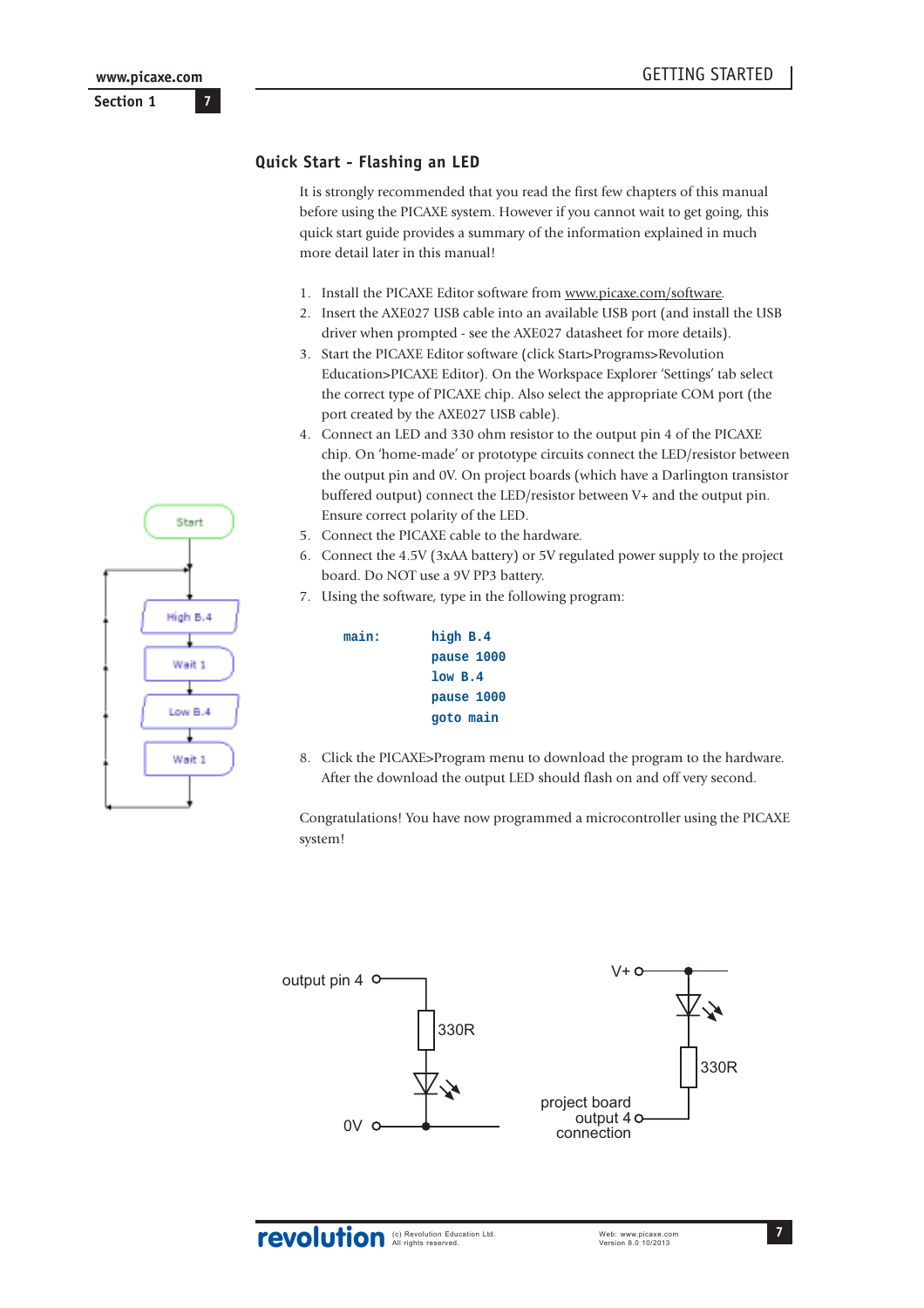**8**

<span id="page-7-0"></span>**Section 1**

## **At a glance - specifications:**

#### **Power Supply:**

4.5V or 5V DC is recommended. Do not use 6V, 7.2V or 9V battery packs, these could permanently damage the chip. For trouble-shooting use 3xAA cells only.

*Earlier 28X2/40X2 parts were also previously available in special low power (1.8V to 3.3V) variants called the 28X2-3V and 40X2-3V. Note that 4.5V or 5V will permanently damage these special low power parts.*

#### **Outputs:**

Each output can sink or source 20mA. This is enough to light an LED but will not, for instance, drive a motor. Total maximum current per chip is 90mA.

#### **Inputs:**

An input should be above (0.8 x power supply voltage) to be high, below (0.2 x power supply voltage) to be low. It is recommended, but not essential, to tie unused inputs low via a 10k resistor.

#### **ADC:**

The ADC range is the power supply voltage range. The maximum recommended input impedance is 20k. Unconnected ADC will 'float' giving varying false readings. However 'touch sensor' pins must float (no pullup/pulldown).

#### **Serial download pin:**

The serial download pin must **never** be left floating. This will give unreliable operation. Always use the 10k/22k resistors as shown below, even if the chip was programmed on a different board.

#### **Reset pin:**

The reset pin (if present) must **never** be left floating. This will give unreliable operation. Always tie high (ie to the positive supply) via a 4k7 or 10k resistor.

#### **At a glance - download circuit:**

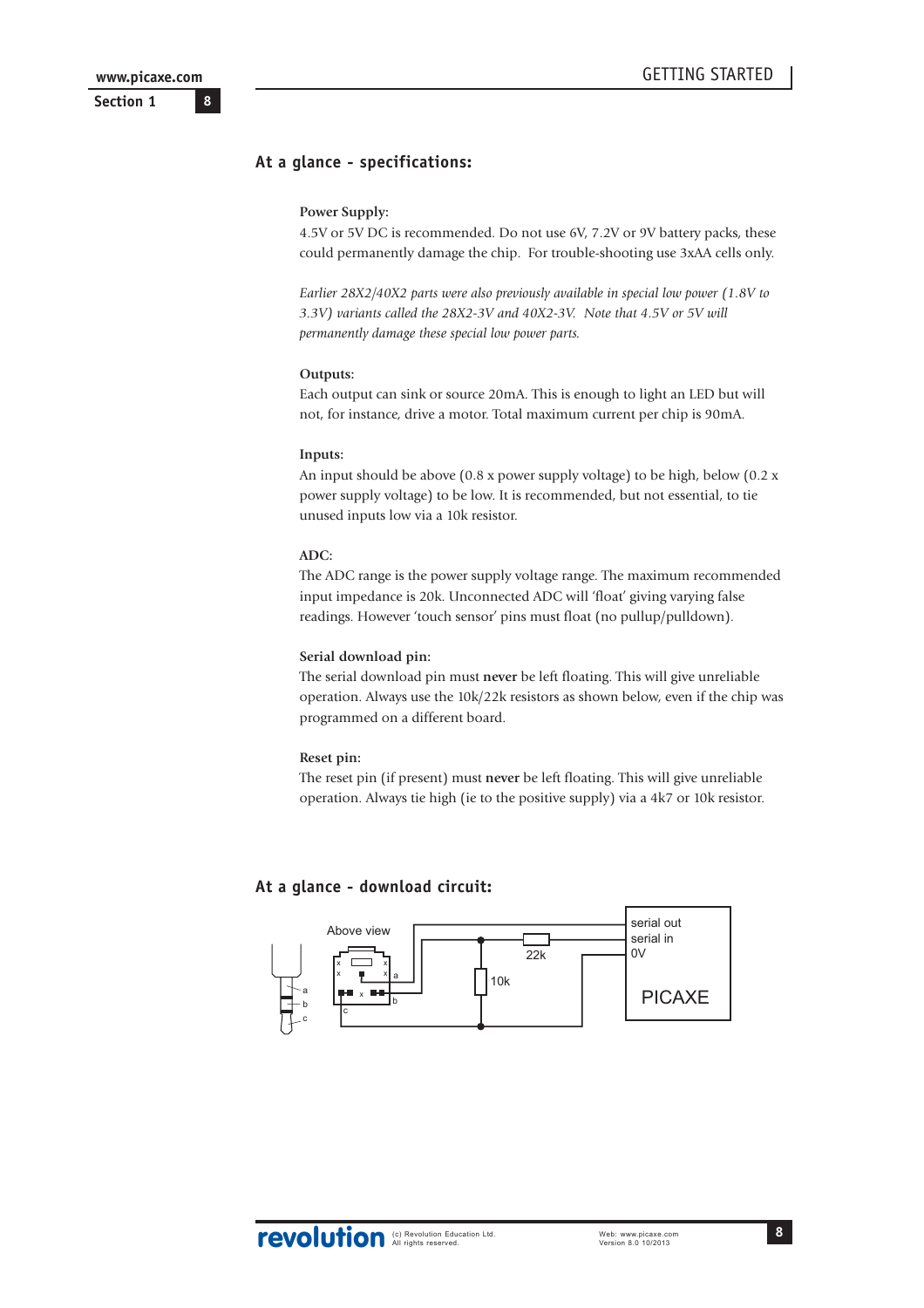<span id="page-8-0"></span>www.picaxe.com Section 1  $\overline{9}$ 

## At a glance - pinout diagrams (older parts):

#### PICAXE-08M U  $8$  D OV  $+V \Box 1$ 7 Out 0 / Serial Out / Infraout Serial In  $\Box$  2 6 | In 1 / Out 1 / ADC 1 ADC 4 / Out 4 / In 4  $\Box$  3 PICAXE-18X  $5 \Box$  In 2 / Out 2 / ADC 2 / pwm 2 / tune Infrain / In 3  $\Box$  4 ADC 2 / Input  $2\sqrt{1}$  $\Box$ 18 Input 1 / ADC 1 Serial Out  $\Box$  2 17 Input 0 / ADC 0 / Infrain PICAXE-14M Serial In  $\Box$  3 16 Input 7 / keyboard data  $+V\Box$ 1  $\Box$ 14 $\Box$ 0V Reset  $\Box$  4 15 Input 6 / keyboard clock Serial In  $\Box$  2 13 Output 0 / Serial Out / Infraout  $0V\Box$  5  $14\Box$  +V ADC 4 / Input 4  $\Box$  3  $12$  Output 1 Output  $0 \Box 6$ 13 Output 7 11□ Output 2 Infrain / Input  $3 \Box 4$ i2c sda / Output 1  $\Box$  7  $12\Box$  Output 6 Input  $2 \Box$  5  $10\Box$  Output 3  $11\Box$  Output 5 Output  $2 \Box 8$ Input 1  $\Box$  6  $9\Box$  Output 4  $10\Box$  Output 4 / i2c scl pwm 3 / Output  $3\Box$ <sup>9</sup> ADC 0 / Input  $0$   $\Box$  7 8 D Output 5 PICAXE-18M PICAXE-28X1 ADC 2 / Input  $2\Box 1$   $\Box$  18  $\Box$  Input 1 / ADC 1 Reset  $\boxed{1}$   $\boxed{1}$  28  $\boxed{}$  Output 7 Serial Out  $\Box$  2 17 Input 0 / ADC 0 / Infrain  $27$  Output 6 ULPWU / ADC 0 / In a0  $\Box$  2 Serial In  $\Box$  3 16 Input 7 / keyboard data  $26$  Output 5 ADC 1 / In a1  $\Box$  3 Reset  $\Box$  4 15 Input 6 / keyboard clock ADC 2 / In a2  $\Box$  4 25  $\Box$  Output 4 / hpwm D  $0V \Box$  5  $14\Box$  +V ADC 3 / In a 3  $\Box$  5 24  $\Box$  Output 3 13 Output 7 Output 0 / infraout  $\square$  $6\overline{6}$ Serial In  $\Box$  6 23  $\Box$  Output 2 / hpwm B Output 1  $\vert$  7  $12$  Output 6 Serial Out  $\Box$  7 22 □ Output 1 / hpwm C Output 2 $\square$  $11\Box$  Output 5  $0V\Box$ 8  $|8$ 21  $\Box$  Output 0 Output 3 / pwm 3  $\Box$  $10$  Output 4 Resonator  $\Box$  9  $20 \Box +V$  $19$  D OV Resonator  $\Box$  10 timer clk / Out c0 / In  $0 \Box$  11 18 <u>□</u> In 7 / Out c7 / hserin / kb data PICAXE-20M pwm 1 / Out c1 / In 1  $\Box$  12  $17\Box$  In 6 / Out c6 / hserout / kb clk π  $+V\Box$ 1  $20\Box$  OV hpwm A / pwm 2 / Out c2 / In  $2 \Box$  13  $16$  In 5 / Out c5 / spi sdo 19 Serial Out Serial In  $\Box$  2 spi sck / i2c scl / Out c3 / In  $3\Box$  14  $15 \Box$  In 4 / Out c4 / i2c sda / spi sdi ADC 7 / Input  $7 \square$  3 18 Output 0 / Infraout Input 6  $\Box$  4  $17\Box$  Output 1 Input  $5\Box$  5  $16$  Output 2 PICAXE-40X1 Input 4  $\Box$  6 15 Output 3 ADC 3 / Input  $3\Box$  7  $14$  Output 4 Reset  $\Box$  1  $\Box$  40  $\Box$  Output 7 ADC 2 / Input  $2 \Box 8$  $13\Box$  Output 5 ULPWU / ADC 0 / In a0  $\Box$  2 39  $\Box$  Output 6 ADC 1 / Input 1  $\Box$ <sup>9</sup>  $12\Box$  Output 6 ADC 1 / In a1  $\Box$  3 38 Output 5 11  $\Box$  Output 7 Infrain / Input 0  $\Box$  10 ADC 2 / In a2  $\Box$  4 37  $\Box$  Output 4 ADC 3 / In a3  $\Box$  5  $36 \Box$  Output 3 Serial In  $\Box$  6  $35$  Output 2 Serial Out  $\Box$  7  $34$   $\Box$  Output 1 ADC  $5 \Box 8$  $33 \Box$  Output 0 (c) Revolution Education Ltd

www.picaxe.co.uk

 $32 \Box +V$ 

 $31 \Box 0V$ 

 $28$   $\Box$  Input 5

 $27$  Input 4

 $22$  Input 3

 $21$  Input 2

 $30$  Input 7 / kb data

 $29$  Input 6 / kb clk

 $26$  In c7 / Out c7 / hserin

 $25$  In c6 / Out c6 / hserout

 $24$  In c5 / Out c5 / spi sdo

23 In c4 / Out c4 / i2c sda / spi sdi

 $ADC 6 \Box 9$ 

ADC  $7 \Box$  10

Resonator  $\Box$  13

Resonator  $\Box$  14

Input  $0 \Box$  19

Input  $1 \square$  20

timer clk / Out c0 / In c0  $\Box$  15

pwm 1 / Out c1 / In c1  $\Box$  16

pwm 2 / Out c2 / In c2  $\Box$  17

i2c scl / spi sck / Out c3 / In c3  $\Box$  18

 $+V\Box$  11

 $0V\Box$  12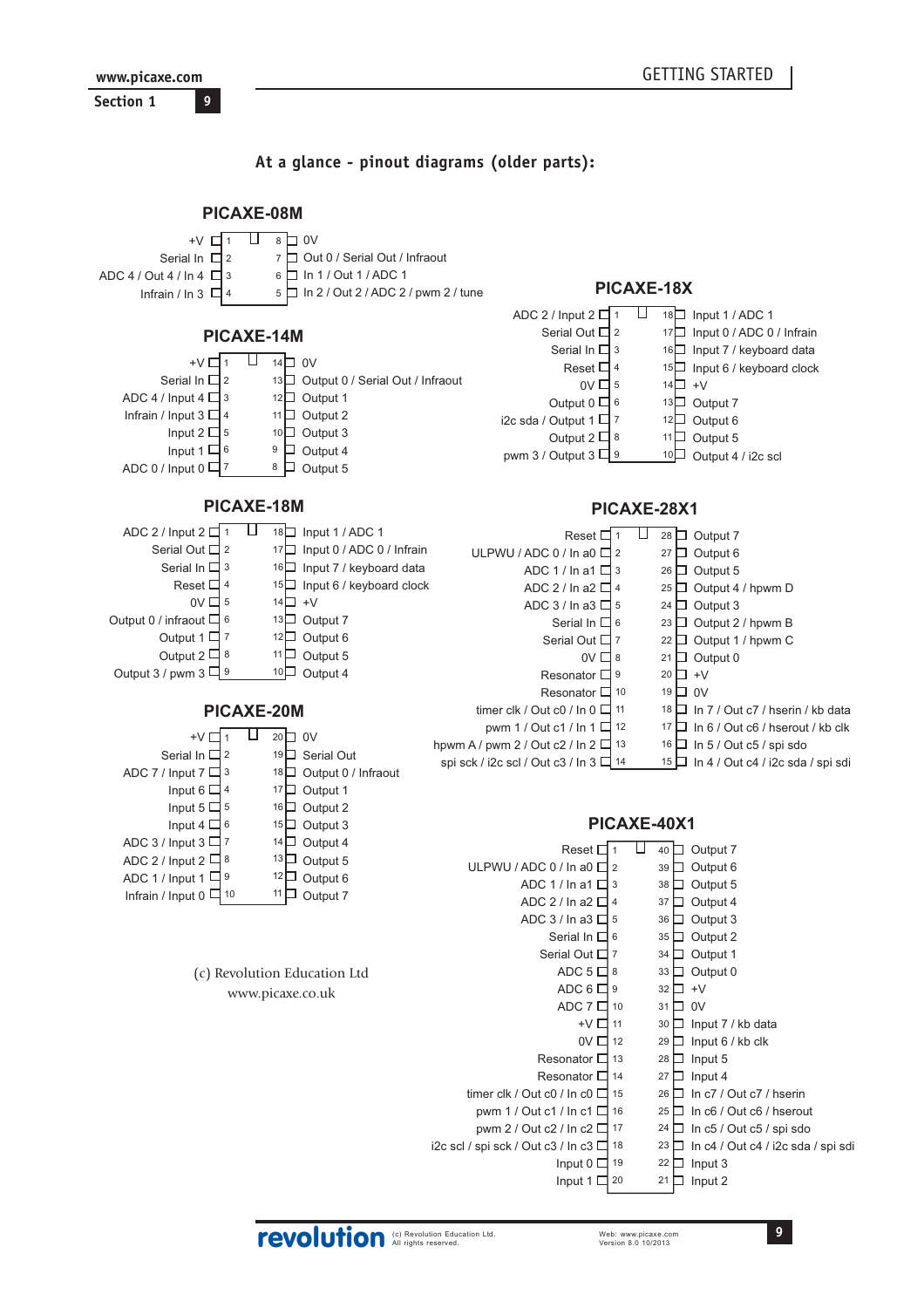## <span id="page-9-0"></span>**At a glance - pinout diagrams (M2 parts):**

## **PICAXE-08M2**

| $+V$ $\Box$ 1                         | $8 \Box 0V$                                                         |
|---------------------------------------|---------------------------------------------------------------------|
| (In) Serial In / C.5 $\Box$ 2         | 7 O.0 / Serial Out (Out / hserout / DAC)                            |
| (Touch / ADC / Out / In) C.4 $\Box$ 3 | 6 [ C.1 (In / Out / ADC / Touch / hserin / SRI / hi2c scl)          |
| (In) C.3 $\Box$ 4                     | $5 \Box C.2$ (In / Out / ADC / Touch / pwm / tune / SRQ / hi2c sda) |
|                                       |                                                                     |

## **PICAXE-14M2**

|                                                                 | nv<br>14 $\Box$                                       |
|-----------------------------------------------------------------|-------------------------------------------------------|
| (In) Serial In / C.5 $\Box$ 2                                   | 13 D B.0 / Serial Out (Out / hserout / DAC)           |
| (Touch / ADC / Out / In) $C.4 \Box$ 3                           | $12 \Box$ B.1 (In / Out / ADC / Touch / SRI / hserin) |
| (In) C.3 $\Box$ 4                                               | $11 \Box$ B.2 (In / Out / ADC / Touch / pwm / SRQ)    |
| (kb clk / hpwm A / pwm / Out / ln) C.2 $\Box$ 5                 | $10$ $\Box$ B.3 (In / Out / ADC / Touch / hi2c scl)   |
| (kb data / hpwm B / Out / ln) C.1 $\Box$ 6                      | $\Box$ B.4 (In / Out / ADC / Touch / pwm / hi2c sda)  |
| (hpwm C / pwm / Touch / ADC / Out / In) C.0 $\Box$ <sup>7</sup> | $\Box$ B.5 (In / Out / ADC / Touch / hpwm D)<br>8     |

## **PICAXE-18M2**

| (DAC / Touch / ADC / Out / In) C.2              | 18 C.1 (In / Out / ADC / Touch)                 |
|-------------------------------------------------|-------------------------------------------------|
| (SRQ / Out) Serial Out / C.3 $\Box$ 2           | $17 \square$ C.0 (In / Out / ADC / Touch)       |
| (In) Serial In / C.4 $\Box$ 3                   | 16 C.7 (In / Out) {kb data}                     |
| (In) C.5 $\Box$ 4                               | $15\Box$ C.6 (In / Out) {kb clock}              |
| 0V                                              | $14 \square +V$                                 |
| $(SRI / Out / In) B.0 \square 6$                | $13\Box$ B.7 (In / Out / ADC / Touch)           |
| (i2c sda / Touch / ADC / Out / In) B.1 $\Box$ 7 | $12\Box$ B.6 (In / Out / ADC / Touch / pwm)     |
| (hserin / Touch / ADC / Out / In) B.2 $\Box$ 8  | 11□ B.5 (In / Out / ADC / Touch / hserout)      |
| (pwm / Touch / ADC / Out / In) B.3 $\Box$ 9     | $10\Box$ B.4 (In / Out / ADC / Touch / i2c scl) |

## **PICAXE-20M2**

| +V                                                      | $20\Box$ OV                                      |
|---------------------------------------------------------|--------------------------------------------------|
| Serial In $\Box$ 2                                      | 19□ Serial Out (DAC)                             |
| (Touch / ADC / Out / In) C.7 $\Box$ 3                   | $18 \Box$ B.0 (In / Out / ADC / Touch / SRI)     |
| (In) C.6 $\Box$ 4                                       | 17   B.1 (In / Out / ADC / Touch / SRQ / pwm)    |
| (hpwm A / pwm / Out / ln) C.5 $\Box$ 5                  | $16 \Box$ B.2 (In / Out / ADC / Touch)           |
| (hpwm B / Out / In) C.4 $\Box$ 6                        | $15\Box$ B.3 (In / Out / ADC / Touch)            |
| (hpwm C / pwm / Touch / ADC / Out / In) $C.3 \square$ 7 | 14 B.4 (In / Out / ADC / Touch / hpwm D)         |
| (kb clk / pwm / Touch / ADC / Out / In) C.2 $\Box$ 8    | $13\Box$ B.5 (In / Out / ADC / Touch / hi2c sda) |
| (kb data / Touch / ADC / Out / In) C.1 $\Box$ 9         | $\Box$ B.6 (In / Out / ADC / Touch / hserin)     |
| (hserout / Out / In) C.0 $\Box$ 10                      | B.7 (In / Out / hi2c scl)                        |
|                                                         |                                                  |

(c) Revolution Education Ltd www.picaxe.co.uk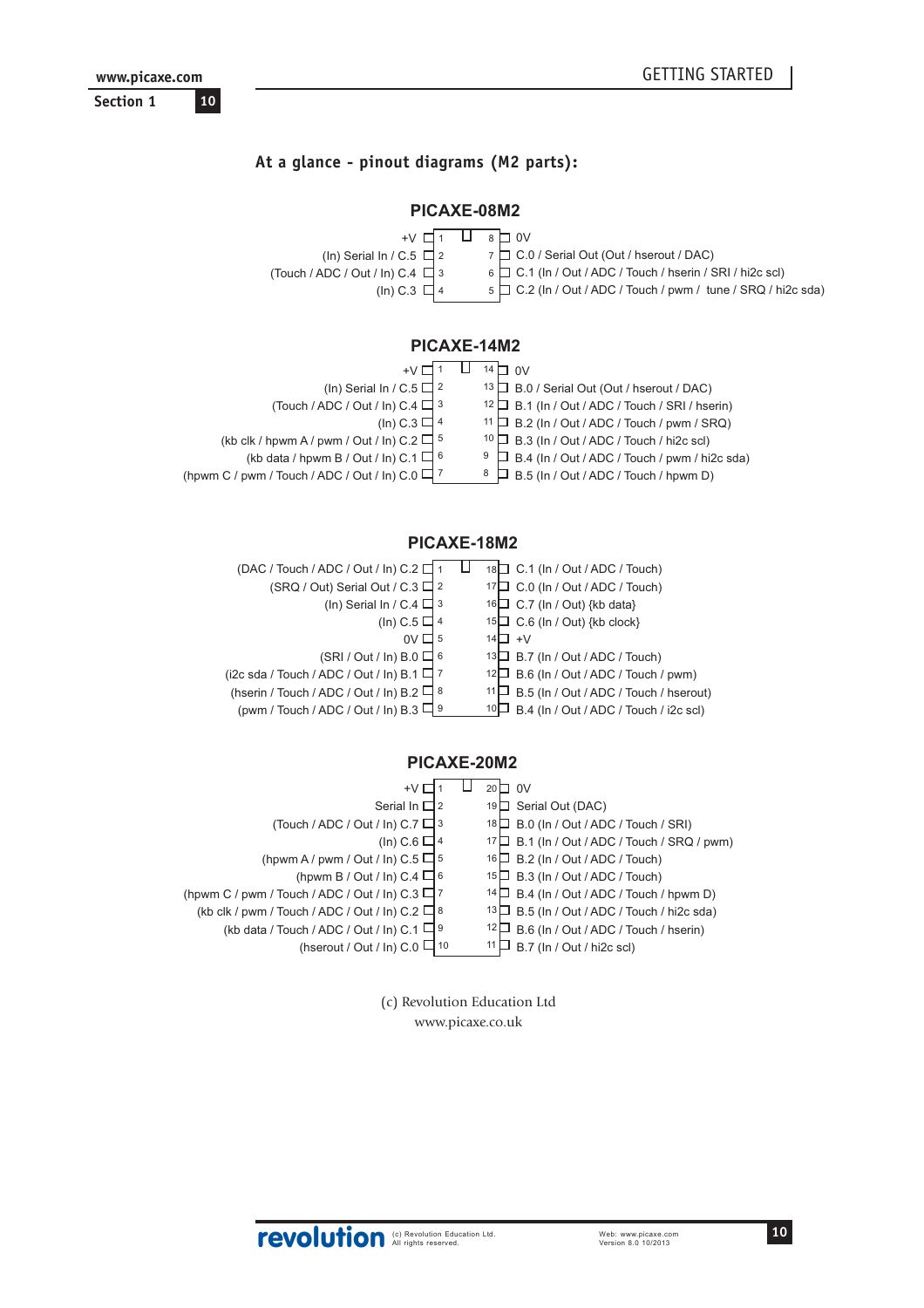## <span id="page-10-0"></span>At a glance - pinout diagrams (X2 parts):

## PICAXE-20X2

| $+V$                                                | $20\Box$ OV                                       |
|-----------------------------------------------------|---------------------------------------------------|
| Serial In $\Box$ 2                                  | 19 $\Box$ A.0 / Serial Out (Out)                  |
| $(ADC3 / Out / In) C.7 \square$ 3                   | 18 B.0 (In / Out / ADC1 / hint1)                  |
| (In) C.6 $\Box$ 4                                   | 17 B.1 (In / Out / ADC2 / hint2 / SRQ)            |
| (hpwm A / pwm C.5 / Out / In) C.5 $\Box$ 5          | 16 B.2 (In / Out / ADC4 / Comp2+)                 |
| (hpwm B / SRNQ / Out / ln) C.4 $\Box$ 6             | 15 B.3 (In / Out / ADC5 / Comp2-)                 |
| (hpwm C / ADC7 / Out / In) C.3 $\Box$ 7             | 14 B.4 (In / Out / ADC6 / hpwm D / Comp1-)        |
| (kb clk / ADC8 / Out / In) C.2 $\Box$ 8             | 13 D B.5 (In / Out / ADC10 / hi2c sda / hspi sdi) |
| (hspi sdo / kb data / ADC9 / Out / ln) C.1 $\Box$ 9 | B.6 (In / Out / ADC11 / hserin)                   |
| (hserout / Out / In) C.0 $\Box$ <sup>10</sup>       | B.7 (In / Out / hi2c scl / hspi sck)              |

### PICAXE-28X2

| Reset D                                                         | 28 $\Box$ B.7 (ln / Out)                                       |
|-----------------------------------------------------------------|----------------------------------------------------------------|
| {touch} (Comp1-/ADC0/Out/In) A.0 $\Box$ 2                       | $\Box$ B.6 (In / Out)<br>27 <sup>1</sup>                       |
| {touch} (Comp2- / ADC1 / Out / In) A.1 $\Box$ 3                 | 26 □ B.5 (In / Out) {ADC13 / touch / pwm}                      |
| ${DAC / touch} (Comp2+ / ADC2 / Out / In) A.2 \square 4$        | $25 \Box$ B.4 (In / Out / ADC11) {touch / hpwm D}              |
| $\{$ fouch $\}$ (Comp1+ / ADC3 / Out / In) A.3 $\Box$ 5         | 24 $\Box$ B.3 (In / Out / ADC9) {touch}                        |
| Serial In $\Box$ 6                                              | 23 $\Box$ B.2 (In / Out / ADC8 / hint2) {touch / hpwm B}       |
| $\{SRNQ\}$ (Out) Serial Out / A.4 $\Box$ 7                      | $22 \Box$ B.1 (In / Out / ADC10 / hint1) {touch / hpwm C}      |
| $0V \Box 8$                                                     | 21 $\Box$ B.0 (In / Out / ADC12 / hint0) {touch / pwm / SRI}   |
| Resonator $\Box$ 9                                              | $20 \Box +V$                                                   |
| Resonator $\Box$ 10                                             | $19\Box$ OV                                                    |
| (timer clk / Out / In) $C.0 \Box$ 11                            | $18 \Box$ C.7 (In / Out / hserin / kb data) {ADC19 / touch}    |
| (pwm / Out / In) C.1 $\Box$ 12                                  | $17 \Box$ C.6 (In / Out / hserout / kb clk) {ADC18 / touch}    |
| $\{$ hpwm A / touch / ADC14 $\}$ (pwm / Out / ln) C.2 $\Box$ 13 | $\Box$ C.5 (In / Out / hspi sdo) {ADC17 / touch}<br>16 I       |
| {touch / ADC4} (hi2c scl / hspi sck / Out / ln) C.3 $\Box$ 14   | $15 \Box$ C.4 (In / Out / hi2c sda / hspi sdi) {ADC16 / touch} |
|                                                                 |                                                                |

## PICAXE-40X2

| Reset $\square$                                                       | B.7 (In / Out)<br>40 □                                          |
|-----------------------------------------------------------------------|-----------------------------------------------------------------|
| {touch} (Comp1-/ADC0/Out/In) A.0 $\Box$ 2                             | <b>B.6 (In / Out)</b><br>39                                     |
| $\{$ fouch $\}$ (Comp2- / ADC1 / Out / ln) A.1 $\Box$ 3               | B.5 (In / Out) {ADC13 / touch}<br>38                            |
| ${DAC / touch} (Comp2 + / ADC2 / Out / In) A.2 \square 4$             | B.4 (In / Out / ADC11) {touch}<br>37                            |
| {touch} (Comp1+ / ADC3 / Out / In) A.3 $\Box$ 5                       | B.3 (In / Out / ADC9) {touch}<br>36                             |
| Serial In $\Box$ 6                                                    | B.2 (In / Out / ADC8 / hint2) {touch}<br>35                     |
| $\{SRNQ\}$ (Out) Serial Out / A.4 $\Box$ 7                            | B.1 (In / Out / ADC10 / hint1) {touch}<br>$34+$                 |
| $\{$ touch $\}$ (ADC5 / Out / In) A.5 $\Box$ 8                        | B.0 (In / Out / ADC12 / hint0) {touch / SRI}<br>33 <sup>1</sup> |
| $\{$ touch $\}$ (ADC6 / Out / In) A.6 $\Box$ 9                        | $32 \Box$<br>$+V$                                               |
| $\{$ touch $\}$ (ADC7 / Out / In) A.7 $\Box$ 10                       | 0V<br>$31\Box$                                                  |
| $+V\Box$ 11                                                           | D.7 (In / Out / hpwm D / kb data) {ADC27 / touch}<br>30         |
| $0V \square$ 12                                                       | D.6 (In / Out / hpwm C / kb clk) {ADC26 / touch}<br>29          |
| Resonator $\Box$ 13                                                   | D.5 (In / Out / hpwm B) {ADC25 / touch}<br>28                   |
| Resonator $\Box$ 14                                                   | D.4 (In / Out) {ADC24 / touch}<br>27                            |
| (timer clk / Out / In) $C.0 \Box$ 15                                  | C.7 (In / Out / hserin) {ADC19 / touch}<br>26                   |
| (pwm / Out / In) C.1 $\Box$ 16                                        | C.6 (In / Out / hserout) {ADC18 / touch}<br>25                  |
| {touch / ADC14} (hpwm A / pwm / Out / ln) C.2 $\Box$ 17               | C.5 (In / Out / hspi sdo) {ADC17 / touch}<br>24                 |
| $\{$ touch / ADC4 $\}$ (hi2c scl / hspi sck / Out / ln) C.3 $\Box$ 18 | C.4 (In / Out / hi2c sda / hspi sdi) {ADC16 / touch}<br>23      |
| {touch / ADC20} (Out / In) $D.0 \Box$ 19                              | D.3 (In / Out) {ADC23 / touch}<br>22                            |
| {touch / ADC21} (Out / In) $D.1 \square 20$                           | D.2 (In / Out) {ADC22 / touch}<br>21                            |
|                                                                       |                                                                 |

Features shown in brackets { } are not available in older -5V and -3V variants.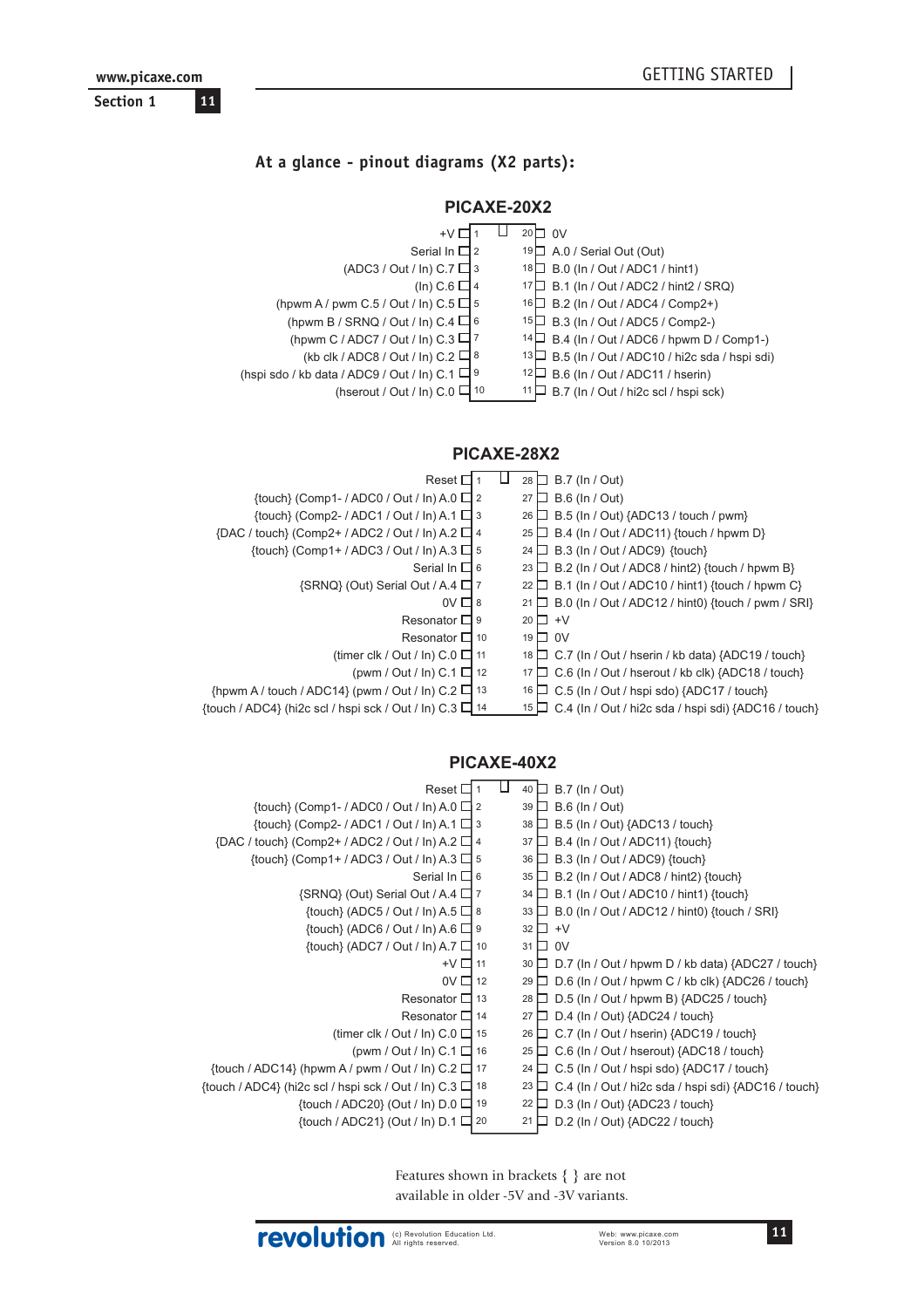## <span id="page-11-0"></span>**What is a microcontroller?**

A microcontroller is often described as a 'computer-on-a-chip'.

It is a low-cost integrated circuit that contains memory, processing units, and input/output circuitry in a single unit. Microcontrollers are purchased 'blank' and then programmed with a specific control program.



Once programmed the microcontroller is build into a product to make the product more intelligent and easier to use.

As an example, a microwave oven may use a single microcontroller to process information from the keypad, display user information on the seven segment display, and control the output devices (turntable motor, light, bell and magnetron).

One microcontroller can often replace a number of separate parts, or even a complete electronic circuit.

Some of the advantages of using microcontrollers in a product design are:

- increased reliability through a smaller part count
- reduced stock levels, as one microcontroller replaces several parts
- simplified product assembly and smaller end products
- greater product flexibility and adaptability since features are programmed into the microcontroller and not built into the electronic hardware
- rapid product changes or development by changing the program and not the electronic hardware

Applications that use microcontrollers include household appliances, alarm systems, medical equipment, vehicle subsystems, and electronic instrumentation. Some modern cars contain over thirty microcontrollers - used in a range of subsystems from engine management to remote locking!

In industry microcontrollers are usually programmed using the assembler or 'C' programming languages. However the complexity of these languages means that it is often not realistic for younger students in education, or many home hobbyists without formal training, to use these programming methods.

The PICAXE system overcomes this problem by use of a much simpler, easy to learn, BASIC programming language. Programs can also be created graphically by use of the flowchart editor.

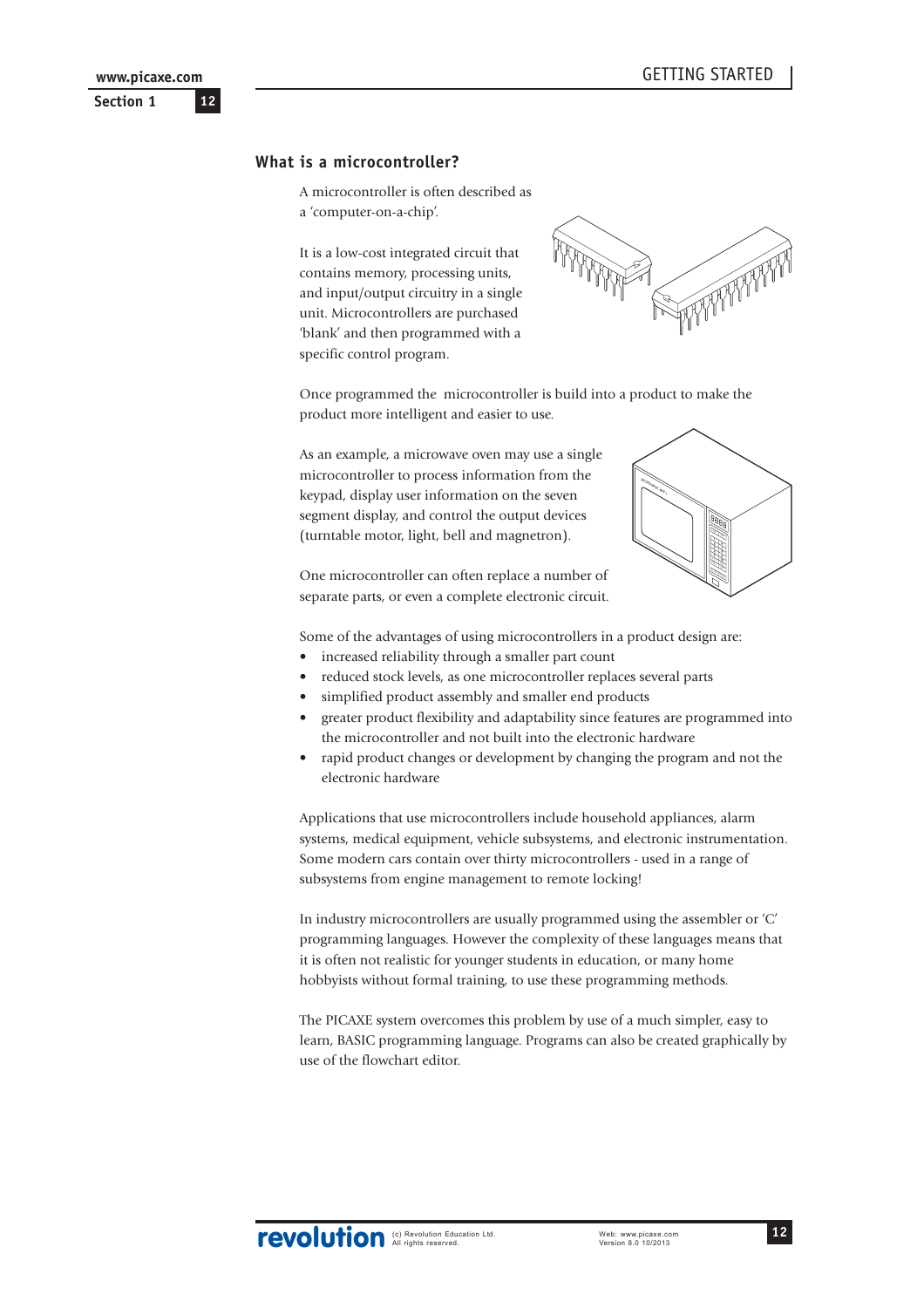### <span id="page-12-0"></span>**Section 1**

#### **Microcontrollers, input and outputs**

A popular children's electronic toy is shown in the diagram. This is a good example of a *mechatronic* system, as it uses an electronic circuit to control a number of mechanisms. It also contains a number of sensors so that it can react to changes when it is moved (for example being put in a dark place or being turned upside down).

Input transducers are electronic devices that detect changes in the 'real world' and send signals into the process block of the electronic system.



Some of the input transducers for the electronic toy are:

- push switches on the front and back to detect when the toy is being 'stroked', and a switch in the mouth to detect when the toy is being 'fed'
- a light-dependent resistor (LDR) between the eyes to detect if it is light or dark
- a microphone to detect noises and speech
- a tilt switch to detect when the toy is being turned upside down
- an infrared detector to detect infrared signals from other toys

Output transducers are electronic devices that can be switched on and off by the process block of the electronic system. Some of the output transducers of the electronic toy are:

- a motor to make the eyes and mouth move
- a speaker to produce sounds
- an infrared LED (light-emitting diode) to send signals to other toys.



The microcontroller uses information from the input transducers to make decisions about how to control the output devices. These decisions are made by the control program, which is downloaded into the microcontroller. To change the 'behaviour' of the toy it is simply a process of changing and downloading a new program into the microcontroller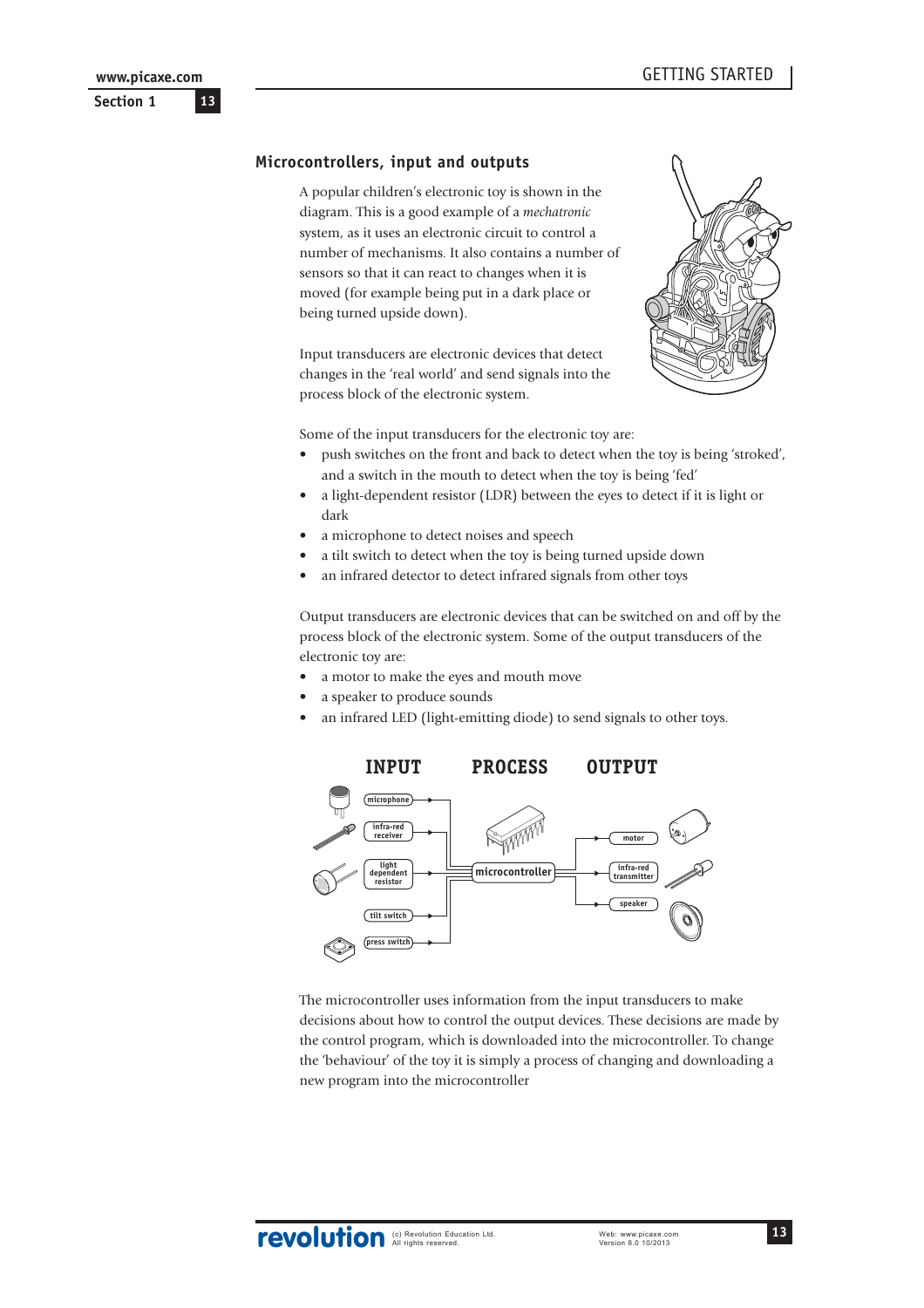## <span id="page-13-0"></span>**What is the PICAXE system?**

The PICAXE system exploits the unique characteristics of the new generation of low-cost 'FLASH' memory based microcontrollers. These microcontrollers can be programmed over and over again (typically 100 000 times) without the need for an expensive programmer.



The PICAXE uses a simple BASIC language (or graphical flowcharts) that younger students can start generating programs with within an hour of first use. It is much easier to learn and debug than industrial programming languages (C or assembler code).

Unlike other BASIC 'module' based systems, all PICAXE programming is at the 'chip' level. Therefore instead of buying an expensive pre-assembled (and difficult to repair) surface mount module, with the PICAXE system you simply purchase a standard chip and use it directly in your project board.

The power of the PICAXE system is its simplicity. No programmer, eraser or complicated electronic system is required - the microcontroller is programmed via a 3-wire connection to the computers serial port. The operational PICAXE circuit uses from just 3 components and can be easily constructed on a prototyping breadboard, strip-board or PCB design.

The 'PICAXE Editor' software is free and so the only cost per computer is the lowcost download cable. In the educational environment this enables students to buy their own cable and for schools to equip **every** single computer with a download cable. Other systems that require an expensive programmer or 'module' are generally too expensive to implement in this way.

Finally as the PICAXE chip never leaves the project board, all leg damage (as can occur when the chip is moved back and forth from a programmer) is eliminated.

## **Building your own circuit / PCB**

The PICAXE system has been designed to allow students / hobbyists to build their own PCB circuits for the PICAXE system. However if you do not wish to make your own circuit a number of project board kits and PCBs are available - please see the current PICAXE catalogue for more details.

If you wish to make your own PCB some reference designs are available at the PCB section of the PICAXE website at www.picaxe.co.uk

PCB samples are available for educational use in the popular realPCB and PCB Wizard formats.

If you wish to 'bread-board' a prototype circuit the AXE091 Development kit is highly recommended.

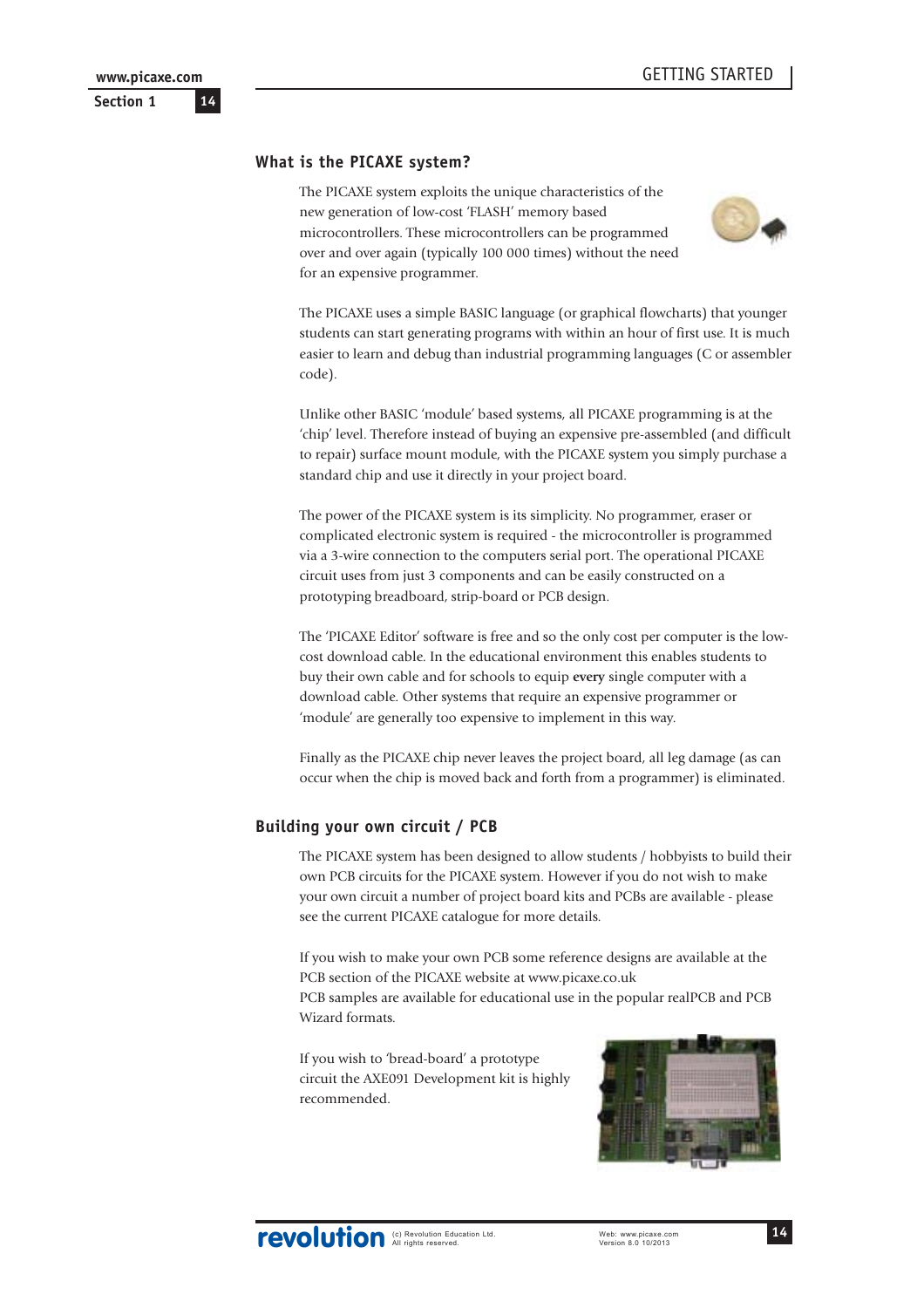<span id="page-14-0"></span>**Section 1 15 www.picaxe.com**

## **What is a PICAXE microcontroller?**



A PICAXE microcontroller is a standard Microchip PICmicro™ microcontroller that has been pre-programmed with the PICAXE bootstrap code. The bootstrap code enables the PICAXE microcontroller to be re-programmed directly via a simple serial connection. This eliminates the need for an (expensive) conventional programmer, making the whole download system a very low-cost simple serial cable!

The pre-programmed bootstrap code also contains common routines (such as how to generate a pause delay or a sound output), so that each download does not have to waste time downloading this commonly required data. This makes the download time much quicker.

As the blank microcontrollers purchased to 'make' PICAXE microcontrollers are purchased in large volumes, it is possible for the manufacturer to program the bootstrap code and still sell the PICAXE microcontroller at prices close to standard catalogue process for single un-programmed PIC microcontrollers. This means the cost of the PICAXE microcontroller to the end user is very economical.

The PICAXE bootstrap code is not available for programming into blank microcontrollers. You must purchase PICAXE microcontrollers (rather than blank, un-programmed microcontrollers) for use in the PICAXE system.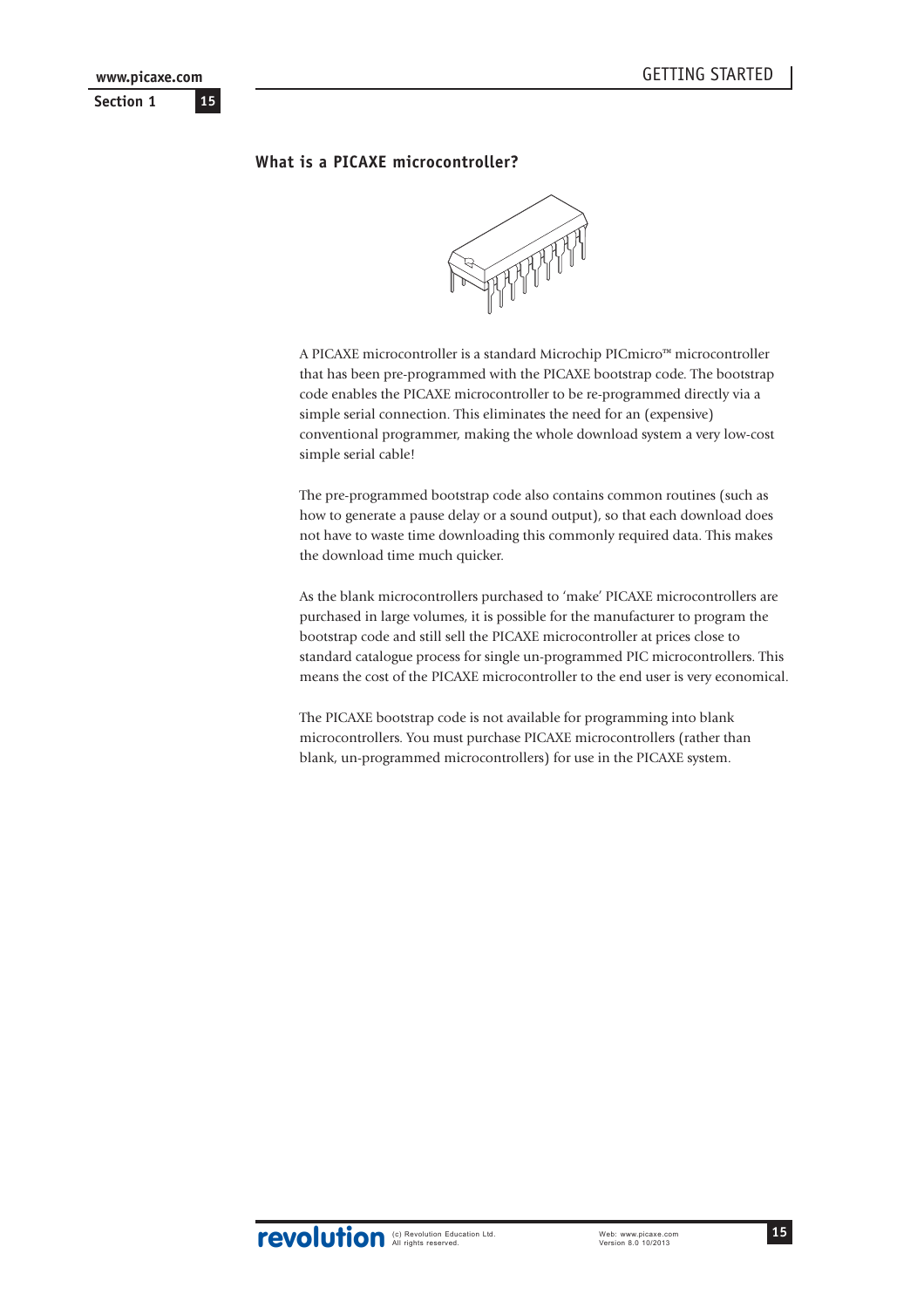<span id="page-15-0"></span>**Section 1**

## **PICAXE chip labels**

PICAXE chips are pre-programmed and tested Microchip PICmicro™ microcontrollers.

More recent M2 parts are custom parts 'factory engraved' with the full PICAXE name. Other parts are simply 'engraved' with the Microchip part name.

| PICAXE Type | Engraving on top of chip |
|-------------|--------------------------|
| PICAXE-08M2 | PICAXE-08M2+             |
| PICAXE-14M2 | PICAXE-14M2              |
| PICAXE-18M2 | $PICAXE-18M2+$           |
| PICAXE-20M2 | PICAXE-20M2              |
| PICAXE-20X2 | PIC18F14K22              |
| PICAXE-28X2 | PIC18F25K22              |
| PICAXE-40X2 | PIC18F45K22              |

*Still manufactured, but not recommended for new designs:*

| PICAXE-28X1 | PIC16F886 |
|-------------|-----------|
| PICAXE-40X1 | PIC16F887 |

## **Superseded older PICAXE chips**

| PICAXE Type    | Engraving       | Replacement Type   |
|----------------|-----------------|--------------------|
| PICAXE-08      | PIC12F629       | Superseded by 08M2 |
| PICAXE-08M     | PIC12F683       | Superseded by 08M2 |
| PICAXE-08M2LE  | 08M2            | Superseded by 08M2 |
| PICAXE-14M     | PIC16F684       | Superseded by 14M2 |
| PICAXE-18      | PIC16F627(A)    | Superseded by 18M2 |
| PICAXE-18A     | PIC16F819       | Superseded by 18M2 |
| PICAXE-18M     | PIC16F819       | Superseded by 18M2 |
| PICAXE-18X     | <b>PIC16F88</b> | Superseded by 18M2 |
| PICAXE-20M     | PIC16F677       | Superseded by 20M2 |
| PICAXE-28A     | PIC16F872       | Superseded by 28X1 |
| PICAXE-28X     | PIC16F873A      | Superseded by 28X1 |
| PICAXE-28X2-5V | PIC18F2520      | Superseded by 28X2 |
| PICAXE-28X2-3V | PIC18F25K20     | Superseded by 28X2 |
| PICAXE-40X     | PIC16F874A      | Superseded by 40X1 |
| PICAXE-40X2-5V | PIC18F4520      | Superseded by 40X2 |
| PICAXE-40X2-3V | PIC18F45K20     | Superseded by 40X2 |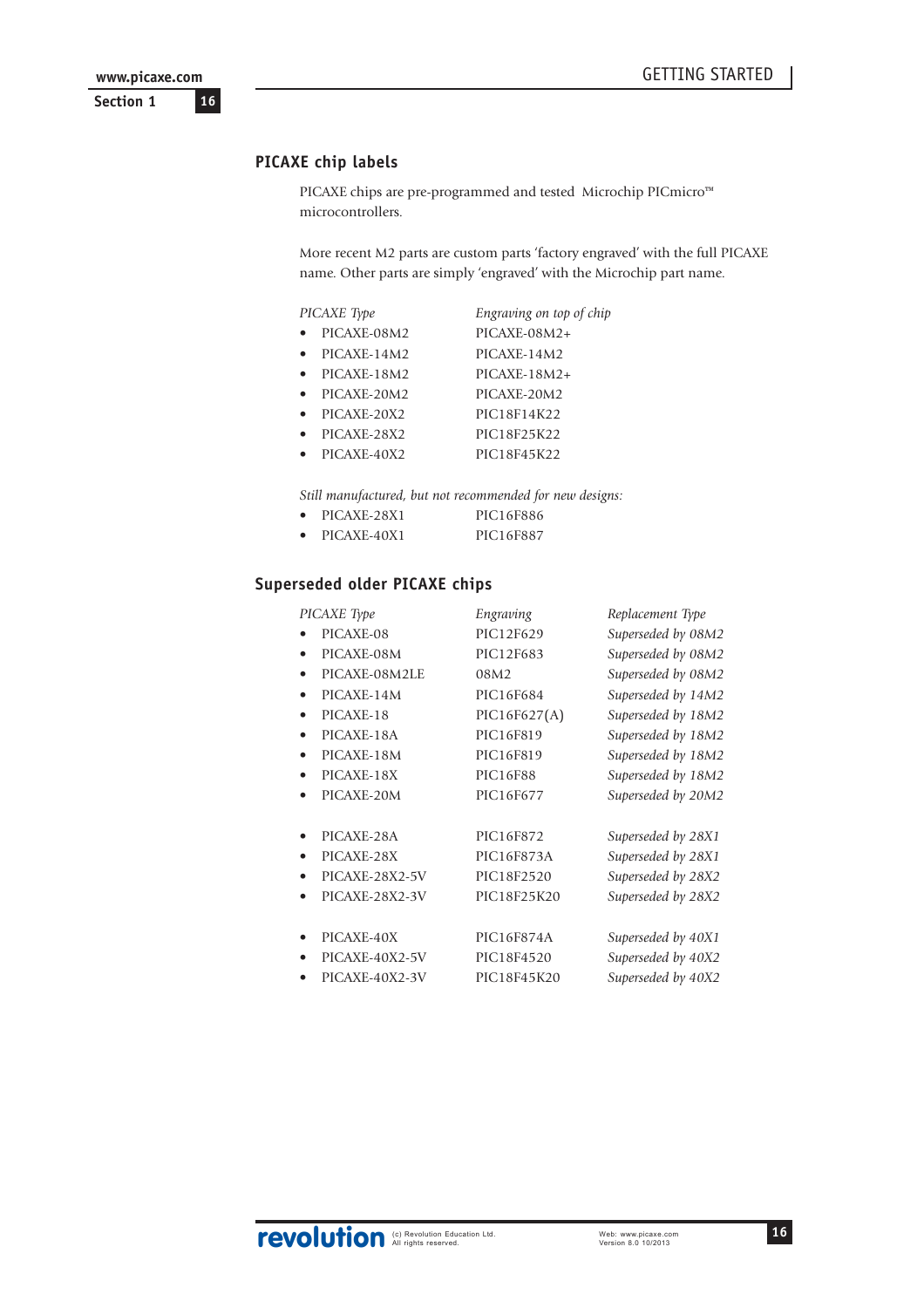## <span id="page-16-0"></span>**Which PICAXE chip?**

The PICAXE system can be used with different physical sizes of PICAXE chip (8, 14, 18, 20, 28 and 40 pin). The primary difference between the sizes of chips is the number of input/output pins available – the larger chips cost a bit more but have more available input/output pins. The same BASIC language is common to all size chips.





Within a chip size there are also different variants (e.g. for the 20 pin PICAXE the 20M2 and 20X2 variants are available). The principal difference between the variants is the amount of memory (ie how long a program can be downloaded into the chip). The higher specification variants also have some increased functionality (e.g. high resolution analogue inputs and i2c compatibility, as described in the next section). Any project can be upgraded to the next level variant at any point (e.g. if your program is too long for the variant of chip used) by simply replacing the microcontroller in your circuit with the upgraded variant.

All upgraded variants are pin and program compatible with the lower specification device.

#### The recommended part for new designs is:

#### Standard:

| 08 | PICAXE-08M2 |
|----|-------------|
| 14 | PICAXE-14M2 |
| 18 | PICAXE-18M2 |
| 20 | PICAXE-20M2 |

#### Advanced:

| 20 | PICAXE-20X2 |
|----|-------------|
| 28 | PICAXE-28X2 |
| 40 | PICAXE-40X2 |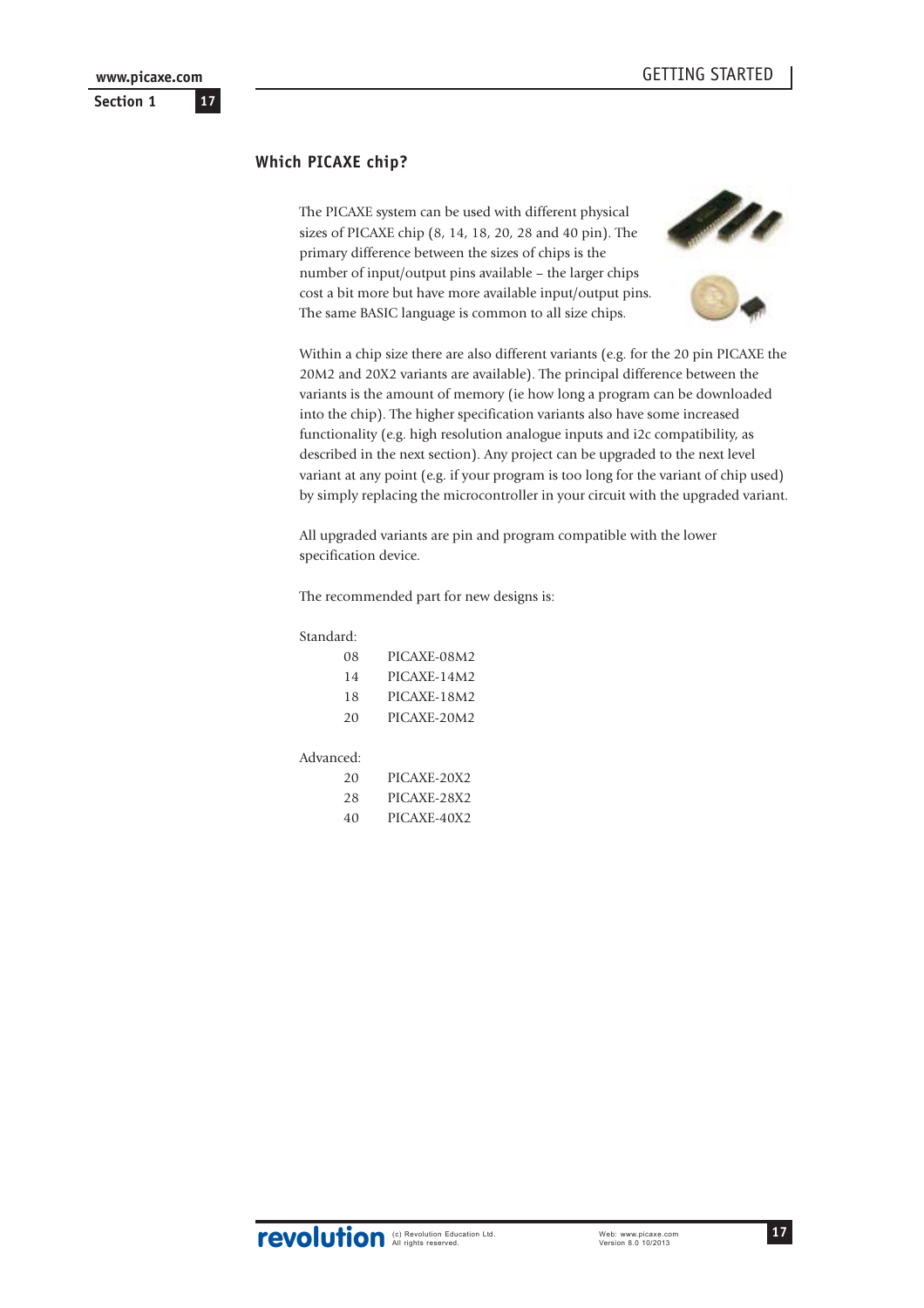**Section 1**

The following table shows the primary functional differences between the available PICAXE microcontrollers.

For general 'hobbyist' the M2 and X2 series are recommended.

| Standard: | (800 - 1800 line memory, per each of (up to) 2 separate slots)  |            |       |
|-----------|-----------------------------------------------------------------|------------|-------|
|           | 08M2 5 configurable i/o                                         | $0-3$ ADC  | 32MHz |
|           | 14M2 11 configurable i/o                                        | $0-7$ ADC  | 32MHz |
|           | 18M2 16 configurable i/o                                        | $0-10$ ADC | 32MHz |
|           | 20M2 16 configurable i/o                                        | $0-11$ ADC | 32MHz |
|           |                                                                 |            |       |
| 28X1      | $0-12$ inputs, 9-17 outputs                                     | $0-4$ ADC  | 20MHz |
| 40X1      | 8-20 inputs, 9-17 outputs                                       | $3-7$ ADC  | 20MHZ |
|           |                                                                 |            |       |
| Advanced: | (2000 - 3200 line memory, per each of (up to) 4 separate slots) |            |       |
| 20X2      | 18 configurable i/o                                             | $0-8$ ADC  | 64MHz |
| 28X2      | 22 configurable i/o                                             | $0-16$ ADC | 64MHz |
| 40X2      | 33 configurable i/o                                             | $0-27$ ADC | 64MHZ |

All parts default to operation at 4MHz (8MHz for X2 parts). For use at higher speeds please see the 'setfreq' command in part 2 of the manual.

*The older 08, 14, 18 and 20 pin 'A', 'M' and 'X' parts are no longer manufactured as they have now been superseded by the M2 parts.*

*The older 28 and 40 pin 'A' and 'X' parts are no longer manufactured as they have now been superseded by the X1 and X2 parts.*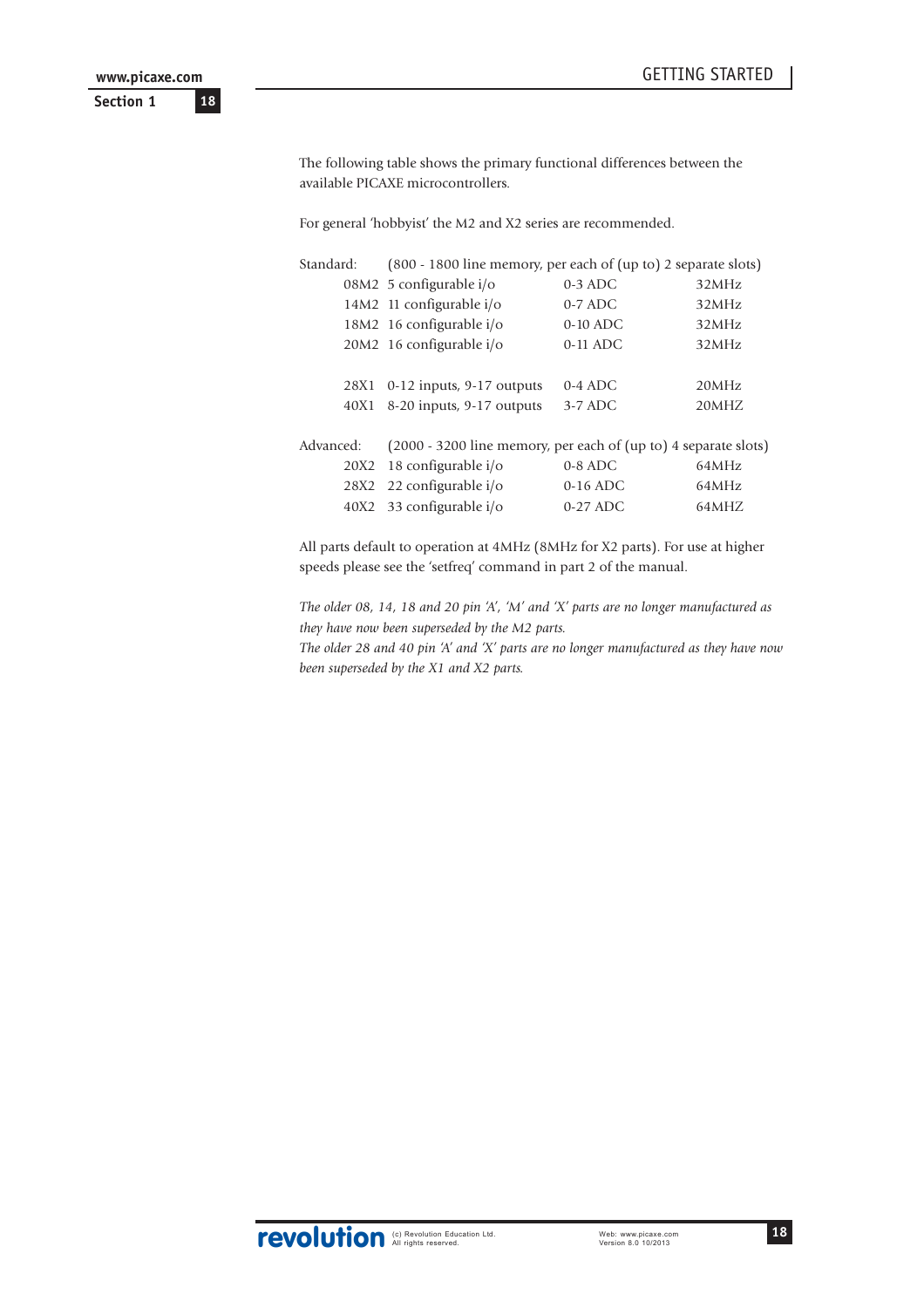## <span id="page-18-0"></span>**Using the PICAXE system.**

To use the PICAXE system you will require:

- A PICAXE microcontroller
- A PICAXE circuit board
- A power supply (e.g. 4 rechargeable AA cells (4.8V) or 3 alkaline AA cells (4.5V))
- A download cable (USB or serial)
- The free 'PICAXE Editor' software or 'AXEpad' software.



All these items are included within all the PICAXE 'starter' packs.

To run the PICAXE Editor software you require a computer running Windows XP, Vista, 7, 8 or later

To run the AXEpad software you require a PC with a x386 Linux distribution or Mac with OSX (10.2 or later).

The computer also requires a USB port for the AXE027 USB cable. See the USB/Serial Port setup section for more details.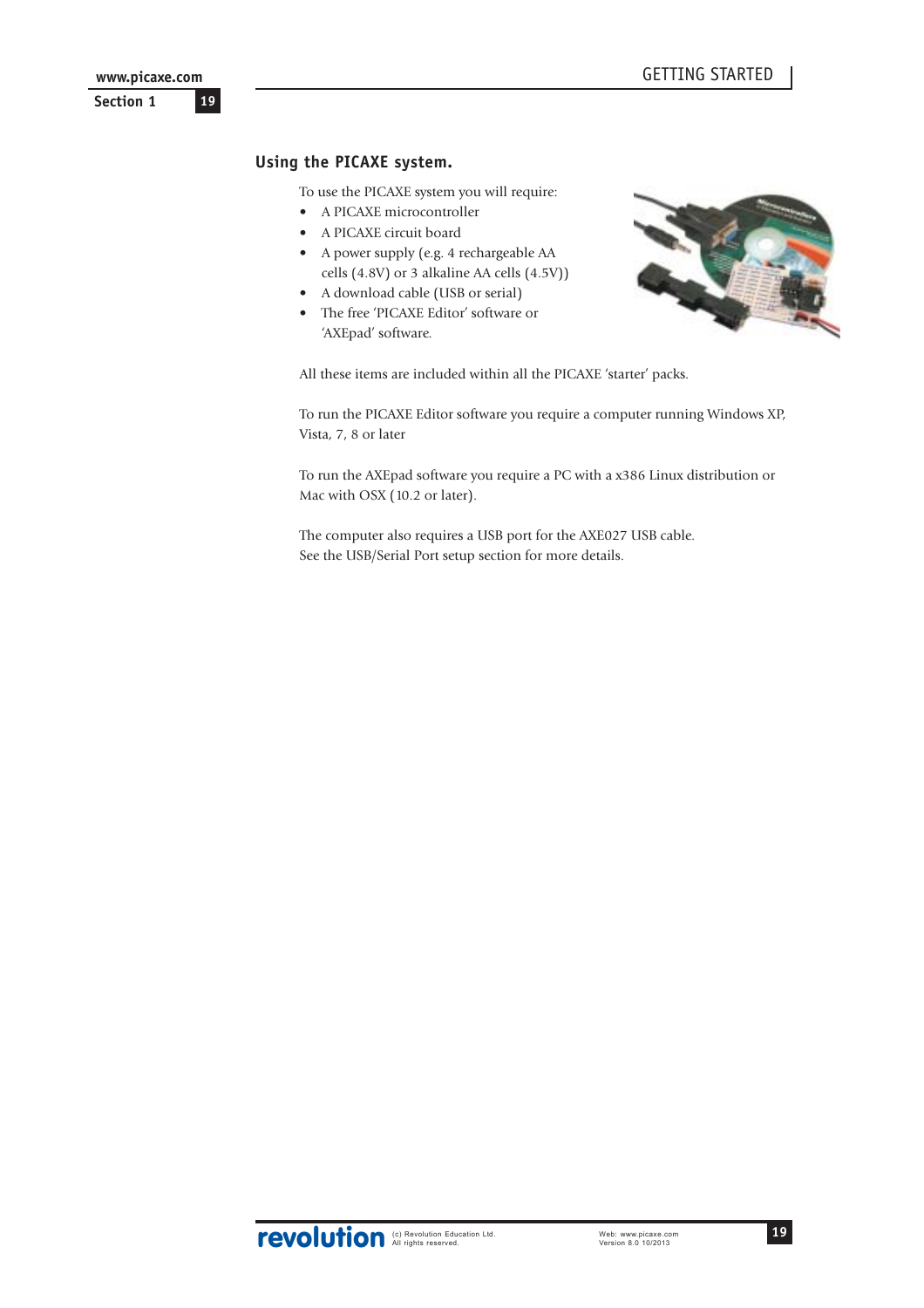## <span id="page-19-0"></span>**PICAXE Starter Packs**

To get started with the PICAXE system a starter pack is recommended. All 5 starter packs contain a USB download cable and battery box. However the project board and type of PICAXE chip varies in each starter pack as indicated below. 3 x AA batteries are also required (not included).

**PICAXE-08 Starter Pack (AXE003U)** PICAXE-08 proto board, PICAXE chip, CDROM, USB download cable and battery box. Self assembly kit.

**PICAXE-14 Starter Pack (AXE004U) PICAXE-20 Starter Pack (AXE005U)** PICAXE-14 project board, PICAXE chip, CDROM, USB download cable and battery box. Self assembly kit.

**PICAXE-18 Starter Pack (AXE002U)** PICAXE-18 standard project board, PICAXE-18M2 chip, CDROM, USB download cable and battery box. Preassembled (18M2 chip supplied).

**PICAXE-28X1 Starter Pack (AXE001U)** PICAXE-28 project board, connector cables, PICAXE-28X1 chip, CDROM, USB download cable and battery box. Pre-assembled (28X1 chip supplied).

**Development Starter Pack (AXE091U)**

Specifically designed for hobbyists with large breadboarding area and inputs/ outputs for experimentation. The development PCB can support all sizes of PICAXE chips and is supplied with a PICAXE-18M2 chip. Preassembled.

**Tutorial Starter Pack (AXE050U)** The tutorial pack is designed for school use to enable students to rapidly learn the PICAXE language by a series of structured tutorials (provided on the CDROM). Pre-assembled board with LDR, switches and output display.



**20**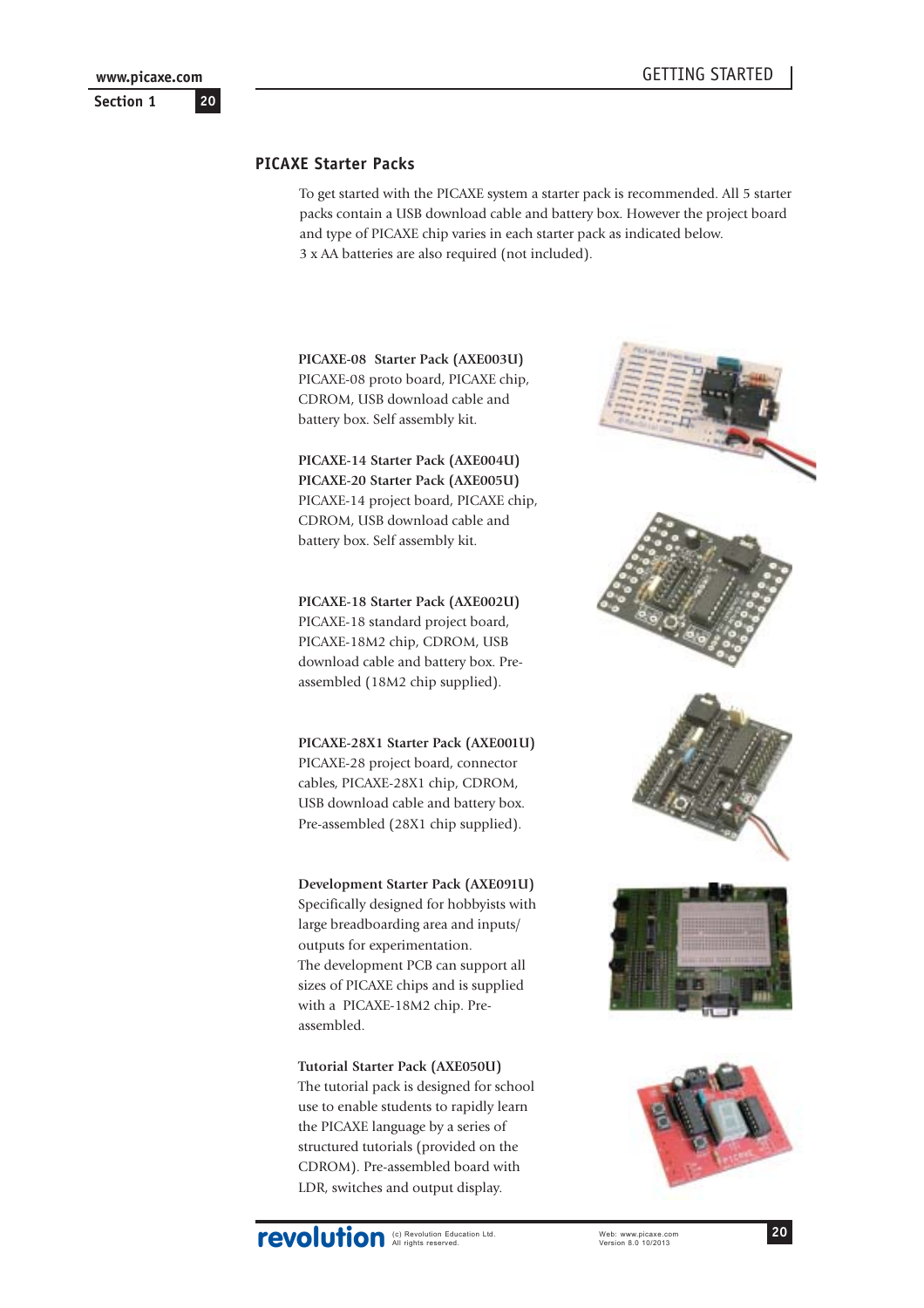<span id="page-20-0"></span>**Section 1**

## **PICAXE Project Boards**

Individual project boards/kits are also available for users who do not wish to manufacture their own pcb. All boards have the serial download connector for programming the PICAXE chip via the serial / USB download cable.

#### **PICAXE-08 Proto Board (AXE021)**

Small self-assembly board to allow rapid prototyping of PICAXE-08 circuits. The board provides the basic circuit and download connector, with a small prototyping area to allow connection of input and output circuits.

#### **PICAXE-08 Motor Driver (AXE023)**

The motor driver board can be used to drive 4 individual on/ off outputs (e.g. buzzers), or the outputs can be used in pairs to allow forward-reverse-stop control of two motors. Preassembled with PICAXE-08 chip included.

### **PICAXE-14 Project Board (AXE117) PICAXE-20 Project Board (AXE118)**

The project board PCB is a professional quality PCB that enables students to construct a project board that has 6 outputs and 5 inputs. The board provides space for the PICAXE-14M2/20M2 chip, download socket and darlington driver. Self assembly kit (including PCB).

#### **PICAXE-18 Project Board (CHI030A)**

The PICAXE-18 standard interface board is a pre-assembled board fitted with a darlington driver chip so that output devices such as motors and buzzers can be connected directly to the board. Supports 5 inputs and 8 outputs.

#### **PICAXE-18 High Power Project Board (CHI035A)**

The pre-assembled high power interface board provides 4 FET drivers to drive high current output devices. By addition of the optional L293D motor driver chip, an additional 2 motor control outputs can be added.

#### **PICAXE-28 Project Board (AXE020)**

A pre-assembled board fitted with a darlington driver chip for 8 output devices. By addition of the optional motor driver chip, an additional 2 motor control outputs can be added to the board. Supplied with connector ribbon cables.

#### **PICAXE-28/40 Proto Board (AXE022P)**

The PICAXE-28/40 proto board kit allows rapid development of PICAXE-28X1/X2 and 40X1/X2 projects. The board provides the basic circuit and download connector, with connections for inputs & outputs. EEPROM socket included.











**21**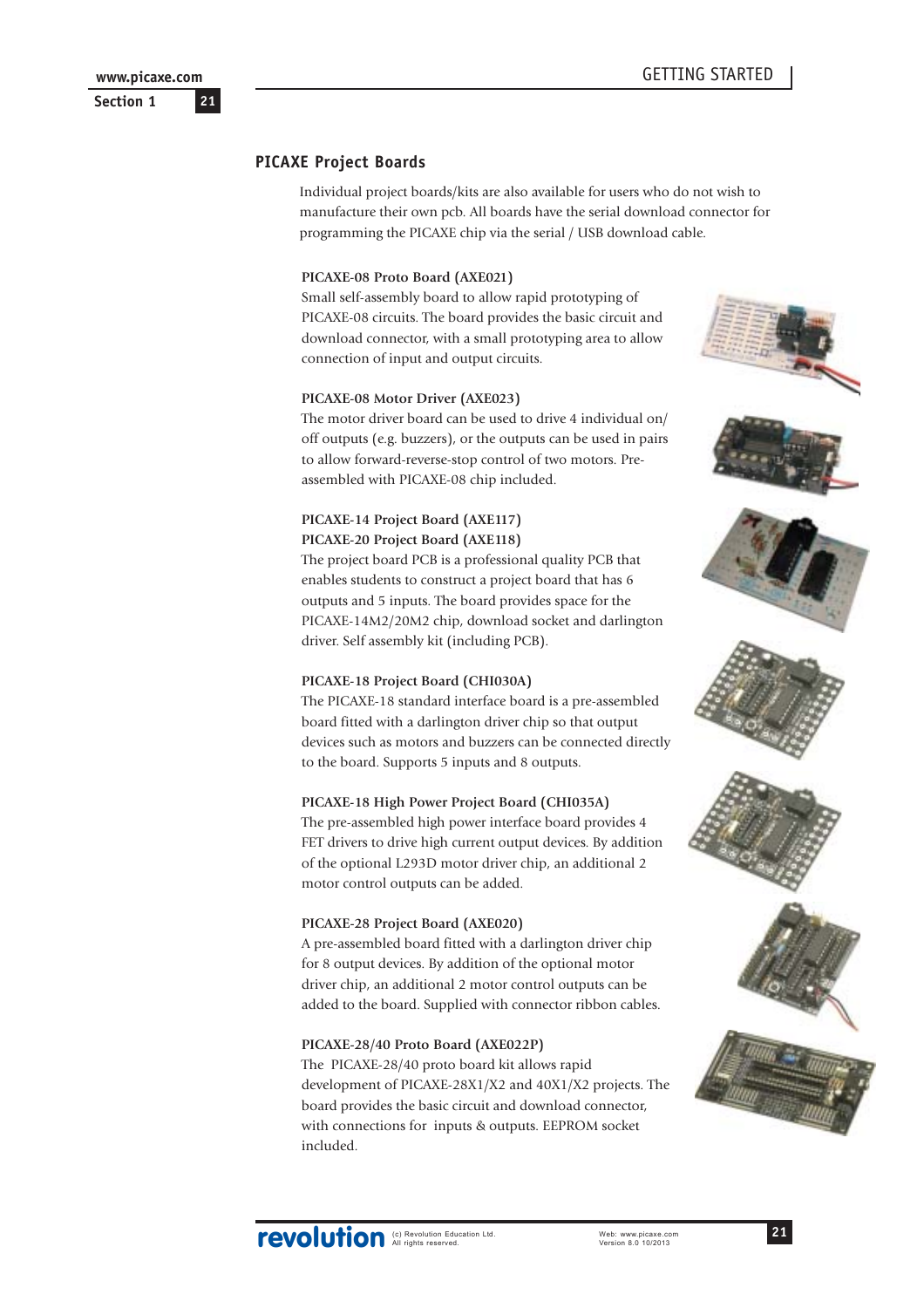**22**

<span id="page-21-0"></span>**Section 1**

#### **Software Installation**

#### **Computer Requirements:**

To install the software you require a computer running Windows XP or later with approximately 50MB free space.

#### **Installation:**

- 1) Start up and log into your computer (some operating systems require that you log in as 'Administrator' to install software).
- 2) Run the installation file downloaded from the software page at www.picaxe.com/software
- 3) Follow the on-screen instructions to install the software. On older computers you may be instructed to restart the computer after installation.
- 4) Insert the AXE027 USB cable into the USB port. The AXE027 will require a software driver when first used, a 'New hardware found' wizard will automatically start (see the AXE027 datasheet for more details).
- 5) Click Start>Programs>Revolution Education>PICAXE Editor to start the software.
- 6) On the Workspace Explorer 'Settings' tab select the size and type of PICAXE microcontroller you are using. Also select the appropriate COM port then click OK.

You are now ready to use the system.

### **Installation on RM CC3 networks**

The software will run on all school networks, including RM CC3.

- 1) It is recommended you use the uncompressed MSI install provided on the CDROM, rather than the internet download.
- 2) Log on as System Admin and use your preferred distribution software (e.g. RM Application Wizard) to build a distribution package using the MSI install found within the /progedit folder on the CDROM. If preferred you can also manually copy the MSI files into the RMPackages\Applications area.
- 3) Update the package list of the appropriate workstations using the RM Management Console and generate shortcuts as required.
- 4) XP users note that you may have to create two Software Restrictions 'hash' rules - one to the progedit.exe executable and another to the shortcut. To do this log on as System Admin on an XP workstation, click Start>Programs>System Management>Software Restriction settings. Open Computer Configuration>Windows Settings>Software Restriction Policies>Additional Rules. From the Action menu select 'New Hash Rule' and browse to the progedit.exe executable. Click OK.
- 5) The default save/open folder paths can be edited as required in the file called network.ini found in the main installation folder.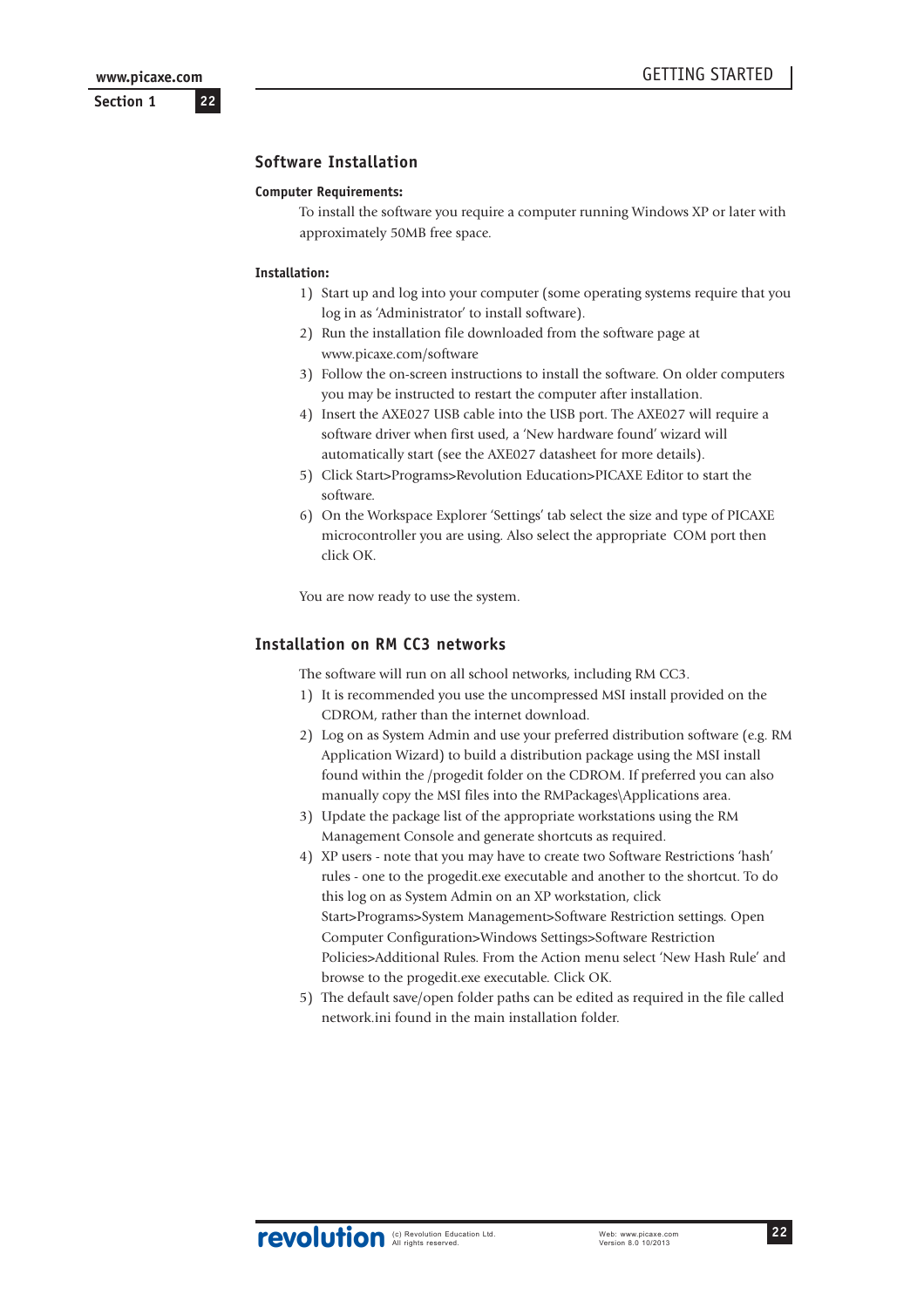## <span id="page-22-0"></span>**Installing the AXE027 USB cable drivers**

Older desktop computers had a 9 pin serial connector for connection of the PICAXE download cable. However most modern laptop computers do not have a 9 pin serial connector to save space, in this case the USB port must be used instead.

The USB interface system is an intelligent system that requires the connected device to automatically configure itself when connected to the computers USB port. Although it is theoretically possible to build a USB version of the PICAXE, the extra memory required would increase the cost of every single PICAXE chip by almost £3 (\$5).

Therefore an alternate system is used. The user purchases a one-off low-cost 'USB to serial' cable (part AXE027), which is a special intelligent PICAXE cable that allows chips to be programmed via the USB port.

#### **USB Cable Installation procedure:**

(Please see the USB Cable (AXE027.pdf) help file for more detailed instructions. This is available on the software page at www.picaxe.com/axe027)

- 1) Purchase the AXE027 USB cable.
- 2) Connect to the USB port of the computer
- 3) Insert the CDROM supplied with the USB adapter to install the latest driver
- 4) Note the serial port COM number allocated to the USB adapter.
- 5) Connect the standard PICAXE cable to the USB adapter.
- 6) Start up the PICAXE Editor software and select the appropriate COM port from the Workspace Explorer Settings tab.
- 7) Click 'Refresh' to refresh the available port list.
- 8) Use the software and hardware as normal.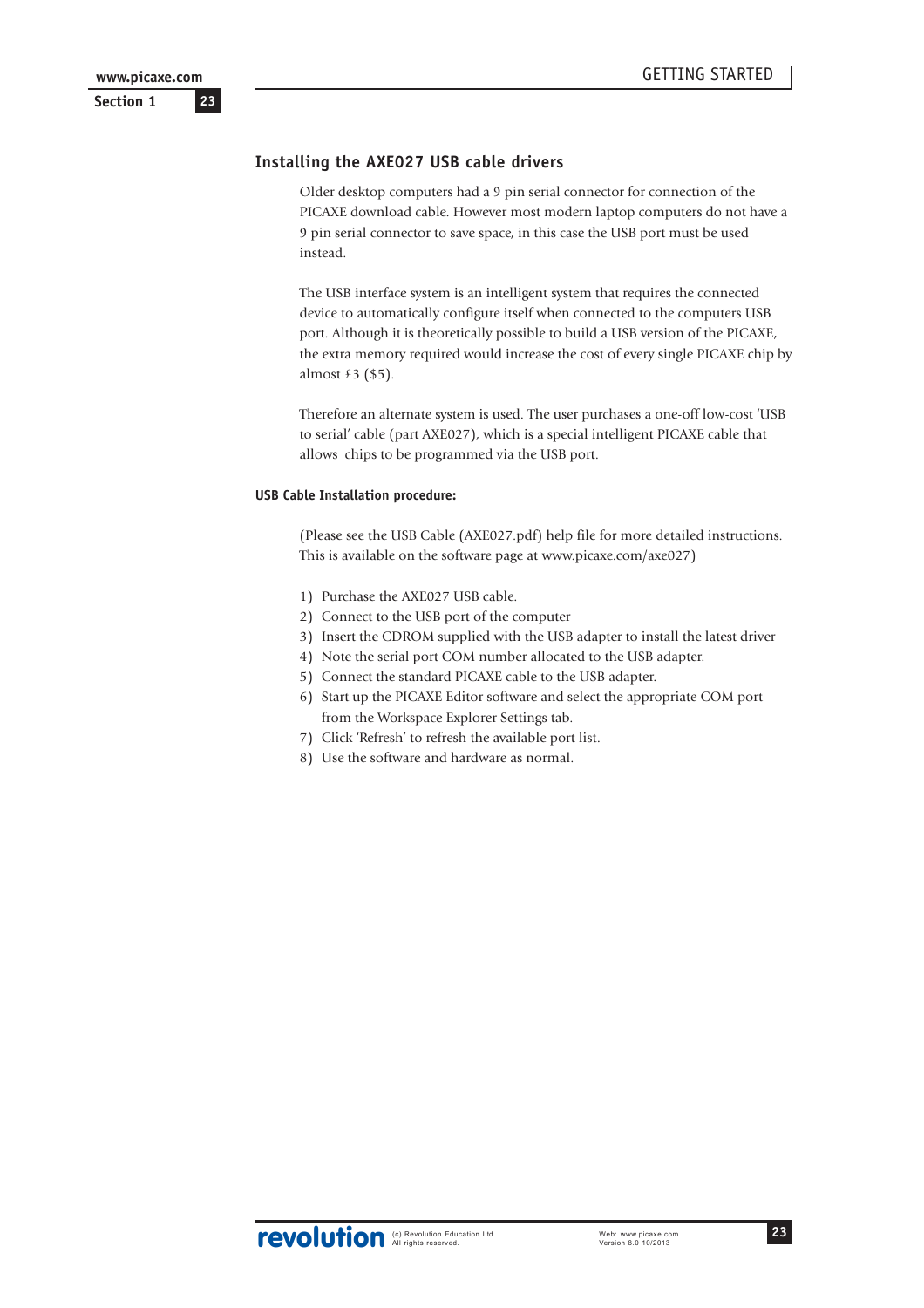<span id="page-23-0"></span>**Section 1 24 www.picaxe.com**

#### **Downloading over a network using TCP/IP**

The PICAXE Editor software supports COM port redirection over a TCP/IP "ethernet" connection. This connection can be a local network or even the internet.

To use this feature a 'virtual' COM port is created on the local computer (the computer that is running the PICAXE Editor software) and creates a TCP/IP connection. At the remote computer (where the download cable is connected to the USB/serial port) a small redirection service application is installed and then redirects the real COM port to the TCP/ IP connection.

This system allows the PICAXE Editor software to use the serial port on the remote computer exactly as if it was on the local computer - new program downloads and even serial data can be transmitted seamlessly back and forward over the TCP/ IP connection.

|                                                                                                               | Serial to Etheraet Configuration                                                                                                                                                                       |                                                  |
|---------------------------------------------------------------------------------------------------------------|--------------------------------------------------------------------------------------------------------------------------------------------------------------------------------------------------------|--------------------------------------------------|
|                                                                                                               | Slog 1 Configure the Imaginal computer:<br>THE BASIC TO A REPORT ON THE WAY OF THE REAL PROPERTY.                                                                                                      |                                                  |
| COM Port                                                                                                      | Steps:                                                                                                                                                                                                 |                                                  |
| <b>COMBS</b>                                                                                                  | Mot upset                                                                                                                                                                                              |                                                  |
| <b>COMP</b>                                                                                                   | Mot career                                                                                                                                                                                             |                                                  |
| <b>COHO</b>                                                                                                   | Redescript to COM1 an 192.199.0.2 6988                                                                                                                                                                 |                                                  |
| <b>COMG</b>                                                                                                   | Mot caused                                                                                                                                                                                             |                                                  |
| <b>FEMAN</b>                                                                                                  | Mint could:                                                                                                                                                                                            |                                                  |
|                                                                                                               | Select the CDM post namber on thic computer<br>that is to be redeemed to TOP/EP. This should be [COME]<br>a currently unused COM port number.                                                          |                                                  |
|                                                                                                               | Sing 2 - Errier stands (dave) computer distall:                                                                                                                                                        |                                                  |
|                                                                                                               | Eatost the IP addens / DOMS address of the remote computer.                                                                                                                                            |                                                  |
| IT DONE                                                                                                       | (F (PAddress [192 + 168 + 0<br>10.1880                                                                                                                                                                 | I2                                               |
|                                                                                                               | Select the CDM port number an the relative<br>computer that the cable is commediat to: This can-<br>be a rest rend port (IDE(I)) send cable) a virtual<br>LISE send part (400.027 USE cable).          | <b>COMS</b>                                      |
|                                                                                                               | Sing 3 - Test TCP/RP convention to renote conquire:                                                                                                                                                    |                                                  |
| Ping Results<br>Pinging 152.168.0.2<br>Pinging 152.168.0.2<br>Pinging 152.168.0.2<br>Pinging 192 168 0.2<br>ŵ | Ping replicit and 192 198.0.2 in 20 millioncoords<br>Ping right from 192,168.0.2 in 0 millionconds.<br>Ping reply from 192.168.8.2 in G millionconds<br>Ping rigily from T52 160.0.2 in 0 millionconds | Ping<br><b>Carried</b><br>Clear<br>Tasward<br>h. |
| Step 4 - Start the rechection service:<br><b>Harmon</b><br><b>CUM and</b>                                     |                                                                                                                                                                                                        | Skap seals working<br>all parks<br><b>Class</b>  |

To setup this connection two steps are required:

1) Run the wizard (PICAXE>Wizards>COM to TCP/IP menu) on the local computer to setup the local connection.

2) Install the SEC software on the remote computer and run it's Wizard to select the serial port to be used. This software runs as a service and so can be configured to always start when the computer is powered up. This allows it to be installed on unattended machines (e.g. in a museum).

For further details please see the Serial Ethernet Connection software datasheet.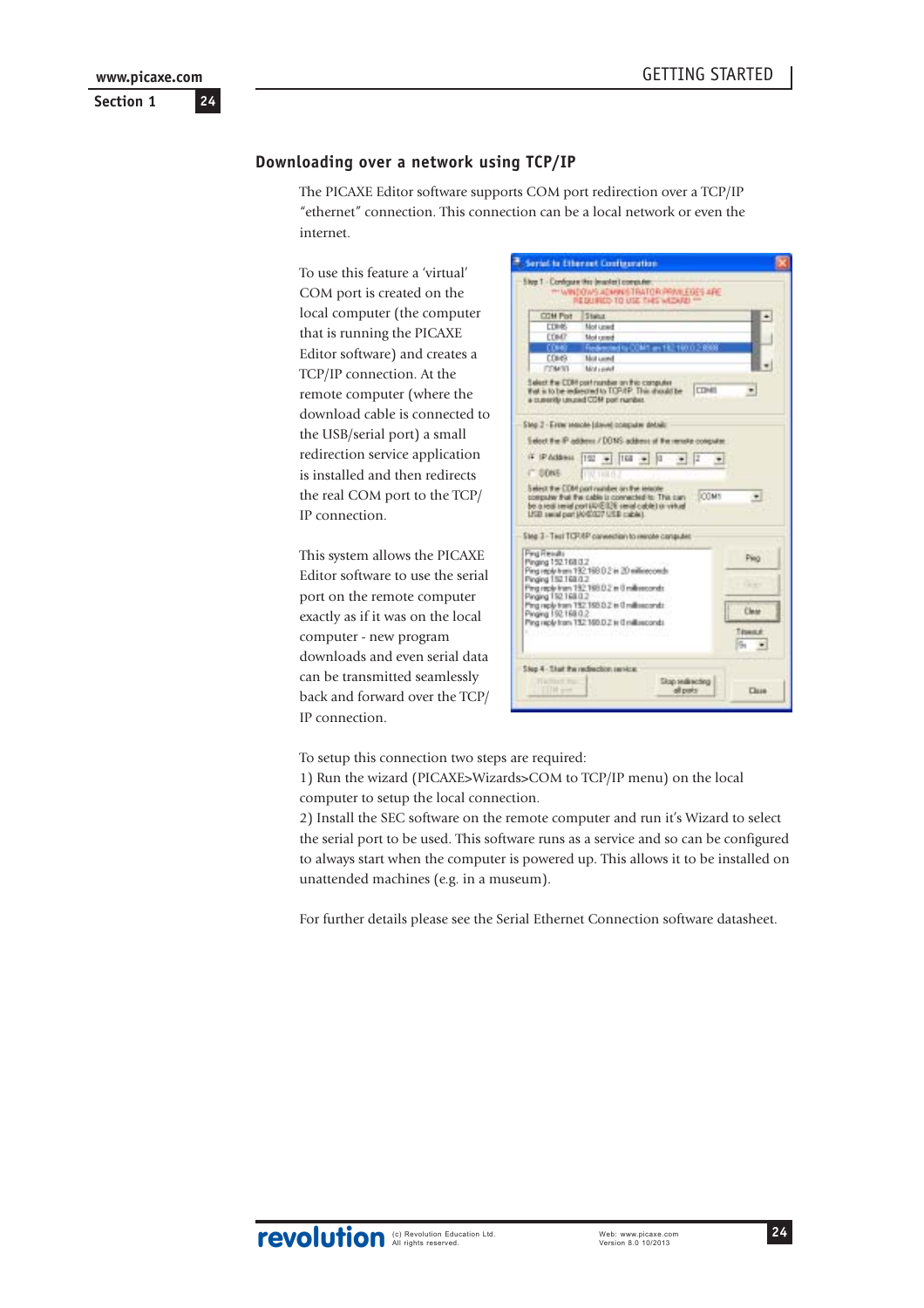## <span id="page-24-0"></span>**PICAXE Power Supply**

All PICAXE chips will **run** programs at voltages between 3 and 5.5V DC. The later generation parts (M2 and X2 parts) will also run down to 1.9V.

*IMPORTANT NOTE - this manual describes use of the standard range (3-5.5V) parts. The older 28X2 and 40X2 parts were also optionally available in special low power (1.8V to 3.3V) variants. Use of a 5V supply on a 3.3V part will permanently damage it!*

It is recommended that the power supply is provided in one of the 3 following ways:

- 3 x AA alkaline AA cells (4.5V)
- 4 x rechargeable AA cells (4.8V)
- 5V regulated from a 9V DC regulated supply (5V)



Do not use a 9V PP3 battery, this is above the maximum rating of the PICAXE chip and will cause permanent damage. Note that most 3xAA and 4xAA battery boxes use the same 'press-stud' style connector and battery snap/clip as a PP3 9V battery. Note the provision of this style of clip does not mean that a project board should use a PP3 9V battery, it is just unfortunate that all battery boxes use the same style connector.

PP3 9V batteries are designed for very low-current, long term applications (e.g. a smoke alarm or multi-meter). Although a PP3 9V supply regulated to 5V will work for short periods with a microcontroller, it will drain very quickly when an output device (e.g. LED, motor or buzzer) is connected. Therefore always use AAA or AA battery packs rather than 9V PP3 batteries in microcontroller projects (as used with many portable consumer goods e.g. CD players, LED torches etc.) Take care when inserting PICAXE chips into your circuit to ensure they are the correct way around. Take extra care with 18 pin chips, as if inserted 'upside-down' the power supply connections will be reversed causing permanent damage to the chip.

#### **AA Battery Packs**

Alkaline AA cells have a nominal voltage of 1.5V, so 3 cells will give 4.5V. If you wish to use 4 cells, also use a 1N4001 diode in series with the battery pack. The diode provides voltage polarity protection, and as the diode has a 0.7V drop the microcontroller voltage will be an acceptable 5.3V (6V-0.7V). Rechargeable AA cells have a nominal voltage of 1.2V, so 4 cells will give 4.8V.

Take care not to short circuit any battery pack, as the large short circuit current may cause considerable heat damage or start a fire.

#### **Using battery snaps.**

Battery packs are often connected to electronic printed circuit boards by battery snaps. Always ensure you connect the red and black wires the correct way around. It is also useful to thread the battery snap through holes on the board before soldering it in place - this provides a much stronger joint that is less likely to snap off.

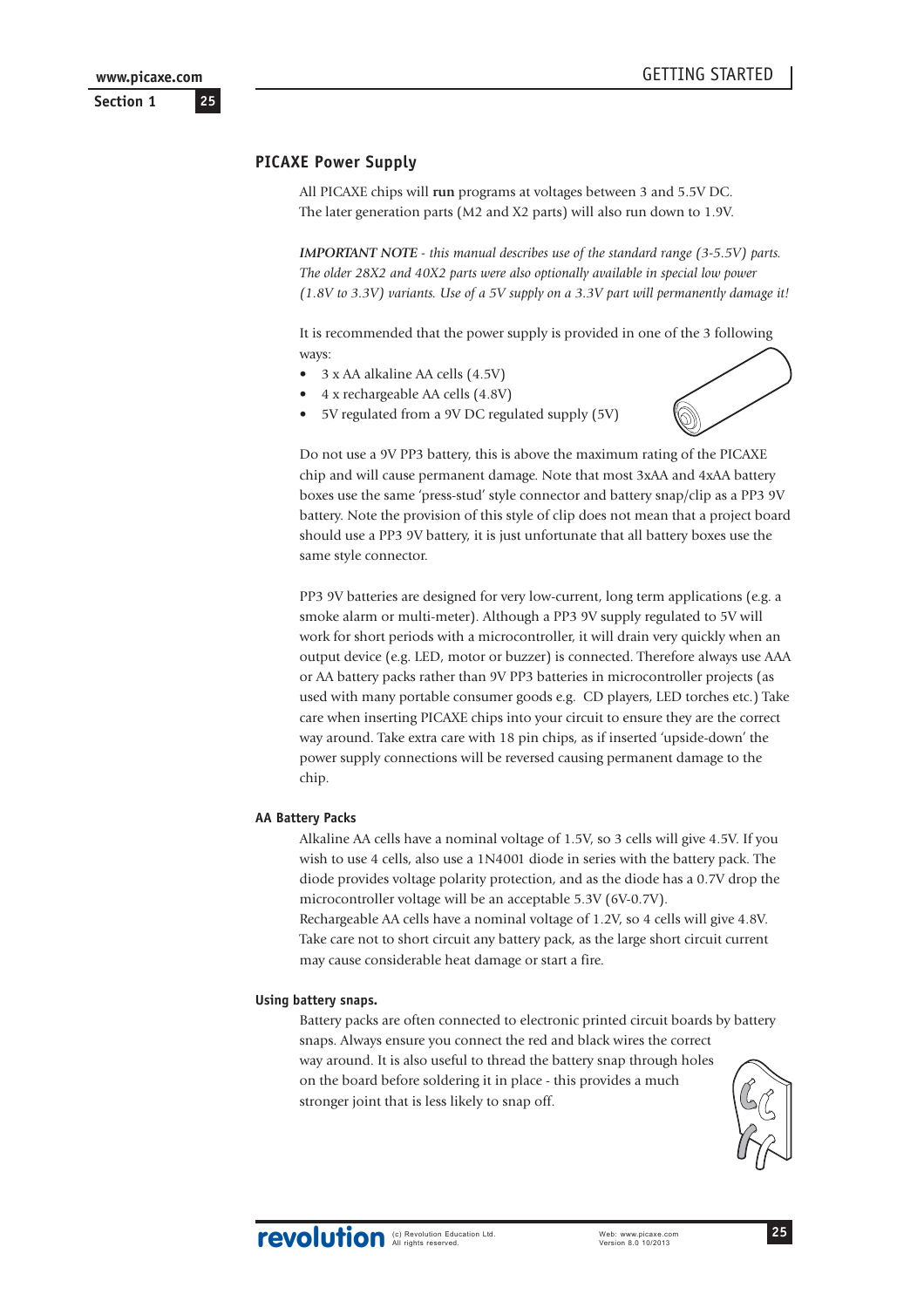#### **Regulated Power Supply.**

Some users may wish to use a 'wall adapter' style power supply (e.g. part PWR009). It is essential that a good quality regulated 9V DC device is used with a 5V regulator. Unregulated devices may give excessive voltages (under low load conditions) that will damage the microcontroller. Old computer 12V/5V supplies are not suitable for PICAXE microcontroller work.

The 9V DC supply must be regulated to 5V using a voltage regulator (e.g. 7805 (1A capability) or 78L05 (100mA capability)). The full regulation circuit is shown below. The 1N4001 diode provides reverse connection protection, and the capacitors help stabilise the 5V supply. Note that voltage regulators do not generally function correctly unless the input supply in this circuit is approximately 8V or higher. The capacitors shown are also essential.

Never try to use a 9V PP3 battery with this circuit. The PP3 battery has insufficient current capability and is not recommended for any PICAXE project work.



*IMPORTANT NOTE - this manual describes use of the standard range (3-5V) parts. The older X2 parts were also optionally available in special low power (1.8V to 3.3V) variants. Use of a 5V supply on a 3.3V part will permanently damage it!*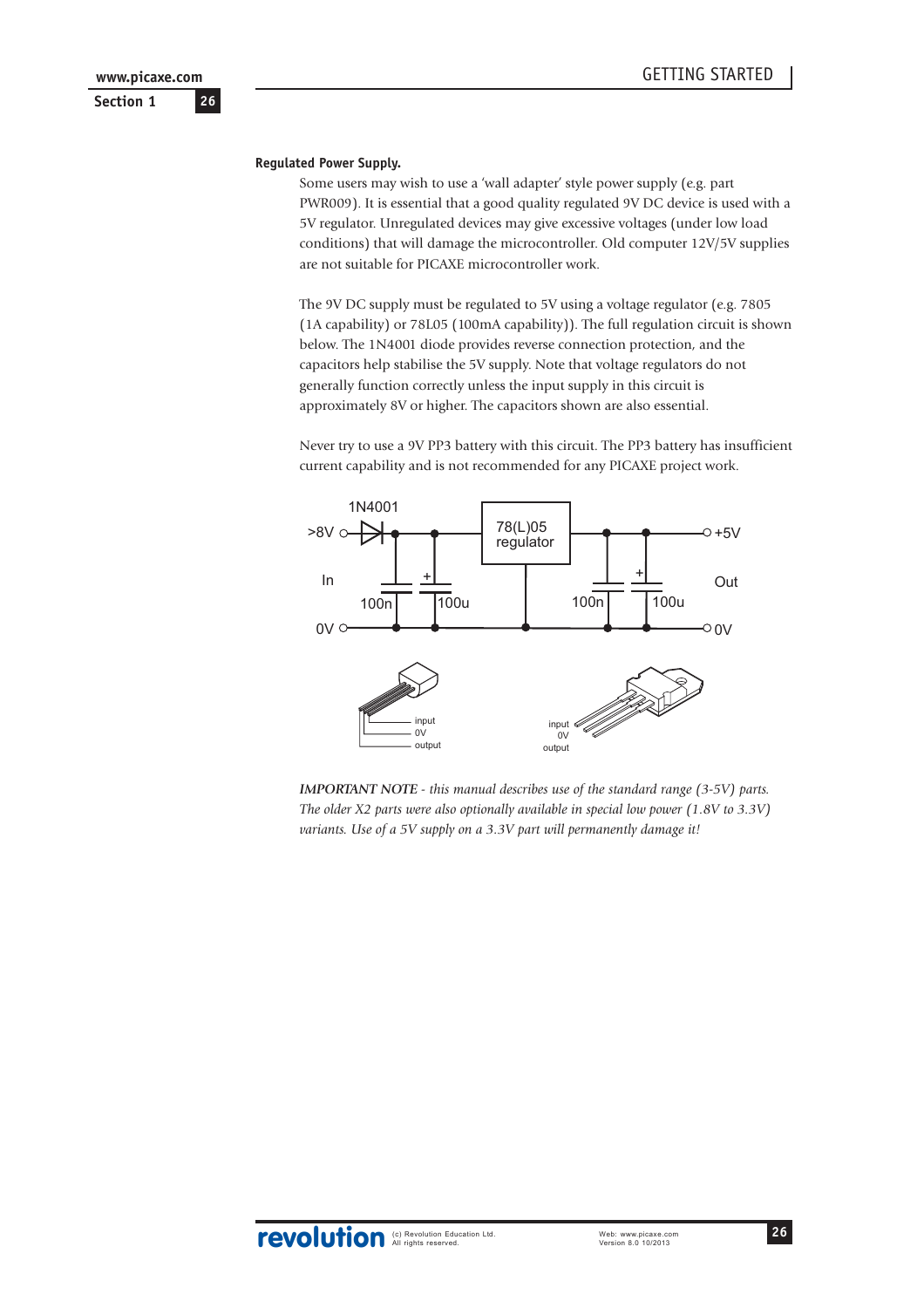<span id="page-26-0"></span>

## **PICAXE-08M2/08M/08 Pinout and Circuit**

The pinout diagrams for the 8 pin devices are as follows: (0.3" DIL or 150mil SOIC)

#### **PICAXE-08M2**





The minimum operating circuit for the 8 pin devices is:



See the Serial Download Circuit section of this manual for more details about the download circuit.

#### **Notes:**

- 1) The 10k/22k resistors must be included for reliable operation. DO NOT leave the serial in pin floating as THE PROGRAM WILL NOT RUN!
- 2) Output pin 0 (leg 7) is used during the program download, but can also be used as a general purpose output once the download is complete. On the project boards a jumper link allows the microcontroller leg to either be connected to the download socket (PROG position) or to the output (OUT position). Remember to move the jumper into the correct position when testing your program!

If you are making your own pcb you can include a similar jumper link or small switch, or you may prefer to connect the microcontroller leg to both the output device and the program socket at the same time. In this case you must remember that your output device will rapidly switch on and off as the download takes place (not a problem with simple outputs like LEDs, but could cause problems with other devices such as motors).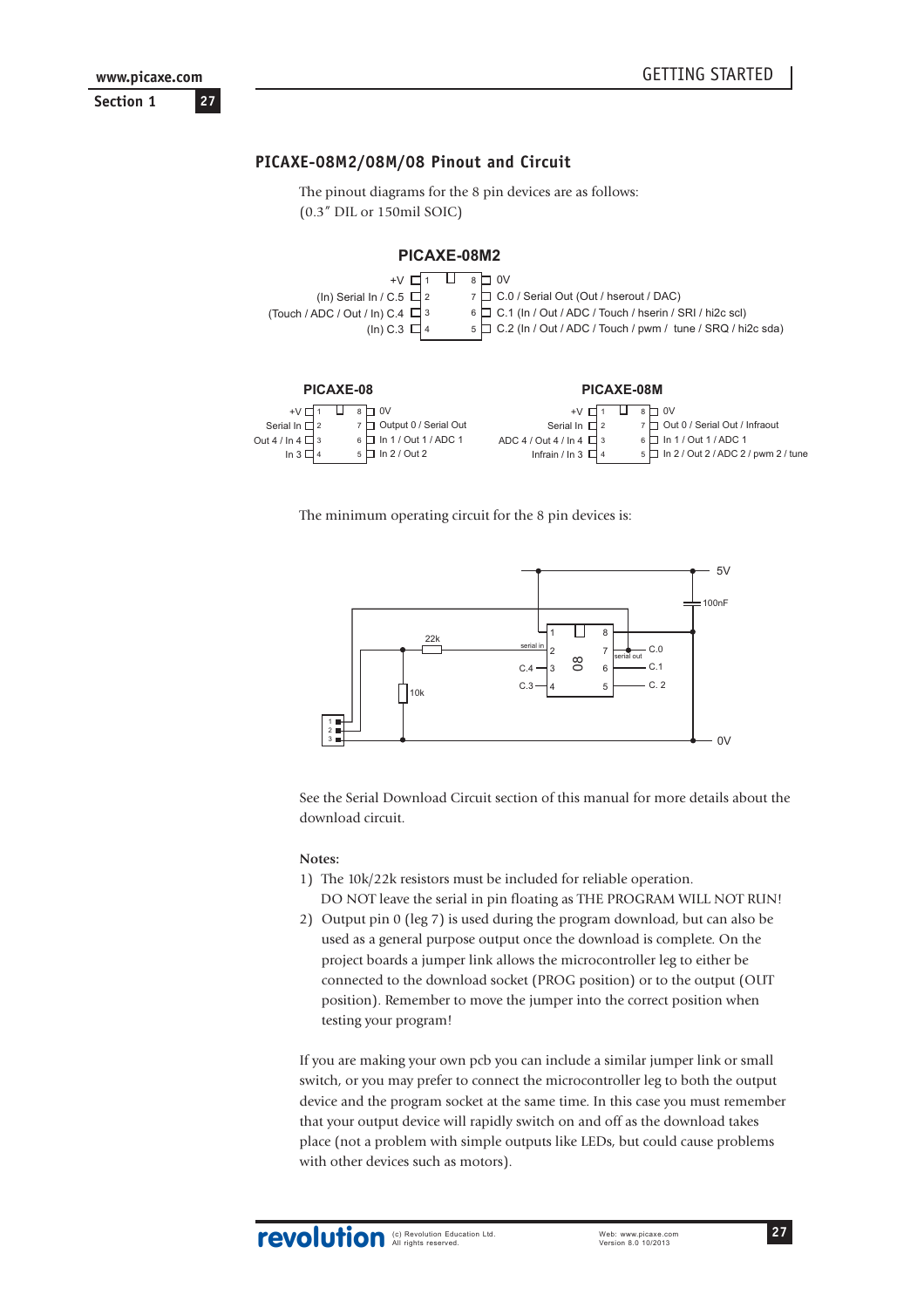## <span id="page-27-0"></span>**PICAXE-14M2/14M Pinout and Circuit**

The pinout diagrams for the 14 pin devices are as follows: (0.3" DIL or 150mil SOIC)





*Please see appendix C for information on how the 14M i/o pins can be reconfigured by advanced users.*

The minimum operating circuit for the 14 pin devices is:

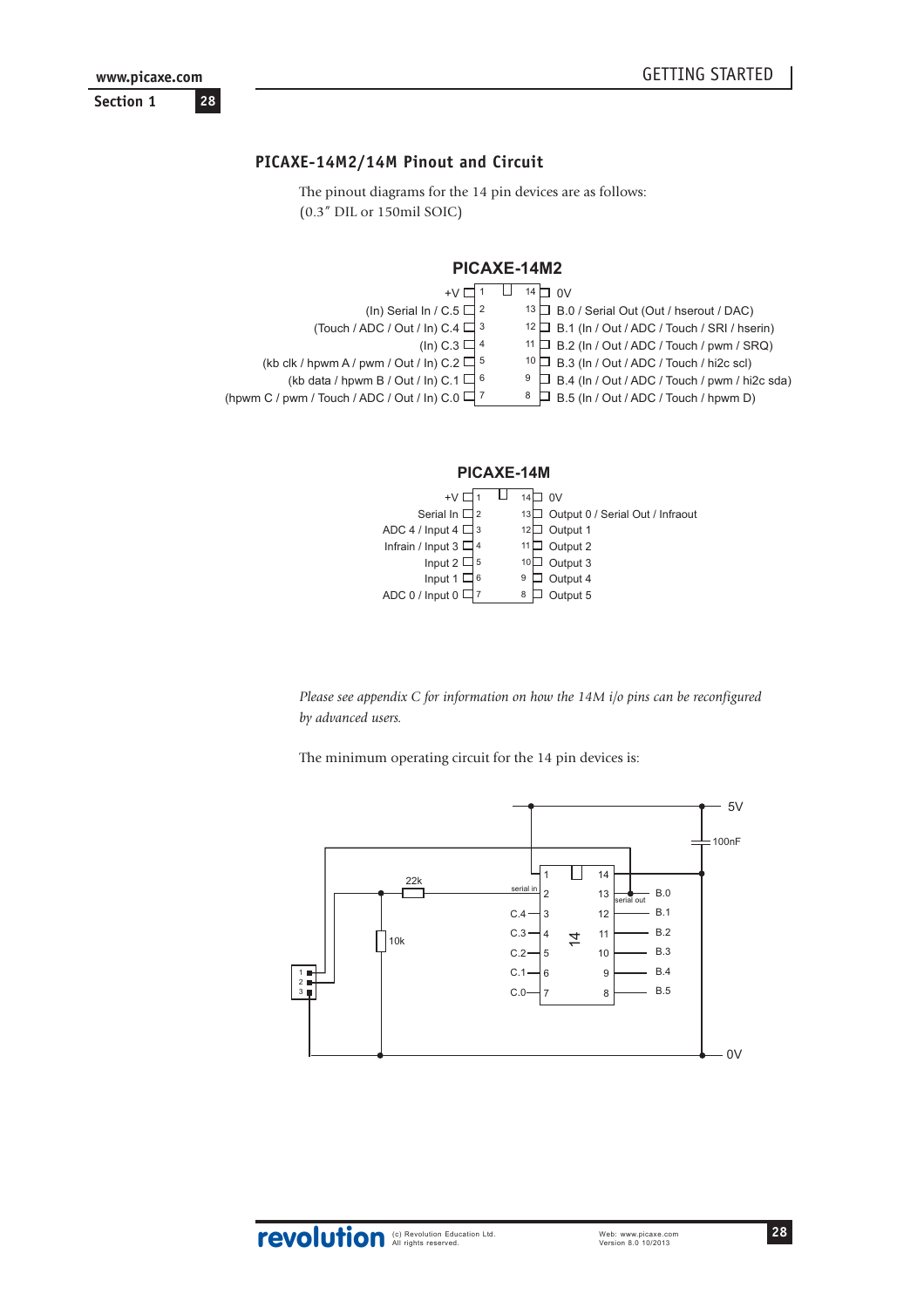See the USB / Serial Download Circuit section of this manual for more details about the download circuit.

#### **Notes:**

- 1) The 10k/22k resistors must be included for reliable operation. DO NOT leave the serial in pin floating as THE PROGRAM WILL NOT RUN!
- 2) Output pin 0 (leg 13) is used during the program download, but can also be used as a general purpose output once the download is complete. On the project boards a jumper link allows the microcontroller leg to either be connected to the download socket (PROG position) or to the output (OUT position). Remember to move the jumper into the correct position when testing your program!

If you are making your own pcb you can include a similar jumper link or small switch, or you may prefer to connect the microcontroller leg to both the output device and the program socket at the same time. In this case you must remember that your output device will rapidly switch on and off as the download takes place (not a problem with simple outputs like LEDs, but could cause problems with other devices such as motors).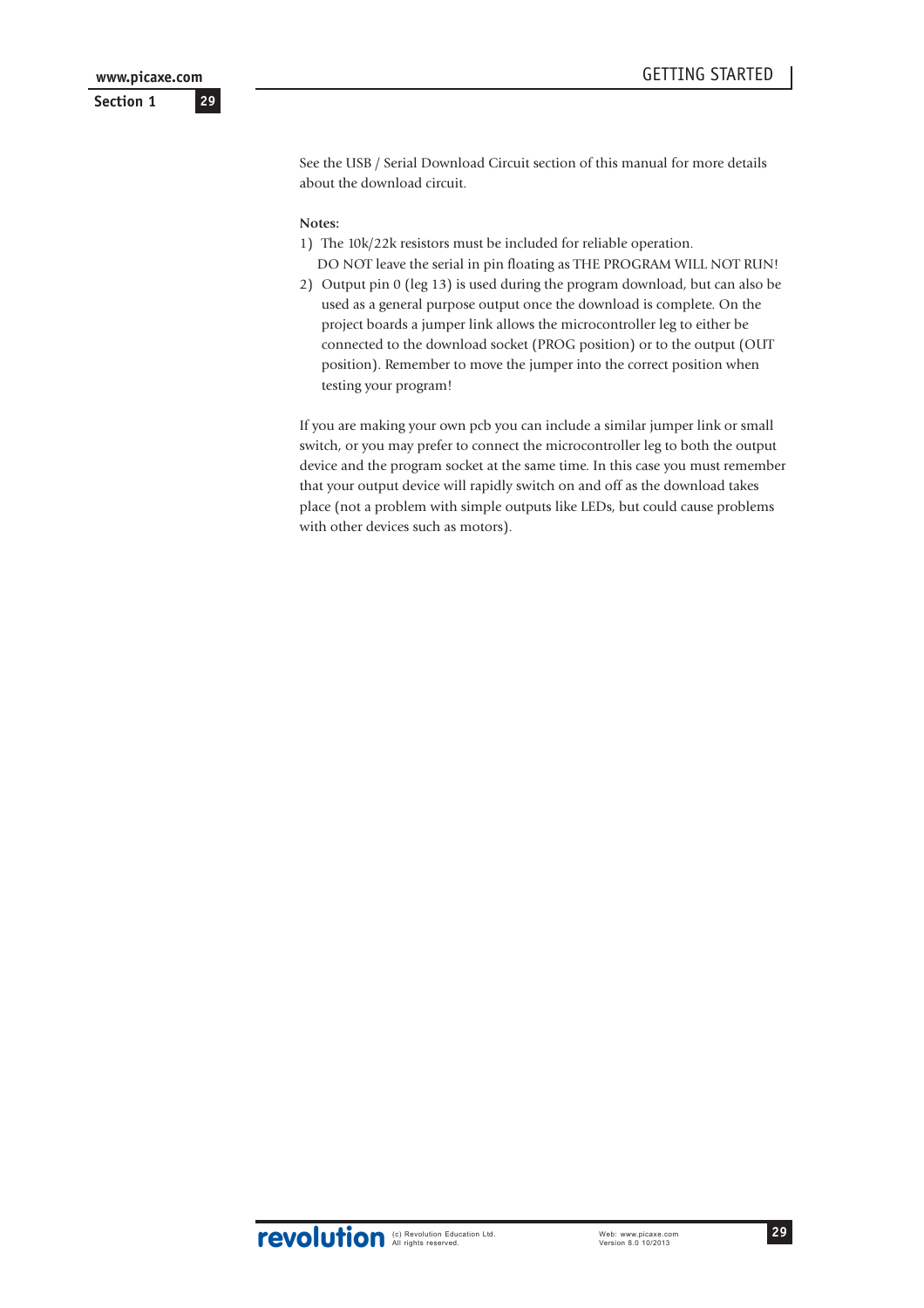## <span id="page-29-0"></span>**PICAXE-20X2/20M2/20M Pinout and Circuit**

The pinout diagrams for the 20 pin devices are as follows: (0.3" DIL or 300mil SOIC)

| PICAXE-20X2                                         |                                                     |  |  |
|-----------------------------------------------------|-----------------------------------------------------|--|--|
|                                                     | $20\Box$ OV                                         |  |  |
| Serial In $\square$ 2                               | $19\Box$ A.0 / Serial Out (Out)                     |  |  |
| $(ADC3 / Out / In) C.7 \square$ 3                   | 18 B.0 (In / Out / ADC1 / hint1)                    |  |  |
| (In) C.6 $\Box$ 4                                   | $17 \Box$ B.1 (In / Out / ADC2 / hint2 / SRQ)       |  |  |
| (hpwm A / pwm C.5 / Out / ln) C.5 $\Box$ 5          | 16□ B.2 (In / Out / ADC4 / Comp2+)                  |  |  |
| (hpwm B / SRNQ / Out / ln) C.4 $\Box$ 6             | B.3 (In / Out / ADC5 / Comp2-)<br>15 <sub>1</sub>   |  |  |
| (hpwm C / ADC7 / Out / In) C.3 $\Box$ 7             | $14\Box$ B.4 (In / Out / ADC6 / hpwm D / Comp1-)    |  |  |
| (kb clk / ADC8 / Out / ln) C.2 $\Box$ 8             | B.5 (In / Out / ADC10 / hi2c sda / hspi sdi)<br>13∐ |  |  |
| (hspi sdo / kb data / ADC9 / Out / ln) C.1 $\Box$ 9 | B.6 (In / Out / ADC11 / hserin)<br>12 L             |  |  |
| (hserout / Out / In) $C.0 \Box$ 10                  | B.7 (In / Out / hi2c scl / hspi sck)<br>11          |  |  |
|                                                     |                                                     |  |  |

## **PICAXE-20M2**

| +V                                                   | $20\Box$ OV                                     |
|------------------------------------------------------|-------------------------------------------------|
| Serial In $\Box$ 2                                   | 19□ Serial Out (DAC)                            |
| (Touch / ADC / Out / In) C.7 $\Box$ 3                | $18 \Box$ B.0 (In / Out / ADC / Touch / SRI)    |
| (In) C.6 $\Box$ 4                                    | 17 B.1 (In / Out / ADC / Touch / SRQ / pwm)     |
| (hpwm A / pwm / Out / In) $C.5 \square$ 5            | $16 \Box$ B.2 (In / Out / ADC / Touch)          |
| (hpwm B / Out / In) C.4 $\Box$ 6                     | $15\Box$ B.3 (In / Out / ADC / Touch)           |
| (hpwm C / pwm / Touch / ADC / Out / In) C.3 $\Box$ 7 | $14 \Box$ B.4 (In / Out / ADC / Touch / hpwm D) |
| (kb clk / pwm / Touch / ADC / Out / In) C.2 $\Box$ 8 | 13 B.5 (In / Out / ADC / Touch / hi2c sda)      |
| (kb data / Touch / ADC / Out / In) C.1 $\Box$ 9      | $12 \Box$ B.6 (In / Out / ADC / Touch / hserin) |
| (hserout / Out / In) C.0 $\Box$ 10                   | B.7 (In / Out / hi2c scl)                       |

## PICAXE-20M

|     | 20<br>0V                  |
|-----|---------------------------|
| l 2 | Serial Out<br>19          |
| l 3 | Output 0 / Infraout<br>18 |
|     | Output 1<br>17            |
| 5   | Output 2<br>16            |
|     | Output 3<br>15            |
|     | 14<br>Output 4            |
|     | 13<br>Output 5            |
| 9   | 12<br>Output 6            |
| 10  | 11<br>Output 7            |
|     | 14<br>16<br>18            |

Note pin C.6 is **input only** on the 20M2 and 20X2 parts. This is due to the internal silicon design of the chip and cannot be altered.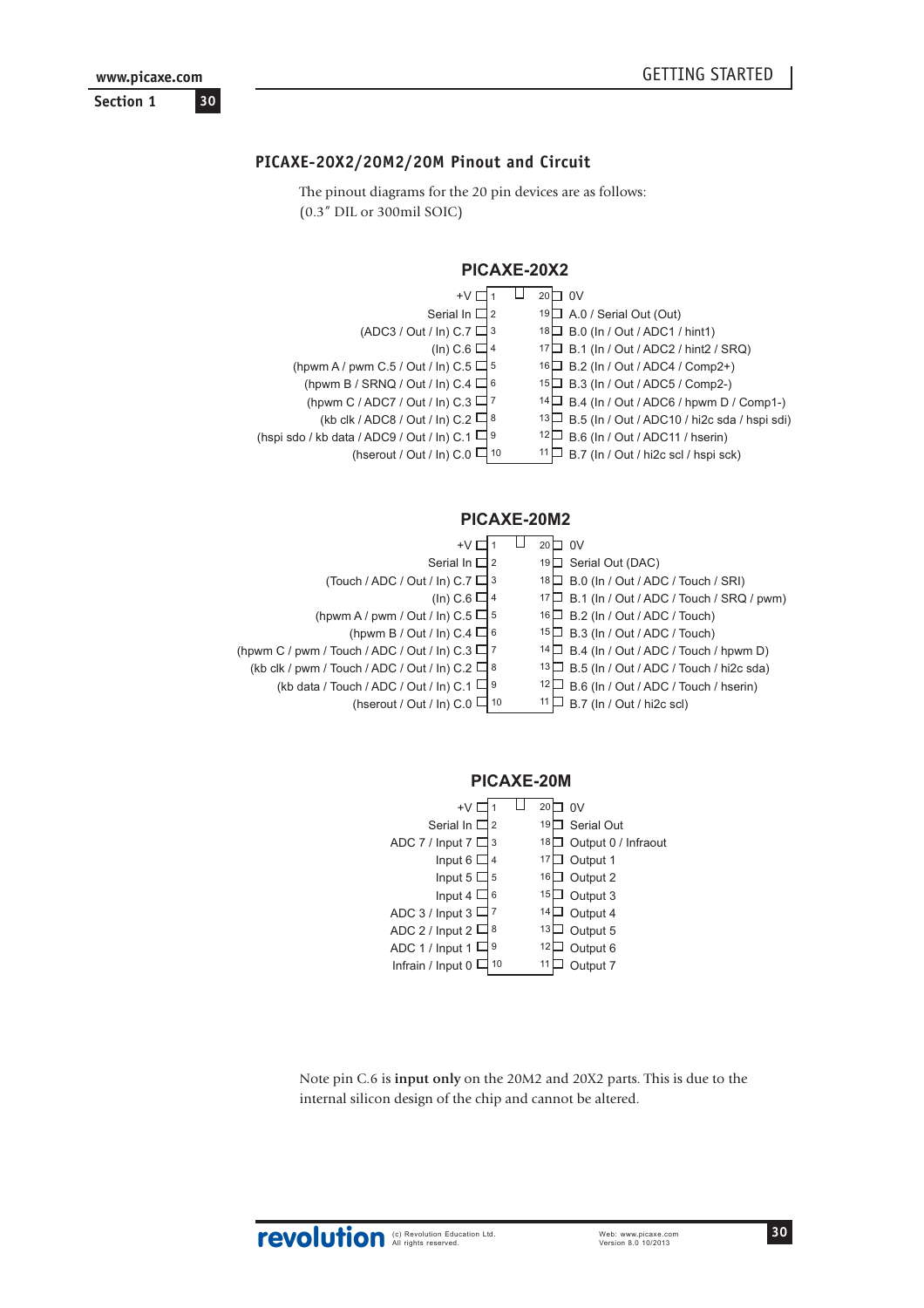

The minimum operating circuit for the 20 pin devices is:

See the USB / Serial Download Circuit section of this manual for more details about the download circuit.

#### **Notes:**

- 1) The 10k/22k resistors must be included for reliable operation.
	-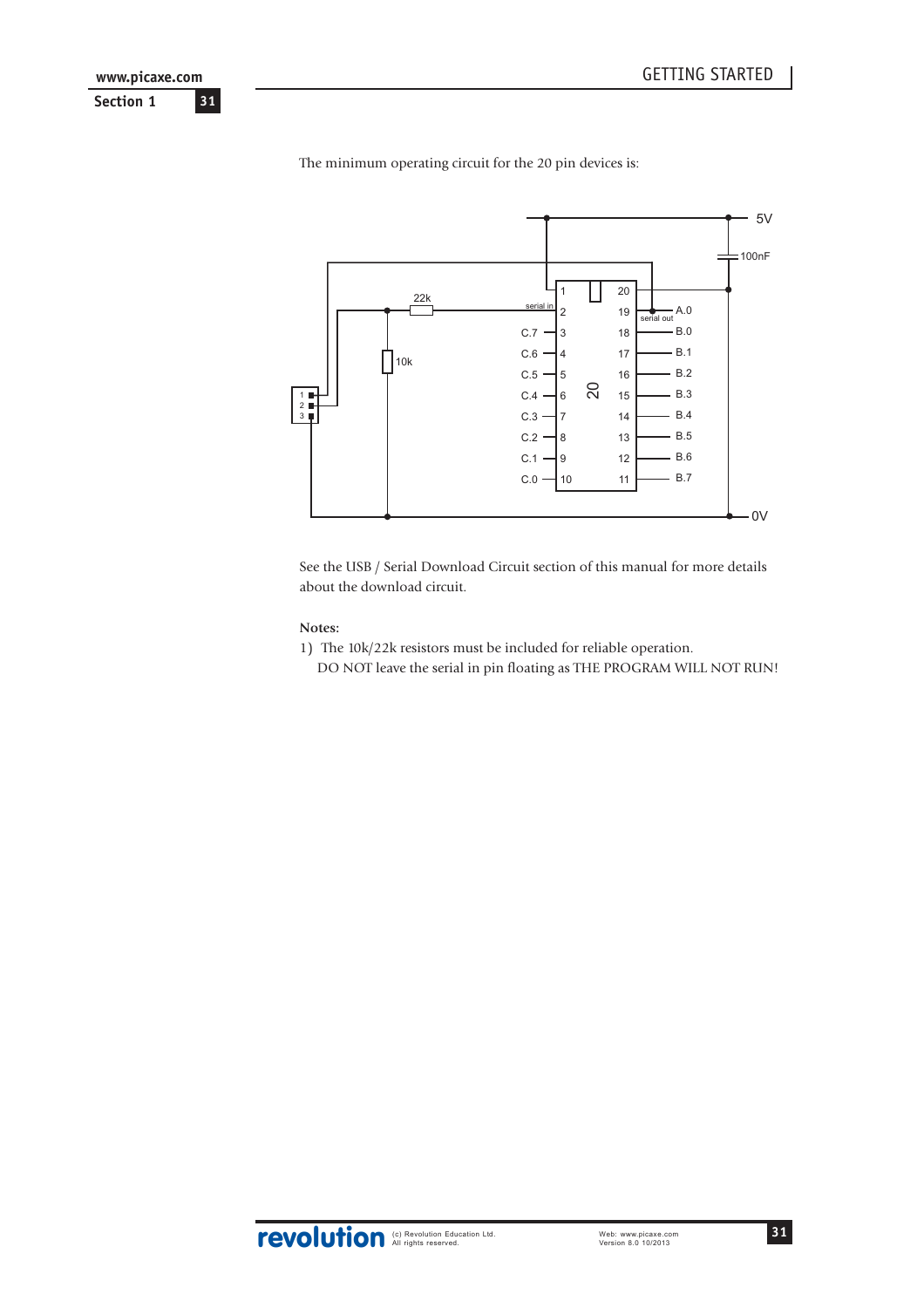## <span id="page-31-0"></span>**Section 1**

## **PICAXE-18M2/18X/18M/18A/18 Pinout and Circuit**

The pinout diagrams for the 18 pin devices are as follows: (0.3" DIL or 300mil SOIC)

## **PICAXE-18M2**

| (DAC / Touch / ADC / Out / In) C.2 □            |      | 18 C.1 (In / Out / ADC / Touch)                  |
|-------------------------------------------------|------|--------------------------------------------------|
| (SRQ / Out) Serial Out / C.3 $\Box$ 2           |      | 17 C.0 (In / Out / ADC / Touch)                  |
| (In) Serial In / C.4 $\Box$ 3                   |      | 16 C.7 (In / Out) {kb data}                      |
| (In) C.5 $\Box$ 4                               |      | $15\Box$ C.6 (In / Out) {kb clock}               |
| $0V \square$ 5                                  | 14 L | ⊔ +V                                             |
| $(SRI / Out / In) B.0 \square$ 6                |      | $13\Box$ B.7 (In / Out / ADC / Touch)            |
| (i2c sda / Touch / ADC / Out / In) B.1 $\Box$ 7 |      | $12\Box$ B.6 (In / Out / ADC / Touch / pwm)      |
| (hserin / Touch / ADC / Out / In) B.2 $\Box$ 8  |      | $11 \Box$ B.5 (In / Out / ADC / Touch / hserout) |
| (pwm / Touch / ADC / Out / In) B.3 $\Box$ 9     |      | $10\Box$ B.4 (In / Out / ADC / Touch / i2c scl)  |

#### **PICAXE-18**

| ADC 2 / Input 2 D   |                | 18   Input 1 / ADC 1  |
|---------------------|----------------|-----------------------|
| Serial Out L        | 12             | Input 0 / ADC 0<br>17 |
| Serial In $\square$ | 3              | Input 7<br>16         |
| Reset L             | $\overline{4}$ | I Input 6<br>15       |
| 0V                  | 5              | $+V$<br>14            |
| Output 0            | 6              | J Output 7<br>13      |
| Output 1            |                | Output 6<br>12        |
| Output $2C$         | 8              | Output 5<br>11        |
| Output 3            | 9              | Output 4              |

#### **PICAXE-18M**

|    | Input 1 / ADC 1            |
|----|----------------------------|
| 17 | Input 0 / ADC 0 / Infrain  |
|    | Input 7 / keyboard data    |
|    | Input 6 / keyboard clock   |
| 14 | $+V$                       |
|    | Output 7                   |
| 12 | Output 6                   |
| 11 | Output 5                   |
|    | Output 4                   |
|    | 18<br>16<br>15<br>13<br>10 |

#### **PICAXE-18A**

| ADC 2 / Input 2 [ |     | Input 1 / ADC 1<br>18          |
|-------------------|-----|--------------------------------|
| Serial Out L      | l 2 | Input 0 / ADC 0 / Infrain      |
| Serial In D       | 3   | Input 7 / keyboard data<br>16  |
| Reset I           | 4   | Input 6 / keyboard clock<br>15 |
| 0V                | 5   | $+V$<br>14                     |
| Output 0          | 6   | Output 7<br>13                 |
| Output 1          |     | Output 6<br>12                 |
| Output 2 I        | 8   | Output 5<br>11                 |
| Output 3          | 9   | Output 4<br>10                 |
|                   |     |                                |

#### **PICAXE-18X**

| ADC 2 / Input 2 D    |                | 18 | Input 1 / ADC 1           |
|----------------------|----------------|----|---------------------------|
| Serial Out L         | 12             |    | Input 0 / ADC 0 / Infrain |
| Serial In D          | 13             | 16 | Input 7 / keyboard data   |
| Reset D              | $\overline{4}$ | 15 | Input 6 / keyboard clock  |
| 0V <sub>l</sub>      | 5              | 14 | $+V$                      |
| Output 0             | 16             | 13 | Output 7                  |
| Output 1 / i2c sda I |                | 12 | Output 6                  |
| Output $2 \Box 8$    |                | 11 | Output 5                  |
| Output 3 / pwm 3 L   | 19             | 10 | Output 4 / i2c scl        |
|                      |                |    |                           |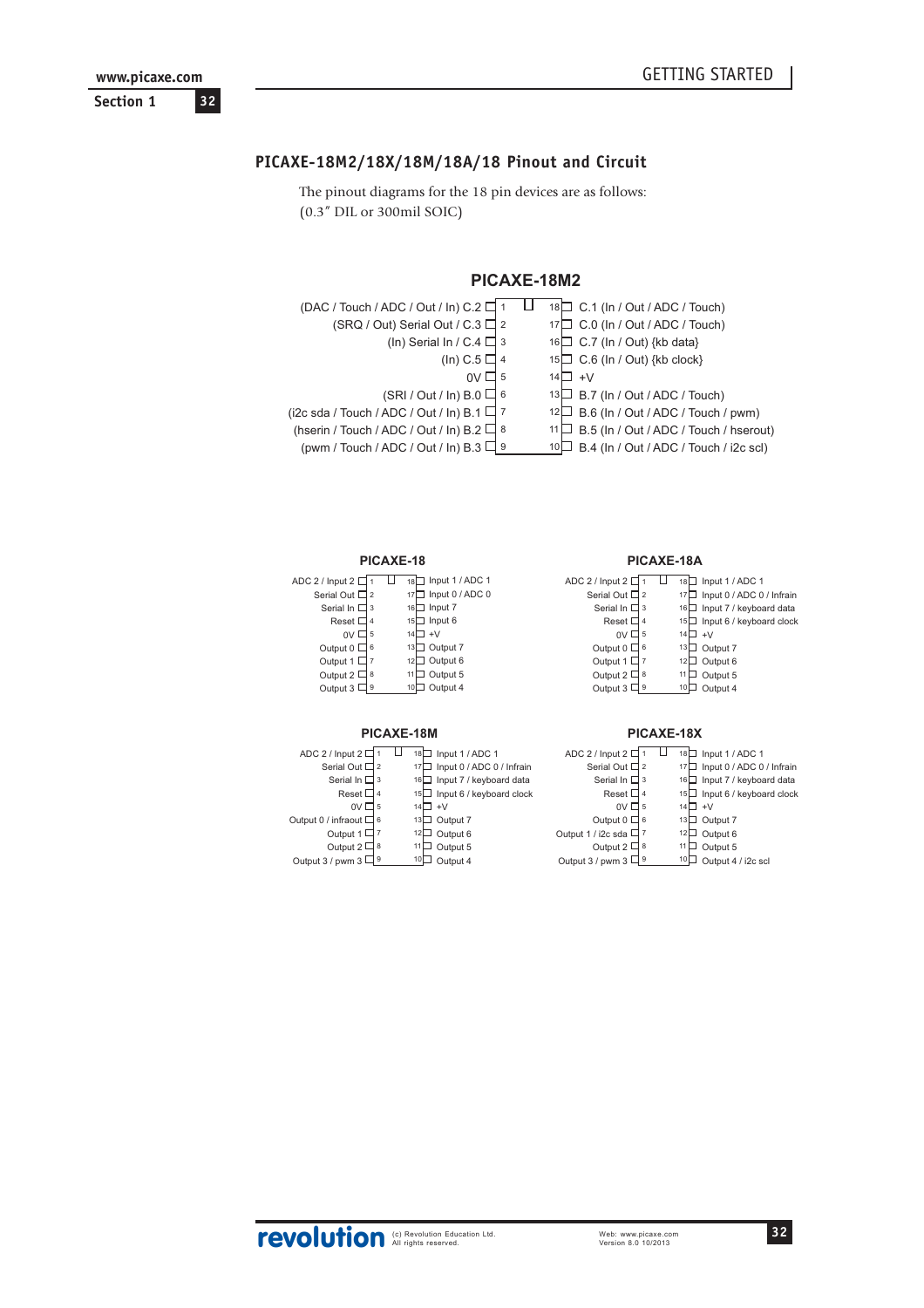

The minimum operating circuit for the 18 pin devices is:

See the USB / Serial Download Circuit section of this manual for more details about the download circuit.

#### **Notes:**

- 1) The 10k/22k resistors must be included for reliable operation.
- DO NOT leave the serial in pin floating as THE PROGRAM WILL NOT RUN! 2) On 18M2 parts there is no reset pin, C.5 is a general purpose input. On older
- parts leg 4 is a reset pin and must be tied high with a 4k7 resistor. 3) No external resonator is required as the chips have an internal resonator.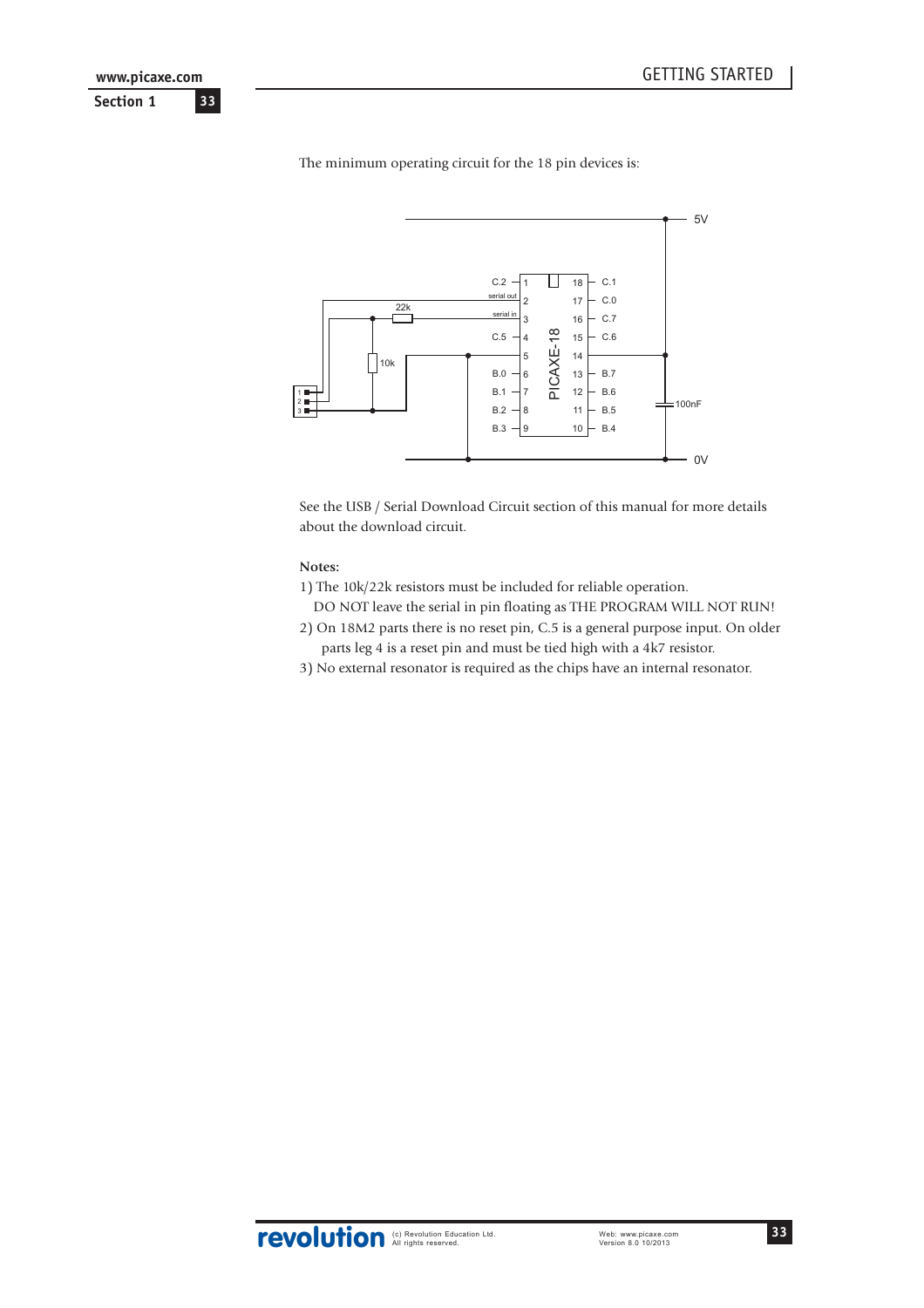<span id="page-33-0"></span>**Section 1 34 www.picaxe.com**

## **PICAXE-28X2/28X1/28X/28A Pinout and Circuit**

The pinout diagrams for the 28 pin devices are as follows: (0.3" DIL or 300mil SOIC)

| PICAXE-28X2 |
|-------------|
|-------------|

| Reset $\Box$ 1                                                        | ⊔ | $28 \Box$ B.7 (ln / Out)                                          |
|-----------------------------------------------------------------------|---|-------------------------------------------------------------------|
| {touch} (Comp1- / ADC0 / Out / ln) A.0 $\Box$ 2                       |   | $27 \Box$ B.6 (ln / Out)                                          |
| $\{$ fouch $\}$ (Comp2- / ADC1 / Out / In) A.1 $\Box$ 3               |   | $B.5$ (In / Out) {ADC13 / touch / pwm}<br>$26 \Box$               |
| {DAC / touch} (Comp2+ / ADC2 / Out / In) A.2 □ 4                      |   | B.4 (In / Out / ADC11) {touch / hpwm D}<br>$25 \Box$              |
| {touch} (Comp1+ / ADC3 / Out / In) A.3 $\Box$ 5                       |   | B.3 (In / Out / ADC9) {touch}<br>24 $\Box$                        |
| Serial In $\Box$ 6                                                    |   | B.2 (In / Out / ADC8 / hint2) {touch / hpwm B}<br>23 <sub>1</sub> |
| {SRNQ} (Out) Serial Out / A.4 □ 7                                     |   | B.1 (In / Out / ADC10 / hint1) {touch / hpwm C}<br>$22 \Box$      |
| $0V \square 8$                                                        |   | B.0 (In / Out / ADC12 / hint0) {touch / pwm / SRI}<br>21 $\Box$   |
| Resonator $\Box$ 9                                                    |   | $20 \Box +V$                                                      |
| Resonator $\Box$ 10                                                   |   | $19\Box$ OV                                                       |
| (timer clk / Out / In) $C.0 \Box$ 11                                  |   | $18 \Box$ C.7 (In / Out / hserin / kb data) {ADC19 / touch}       |
| (pwm / Out / In) C.1 $\Box$ 12                                        |   | C.6 (In / Out / hserout / kb clk) {ADC18 / touch}<br>17 凵         |
| $\{$ hpwm A / touch / ADC14 $\}$ (pwm / Out / ln) C.2 $\Box$ 13       |   | C.5 (In / Out / hspi sdo) {ADC17 / touch}<br>16 ∐                 |
| $\{$ fouch / ADC4 $\}$ (hi2c scl / hspi sck / Out / ln) C.3 $\Box$ 14 |   | $15 \Box$ C.4 (In / Out / hi2c sda / hspi sdi) {ADC16 / touch}    |
|                                                                       |   |                                                                   |

Features shown in brackets { } are not

available in older -5V and -3V parts.

## **PICAXE-28X1**



|                             | PICAXE-28A |                 |                          |                                    | PICAXE-28X |                    |                                         |
|-----------------------------|------------|-----------------|--------------------------|------------------------------------|------------|--------------------|-----------------------------------------|
| Reset $\square$             | 28<br>⊔    | Output 7<br>┐   |                          | Reset $\square$                    | ш          | $28\Box$           | Output 7                                |
| ADC $0 \Box 2$              | 27         | Output 6        |                          | ADC 0 / In a0 $\Box$ 2             |            | 27<br>$\mathbf{L}$ | Output 6                                |
| ADC $1 \square$ 3           | 26         | Output 5<br>□   |                          | ADC 1 / In a1 $\Box$ 3             |            | $26\Box$           | Output 5                                |
| ADC $2 \Box 4$              | $25\Box$   | Output 4        |                          | ADC 2 / In a $2 \Box$ 4            |            |                    | 25 $\Box$ Output 4                      |
| ADC $3\Box$ 5               | $24\Box$   | Output 3        |                          | ADC $3/ln a3 \Box 5$               |            |                    | 24 $\Box$ Output 3                      |
| Serial In $\Box$ 6          | 23         | Output 2        |                          | Serial In $\square$ 6              |            |                    | 23 $\Box$ Output 2                      |
| Serial Out $\Box$ 7         | 22         | Output 1        |                          | Serial Out $\Box$ 7                |            | $22\Box$           | Output 1                                |
| $OV \square 8$              | 21         | Output 0<br>. . |                          | $0V \square 8$                     |            |                    | 21 $\Box$ Output 0                      |
| Resonator $\Box$ 9          | 20         | $+V$<br>п       |                          | Resonator $\Box$ 9                 |            |                    | $20 \Box +V$                            |
| Resonator $\Box$ 10         | 19 □       | 0V              |                          | Resonator $\Box$ 10                |            |                    | $19\Box$ OV                             |
| Input 0 / Infrain $\Box$ 11 | 18 □       |                 | Input 7 / Keyboard data  | In 0 / Out c0 / Infrain $\Box$ 11  |            |                    | 18 □ In7 / Out c7 / keyboard data       |
| Input 1 $\Box$ 12           | 17 $\Box$  |                 | Input 6 / Keyboard clock | In 1 / Out c1 / pwm 1 $\Box$ 12    |            |                    | $17 \Box$ In6 / Out c6 / keyboard clock |
| Input $2 \Box$ 13           | 16 囗       | Input 5         |                          | In 2 / Out c2 / pwm $2 \square$ 13 |            |                    | $16 \Box$ In 5 / Out c5                 |
| Input $3 \Box$ 14           | 15 □       | Input 4         |                          | In 3 / Out c3 / i2c scl $\Box$ 14  |            |                    | $15 \Box$ In 4 / Out c4 / i2c sda       |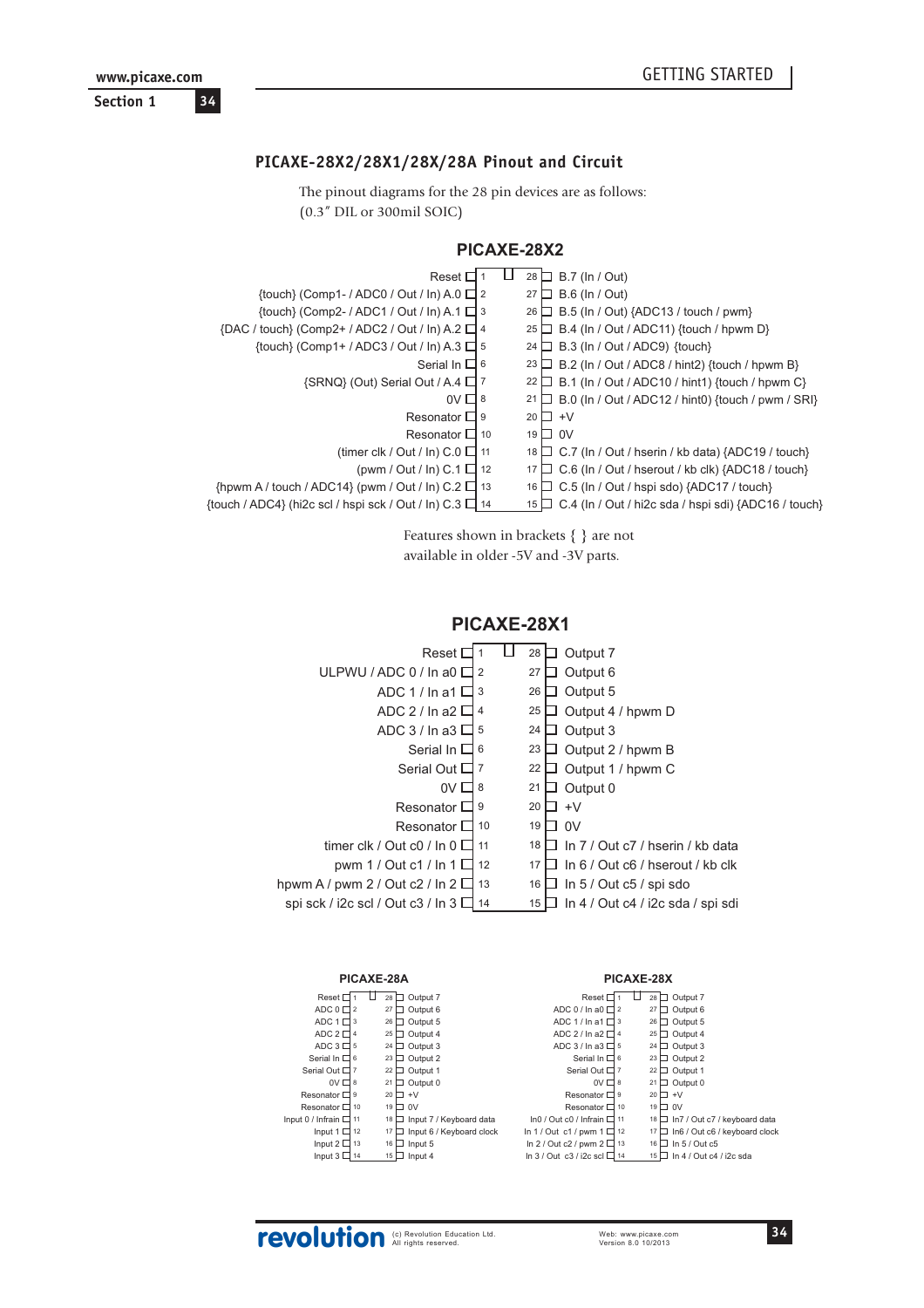**Section 1 35 www.picaxe.com**



The minimum operating circuit for the 28 pin devices is:

See the USB / Serial Download Circuit section of this manual for more details about the download circuit.

#### **Notes:**

1) The 10k/22k resistors must be included for reliable operation.

DO NOT leave the serial in pin floating as THE PROGRAM WILL NOT RUN!

2) The reset pin must be tied high with the 4k7 resistor to operate.

3) Resonator:

| 28X2    | (optional) | $4(16)$ , 8(32), 10(40) or 16(64) MHz  |
|---------|------------|----------------------------------------|
| 28X2-5V | (optional) | 4 (16), 8(32), or $10(40)$ MHz         |
| 28X2-3V | (optional) | 4 (16), 8(32), 10 (40) or $16(64)$ MHz |
| 28X1    | (optional) | 16MHz                                  |
| 28X     |            | 4, 8 or 16MHz                          |
| 28/28A  |            | 4MHz                                   |
|         |            |                                        |

The 28X1 and 28X2 have an internal resonator (4 or 8MHz) and so the external resonator is optional. On 28A and 28X parts it is compulsory.

The 28X2 has an internal 4xPLL circuit. This multiplies the external clock speed by 4. Therefore an external 8MHz resonator gives an actual internal operating clock frequency of 4x8MHz=32MHz.

*IMPORTANT NOTE - this manual describes use of the standard range (3-5V) parts. The older X2 parts were also available in special low power (1.8V to 3.3V) variants. Use of a 5V supply on a 3.3V part will permanently damage it!*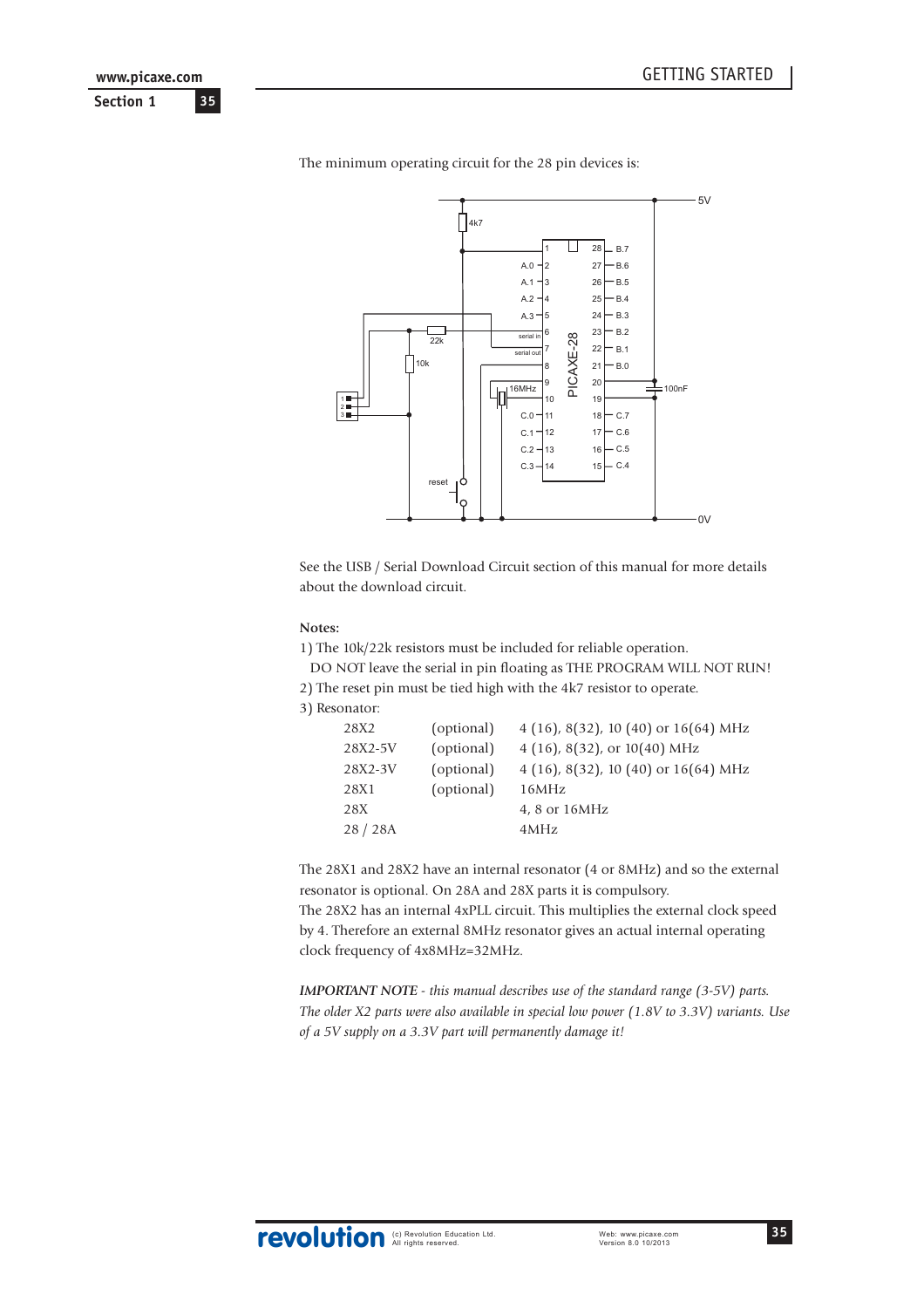## **PICAXE-28X2 Module (AXE200/AXE201)**

The 28X2 module is a complete PICAXE circuit in convenient 28 pin (0.6" wide) DIL package. The module is designed to be placed in a 'turned pin' style IC socket on the end user project board (e.g. socket part ICH028W).

<span id="page-35-0"></span>



#### Notes:

The module is supplied in a 28 pin carrier socket. It is highly recommended that the module is left in this socket at all times - ie use a separate socket on the project board. Then if a leg is accidentally snapped off the carrier socket it is possible to very carefully remove and replace the low-cost carrier socket.

#### **AXE201/AXE200**

The AXE201 and AXE200 are physically identical apart from chip and resonator:

| <b>AXE201</b>          | <b>AXE200</b>       |
|------------------------|---------------------|
| - PICAXE-28X2          | - PICAXE-28X2-5V    |
| - 16MHz resonator      | - 8MHz resonator    |
| $( = 64MHz operation)$ | (=32 MHz operation) |

The AXE201 also supports the additional new PICAXE-28X2 silicon features such as touch sensors and additional analogue / pwm channels. These are marked within the { } brackets above.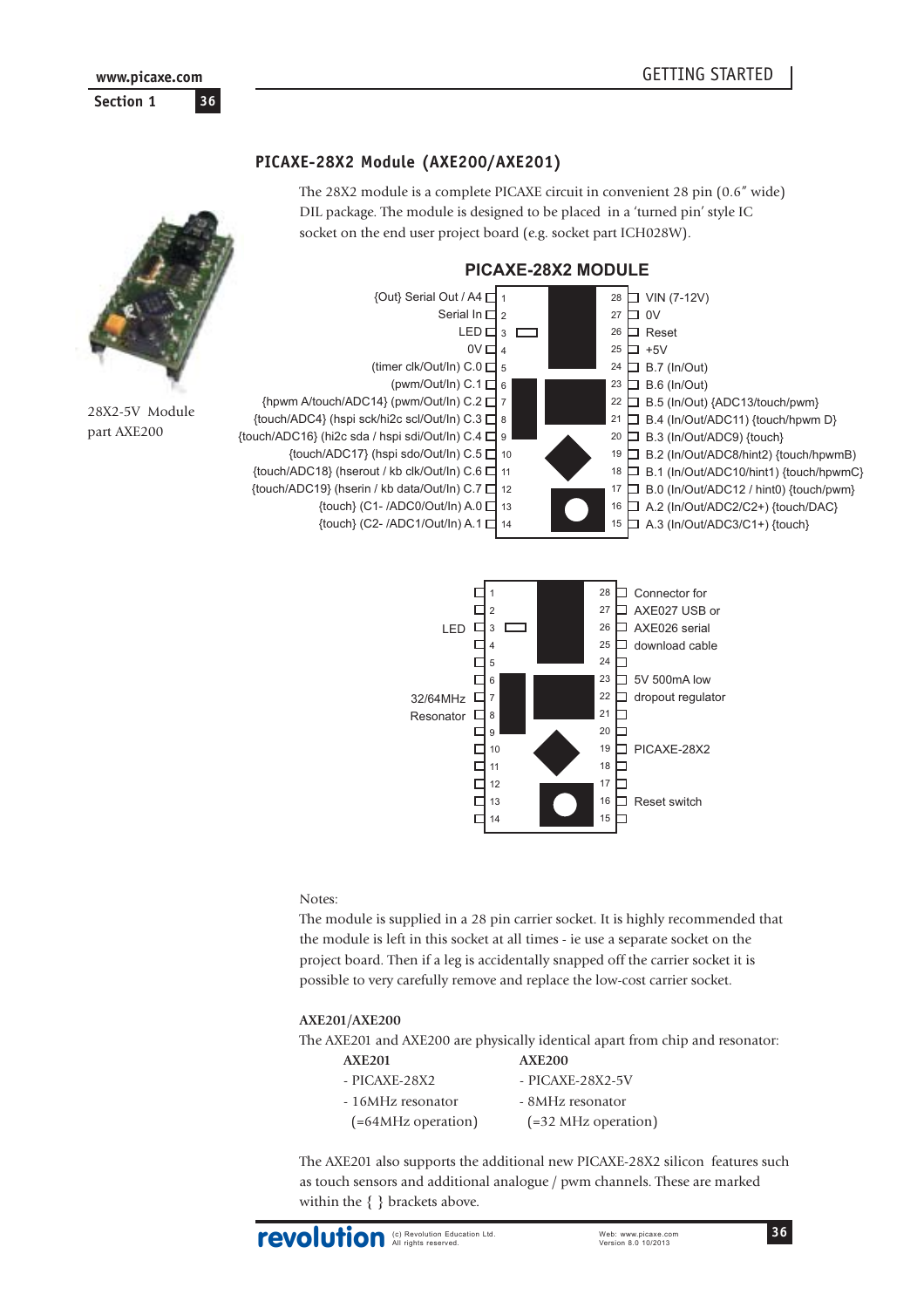**37**

**Section 1**

#### **Power**

Power can be supplied at 7-12V DC via pin 28. This is then regulated on-board via a 5V 500mA low drop out regulator. The 5V output is available at pin 25. Alternately a 4.5V or 5V supply can be connected directly to pin 25, leaving pin 28 unconnected.

#### **Reset Switch**

There is an on -board reset switch (with 4k7 pull up included on -board). The module can also be reset by connecting the reset pin (pin 26) to 0V.

#### **Downloads**

Download can be made via the on-board socket (AXE027 USB or AXE026 serial download cable) or via the Serial In / Serial Out pins.

#### **LED**

The LED pin (pin 3) connects to an on-board LED/330R resistor which then connects to 0V. If left unconnected the LED does not operate, and hence draws no current (sometimes desirable in battery based systems). To use the LED as a power indicator simply connect the LED pin (pin 3) to 5V (pin 25). Alternately the LED pin can be connected to an output pin and hence controlled by high / low commands within the user program.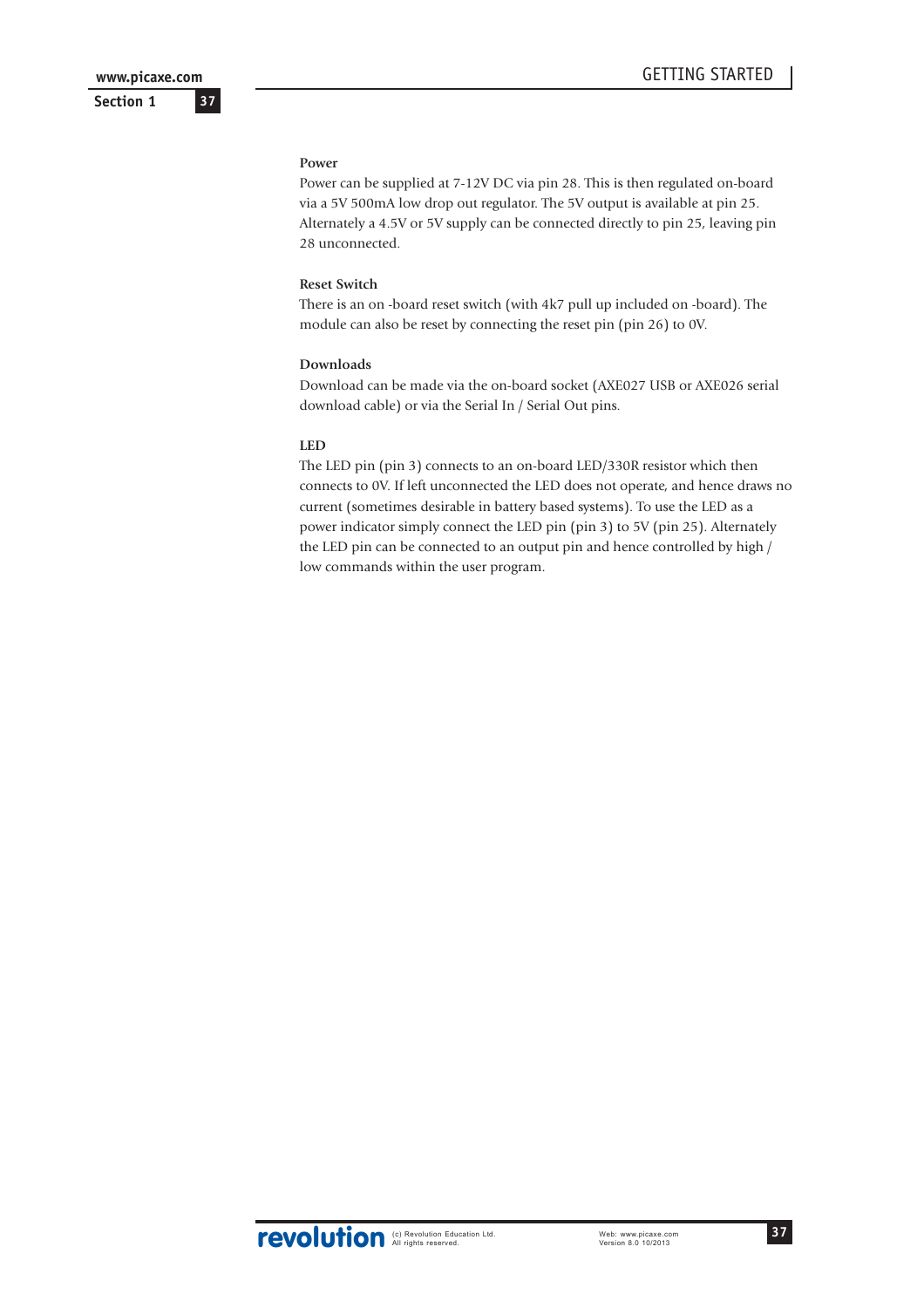**Section 1 38 www.picaxe.com**

# **PICAXE-28X2 Shield Base (AXE401)**

The PICAXE-28X2 shield base is a complete open source PICAXE circuit in the popular 'shield' format to allow connection of third party shields (motor driver, ethernet, GSM etc). It is supplied with a free matching shield prototyping board.



AXE401 PICAXE-28X2 Shield Base

#### **Power**

Power can be supplied at 9-12V DC via the 2.1mm tip positive power connector. This is then regulated on-board via a 5V 500mA low drop out regulator. A further 3V3 regulator also provides a 3V3 supply. The system voltage can be selected to be either 5V or 3V3, as the PICAXE-28X2 will work at either voltage. All power connections are also available on the 6 pin power header.

#### **Reset Switch**

There is an on-board reset switch (with 4k7 pull up included on-board). The module can also be reset by connecting the reset pin to 0V.

#### **Downloads**

Download can be made via the on-board socket (AXE027 USB or AXE026 serial download cable). The download pins are separate to the i/o pins.

#### **User LED**

The LED connects to S.13 (and to a resistor which then connects to 0V). If the H4 jumper link is left unconnected the LED is disconnected, and hence draws no current (sometimes desirable in battery based systems). To use the LED add jumper H4 to connect the LED to output pin S.13. the LED may then be controlled by high / low commands within the user program.

#### **Inputs/Outputs**

The input/output connections have been very carefully designed to match almost all third party shield layouts, including advanced shield designs that use SPI communication, PWM outputs or high speed serial communication. The generally used shield pin notation is A0-A5 and 0-13, and so the PICAXE-28X2 compiler also matches this notation by accepting the shield pin nicknames (S.A0, S.A1, S.1, S.2 etc.) as well as the original PICAXE pin names.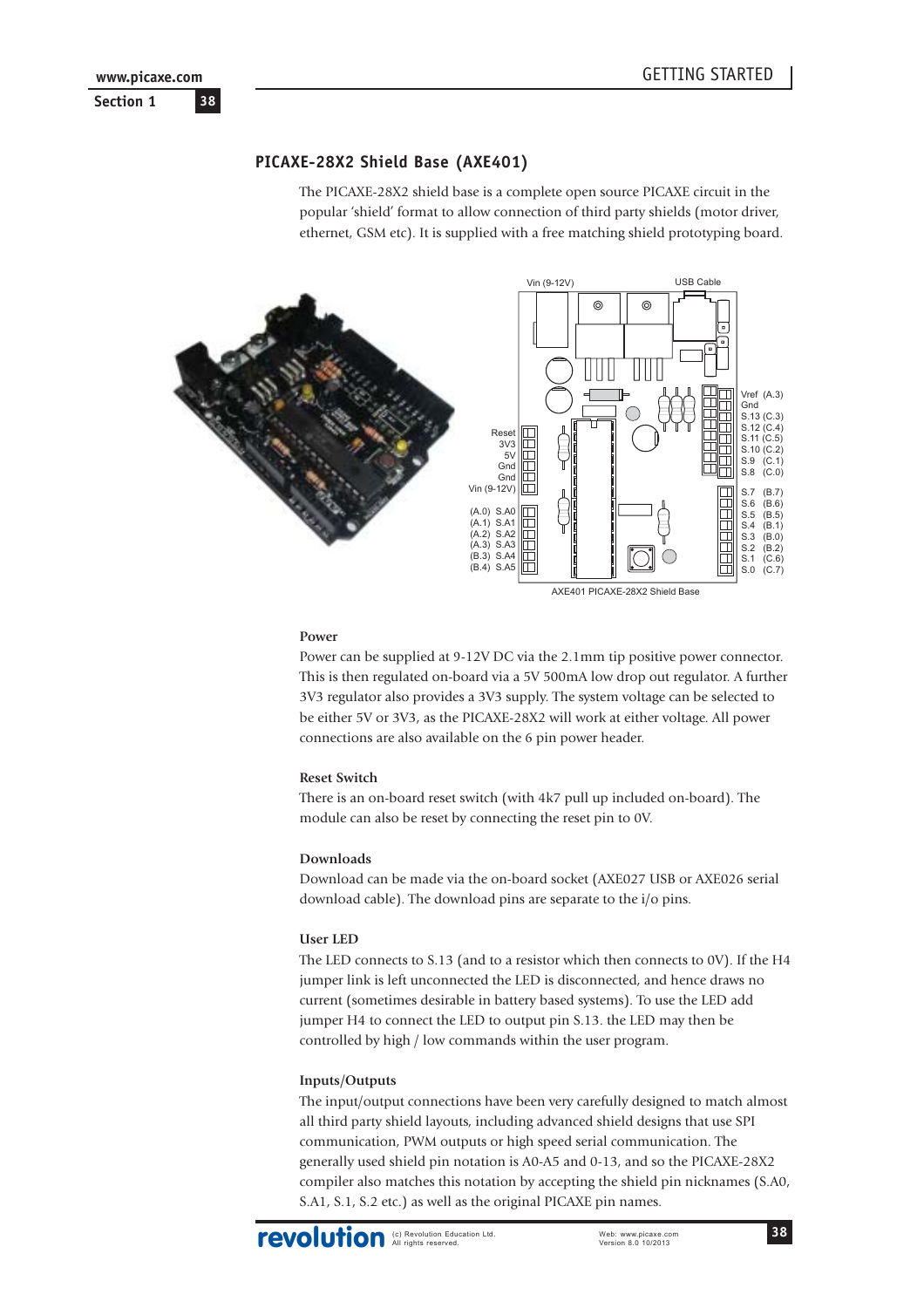**www.picaxe.com**

**39**

**Section 1**

| <b>Shield</b><br>Header | <b>Shield</b><br>Nickname | <b>Primary Pin</b><br><b>Function</b>     | <b>Advanced Pin</b><br><b>Function</b> | <b>PICAXE</b><br><b>Pin Name</b> | <b>PICAXE</b><br><b>ADC</b> |
|-------------------------|---------------------------|-------------------------------------------|----------------------------------------|----------------------------------|-----------------------------|
| <b>RESET</b>            |                           | <b>Reset</b>                              |                                        | Reset                            |                             |
| 3V <sub>3</sub>         |                           | 3.3V Supply Out                           |                                        | $V +$                            |                             |
| 5V                      |                           | <b>5V Supply Out</b>                      | <b>5V Supply In</b>                    | $V +$                            |                             |
| <b>GND</b>              |                           | 0V                                        | <b>0V Supply In</b>                    | 0V                               |                             |
| <b>GND</b>              |                           | 0V                                        |                                        | <b>0V</b>                        |                             |
| <b>VIN</b>              |                           | Supply In (9-12V DC)                      |                                        |                                  |                             |
|                         |                           |                                           |                                        |                                  |                             |
| A <sub>0</sub>          | <b>S.A0</b>               | In / Out / ADC / Touch                    | Comp1-                                 | A.0                              | 0                           |
| A1                      | <b>S.A1</b>               | In / Out / ADC / Touch                    | Comp2-                                 | A.1                              | 1                           |
| A2                      | <b>S.A2</b>               | In / Out / ADC / Touch                    | Comp2+ / DAC                           | A.2                              | 2                           |
| А3                      | <b>S.A3</b>               | In / Out / ADC / Touch                    | Comp1+ / Vref                          | A.3                              | 3                           |
| Α4                      | <b>S.A4</b>               | In / Out / ADC / Touch                    |                                        | B.3                              | 9                           |
| A5                      | <b>S.A5</b>               | In / Out / ADC / Touch                    | hpwm D                                 | <b>B.4</b>                       | 11                          |
| 0                       | S.0                       |                                           |                                        | C.7                              | 19                          |
| 1                       | S.1                       | In / Out / ADC / Touch                    | hserin / kb data                       | C.6                              | 18                          |
| $\mathbf{2}$            | S.2                       | In / Out / ADC / Touch                    | hserout / kb clk                       | B.2                              | 8                           |
|                         |                           | In / Out / ADC / Touch                    | hpwm B / hint 2                        |                                  |                             |
| 3                       | S.3                       | In / Out / ADC / Touch                    | pwm / hint0                            | <b>B.0</b>                       | 12                          |
| 4                       | S.4                       | In / Out / ADC / Touch                    | hpwm C / hint 1                        | <b>B.1</b>                       | 10                          |
| 5                       | S.5                       | In / Out / ADC / Touch                    | pwm                                    | <b>B.5</b>                       | 13                          |
| 6                       | S.6                       | In / Out                                  |                                        | <b>B.6</b>                       |                             |
| $\overline{7}$          | S.7                       | In / Out                                  |                                        | B.7                              | ۰                           |
| 8                       | S.8                       | In / Out                                  | timer clk                              | C.0                              |                             |
| 9                       | S.9                       | In / Out                                  | pwm                                    | C.1                              |                             |
| 10                      | S.10                      | In / Out / ADC / Touch                    | hpwm A/pwm                             | C.2                              | 14                          |
| 11                      | S.11                      | In / Out / ADC / Touch                    | hspi sdo                               | C.5                              | 17                          |
| 12                      | S.12                      | In / Out / ADC / Touch                    | hspi sdi / hi2c sda                    | C.4                              | 16                          |
| 13                      | S.13                      | In / Out / ADC / Touch<br>(or LED via H4) | hspi sck / hi2c scl                    | C.3                              | 4                           |
| <b>GND</b>              |                           | $\mathbf{0}$                              |                                        | <b>0V</b>                        |                             |
| <b>VREF</b>             | S.A3                      | In / Out / ADC / Touch                    | Comp1+/Vref                            | A.3                              | 3                           |

For further details about the PICAXE-28X2 shield base system please see the dedicated datasheet available free at:

# **www.rev-ed.co.uk/docs/axe401.pdf**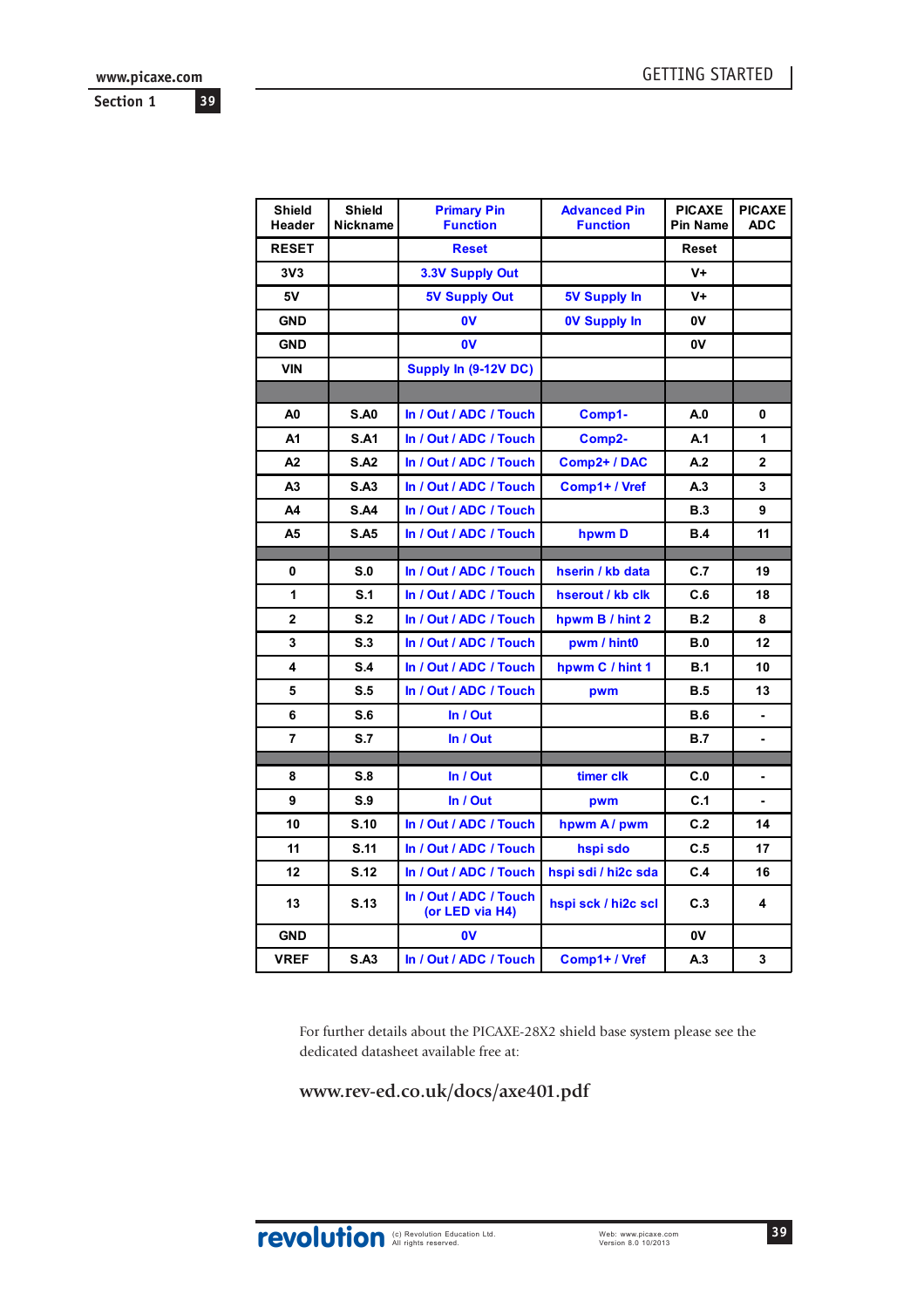# **PICAXE-40X2/40X1/40X Pinout and Circuit**

The pinout diagram for the 40 pin device is as follows: (0.6" DIL or 44pin TQFP)



| Reset $\square$                                                       | $40 \Box$ B.7 (ln / Out)                                                       |
|-----------------------------------------------------------------------|--------------------------------------------------------------------------------|
| {touch} (Comp1- / ADC0 / Out / ln) A.0 □ 2                            | $39 \Box$ B.6 (In / Out)                                                       |
| $\{$ fouch $\}$ (Comp2- / ADC1 / Out / In) A.1 $\Box$ 3               | 38   B.5 (In / Out) {ADC13 / touch}                                            |
| ${DAC / touch} (Comp2 + / ADC2 / Out / In) A.2 \square 4$             | $\Box$ B.4 (In / Out / ADC11) {touch}<br>37 <sup>1</sup>                       |
| $\{$ fouch $\}$ (Comp1+ / ADC3 / Out / In) A.3 $\Box$ 5               | $36 \Box$ B.3 (In / Out / ADC9) {touch}                                        |
| Serial In $\Box$ 6                                                    | $35 \Box$ B.2 (In / Out / ADC8 / hint2) {touch}                                |
| $\{SRNQ\}$ (Out) Serial Out / A.4 $\Box$ 7                            | $\Box$ B.1 (In / Out / ADC10 / hint1) {touch}<br>34                            |
| {touch} (ADC5 / Out / In) A.5 $\Box$ 8                                | 33 $\Box$ B.0 (In / Out / ADC12 / hint0) {touch / SRI}                         |
| $\{$ touch $\}$ (ADC6 / Out / In) A.6 $\Box$ 9                        | $32 \Box +V$                                                                   |
| $\{$ fouch $\}$ (ADC7 / Out / In) A.7 $\Box$ 10                       | $31 \Box 0V$                                                                   |
| $+V$ $\Box$ 11                                                        | 30 $\Box$ D.7 (In / Out / hpwm D / kb data) {ADC27 / touch}                    |
| $0V \square$ 12                                                       | 29 $\Box$ D.6 (In / Out / hpwm C / kb clk) {ADC26 / touch}                     |
| Resonator $\Box$ 13                                                   | 28 □ D.5 (ln / Out / hpwm B) {ADC25 / touch}                                   |
| Resonator $\Box$ 14                                                   | 27 $\Box$ D.4 (In / Out) {ADC24 / touch}                                       |
| (timer clk / Out / In) $C.0 \Box$ 15                                  | 26 O.7 (In / Out / hserin) {ADC19 / touch}                                     |
| (pwm / Out / In) $C.1 \square$ 16                                     | 25 □ C.6 (In / Out / hserout) {ADC18 / touch}                                  |
| {touch / ADC14} (hpwm A / pwm / Out / ln) C.2 $\Box$ 17               | $24 \Box$ C.5 (In / Out / hspi sdo) {ADC17 / touch}                            |
| $\{$ touch / ADC4 $\}$ (hi2c scl / hspi sck / Out / ln) C.3 $\Box$ 18 | $\Box$ C.4 (In / Out / hi2c sda / hspi sdi) {ADC16 / touch}<br>23 <sub>1</sub> |
| {touch / ADC20} (Out / In) D.0 □ 19                                   | $22 \Box$ D.3 (In / Out) {ADC23 / touch}                                       |
| {touch / ADC21} (Out / In) $D.1 \square 20$                           | $\Box$ D.2 (In / Out) {ADC22 / touch}<br>21                                    |



Features shown in brackets { } are not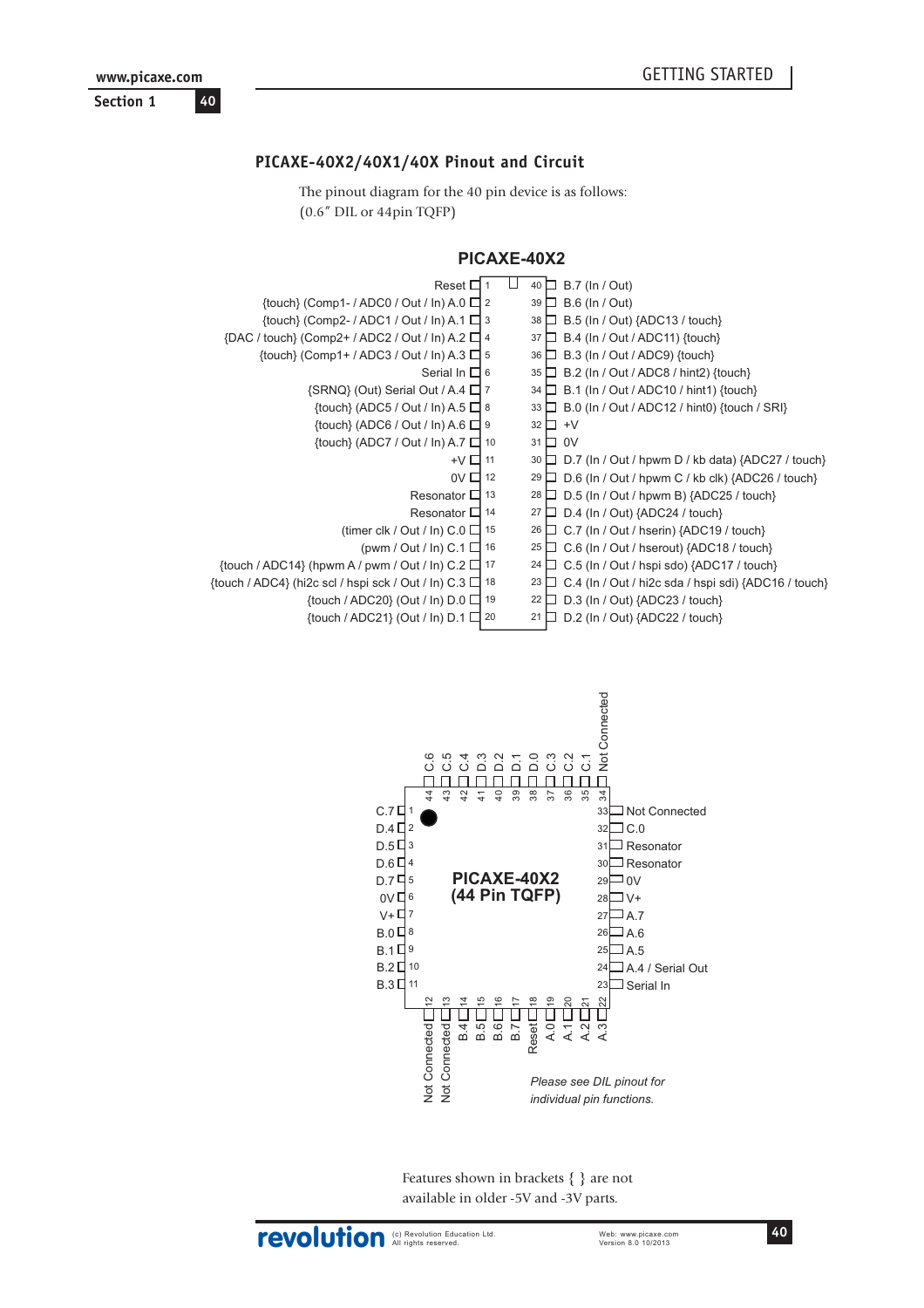www.picaxe.com Section 1 41

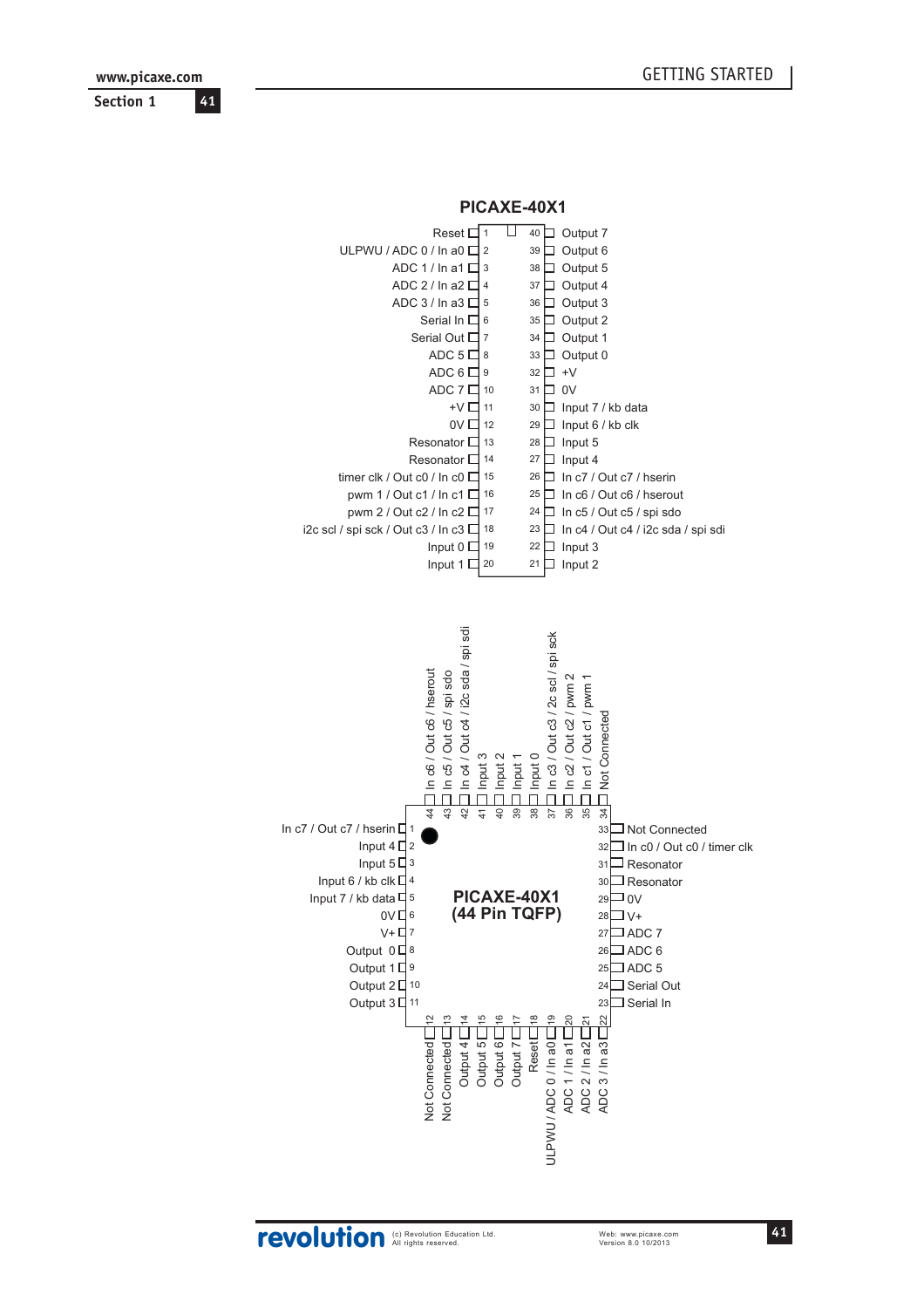**Section 1 www.picaxe.com**

**42**

| PICAXE-40X                                                                                                                                                                                                                     |                                                                                            |                                                                                        |                                                                                                                                                                                                              |
|--------------------------------------------------------------------------------------------------------------------------------------------------------------------------------------------------------------------------------|--------------------------------------------------------------------------------------------|----------------------------------------------------------------------------------------|--------------------------------------------------------------------------------------------------------------------------------------------------------------------------------------------------------------|
| Reset I<br>ADC 0 / In a0 I<br>ADC 1/ln a1<br>ADC 2 / In a2 I<br>ADC 3 / In a 3 I<br>Serial In D<br>Serial Out I<br>ADC 5<br>ADC 6 D<br>ADC 7 I<br>+V I<br>0V <sub>0</sub><br>Resonator I<br>Resonator I<br>In $c0/$ Out $c0$ [ | 1<br>$\overline{2}$<br>3<br>4<br>5<br>6<br>7<br>8<br>9<br>10<br>11<br>12<br>13<br>14<br>15 | 40<br>39<br>38<br>37<br>36<br>35<br>34<br>33<br>32<br>31<br>30<br>29<br>28<br>27<br>26 | Output 7<br>Output 6<br>Output 5<br>Output 4<br>Output 3<br>Output 2<br>Output 1<br>Output 0<br>$+V$<br>0V<br>Input 7 / keyboard data<br>Input 6 / keyboard clock<br>Input 5<br>Input 4<br>In $c7/$ Out $c7$ |
|                                                                                                                                                                                                                                |                                                                                            |                                                                                        |                                                                                                                                                                                                              |
| In $c1$ / Out $c1$ / pwm 1 [<br>In $c2$ / Out $c2$ / pwm 2 I                                                                                                                                                                   | 16<br>17<br>18                                                                             | 25<br>24<br>23                                                                         | In $c6/$ Out $c6$<br>In $c5/$ Out $c5$                                                                                                                                                                       |
| $\ln c3$ / Out $\,c3$ / i2c scl I<br>Input 0 / Infrain I<br>Input 1                                                                                                                                                            | 19<br>20                                                                                   | 22<br>21                                                                               | In $c4$ / Out $c4$ / i2c sda<br>Input 3<br>Input 2                                                                                                                                                           |

The minimum operating circuit for the 40 pin device is the same as the 28 pin minimum circuit (altering the appropriate pin numbers as required).

See the USB / Serial Download Circuit section of this manual for more details about the download circuit.

#### **Notes:**

1) The 10k/22k resistors must be included for reliable operation.

DO NOT leave the serial in pin floating as THE PROGRAM WILL NOT RUN!

2) The reset pin must be tied high with the 4k7 resistor to operate.

3) Resonator:

| 40X2    | (optional) | 4 (16), 8(32), 10 (40) or $16(64)$ MHz |
|---------|------------|----------------------------------------|
| 40X2-5V | (optional) | 4 (16), 8(32), or $10(40)$ MHz         |
| 40X2-3V | (optional) | 4 (16), 8(32), 10 (40) or $16(64)$ MHz |
| 40X1    | (optional) | 16MHz                                  |
| 40X     |            | 4, 8 or 16MHz                          |
|         |            |                                        |

The 40X1 and 40X2 have an internal resonator (4 or 8MHz) and so the external resonator is optional. On 40X parts it is compulsory.

The 40X2 has an internal 4xPLL circuit. This multiplies the external clock speed by 4. Therefore an external 4MHz resonator gives an actual internal operating clock frequency of 4x4MHz=16MHz.

*IMPORTANT NOTE - this manual describes use of the standard range (3-5V) parts. The early X2 parts were also available in a special low power (1.8V to 3.3V) variants. Use of a 5V supply on these special 3.3V part will permanently damage it!*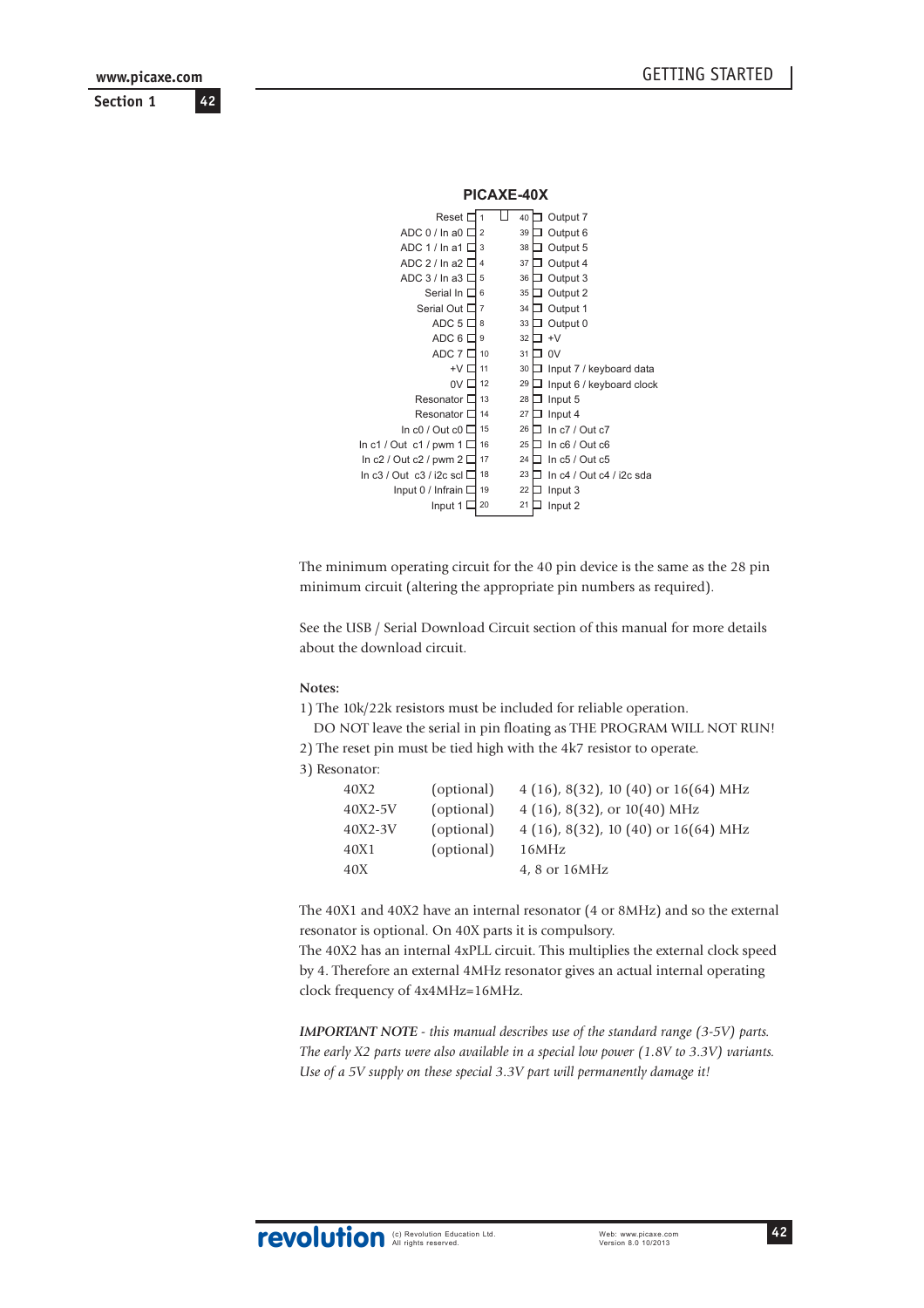# **USB Download Circuit**

The USB download circuit is identical for all PICAXE chips. It consists of 3 wires from the PICAXE chip to the AXE027 USB cable. One wire sends data from the computer to the serial input of the PICAXE, one wire transmits data from the serial output of the PICAXE to the computer, and the third wire provides a common ground.

Note this circuit can also be used for the AXE026 serial cable. Therefore the same circuit can be used with either USB or serial cable.

The minimum download circuit is shown here.



Note that the two resistors are not a potential divider. The 22k resistor works with the internal microcontroller diodes to clamp the serial voltage to the PICAXE supply voltage and to limit the download current to an acceptable limit. The 10k resistor stops the serial input 'floating' whilst the download cable is not connected. This is essential for reliable operation.

The two download resistors must be included on every PICAXE circuit (i.e. not built into the cable). The serial input must never be left unconnected. If it is left unconnected the serial input will 'float' high or low and will cause unreliable operation, as the PICAXE chip will receive spurious floating signals which it may interpret as a new download attempt.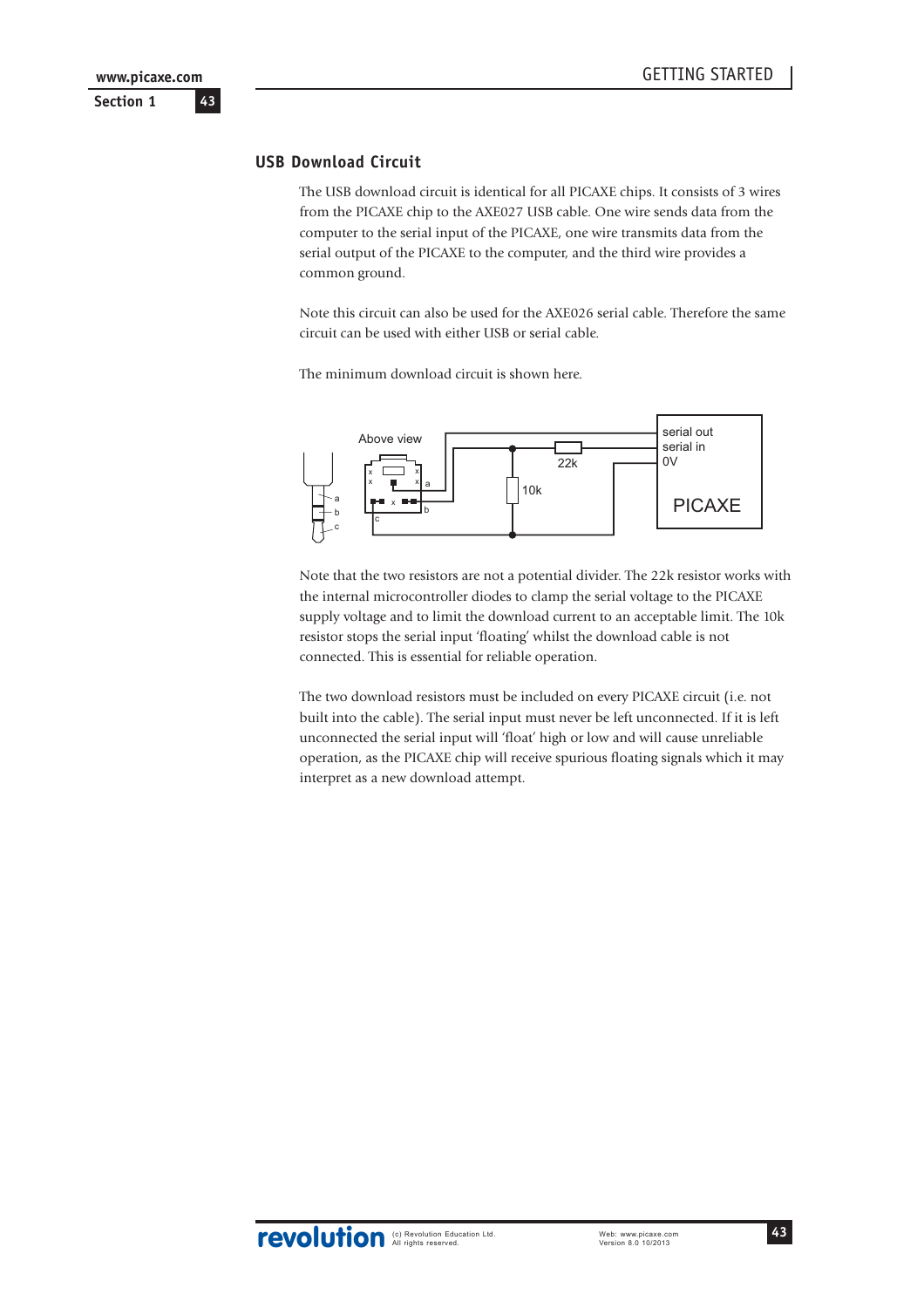# **Serial Download Circuit (NB: Obsolete, for info only)**

The serial download circuit is identical for all PICAXE chips. It consists of 3 wires from the PICAXE chip to the AXE026 serial cable. One wire sends data from the computer to the serial input of the PICAXE, one wire transmits data from the serial output of the PICAXE to the computer, and the third wire provides a common ground. See the USB adapter section for details on how to use the USB port adapter.

The minimum download circuit is shown here. This circuit is appropriate for most educational and hobbyist work.



Note that the two resistors are not a potential divider. The 22k resistor works with the internal microcontroller diodes to clamp the serial voltage to the PICAXE supply voltage and to limit the download current to an acceptable limit. The 10k resistor stops the serial input 'floating' whilst the download cable is not connected. This is essential for reliable operation.

The two download resistors must be included on every PICAXE circuit (i.e. not built into the cable). The serial input must never be left unconnected. If it is left unconnected the serial input will 'float' high or low and will cause unreliable operation, as the PICAXE chip will receive spurious floating signals which it may interpret as a new download attempt.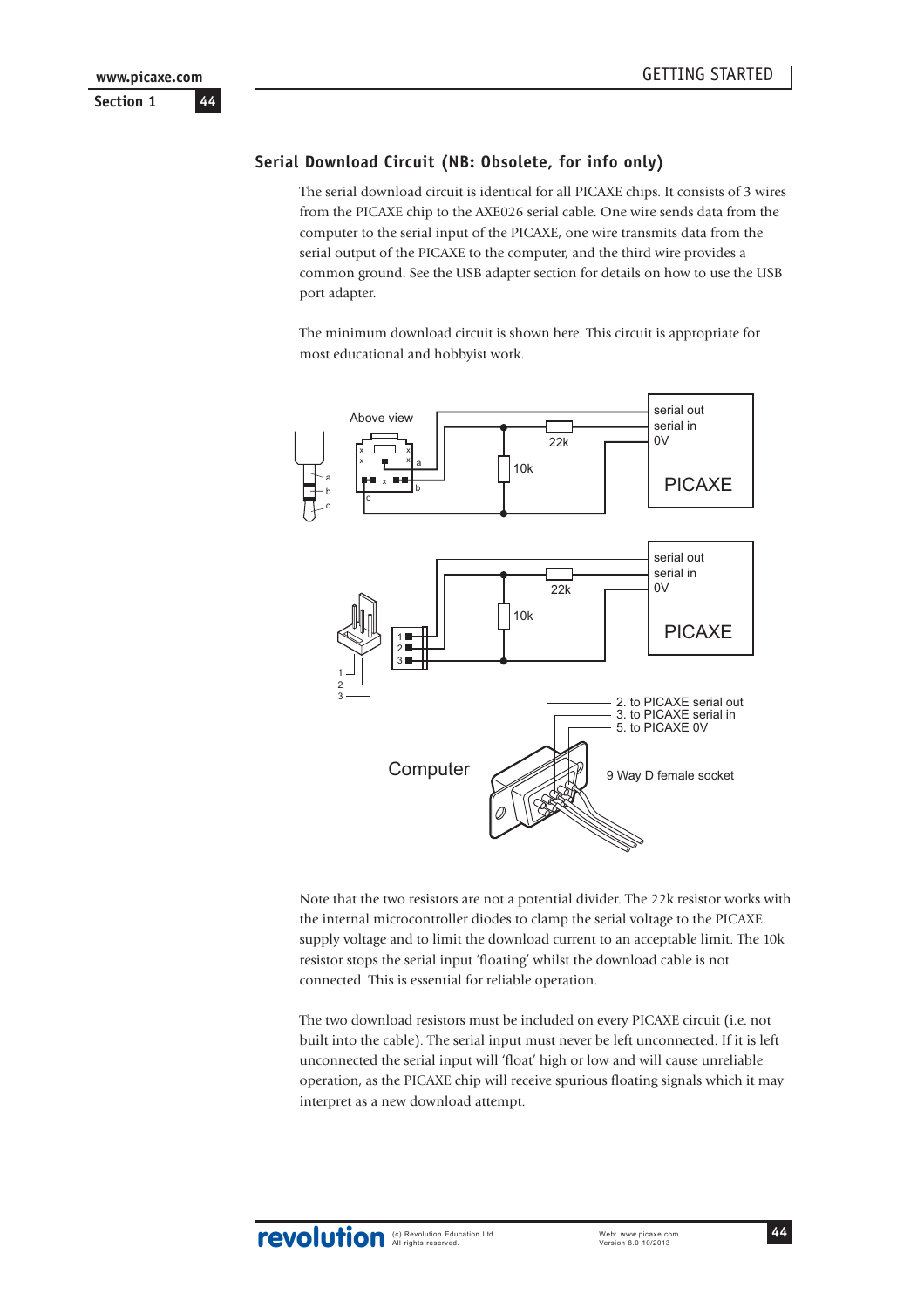# **Enhanced Serial Download Circuit (NB: Obsolete, for info only)**



The BAT85 Shokkty diode operate at a lower device voltage than the internal microcontroller diodes, providing a more accurate voltage reference. The additional 180R resistor provides additional preventative short circuit and static protection on the serial output pin.

Not required when the AXE027 USB cable is used.

## **Download Cables**

The USB download cable (AXE027) is recommended for all modern computers. It is compatible with any computer with a USB port.

The older serial download cable (part AXE026) consists of a 3.5mm stereo plug, which mates with a stereo socket (part CON039) on the project board. This type of connection is more robust and reliable than the Molex header in the educational environment.



All traditional serial computer connection is via the serial

port (9 pin D connector).If you have a very old computer with a 25pin serial port, you require a 25-9 pin adapter (part ADA010), which are also available from most high street computer stores.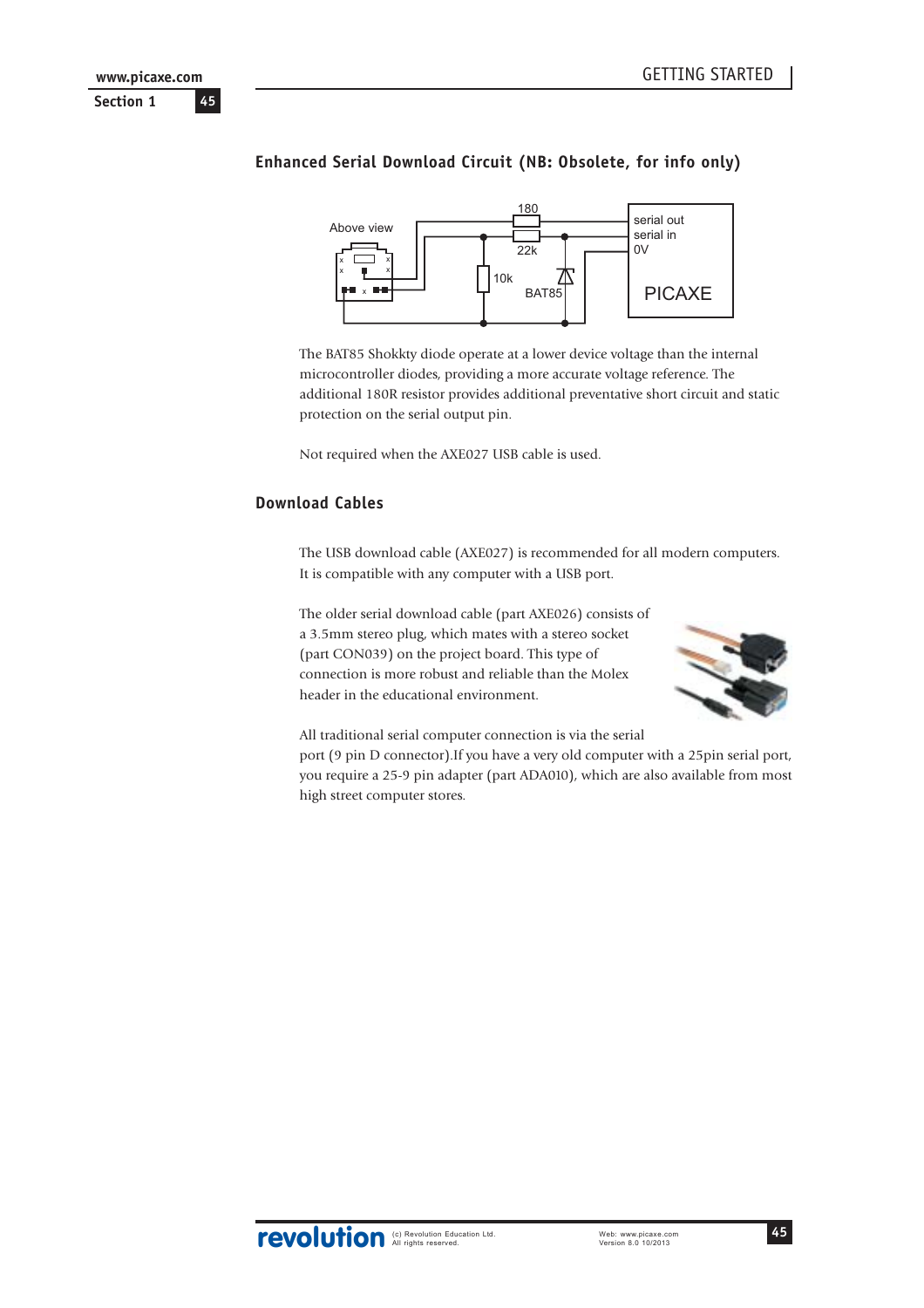# **Using the Serial In pin as a general input pin**

On M2 and X2 parts the 'serial in' pin may be used as a general purpose input, connected to a switch as shown.



However there are certain special conditions to this use:

- 1) The program must contain a 'disconnect' command. This command prevents the PICAXE chip from scanning the serial in pin for new program downloads. If you do not add this command the PICAXE will reset when the switch is pressed.
- 2) After a 'disconnect' command is used it will be necessary to perform a poweron 'hard-reset' to download a new program.
- 3) The switch must be open during a new program download.

Due to these special requirements it is generally better, wherever possible, to reserve the serial in pin for dedicated programming use. Only use as a general purpose input when all other pins are already used.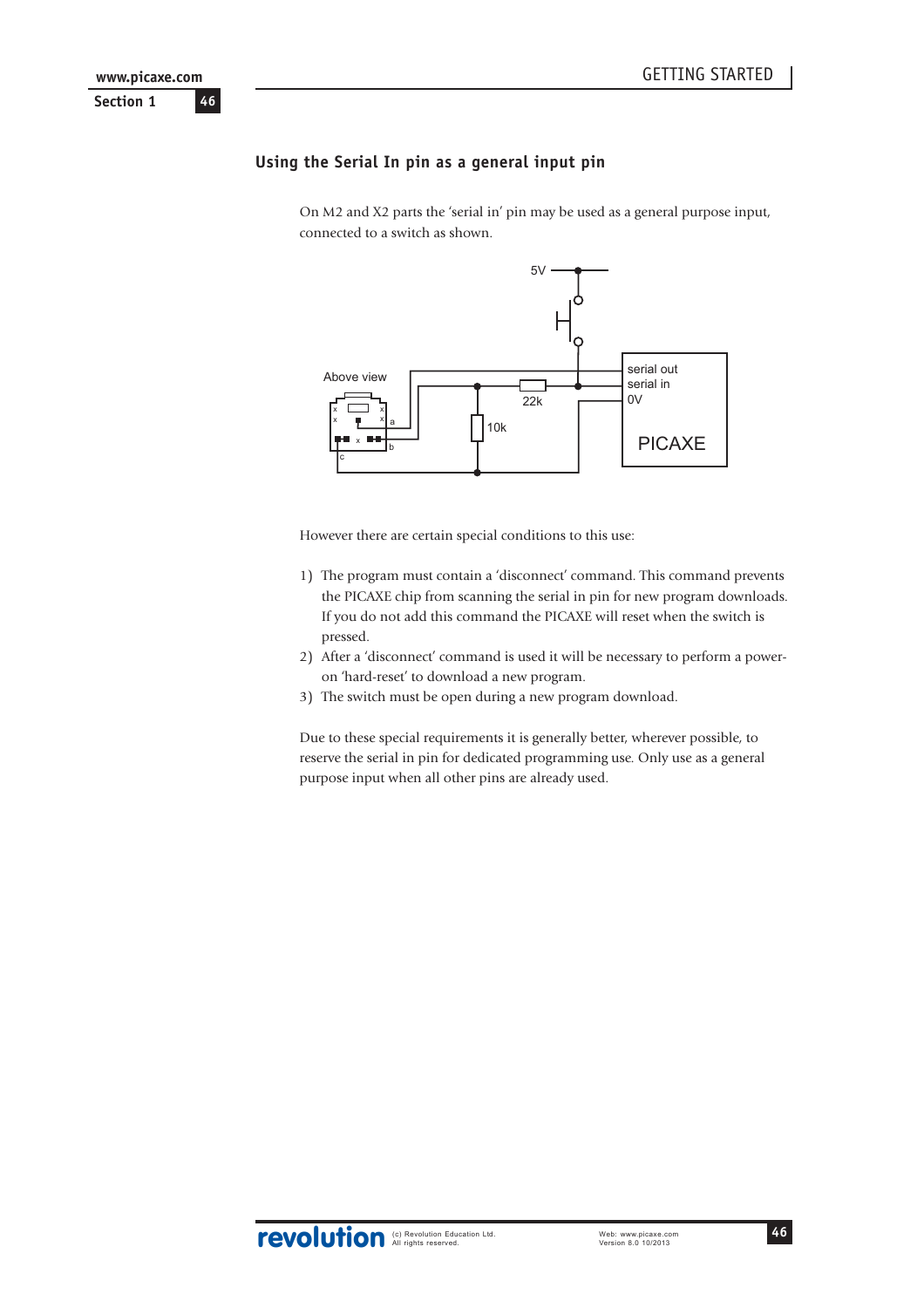### **Reset Circuit**

All 28 and 40 pin (and some earlier 18 pin) PICAXE have a 'reset' pin. This pin must be in the high condition for the PICAXE microcontroller to function. If this pin is left unconnected the microcontroller will not operate reliably. To tie this pin high connect a 4.7k resistor between the reset pin and V+ supply rail (do not connect the pin directly to V+, always use a resistor). A reset switch is optional, but highly recommended. This should be a 'push to make' type and connected between the reset pin and 0V.

All 8, 14 and 20 pin (and 18M2) PICAXE do not have a reset pin. Therefore to reset the microcontroller the power supply must be disconnected and then reconnected. Note that, when using capacitors in your supply circuit, these capacitors may hold enough charge to keep the microcontroller powered for several seconds after the power supply is disconnected.

#### **Resonator**

Different PICAXE chips have internal or external (or both) options:

| <b>PICAXE</b>           | <b>INTERNAL</b> | <b>EXTERNAL</b>                                 |
|-------------------------|-----------------|-------------------------------------------------|
| 08, 18                  | 4               |                                                 |
| 'A' parts               | 4,8             |                                                 |
| 'M' parts               | 4,8             |                                                 |
| 'X' parts               | 4,8             |                                                 |
| 'M2' parts              | 4,8,16,32       |                                                 |
| 20X2                    | 4,8,16,32,64    |                                                 |
|                         |                 |                                                 |
| Discontinued old parts: |                 |                                                 |
| 28A                     |                 | $\overline{4}$                                  |
| 28X                     |                 | 4,8,16                                          |
| 28X1                    | 4,8             | 4,8,16                                          |
| 28X2-5V                 | 4,8             | $4 (=16)$ , 8 $(=32)$ , 10 $(=40)$              |
| 28X2-3V                 | 4,8,16          | $4 (=16)$ , 8 $(=32)$ , 10 $(=40)$ , 16 $(=64)$ |
| 40X                     |                 | 4,8,16                                          |
| 40X1                    | 4,8             | 4,8,16                                          |
| 40X2-5V                 | 4,8             | $4 (=16)$ , 8 $(=32)$ , 10 $(=40)$              |
| 40X2-3V                 | 4,8,16          | $4$ (=16), 8 (=32), 10 (=40), 16 (=64)          |

All 28 and 40 pin PICAXE can use an external resonator (the resonator is internal within the 08, 14, 20 and 18 pin PICAXE). Note that the internal resonator within the 08,14,20 and 18 PICAXE is not quite as accurate as an external resonator. Although this does not cause any issues with the majority of projects, if a specialised project requires very high precision a 28 or 40pin PICAXE should be used.

An 3 pin ceramic resonator is recommended when required. This device consists of a resonator and two loading capacitors in a single 3 pin package. The centre pin is connected to 0V and the outer two pins to the two PICAXE resonator pins (the resonator can be used either way around).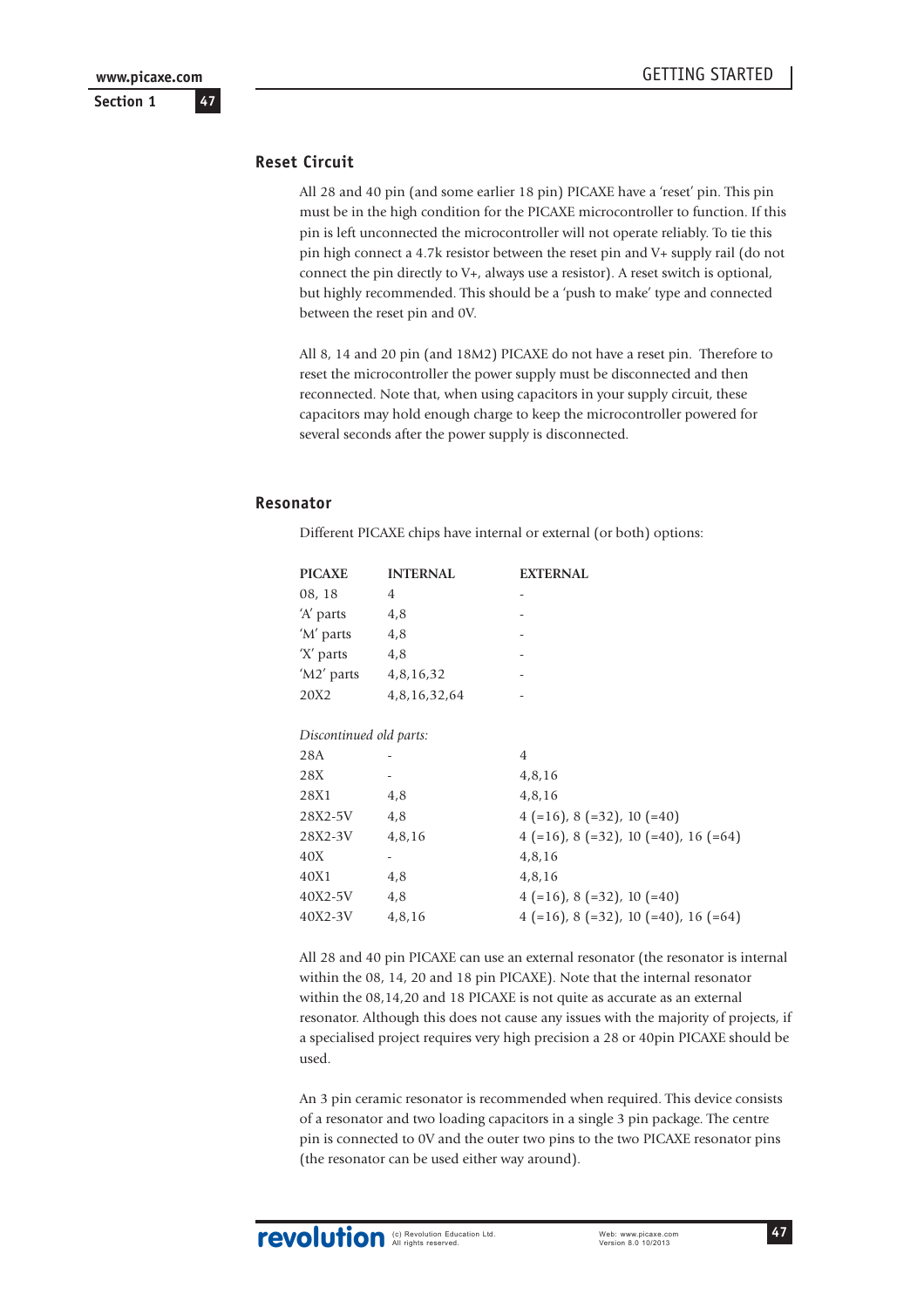All parts default to 4MHz internal operation, apart from the X2 parts which default to 8MHz internal operation.

The 28X2 and 40X2 contain an internal 4xPLL circuit. This means that the internal operating frequency is 4x the external resonator frequency. The maximum speed of these devices is therefore 64MHz (using a 16MHz resonator).

If desired a 2 pin resonator, or 2 pin crystal, can be used with X, X1 or X2 parts. In this case two appropriate loading capacitors must also be used with the resonator/crystal. See the crystal manufacturer's datasheet for more information.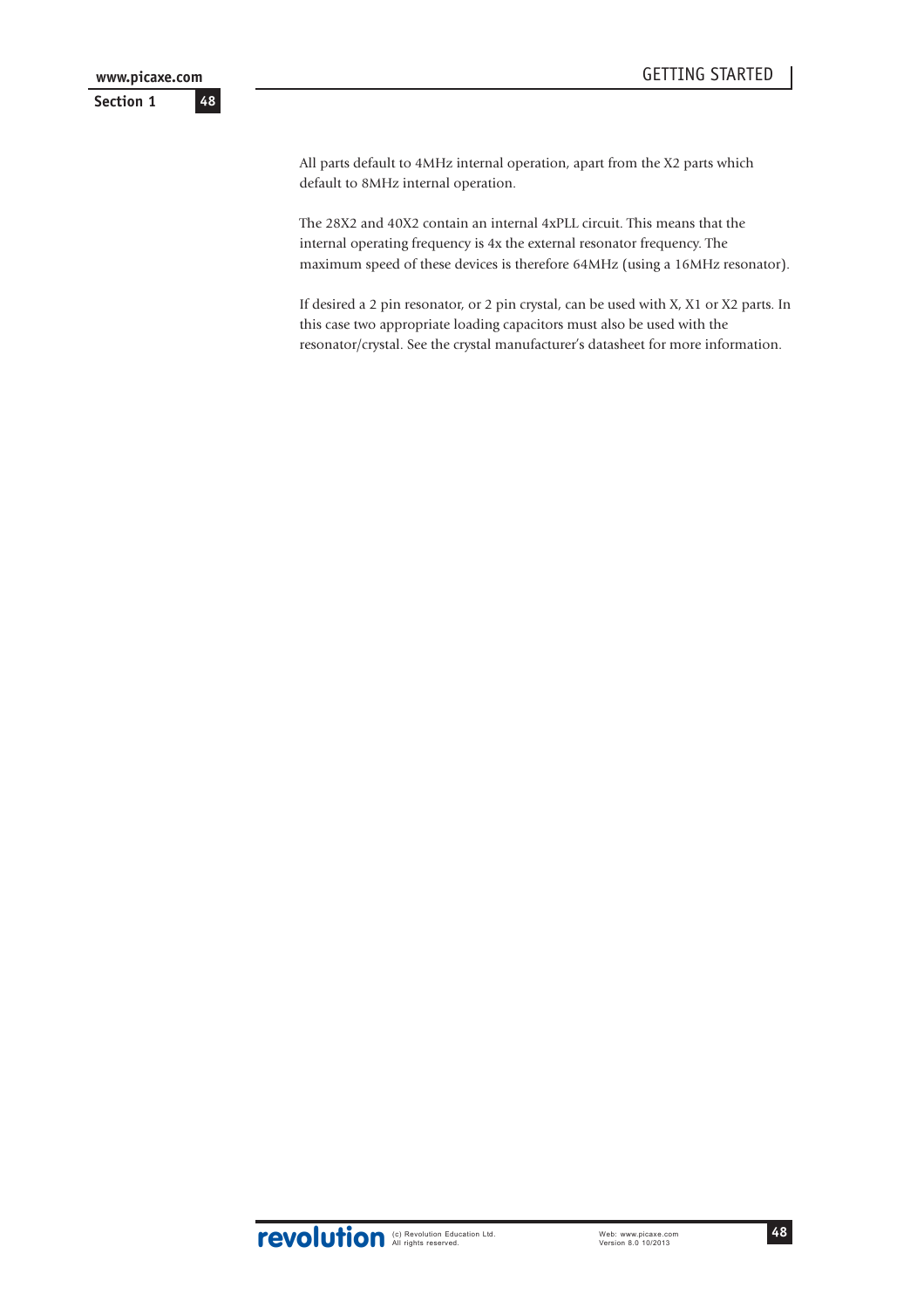### **Testing the System**

This first simple program can be used to test your system. It requires the connection of an LED (and 330R resistor) to output pin 4. If connecting the LED directly to a PICAXE chip on a proto (or home-made) board, connect the LED between the output pin and 0V. When using the project boards (e.g. as supplied within the 18 and 28 starter packs), connect the LED between V+ and the output connector, as the output is buffered by the darlington driver chip on the project board. (Make sure the LED is connected the correct way around!).



- 1. Connect the AXE027 PICAXE cable to the computer USB port (and install the drivers if this is the very first time the USB cable is used).
- 2. Start the PICAXE Editor software.
- 3. Select the Workspace Explorer 'Settings' tab.
- 4. Select the correctPICAXE type.
- 5. Select the correct virtual COM port for the AXE027 USB cable.
- 6. Type in the following program:



(NB note the colon (:) directly after the label 'main' and the spaces between the commands and numbers)

- 7. Make sure the PICAXE circuit is connected to the serial cable, and that the batteries are connected. Make sure the LED and 330R resistor are connected to output B.4.
- 8. Select PICAXE>Program

A download bar should appear as the program downloads. When the download is complete the program should start running automatically – the LED on output 4 should flash on and off every second.

If your program does not download use the check list and hard-reset procedure described in the next two sections to isolate the mistake.

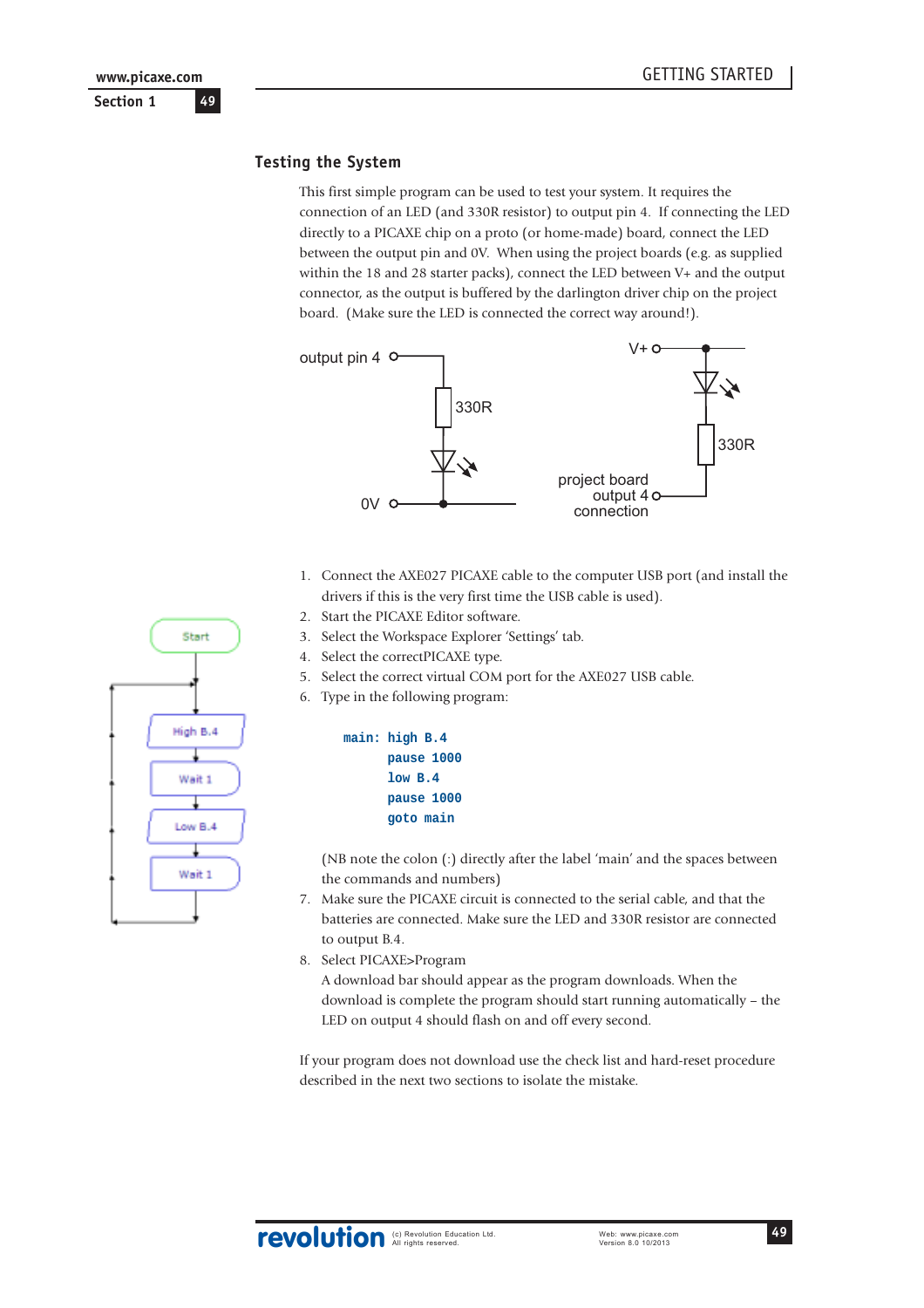### **Hard-reset procedure**

The download process involves the PICAXE microcontroller regularly checking the serial input line for a new download signal from the computer. This is automatic and not noticed by the PICAXE user. However there can be rare occasions when the PICAXE does not check the serial input line quickly enough whilst running its program. These situations can include:

- Corrupt program in PICAXE (e.g. if power or cable removed part way through a new download)
- Incorrect clock frequency (set by setfreq command)
- Pause or wait commands longer than 5 seconds used in program.
- Use of serin, infrain or keyin within program.

Fortunately it is very simple to resolve this issue, as the very first thing any PICAXE chip does on power reset is check for a new computer download. Therefore if you reset the PICAXE whilst a download is being started by the computer, the new download will always be recognised. This process is called a hard-reset.

To perform a hard-reset using the reset switch (28, 40 pin PICAXE):

- 1) Press and hold down the reset switch.
- 2) Click the PICAXE>Program menu to start a download.
- 3) Wait until the progress-bar appears on screen.
- 4) Wait 1 second then release the reset switch.

To perform a hard reset using the power supply (all sizes):

- 1) Disconnect the power supply.
- 2) Wait until all power supply decoupling capacitors have discharged (can take up to 30 seconds or more depending on circuit design).
- 3) Click the PICAXE>Program menu to start a download.
- 4) Wait until the progress-bar appears on screen.
- 5) Reconnect the power supply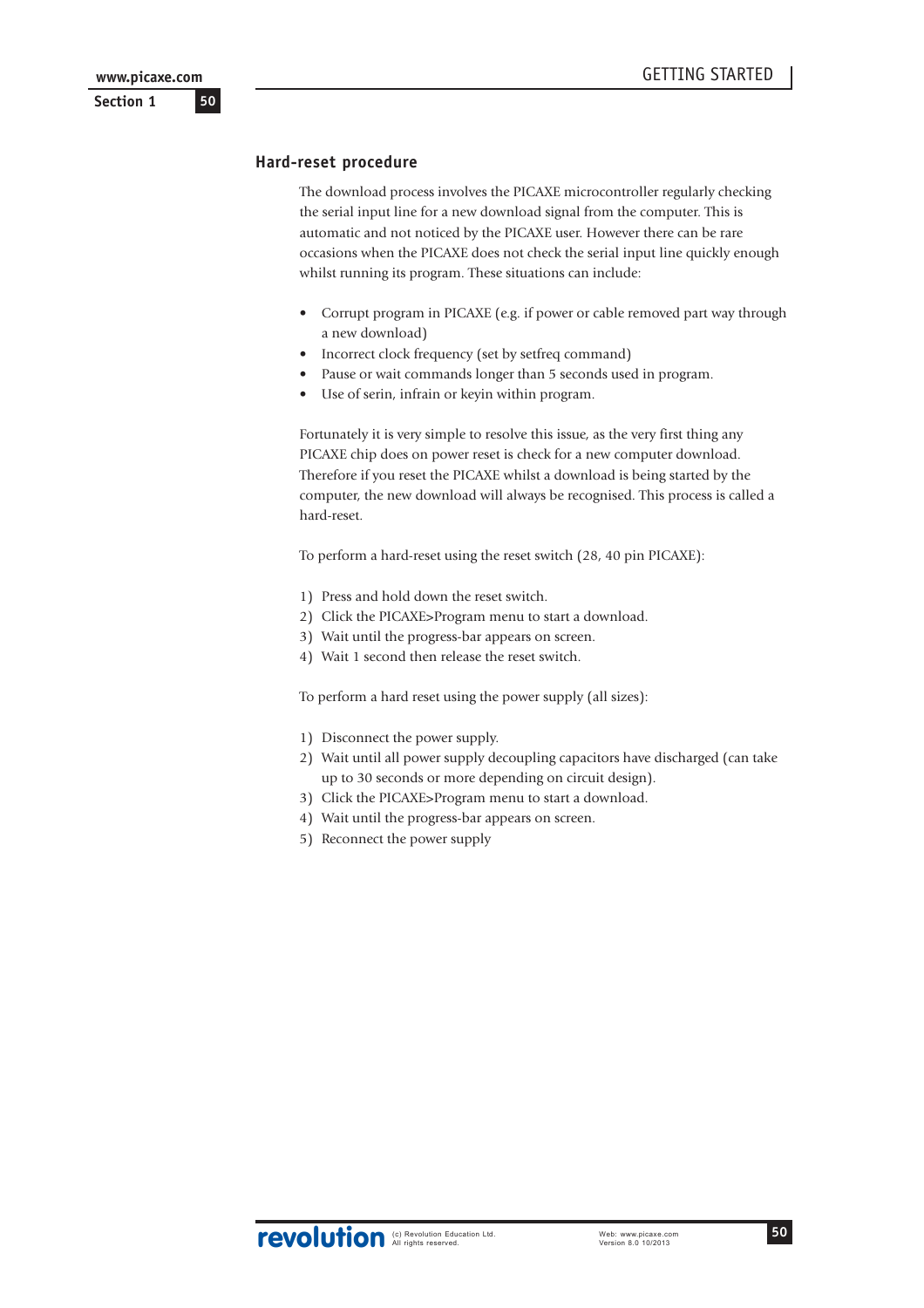### **Section 1**

# **Download Checklist**

If you cannot download your program, check the following items. Remember that all new PICAXE are pre-programmed and tested, therefore if a new chip does not download it is generally a hardware setup issue.

If the program fails part way through a download this is generally a power supply issue (or loose cable connection). Try with 3 new alkaline cells giving exactly 4.5V.

#### **PICAXE microcontroller**

- Is the correct PICAXE chip correctly inserted in socket
- Is a PICAXE chip (not blank un-programmed PIC chip) being used.
- Is a damaged PICAXE chip being used (e.g. chip that has had over-voltage or reverse power supply applied)
- Is a smooth 4.5V to 5.5V DC supply correctly connected. TEST ON ACTUAL CHIP V+ and 0V pins with a multimeter!
- Is the reset pin connected to V+ via 4.7k resistor  $(18 / 28 / 40)$  pin chips)
- Is the correct 3 pin resonator connected if required (28 / 40 pin chips)
- Are the serial download 10k/22k resistors correctly connected.

#### **Software**

- Latest version PICAXE Editor installed (see software page at www.picaxe.co.uk for up to date information)
- Correct serial port selected (View>Options>Port menu).
- Correct resonator speed selected (if appropriate) (View>Options>Mode menu)
- No conflicting serial port software running on computer (in particular PDA type 'hotsync' software and interactive whiteboard software)

#### **Serial Download Cable(part AXE026)**

- Correctly wired download cable.
- Correctly wired download socket with 10k/22k resistors.
- All download socket pins correctly soldered to PCB.
- Download cable correctly connected between computer and microcontroller.
- Download cable inserted fully into socket.

#### **USB Download Cable (part AXE027)**

- USB cable configured to use correct serial port
- USB cable installed with correct driver (Vista / XP users ensure you are using the correct XP specific driver (also valid for Vista), available from the software page at www.picaxe.co.uk)

### **USB adapter (part USB010)**

- USB adapter configured to use correct serial port
- USB adapter installed with correct driver (XP users ensure you are using the correct XP specific driver, available from the software page at www.picaxe.co.uk)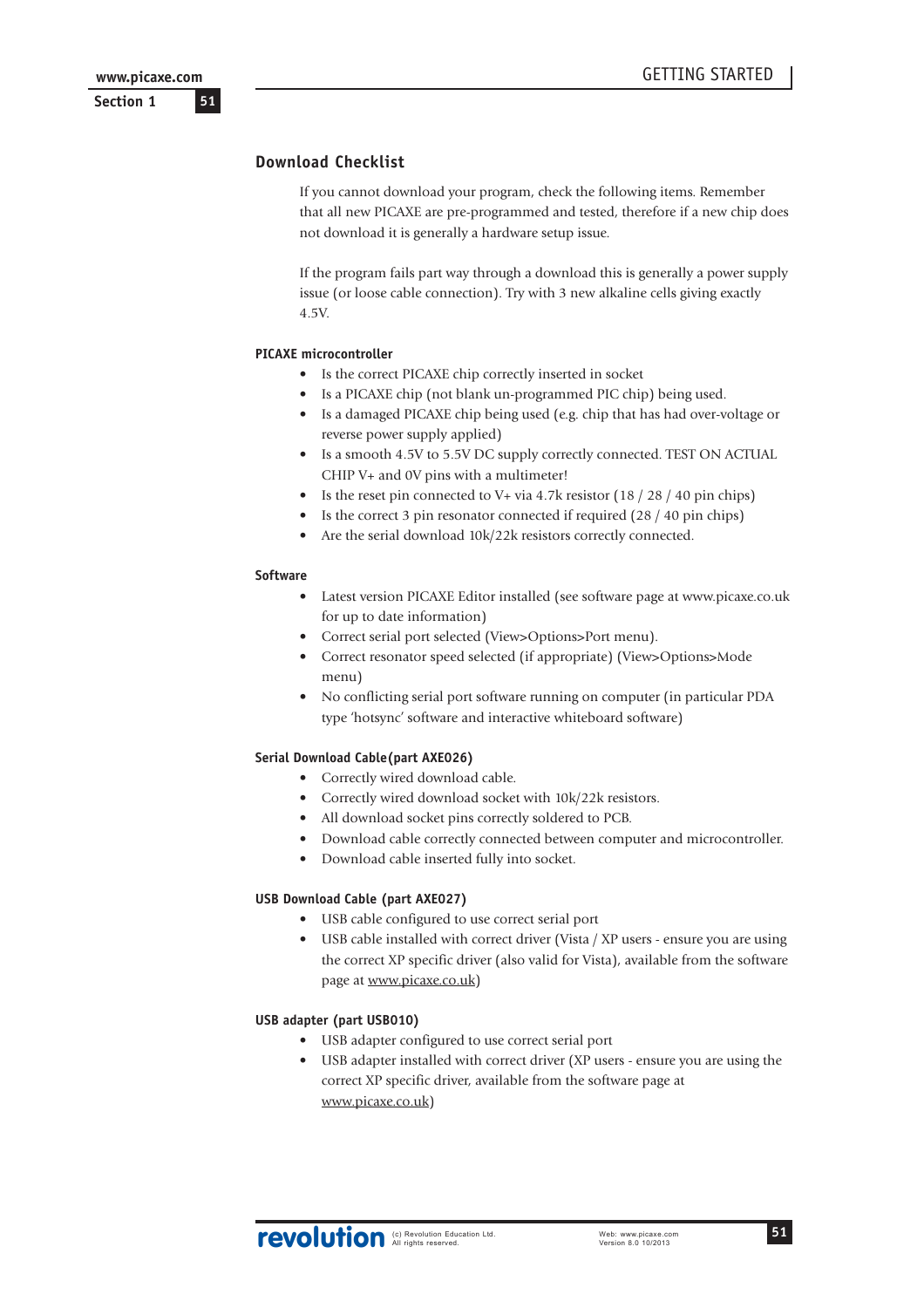**52**

**Section 1**

### **Understanding the PICAXE memory.**

The PICAXE memory consists of three different areas. The amount of memory varies between PICAXE types.

#### **Program Memory.**

Program memory is where the program is stored after a new download. This is 'FLASH' rewritable memory that can be reprogrammed up to (typically) 100,000 times. The program is not lost when power is removed, so the program will start running again as soon as the power is reconnected.

It is not generally required to erase a program, as each download automatically over-writes the whole of the last program. However if you want to stop a program running you can use the PICAXE>Clear Hardware Memory menu to download an 'empty' program into the PICAXE.

On standard PICAXE chips (M2, X, X1) you can download around 600 to 1000 lines of BASIC code. On A or M revision parts you can download around 80 lines and on educational parts around 40 lines. X2 parts support up to 4 programs of 1000 lines. Note these values are approximate as different commands require different amounts of memory space. To check your memory usage use the PICAXE>Check Syntax menu option.

On X1 and X2 parts 256 bytes of the program memory can also be 'reserved' as a lookup table (e.g. for LCD messages). See the table / readtable commands in part 2 of the manual for more details.

#### **Data Memory**

Data memory is additional storage space within the microcontroller. The data is also not lost when power is removed. Each download resets all data bytes to 0, unless the EEPROM command has been used to 'preload' data into the data memory. See the EEPROM, read and write command descriptions for more details.

On the PICAXE-08 / 08M / 08M2 / 14M / 20M / 18 / 18M / 18M2 the data memory is 'shared' with the program memory Therefore larger programs will result in a smaller available data memory area.

On all other PICAXE chips the data and program memory are completely separate.

#### **RAM (Variables)**

The RAM memory is used to store temporary data in variables as the program runs. It loses all data when the power is removed. There are four types of variable - general purpose, storage, scratchpad and special function.

Variables are memory locations within the PICAXE microcontroller that store data whilst the program is running. All this information is lost when the microcontroller is reset.

For information about variable mathematics see the 'let' command information in part 2 of the manual.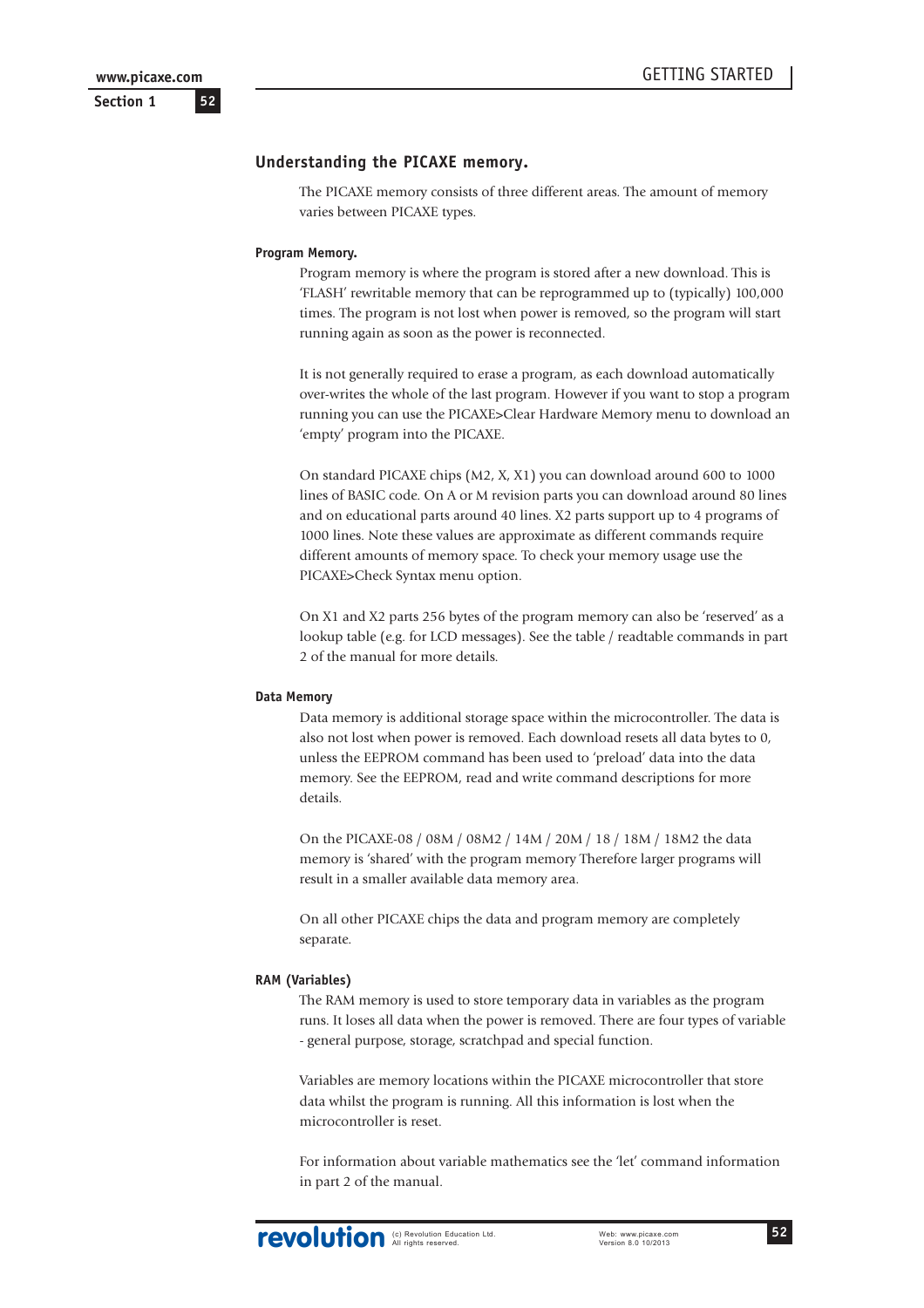### **Section 1**

#### **General Purpose Variables.**

There are 14 or more general purpose byte variables. These byte variables are labelled b0, b1 etc. Byte variables can store integer numbers between 0 and 255. Byte variables cannot use negative numbers or fractions, and will 'overflow' without warning if you exceed the 0 or 255 boundary values (e.g.  $254 + 3 = 1$ )  $(2 - 3 = 255)$ 

However for larger numbers two byte variables can be combined to create a word variable, which is capable of storing integer numbers between 0 and 65535. These word variables are labelled w0, w1 etc, and are constructed as follows:

| w0 | $= b1 : b0$        |  |
|----|--------------------|--|
| w1 | $= b3 : b2$        |  |
| w2 | $= b5 : b4$        |  |
| w3 | $= b7 : b6$        |  |
| w4 | $= b9 : b8$        |  |
| w5 | $= b11 : b10$      |  |
| w6 | $= b13 : b12$ etc. |  |

Therefore the most significant byte of w0 is b1, and the least significant byte of w0 is b0.

In addition bytes b0 and b1 (w0) are broken down into individual bit variables. These bit variables can be used where you just require a single bit (0 or 1) storage capability.

| b <sub>0</sub>         | $=$ bit7: bit6: bit5: bit4: bit3: bit2: bit1: bit0       |
|------------------------|----------------------------------------------------------|
| $\vert$ b <sub>1</sub> | $=$ bit15: bit14: bit13: bit12: bit11: bit10: bit9: bit8 |

M2, X1 and X2 parts also support bit16-bit31 (b2-b3)

You can use any word, byte or bit variable within any mathematical assignment or command that supports variables. However take care that you do not accidentally repeatedly use the same 'byte' or 'bit' variable that is being used as part of a 'word' variable elsewhere.

All general purpose variables are reset to 0 upon a program reset.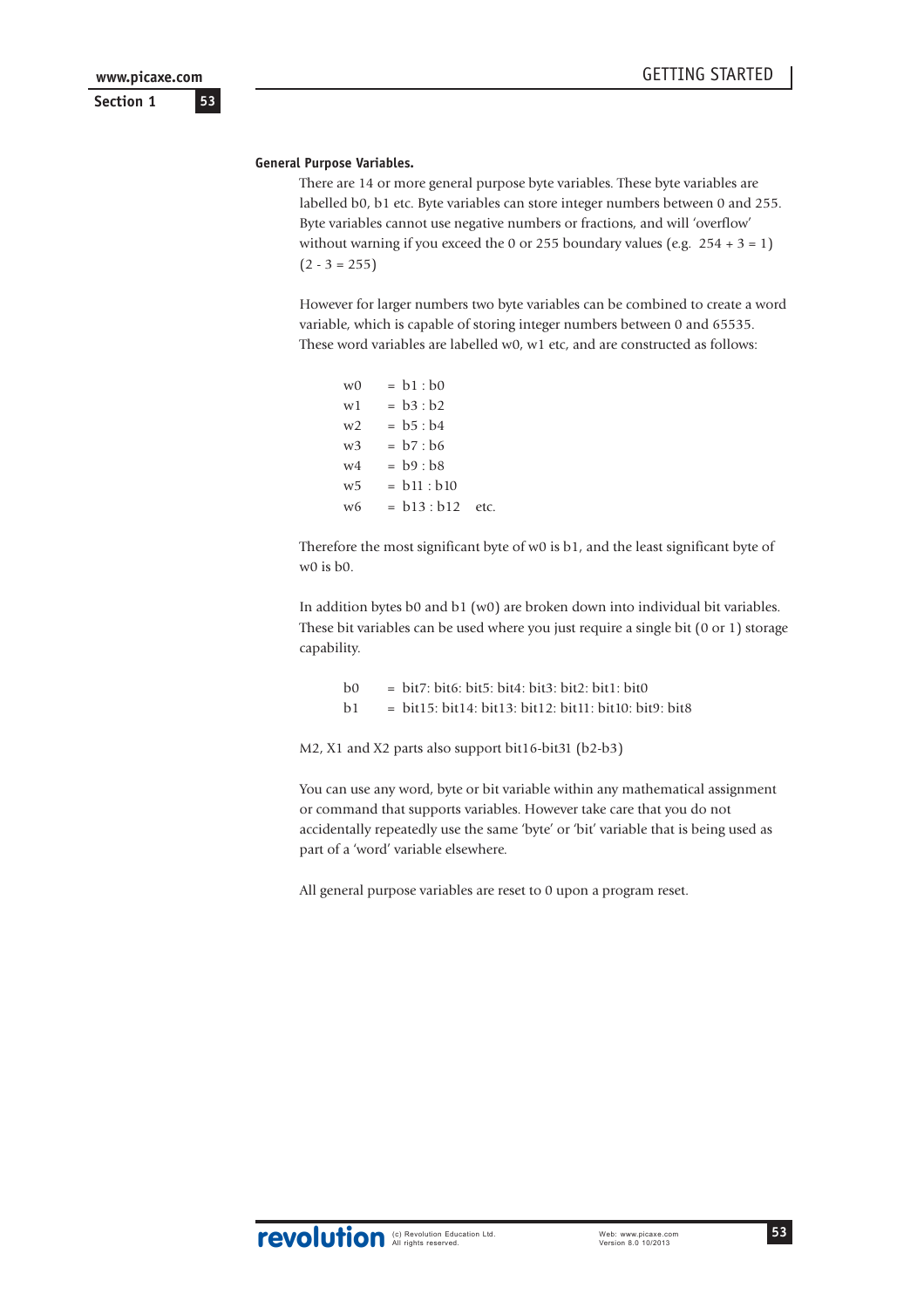**54**

**Section 1**

### **Storage Variables.**

Storage variables are additional memory locations allocated for temporary storage of byte data. They cannot be used in mathematical calculations, but can be used to temporarily store byte values by use of the peek and poke commands.

The number of available storage locations varies depending on PICAXE type. The following table gives the number of available byte variables with their addresses. These addresses vary according to technical specifications of the microcontroller. See the poke and peek command descriptions for more information.

| PICAXE-18M2          | 228  | 28 to 255 (\$1C to \$FF)                            |
|----------------------|------|-----------------------------------------------------|
| PICAXE-14M2/20M2 484 |      | 28 to 511 (\$1C to \$1FF)                           |
| 'M' parts            | 48   | 80 to 127 (\$50 to \$7F)                            |
| 'A' parts            | 48   | 80 to 127 (\$50 to \$7F)                            |
| 'X' parts            | 96   | 80 to 127 (\$50 to \$7F), 192 to 239 (\$C0 to \$EF) |
| PICAXE-20X2          | 72   | 56 to 127 (\$38 to \$7F)                            |
| PICAXE-28X1          | 95   | 80 to 126 (\$50 to \$7E), 192 to 239 (\$C0 to \$EF) |
| PICAXE-28X2          | 200  | 56 to 255 (\$38 to \$FF)                            |
| PICAXE-40X           | 112  | 80 to 127 (\$50 to \$7F), 192 to 255 (\$C0 to \$FF) |
| PICAXE-40X1          | 95   | 80 to 126 (\$50 to \$7E), 192 to 239 (\$C0 to \$EF) |
| PICAXE-40X2          | 200  | 56 to 255 (\$38 to \$FF)                            |
| PICAXE-08            | none |                                                     |

#### **Scratchpad**

| PICAXE-20X2 | 128 | 0 to 127 (\$00 to \$7F)        |
|-------------|-----|--------------------------------|
| PICAXE-28X1 | 128 | 0 to 127 (\$00 to \$7F)        |
| PICAXE-28X2 |     | 1024 0 to 1023 (\$00 to \$3FF) |
| PICAXE-40X1 | 128 | 0 to 127 (\$00 to \$7F)        |
| PICAXE-40X2 |     | 1024 0 to 1023 (\$00 to \$3FF) |

#### **Special Function Variables (SFR)**

The special function variables available for use depend on the PICAXE type.

#### **PICAXE-08 / 08M / 08M2 SFR**

- $pins =$  the input / output port
- dirs = the data direction register (sets whether pins are inputs or outputs)
- infra = another term for variable b13, used within the infrain2 command

The variable pins is broken down into individual bit variables for reading from individual inputs with an if...then command. Only valid input pins are implemented.

 $pins = x : x : x : pin4 : pin3 : pin2 : pin1 : x$ 

The variable dirs is also broken down into individual bits. Only valid bi-directional pin configuration bits are implemented.

dirs =  $x : x : x : \text{dir4} : x : \text{dir2} : \text{dir1} : x$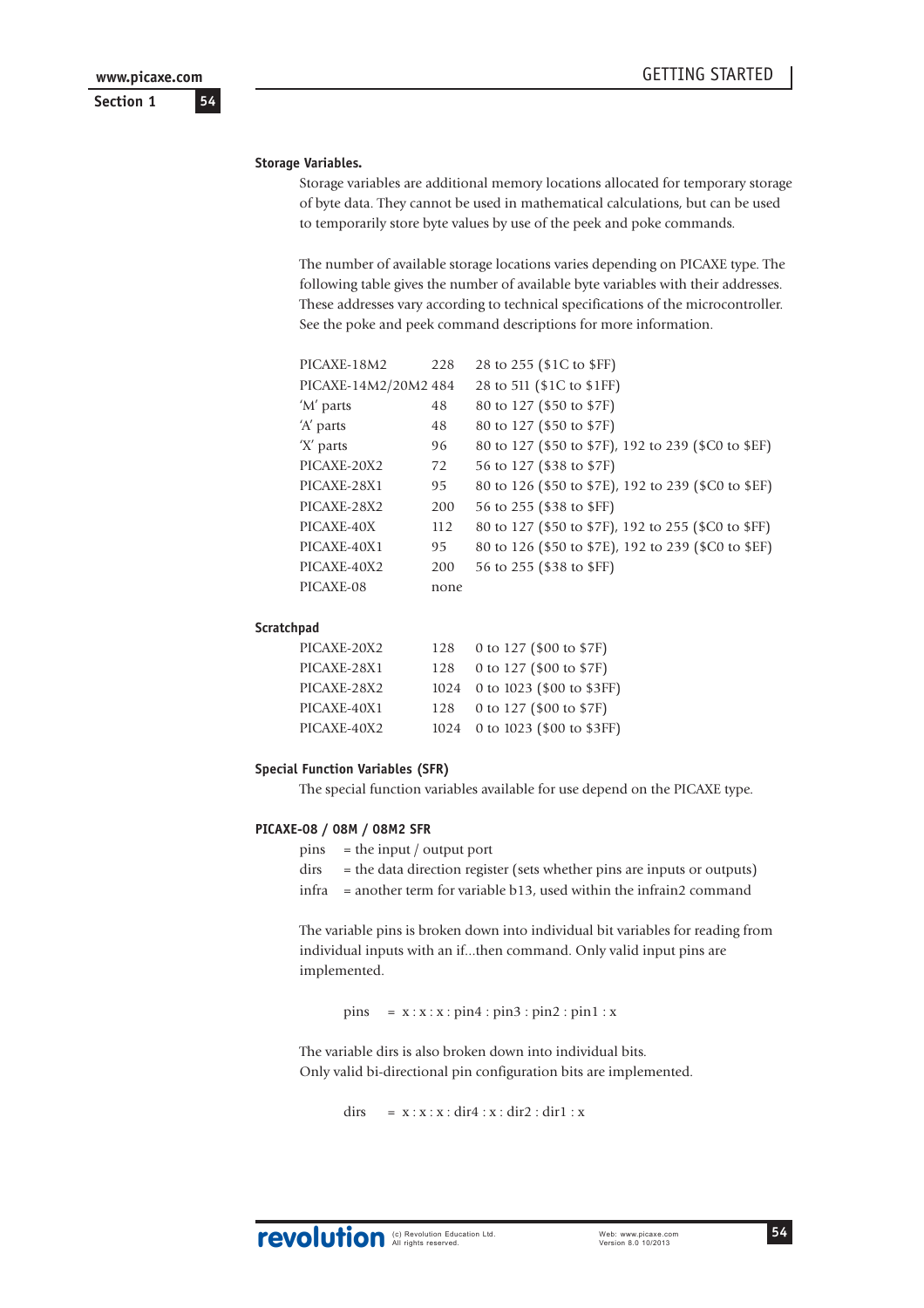**Section 1 55 www.picaxe.com**

#### **PICAXE-14M2/18M2/20M2 SFR**

| pinsB    | - the portB input pins                                   |
|----------|----------------------------------------------------------|
| outpinsB | - the portB output pins                                  |
| dirsB    | - the portB data direction register                      |
| pinsC    | - the portC input pins                                   |
| outpinsC | - the portC output pins                                  |
| dirsC    | - the portC data direction register                      |
| bptr     | - the RAM pointer                                        |
| @bptr    | - the byte RAM value pointed to by bptr                  |
| @bptrinc | - the byte RAM value pointed to by bptr (post increment) |
| @bptrdec | - the byte RAM value pointed to by bptr (post decrement) |
| time     | - the current time                                       |
| task     | - the current task                                       |

When used on the left of an assignment 'pins' applies to the 'output' pins e.g. **let outpinsB = %11000000**

will switch outputs 7,6 high and the others low.

When used on the right of an assignment 'pins' applies to the input pins e.g. **let b1 = pinsB**

will load b1 with the current state of the input pin on portB.

The variable pinsX is broken down into individual bit variables for reading from individual inputs with an if...then command. Only valid input pins are implemented e.g.

pinsB = pinB.7 : pinB.6 : pinB.5 : pinB.4 : pinB.3 : pinB.2 : pinB.1 : pinB.0

The variable outpinX is broken down into individual bit variables for writing outputs directly. Only valid output pins are implemented. e.g.

outpinsB = outpinB.7 : outpinB.6 : outpinB.5 : outpinB.4 : outpinB.3 : outpinB.2 : outpinB.1 : outpinB.0

The variable dirsX is broken down into individual bit variables for setting inputs/ outputs directly e.g.

 $\text{dirB} = \text{dirB.7} : \text{dirB.6} : \text{dirB.5} : \text{dirB.4} :$ dirB.3 : dirB.2 : dirB.1 : dirB.0

See the 'Variables - General' section in Part 2 of the manual for more information about @bptr, @bptrinc, @bptrdec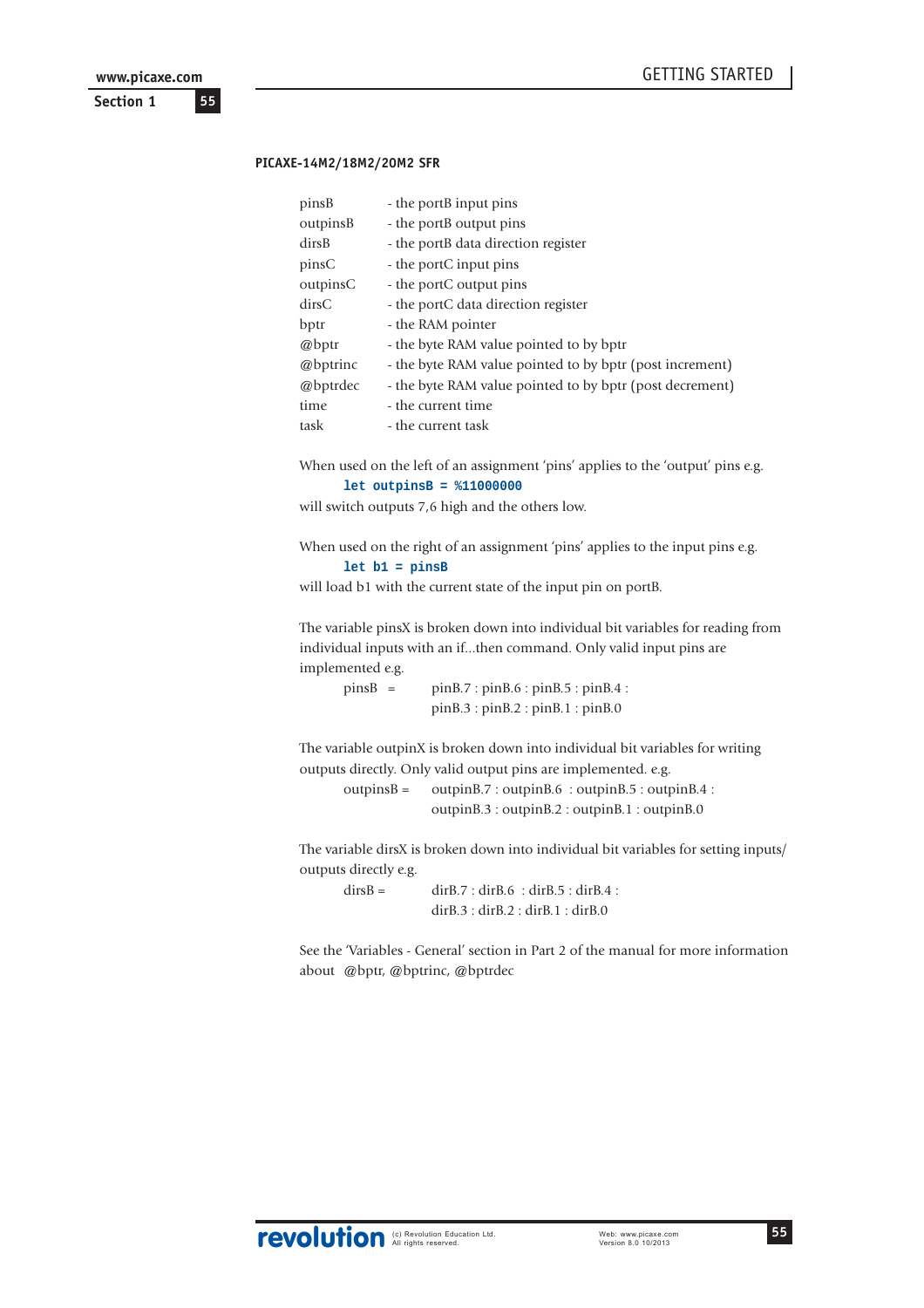```
56
www.picaxe.com
```
**Section 1**

#### **PICAXE-14M/20M SFR (Not M2 parts)**

| pins       | = the input port when reading from the port                 |
|------------|-------------------------------------------------------------|
| (out) pins | = the output port when writing to the port                  |
| infra      | $=$ another term for variable b13, used within the infrain2 |
|            | command                                                     |
| keyvalue   | = another name for infra, used within the keyin command     |

Note that pins is a 'pseudo' variable that can apply to both the input and output port.

When used on the left of an assignment pins applies to the 'output' port e.g. **let pins = %11000011**

will switch outputs 7,6,1,0 high and the others low.

When used on the right of an assignment pins applies to the input port e.g. **let b1 = pins**

will load b1 with the current state of the input port.

Additionally, note that

**let pins = pins**

means 'let the output port equal the input port'

To avoid this confusion it is recommended that the name 'outpins' is used is this type of statement e.g.

**let outpins = pins**

The variable pins is broken down into individual bit variables for reading from individual inputs with an if...then command. Only valid input pins are implemented.

```
pins = x : x : x : pin4 : pin3 : pin2 : pin1 : pin0 (14M)pins = pin7 : pin6 : pin5 : pin4 : pin3 : pin2 : pin1 : pin0 (20M)
```
The variable outpins is broken down into individual bit variables for writing outputs directly. Only valid output pins are implemented.

| $outputs =$ | x : x : output 5 : output 4 :               |
|-------------|---------------------------------------------|
|             | outpin3 :out pin2 : outpin1 : outpin0 (14M) |
|             |                                             |
| $outputs =$ | outpin7: outpin6: outpin5: outpin4:         |
|             | outpin3 :out pin2 : outpin1 : outpin0 (20M) |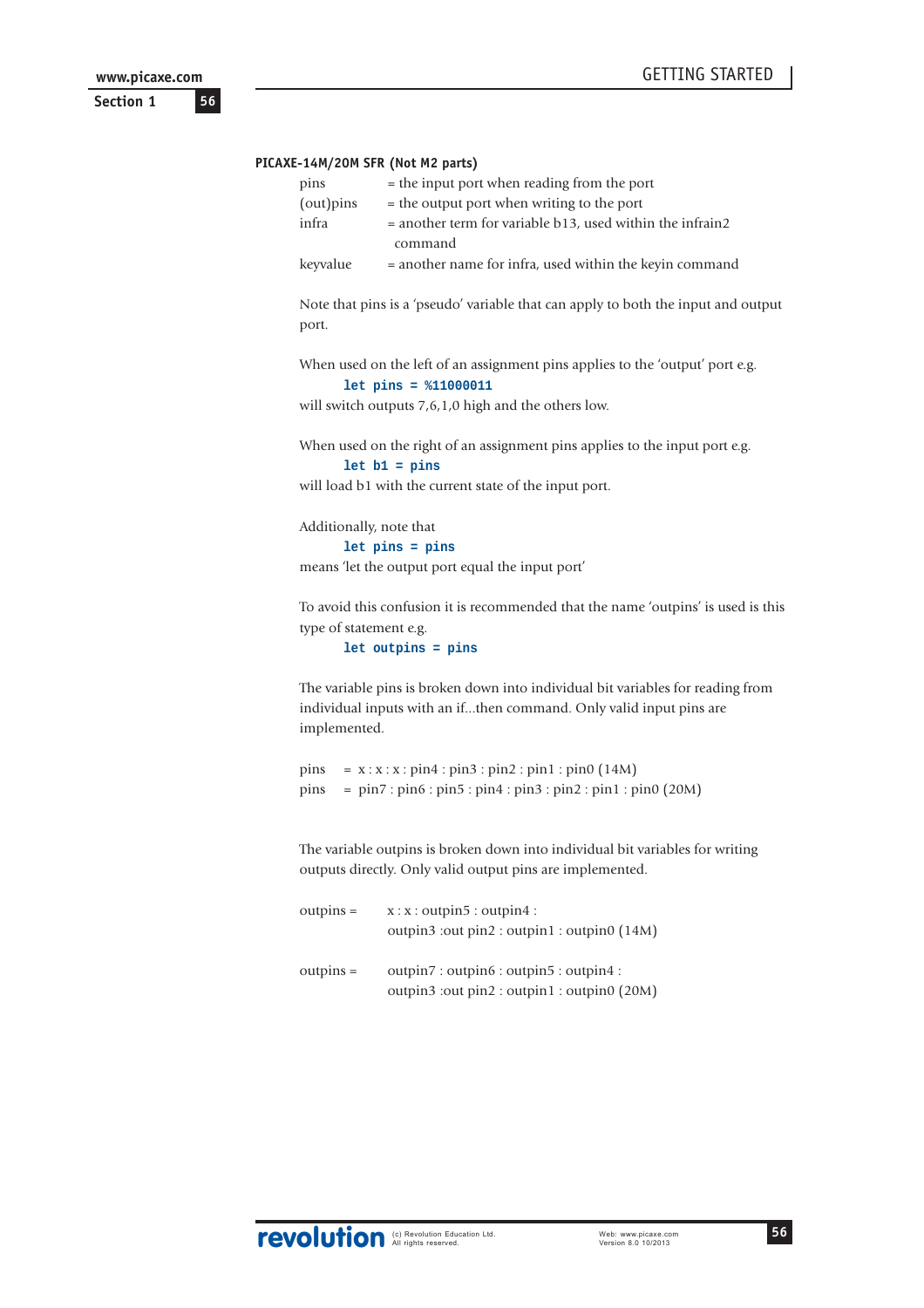**57**

**Section 1**

#### **PICAXE-18 / 18A / 18M / 18X SFR (not 18M2)**

| pins     | = the input port when reading from the port                      |
|----------|------------------------------------------------------------------|
| (out)    | $=$ the output port when writing to the port                     |
| infra    | $=$ a separate variable used within the infrain command (not 18) |
| keyvalue | $=$ another name for infra, used within the keyin command (not)  |
|          | 18)                                                              |

Note that pins is a 'pseudo' variable that can apply to both the input and output port.

When used on the left of an assignment pins applies to the 'output' port e.g. **let pins = %11000011**

will switch outputs 7,6,1,0 high and the others low.

When used on the right of an assignment pins applies to the input port e.g. **let b1 = pins**

will load b1 with the current state of the input port.

Additionally, note that

**let pins = pins**

means 'let the output port equal the input port'

To avoid this confusion it is recommended that the name 'outpins' is used is this type of statement e.g.

**let outpins = pins**

The variable pins is broken down into individual bit variables for reading from individual inputs with an if...then command. Only valid input pins are implemented.

pins = pin7 : pin6 : x : x : x : pin2 : pin1 : pin0

The variable outpins is broken down into individual bit variables for writing outputs directly. Only valid output pins are implemented.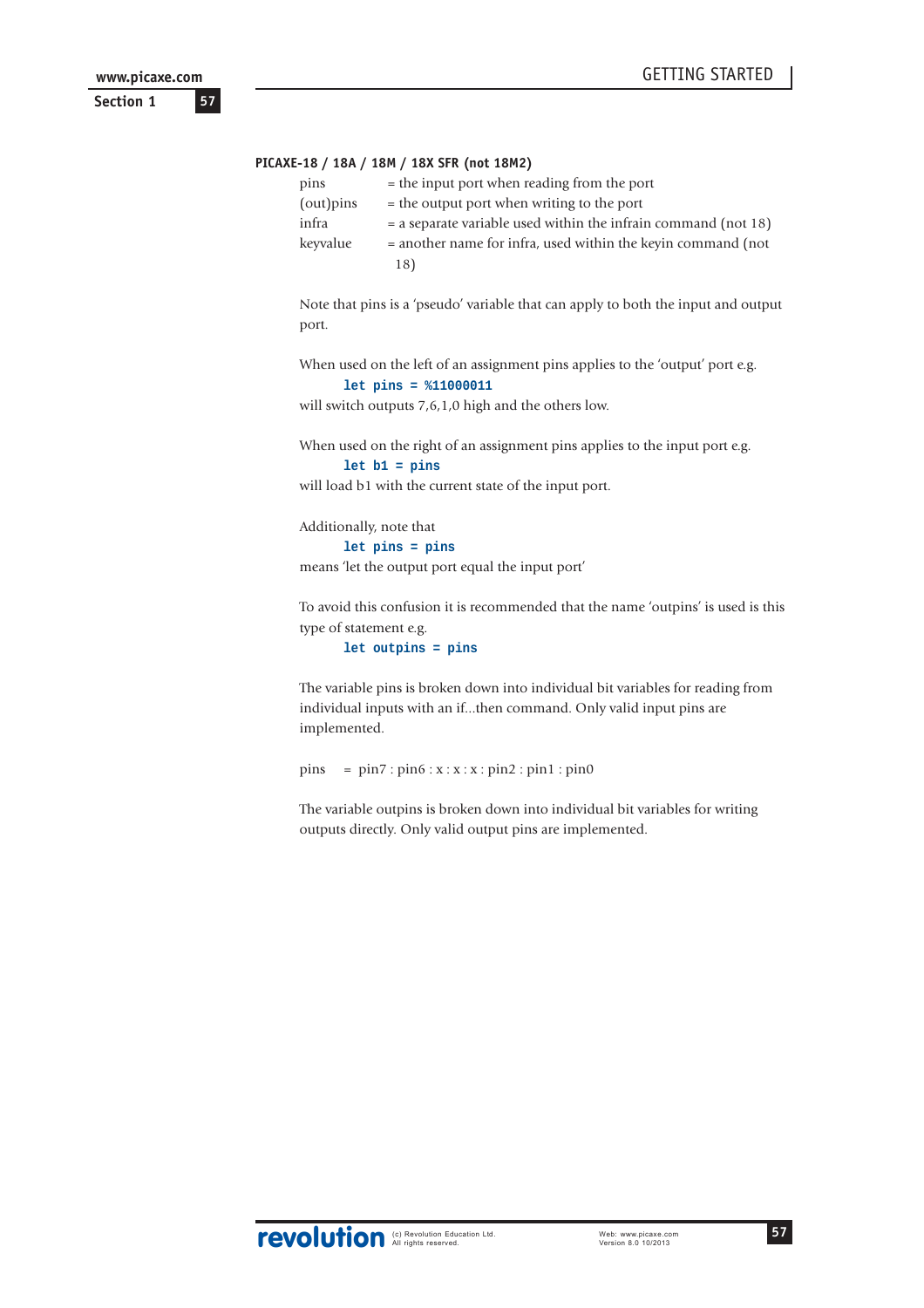#### **PICAXE-28 / 28A / 28X SFR**

| pins     | $=$ the input port when reading from the port           |
|----------|---------------------------------------------------------|
| (out)    | $=$ the output port when writing to the port            |
| infra    | $=$ a separate variable used within the infrain command |
| keyvalue | = another name for infra, used within the keyin command |

Note that pins is a 'pseudo' variable that can apply to both the input and output port.

When used on the left of an assignment pins applies to the 'output' port e.g. **let pins = %11000011**

will switch outputs 7,6,1,0 high and the others low.

When used on the right of an assignment pins applies to the input port e.g. **let b1 = pins**

will load b1 with the current state of the input port.

Additionally, note that

**let pins = pins**

means 'let the output port equal the input port'

To avoid this confusion it is recommended that the name 'outpins' is used is this type of statement e.g.

**let outpins = pins**

The variable pins is broken down into individual bit variables for reading from individual inputs with an if...then command. Only valid input pins are implemented.

pins = pin7 : pin6 : pin5 : pin4 : pin3 : pin2 : pin1 : pin0

The variable outpins is broken down into individual bit variables for writing outputs directly. Only valid output pins are implemented.

outpins = outpin7 : outpin6 : outpin5 : outpin4 : outpin3 : out pin2 : outpin1 : outpin0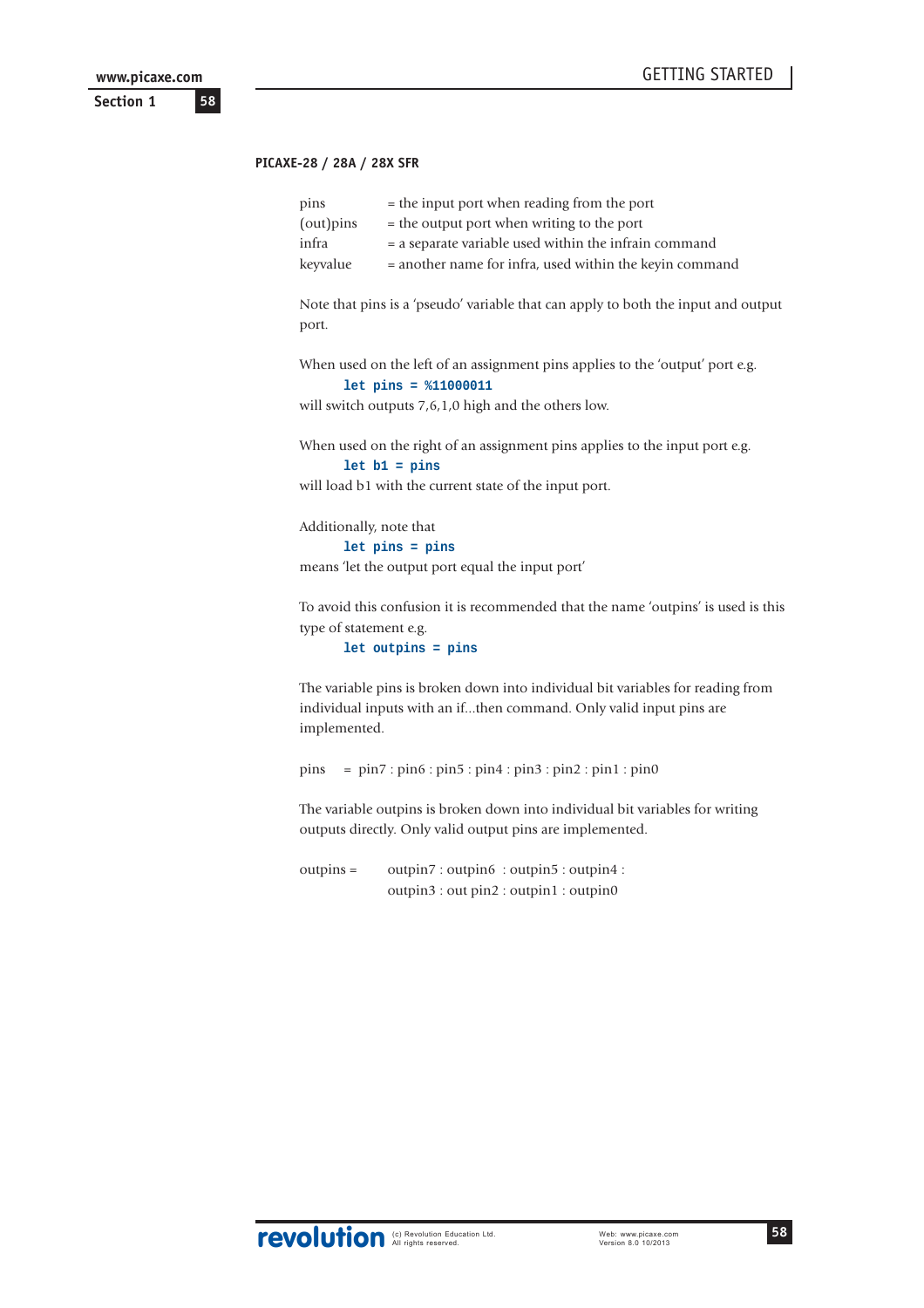#### **PICAXE-28X1 / 40X1 SFR**

| pins    | = the input port when reading from the port               |
|---------|-----------------------------------------------------------|
| outpins | = the output port when writing to the port                |
| ptr     | $=$ the scratchpad pointer                                |
| @ptr    | = the scratchpad value pointed to by ptr                  |
| @ptrinc | = the scratchpad value pointed to by ptr (post increment) |
| @ptrdec | = the scratchpad value pointed to by ptr (post decrement) |
| flags   | = system flags                                            |

When used on the left of an assignment 'outpins' applies to the 'output' port e.g. **let outpins = %11000011**

will switch outputs 7,6,1,0 high and the others low.

When used on the right of an assignment 'pins' applies to the input port e.g. **let b1 = pins**

will load b1 with the current state of the input port.

The variable pins is broken down into individual bit variables for reading from individual inputs with an if...then command. Only valid input pins are implemented.

pins = pin7 : pin6 : pin5 : pin4 : pin3 : pin2 : pin1 : pin0

The variable outpins is broken down into individual bit variables for writing outputs directly. Only valid output pins are implemented.

outpins = outpin7 : outpin6 : outpin5 : outpin4 : outpin3 : out pin2 : outpin1 : outpin0

The scratchpad pointer variable is broken down into individual bit variables: ptr = ptr7 : ptr6 : ptr5 : ptr4 : ptr3 : ptr2 : ptr1 : ptr0

See the 'Variables - Scratchpad' section for more information about @ptr, @ptrinc, @ptrdec

The system 'flags' byte is broken down into individual bit variables. If the special hardware feature of the flag is not used in a program the individual flag may be freely used as a user defined bit flag.

| <b>Name</b>       | <b>Special</b> | Special function                        |
|-------------------|----------------|-----------------------------------------|
| flag0             |                | reserved for future use                 |
| flag1             |                | reserved for future use                 |
| flag2             |                | reserved for future use                 |
| flag <sub>3</sub> |                | reserved for future use                 |
| flag4             |                | reserved for future use                 |
| flag <sub>5</sub> | hserflag       | hserial background receive has occurred |
| flag <sub>6</sub> | hi2cflag       | hi2c write has occurred (slave mode)    |
| flag7             | toflag         | timer overflow flag                     |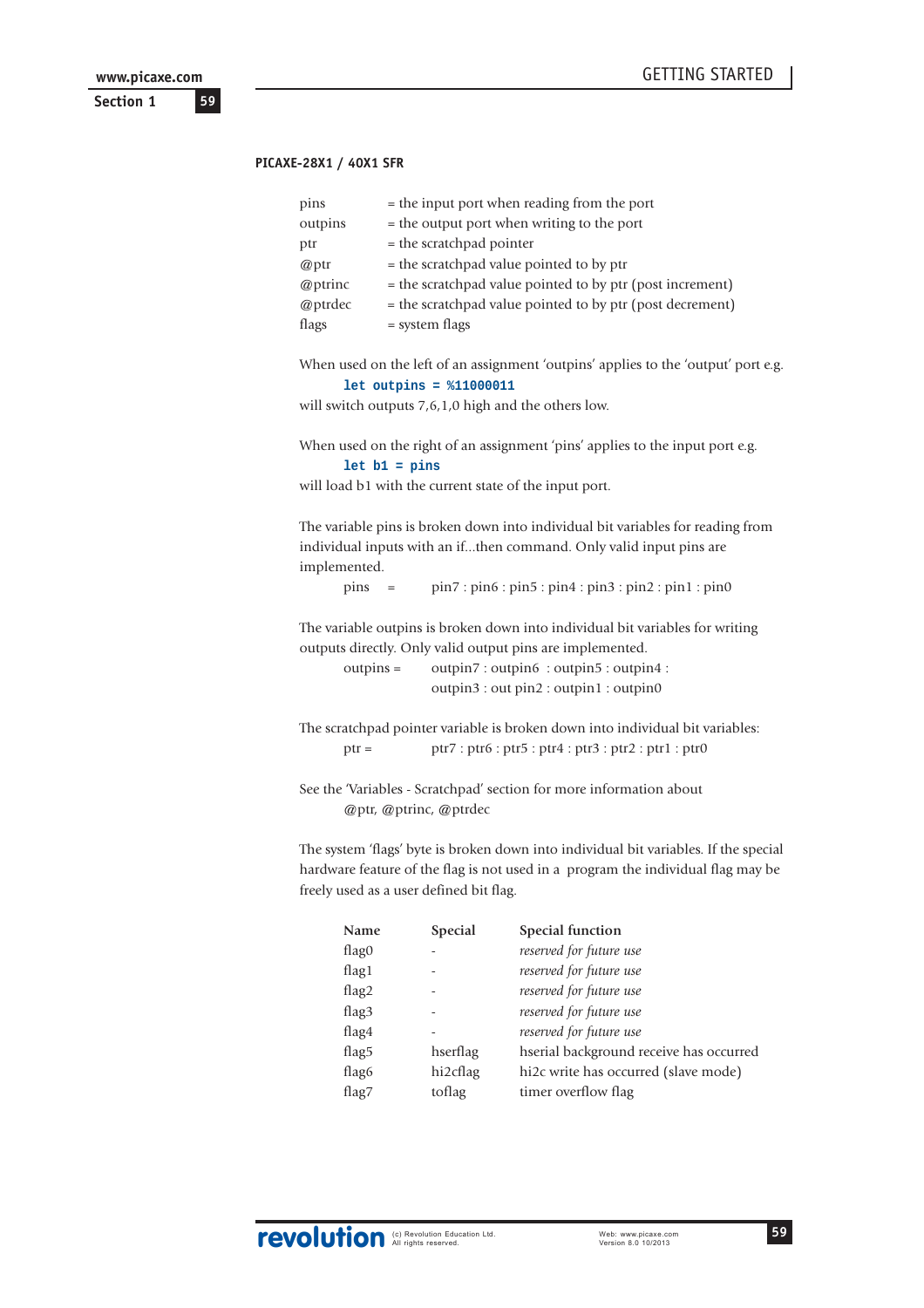**Section 1 60 www.picaxe.com**

#### **PICAXE-20X2 / 28X2 / 40X2 SFR**

| pinsA    | -the portA input pins                                     |
|----------|-----------------------------------------------------------|
| dirsA    | - the portA data direction register                       |
| pinsB    | - the portB input pins                                    |
| dirsB    | - the portB data direction register                       |
| pinsC    | - the portC input pins                                    |
| dirsC    | - the portC data direction register                       |
| pinsD    | - the portD input pins                                    |
| dirsD    | - the portD data direction register                       |
| bptr     | - the RAM pointer                                         |
| @bptr    | - the byte RAM value pointed to by bptr                   |
| @bptrinc | - the byte RAM value pointed to by bptr (post increment)  |
| @bptrdec | - the byte RAM value pointed to by bptr (post decrement)  |
| ptr      | - the scratchpad pointer (ptrh : ptrl)                    |
| @ptr     | - the scratchpad value pointed to by ptr                  |
| @ptrinc  | - the scratchpad value pointed to by ptr (post increment) |
| @ptrdec  | - the scratchpad value pointed to by ptr (post decrement) |
| flags    | - system flags                                            |
|          |                                                           |

When used on the left of an assignment 'pins' applies to the 'output' pins e.g. **let pinsB = %11000000**

will switch outputs 7,6 high and the others low.

When used on the right of an assignment 'pins' applies to the input pins e.g. **let b1 = pinsB**

will load b1 with the current state of the input pin on portB.

The variable pinsX is broken down into individual bit variables for reading from individual inputs with an if...then command. Only valid input pins are implemented e.g.

| $pinsB =$ | pinB.7: pinB.6: pinB.5: pinB.4: |
|-----------|---------------------------------|
|           | pinB.3: pinB.2: pinB.1: pinB.0  |

The variable outpinX is broken down into individual bit variables for writing outputs directly. Only valid output pins are implemented. e.g.

outpinsB = outpinB.7 : outpinB.6 : outpinB.5 : outpinB.4 : outpinB.3 : outpinB.2 : outpinB.1 : outpinB.0

The variable dirsX is broken down into individual bit variables for setting inputs/ outputs directly e.g.

| $dirsB =$ | dirB.7: dirB.6: dirB.5: dirB.4: |
|-----------|---------------------------------|
|           | dirB.3: dirB.2: dirB.1: dirB.0  |

The byte scratchpad pointer variable is broken down into individual bit variables: bptrl = bptr7 : bptr6 : bptr5 : bptr4 : bptr3 : bptr2 : bptr1 : bptr0

See the 'Variables - General' section (manual part 2) for more information about @bptr, @bptrinc, @bptrdec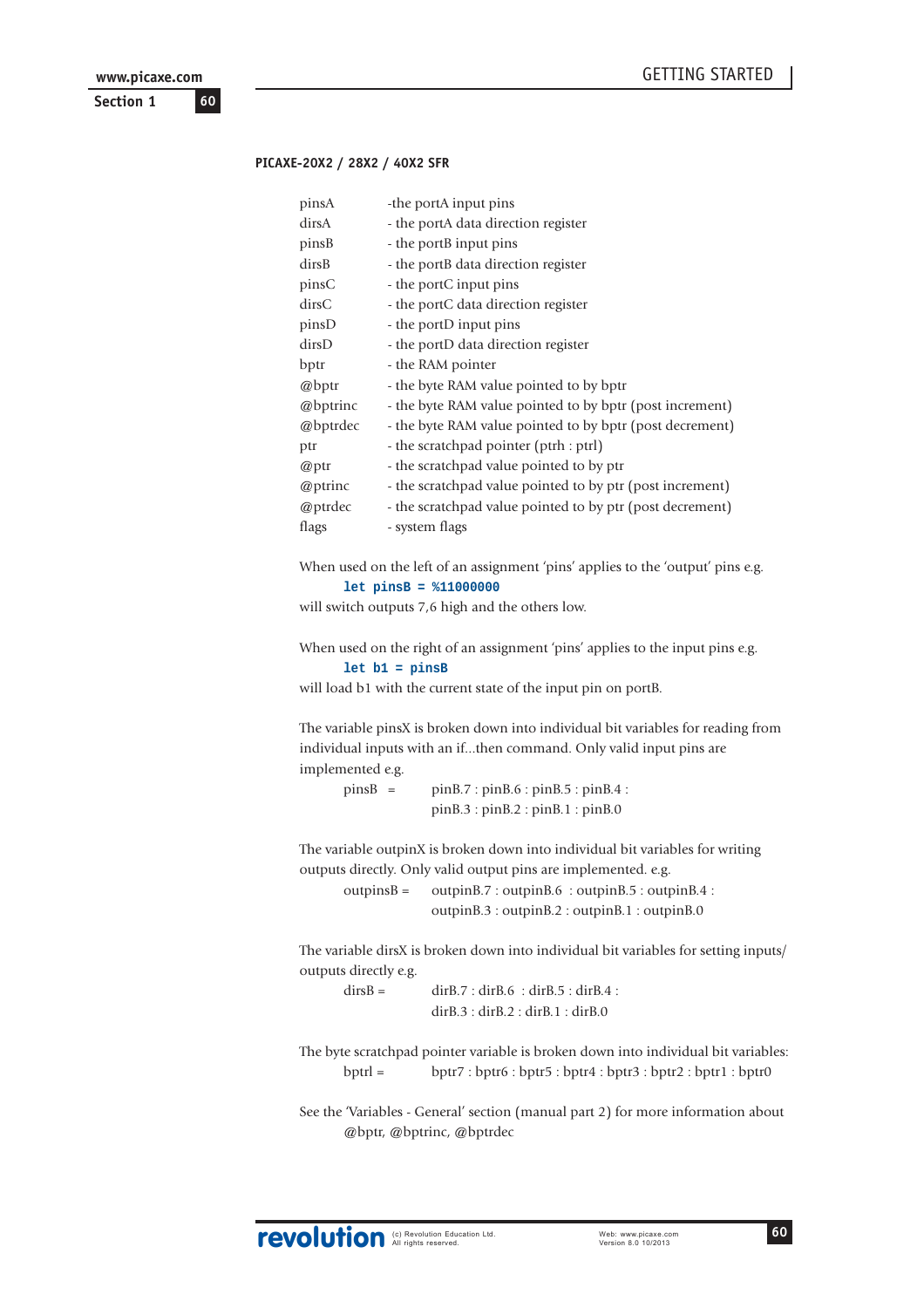The scratchpad pointer variable is broken down into individual bit variables: ptrl = ptr7 : ptr6 : ptr5 : ptr4 : ptr3 : ptr2 : ptr1 : ptr0 ptrh = xxxx : xxxx : xxxx : xxxx : xxxx : xxxx : ptr9 : ptr8

See the 'Variables - Scratchpad' section (manual part 2) for more information about

@ptr, @ptrinc, @ptrdec

The system 'flags' byte is broken down into individual bit variables. If the special hardware feature of the flag is not used in a program the individual flag may be freely used as a user defined bit flag.

| <b>Name</b>       | <b>Special</b> | Special function                        |
|-------------------|----------------|-----------------------------------------|
| flag0             | hint0flag      | hardware interrupt on pin INT0          |
| flag $1$          | hint1flag      | hardware interrupt on pin INT1          |
| flag2             | hint2flag      | hardware interrupt on pin INT2          |
| flag <sub>3</sub> | hintflag       | hardware interrupt on any pin $0,1,2$   |
| flag4             | compflag       | hardware interrupt on comparator        |
| flag <sub>5</sub> | hserflag       | hserial background receive has occurred |
| flag <sub>6</sub> | hi2cflag       | hi2c write has occurred (slave mode)    |
| flag7             | toflag         | timer overflow flag                     |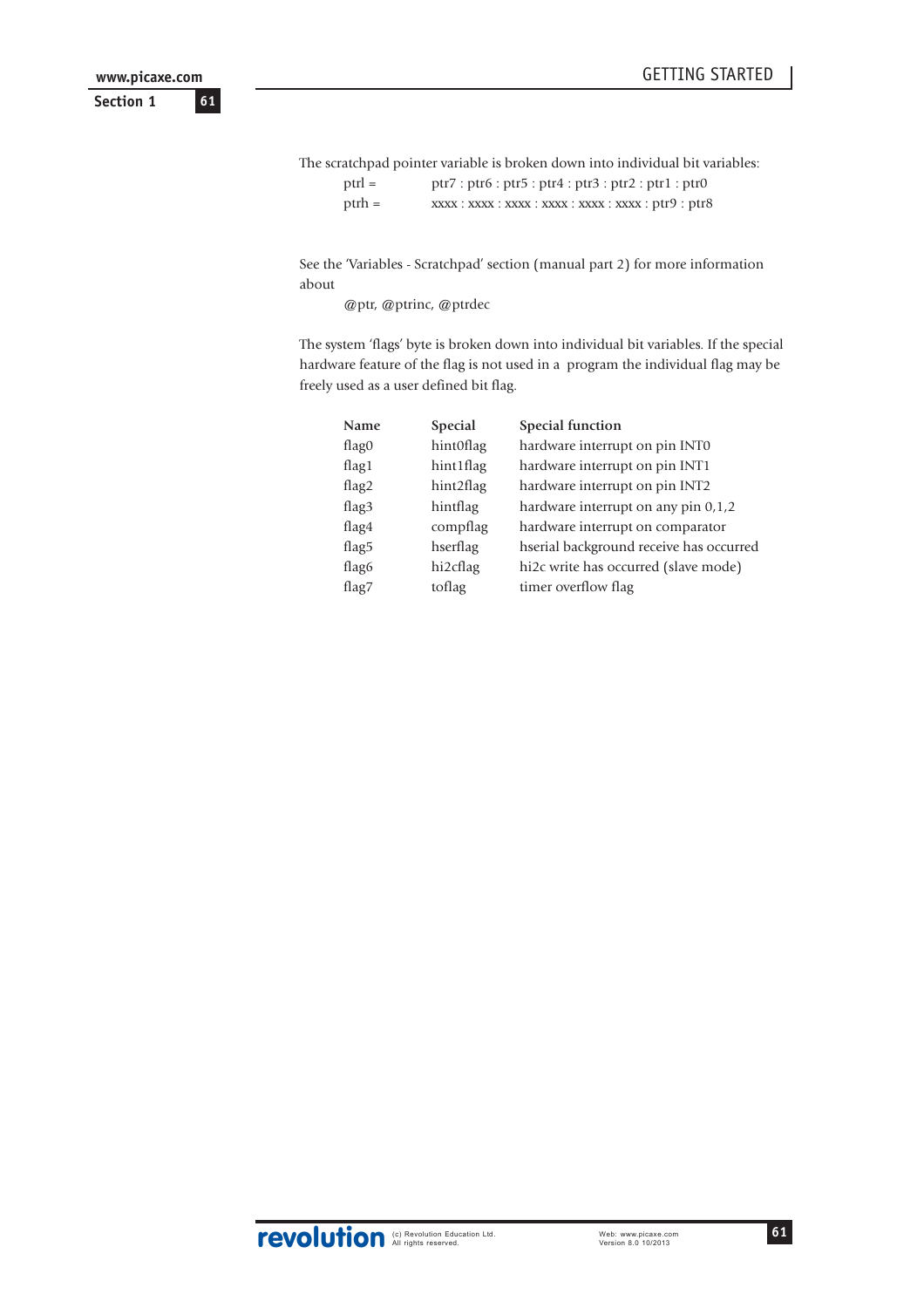# **Parallel Task Processing**

The M2 educational PICAXE chips support parallel task processing.

A PICAXE microcontroller is a single core controller and can therefore only process one instruction at any one time. The only exception to this rule is where the chip also contains a separate on-chip peripheral which runs independently of the main core. The main example of a separate peripheral is the pwm peripheral, which is activated via the pwmout command. This generates pulses completely separately to the main processing task, and so requires none of the core processing time to keep working in the background.

However the new PICAXE microcontroller educational range (M2 parts) can now simulate 'parallel processing' by repeatedly switching between a number of tasks at very high speed. This is made possible by the increased operating speeds of the newer parts - for instance running 4 tasks at 16MHz is approximately equal to running one task at 4MHz. All tasks therefore 'appear' to be processed in parallel. Parallel tasks are designed for educational use to simplify programming by younger students. This is best demonstrated by example.

A student wants to build a bicycle alarm. Every 5 seconds an LED briefly flashes to indicate the alarm is active. However when the chain (wire) is cut a buzzer must immediately sound.



The student's first attempt at programming is shown in flowchart 1 above. This is the obvious solution, but does not work as expected. This is because the alarm does not sound immediately when the wire is cut - as the input is only checked once every 5 second there can be up to 5 seconds 'lag' before the alarm sounds.

The correct single task solution is to break the large 5 second delay into much smaller 'chunks' e.g. 50 loops of 0.1s (100ms) as shown in flowchart 2 overleaf. Therefore the input is checked much more frequently and the alarm sounds almost instantaneously. However this solution is not so easy to understand and most students will not initially reach this solution without teacher guidance.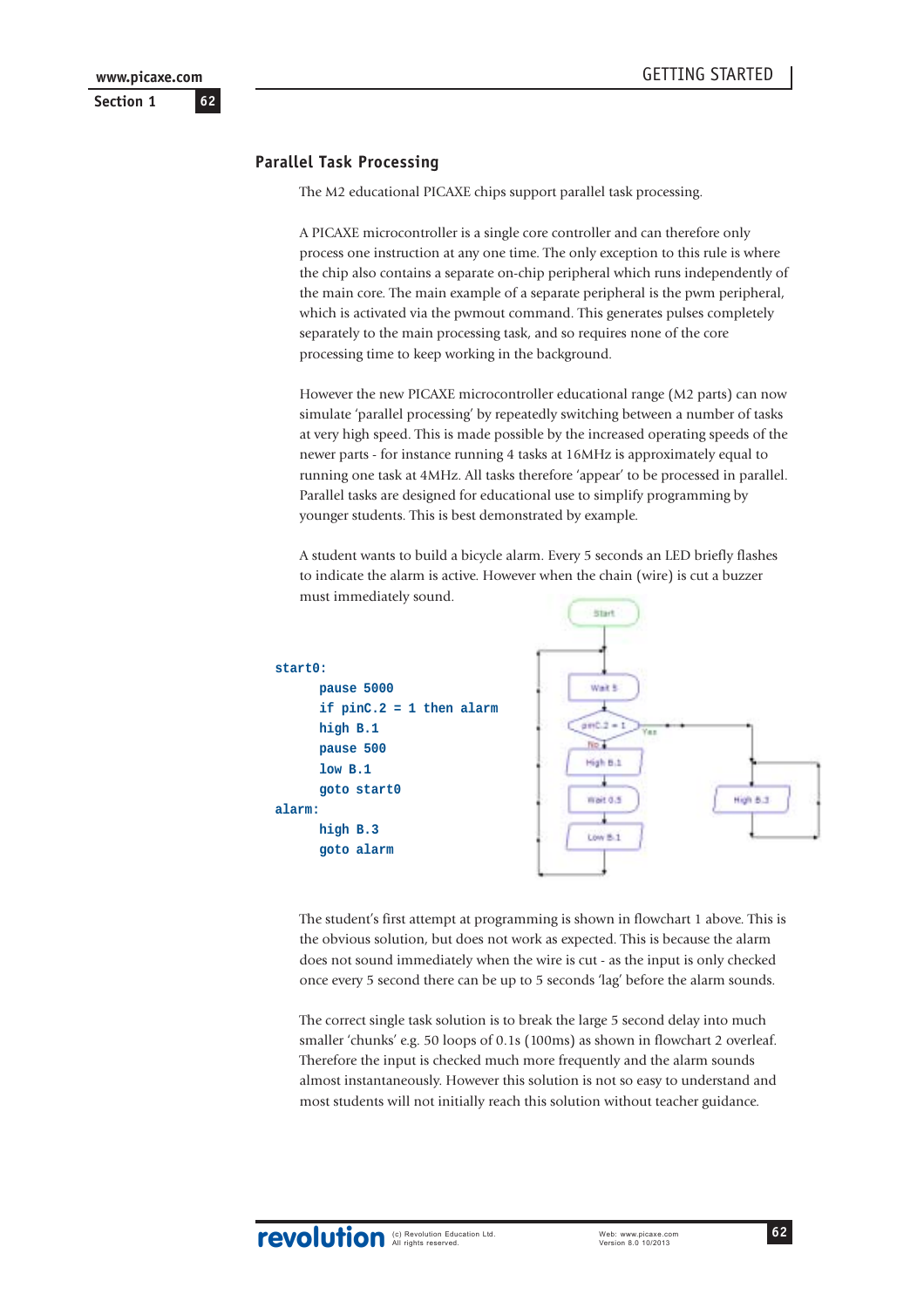**Section 1 63 www.picaxe.com**



Flowchart 3 below shows a simpler way to achieve the correct outcome using parallel tasks. Task 1 simply flashes the LED whilst task 2 checks the switch. In this solution the input is detected even faster than with the single task solution above. This parallel task solution is also generally easier for students to understand than flowchart 2.



#### **How Parallel Tasks Operate.**

All M2 parts can operate in single task mode or parallel task mode. In single task mode the M2 part operates as a traditional PICAXE part and follows the program sequentially (line by line) as expected.

By inclusion of additional 'start' labels within the user flowchart/BASIC program the compiler automatically switches the downloaded program into parallel task mode instead. In parallel task mode there are two (or more) program start positions and the PICAXE chip starts all tasks after a reset.

The commands are processed in a circular manner, for example with two tasks the first command in task 0 is processed, then the first command in task 1 is processed, then the second command in task 0 is processed and so on. Therefore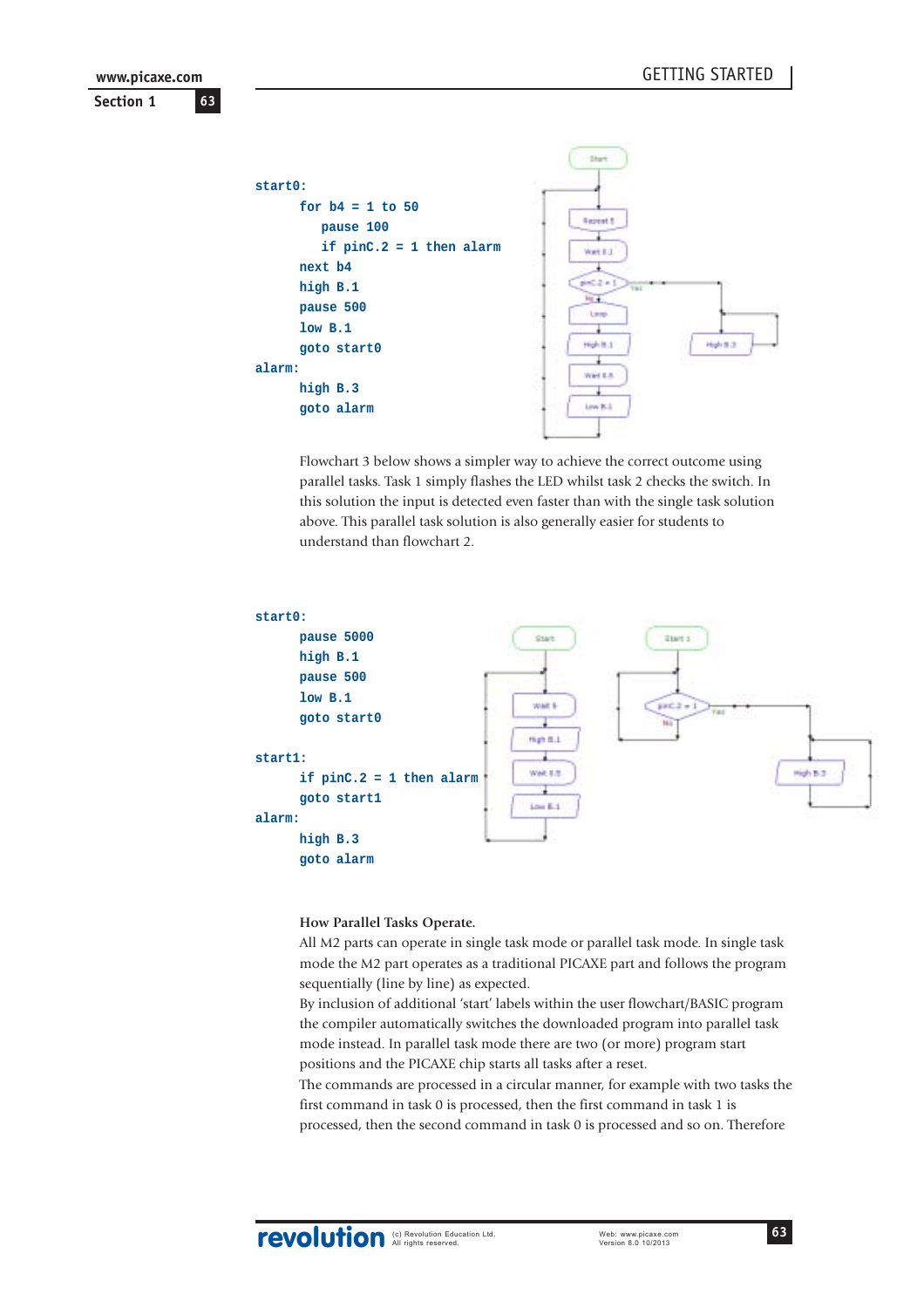**Section 1**

the processing core 'cycles' between the different tasks. During task 'dead' processing time (e.g. during delays such as within a pause command) the core automatically realises that there is no current processing to be carried out within that task and moves immediately onto the next task. Therefore the response of another task is not affected by a pause delay.

All variables/user RAM/EEPROM are shared between all tasks. Therefore, if required, tasks can interact and influence each other's behaviour by transferring data in particular bytes.

#### **Multi task mode labels**

Each task can be any length. The only restriction is that all tasks must fit in the total program memory area of that M2 chip.

The start ("top") of the program is always task 0. This is the first task that is started when the chip is reset. If desired an optional 'start0:' label may be used, but this is also implied by default if not used. If used, 'start0:' must always be on the very first line of program code.

Within BASIC programs the second task, task 1, is indicated by use of the 'start1:' label. Likewise task 2 is indicated by 'start2:' and so on. Within Logicator flowcharts a new 'start' cell is simply dragged onto the flowchart to indicate the new start positions.

The compiler automatically recognises the extra 'start' labels and therefore switches the part into multi-task mode upon the new program download. Each task has its own program counter and stack. Therefore sub-procedures can be shared between different tasks if required, however this is not generally recommended. There is one interrupt (setint command) which will interrupt all current tasks.

#### **Suspending tasks**

It is possible to disable tasks during the program by use of the 'suspend' command. A suspended task can later be resumed by a 'resume' command within a different task.

The task currently being processed is stored in a special user variable called 'task'. The 'task' variable is updated very time the core switches to a new task. Therefore the command 'suspend task' will always suspend the current task. To have a particular task suspended at reset simply make sure that 'suspend task' is the first command within that task.

Take care not to suspend all tasks at the same time, or no processing will take place! A particular task can also be restarted by using the 'restart' command. Note that 'restart' does not reset the entire chip (use the 'reset' command to do this), so variables etc. are not cleared by the 'restart' command.

'Sleep' and 'nap' commands switch off the core and place the chip into low power mode. Therefore a nap or sleep command within any task will suspend all of the tasks.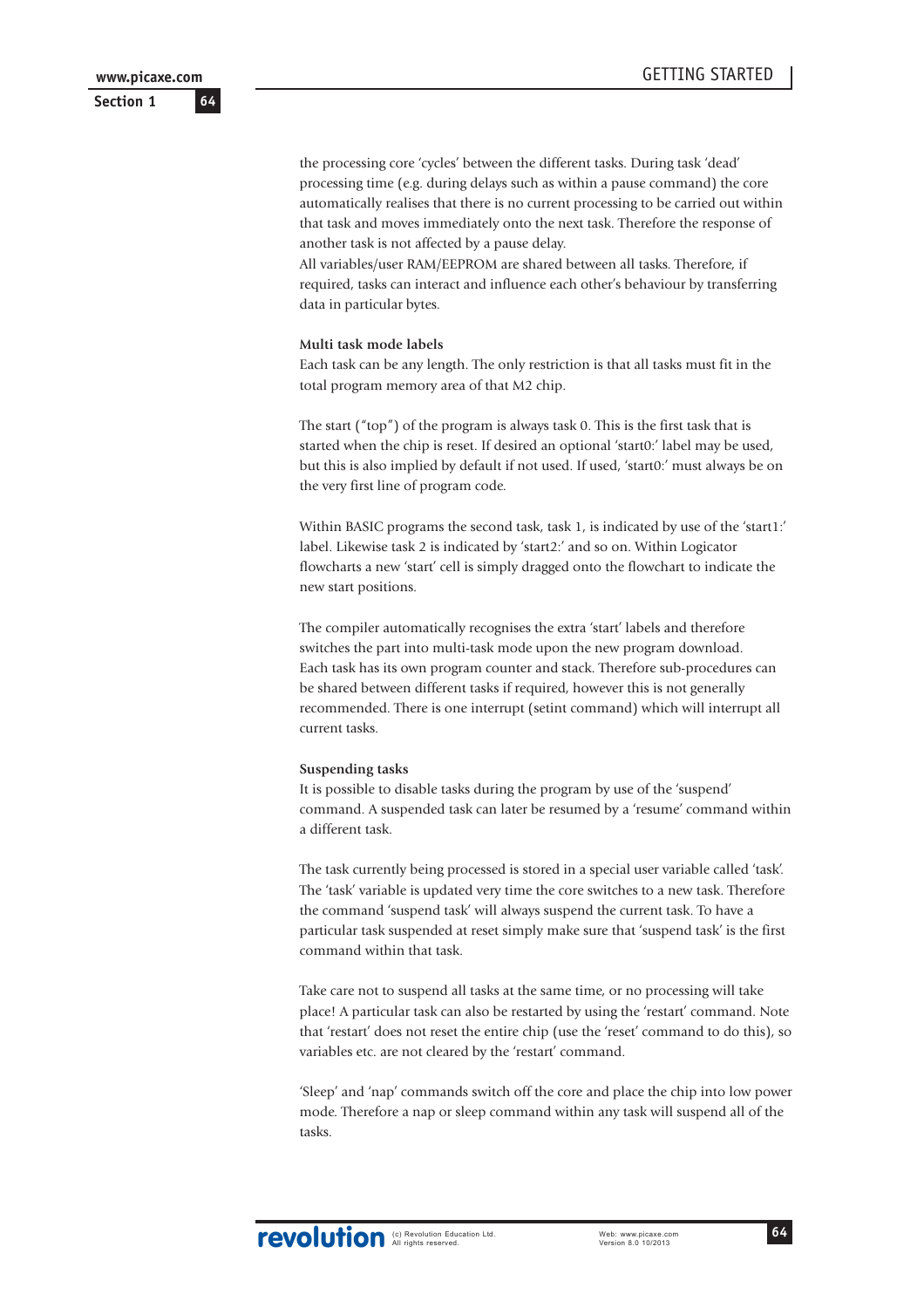**65**

### **Section 1**

#### **BASIC simulation**

When simulating BASIC or Flowchartsthe 'PICAXE Editor' software process all tasks in parallel as expected, but only normally 'traces' (highlights on screen) the BASIC code for one task at a time to avoid confusion. Task 0 is traced by default, however a different task can be traced by including a '#simtask X' directive within the program. This directs the software to trace task X instead. '#simtask all' is also accepted and will rapidly highlight the line being processed in each task, which can be confusing to watch!

#### **Limitations.**

Parallel tasking is primarily designed for simpler educational projects. It works very well using simple input/output commands and programs that contain pause commands within the tasks. This covers the vast majority of school educational projects.

Parallel tasking is not designed for complex parallel tasks with each task trying to use different advanced features simultaneously e.g. trying to use serial / infra-red / 1-wire communication protocols simultaneously in 3 different tasks! In this situation the end user should use a single core program to process each advanced feature in turn.

Commands that require total core processing to maintain critical timing integrity (e.g. readtemp, sertxd, debug, serin, irin etc.) will 'block' the parallel tasking until that command has finished/timed out. Therefore the other tasks will appear to momentarily 'hang' during the processing of that command.

Due to the task cycling the timing between each command in a particular task cannot be guaranteed, because different length commands within the other tasks will be processed in the interval. This also means that the accuracy of pause commands will be slightly decreased. If a program specifically requires high timing accuracy a single task should be used instead.

The 'setfreq' command is not available in parallel task programs, as the core will automatically switch the frequency as required to maintain a high parallel task processing speed. However most commands will 'appear' to be operating at 4MHz, so commands such as pulsout/pulsin, serout/serin, count etc. should be calibrated as for 4MHz operation. Background servo pulsing will continue to operate, but may have a decreased accuracy with occasional 'twitches'. The change in background frequency may also affect background pwm pulse generation, so it is recommended that single task mode is used for programs containing pwmout commands.

Processing multiple tasks is much more complex than a single task and so in parallel task mode the core requires use of additional dedicated RAM memory. Therefore, on the 18M2 in parallel task mode only, bytes 128 to 255 of the user RAM are reserved as additional RAM for use by the core. Bytes 0-127 are still available to the end user via peek/poke commands. In parallel task mode the byte pointer (bptr) on the 18M2 will therefore overflow back to 0 after 127 (it overflows at 255 in single task mode). This does not apply to other M2 chips (e.g. 14M2, 18M2+, 20M2) as the silicon of these later developed chips was designed to include more RAM for this purpose.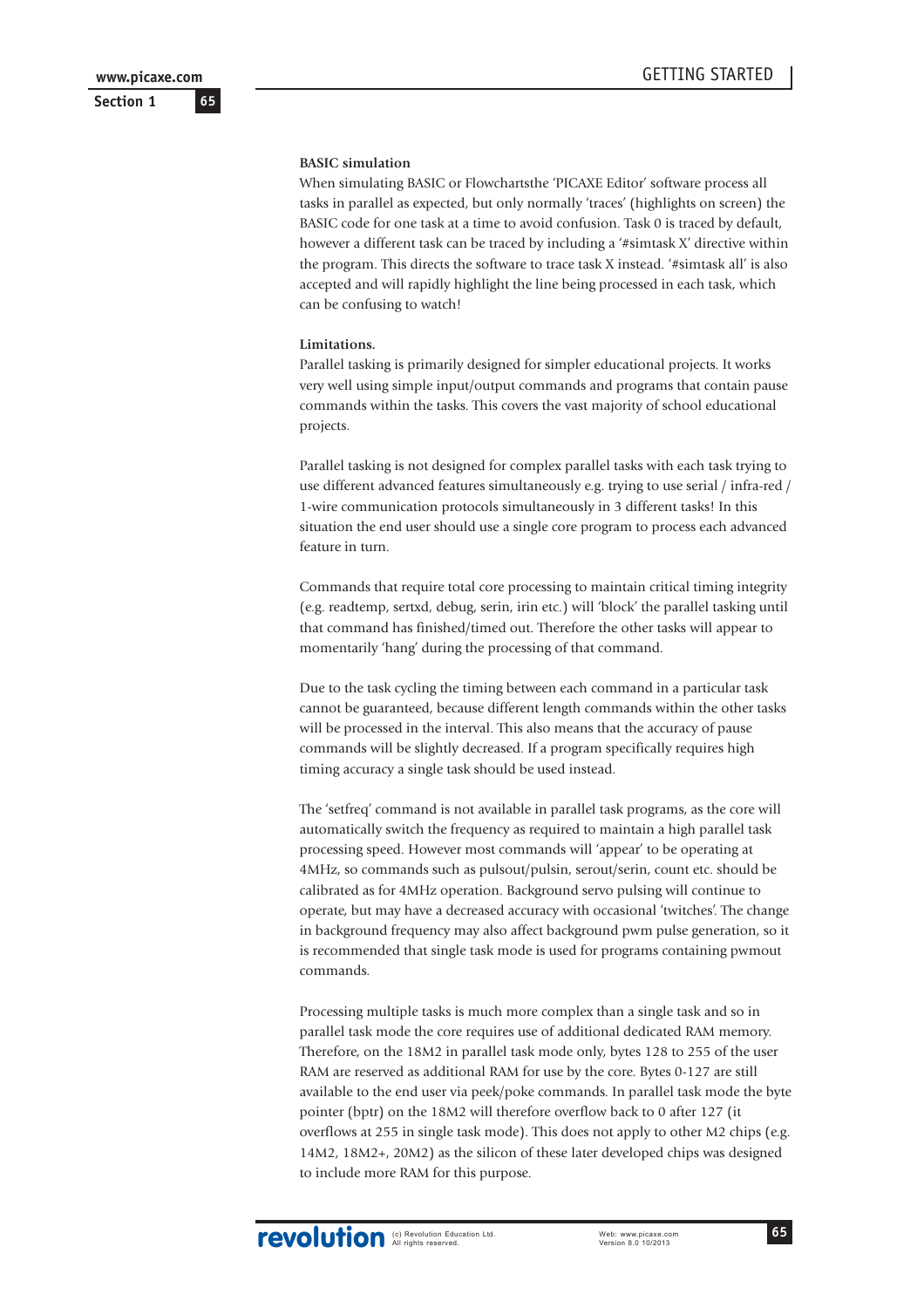### **Flowchart or BASIC?**

The **PICAXE Editor** and **AXEpad** software support textual BASIC programming.

The **PICAXE Editor 6** software also provides a graphical flowchart method of programming. Logicator, as widely used within schools, is now fully merged into PICAXE Editor 6. So PICAXE Editor now replaces 'Logicator', the one appplication now serves both programming methods.

All programming methods use the same BASIC commands and syntax. The flowchart method simply provides a graphical way of joining the BASIC commands together, to save typing in programs. Flowcharting uses a smaller subset of the BASIC commands, and is generally used by younger students in the educational environment.

One advantage of flowchart programming is the very graphical on-screen simulation. This allows students to 'see' their program in operation before downloading to the PICAXE.

Most hobbyist and experienced educational users prefer the textual BASIC method of programming. It is much more powerful than flowcharts, which can become very complicated for large programs.

All flowcharts are automatically converted into BASIC programs prior to download to the PICAXE microcontroller. Therefore the main focus of this manual is on textual BASIC programming.

Flowcharts are described in part4 of the manual.

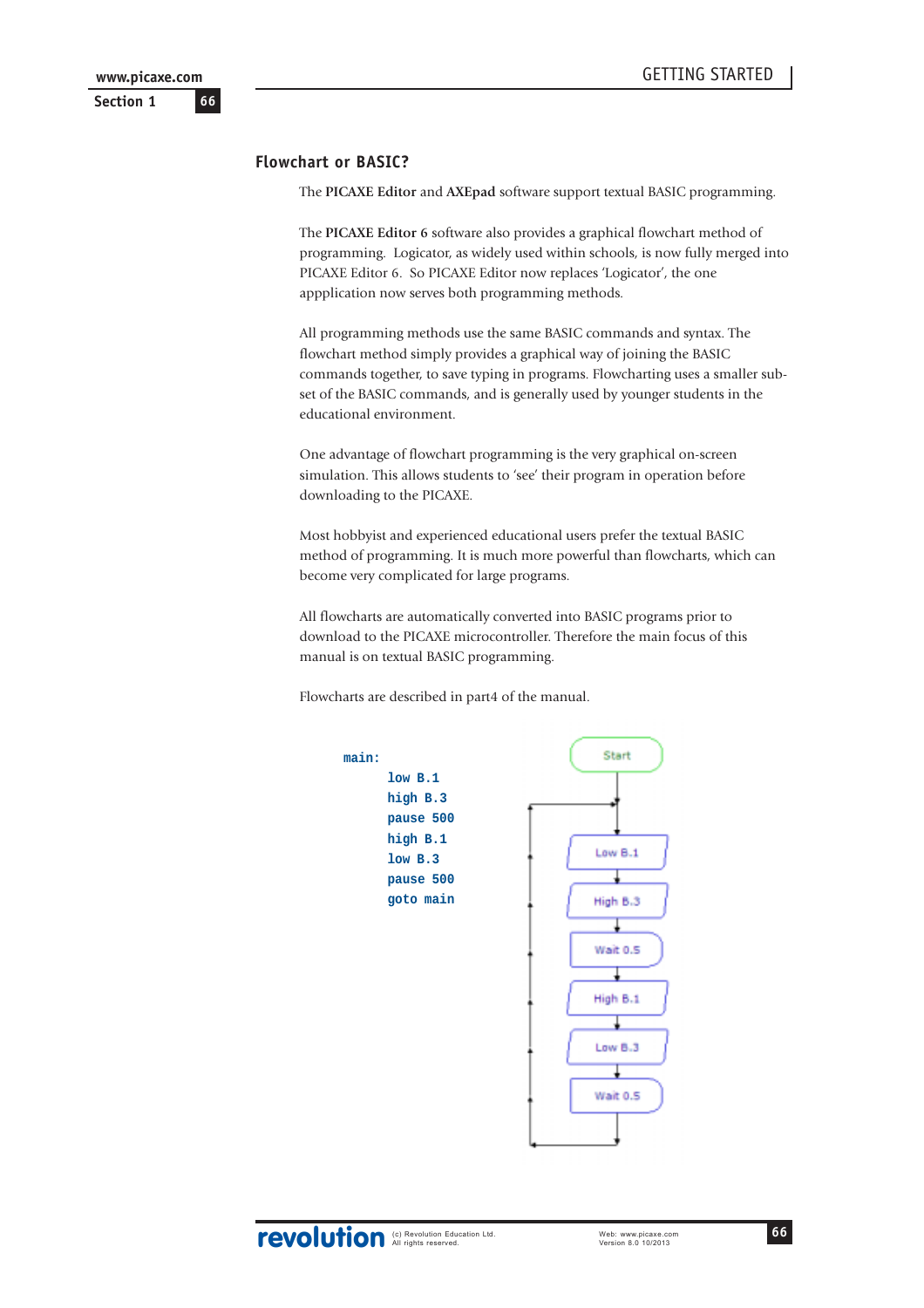# **BASIC Simulation**

| <b>Distances</b>                                           |                                                                                              | <b>HOAD Face 6311 Julia</b>                    | arm of the dead and                                                                            |
|------------------------------------------------------------|----------------------------------------------------------------------------------------------|------------------------------------------------|------------------------------------------------------------------------------------------------|
| few Library, Floor                                         | Arvis 4 - Winnings<br>APS                                                                    |                                                |                                                                                                |
| $-178$<br>1191<br><b>Fund</b><br>the law last              | ٧<br><b>STAR</b><br>S. Nation  Ill this please<br><b>SAME</b><br>Farant Hotel                |                                                |                                                                                                |
| <b>Scientists</b><br><b>STAR</b><br><b>The Corporation</b> | 15 Media: Williams 11<br><b>BARTER TO</b><br>THE R. P. LEWIS CO., LANSING.<br><b>Solicit</b> |                                                |                                                                                                |
| Workspoor Edakumin<br>                                     |                                                                                              |                                                | <b>Loads countered</b>                                                                         |
| WHAT IN THE COUNTY                                         | a manageration program to control datum internal hard by business                            |                                                | <b>Wilder of the College</b>                                                                   |
| TT text                                                    | <b><i><u><u>DELIMES</u></u></i></b> ARRESTS                                                  |                                                | tender Links   Second   Alian<br>$\overline{a}$                                                |
| <b>PEAR Tax</b><br>L. DYEAN AVE                            | For Arts                                                                                     |                                                | $= -4$                                                                                         |
| <b>Heat Council Trade</b>                                  | <b>Plus Instrum</b><br><b>Hallmook</b> \$410                                                 |                                                | 1-20 44, Likes<br>ROUND<br><b>SERVICE</b><br>1700 AME 2004                                     |
| <b>College Pressure</b><br>TOWN FALL                       |                                                                                              |                                                | $14 - 4$                                                                                       |
| COME GROUP ROAD COR 1                                      | in auc-<br><b>NORMAL FIRE, IN LINE-</b><br>$-34$<br>٠                                        |                                                | 101: B-6 (HSA)<br>$-$                                                                          |
| <b>Contract Contract</b>                                   | PERRITT WINNER SILLING<br>seems plue chine.<br><b>B</b><br>$-14$                             |                                                | $-40$<br>ACCORD A<br>$114 - 1$                                                                 |
| C. Jan'te issue<br><b>L. Lakes Novad</b>                   | 16.6                                                                                         |                                                | <b>MONTAGER</b><br>$-$                                                                         |
| <b>Service-</b>                                            | 11<br>FLOOTATO TAUTOLIC DISTINCT<br>$\frac{1}{2}$                                            |                                                | $\rightarrow$<br><b>JOCKH</b>                                                                  |
| $-3536.00$                                                 | uк<br><b>BACING</b>                                                                          |                                                | $11 - 47$<br><b>AGENCIA</b><br>$-1.96$                                                         |
| THE REAL PROPERTY<br>-----                                 | 13<br><b>International Avenue</b><br>$x \equiv$                                              | I immigliai disainne mouartico to benato       | <b>NORTHER</b><br>1.42                                                                         |
|                                                            | $1 -$                                                                                        |                                                | $11 - 44$                                                                                      |
|                                                            | u.<br>m.                                                                                     |                                                | Actual Ave<br>$-$                                                                              |
|                                                            | <b>I</b><br>13<br>Name (2008)<br>All and the second control of the                           | 1 toll freezes and park 12 years.              |                                                                                                |
|                                                            | died today or at lots last.<br>i s                                                           |                                                |                                                                                                |
| The Company of the                                         | m<br>FAT BRACELO COURANT P., 12701<br>ш<br>Master 2002 Contractor                            |                                                | Course, China Course, France                                                                   |
| <b>TRAVELAND</b>                                           | Natmiehotebnikali (19), izeb:<br>i s s                                                       |                                                | <b>TRAILER</b>                                                                                 |
| ■ 101 ★ 二 三 11 元                                           | O.H<br>Peace 2010 - Service Co.                                                              |                                                | <b>SHAPPEN TO</b>                                                                              |
| <b>ON</b><br>Ve.                                           | 1.6<br><b>HART HART</b><br>m                                                                 |                                                | <b>ALC: NO INC.</b>                                                                            |
|                                                            | 18<br>Nauge 1206                                                                             | 1 Mon 37 since                                 |                                                                                                |
| <b>CI</b> HOLD<br>A G<br>c                                 | i a co<br>Ask mich in all the ray-<br>×                                                      |                                                |                                                                                                |
| □<br>ЕŤ<br>算过<br>٠D.                                       | <b>EXIMINATION ITT</b><br>an a<br>u<br><b>Inche Gal</b>                                      |                                                |                                                                                                |
| □<br>р<br>ĸ<br>сm                                          | <b><i><u><i>ASTRAUGHLIST</i></u></i></b><br>11                                               |                                                |                                                                                                |
| DH <sub>1</sub>                                            | n<br>Faurer SSS<br>12<br>make men.                                                           |                                                |                                                                                                |
| liky<br>₫<br>C8<br>$H - 2$<br>о                            | H.                                                                                           |                                                |                                                                                                |
| ₫<br>83<br>b<br>- 4                                        | H<br><b>Paint (200)</b><br>is or                                                             | 1 Flam vetteds 13 years                        |                                                                                                |
| ¤<br>ş<br>5.3<br>日本                                        | was made to as he last of<br>TE.<br>Tekhaidaluskes                                           |                                                | $\frac{1}{2} \left( \frac{1}{2} \right) \left( \frac{1}{2} \right) \left( \frac{1}{2} \right)$ |
|                                                            | <b>Faulte attild</b><br>12                                                                   |                                                | $\sim$                                                                                         |
| ₫<br>62<br>自古                                              | 4.11<br><b>NUMBER</b><br><b>Facebook SERVIE</b>                                              |                                                |                                                                                                |
| ₫<br>市内<br>C.                                              | $+1$<br><b>NASKURPRISSIONAAR</b><br>1.11                                                     |                                                |                                                                                                |
| <b>City</b><br>BTD                                         | 43<br>Hart 3111                                                                              |                                                | m                                                                                              |
|                                                            | Instantinantil<br>$+$<br>i en                                                                |                                                | <b>Hotel</b>                                                                                   |
| It Twin 23 Helen 197 False                                 |                                                                                              | manufilli na chlaim H. M.<br><b>STATISTICS</b> | a control of the control of<br><b>COMM</b>                                                     |





When a BASIC program has been entered, the simulation is started by clicking the Simulate >Run menu (or pressing <Ctrl> + <F5>)

The Simulation Panel should always be displayed during a simulation, but varies in appearance according to how it is configured under the Workspace Explorer > Settings tab. Various animating simulation diagrams can be selected.

**Input/Outputs** are coloured as yellow and green accordingly. When they are a dark colour they are off  $(=0)$ , when a lighter colour they are on  $(=1)$ .

To change an input condition simply click on the coloured area on the Simulation drawing. Bright yellow indicates a logic level 1 (on).

Analogue input values are shown in a grid on the second tab. and can be altered by the scroll up/down buttons or by typing over the value directly (0- 255). Byte are values used by the 'readadc' command and other commands that use a byte value.

The 'word' value operates in a similar manner (0-65535) and is used by the following commands as the input value: count, pulsin, readadc10, readtemp, readtemp12 etc.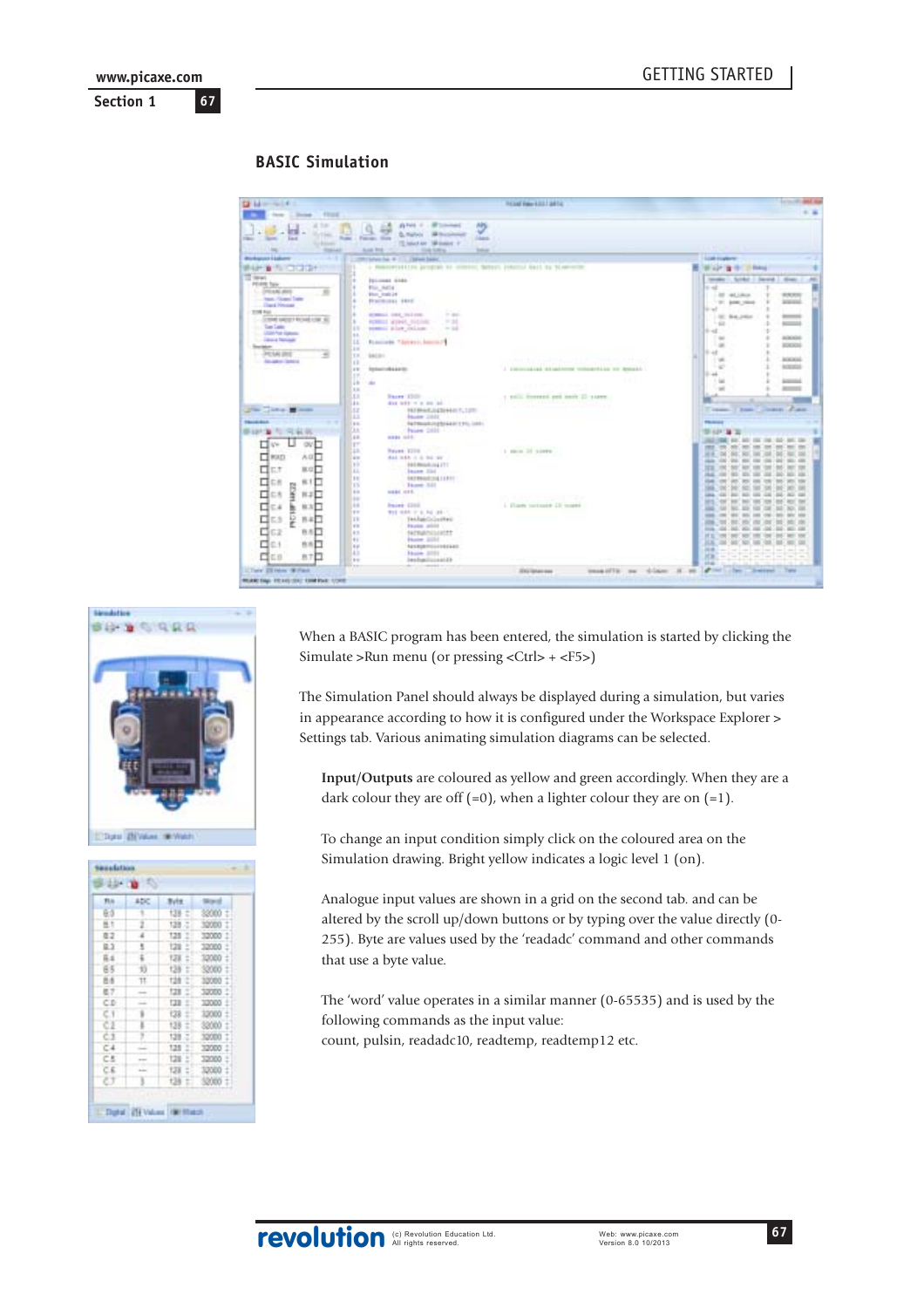#### **Program Flow Control and Breakpoints**

The buttons on the main simulation ribbon are shortcut buttons for all the main Simulation functions.



Breakpoints can be placed in (removed from) the program by simply clicking over the line number in the margin. Alternatively the Breakpoints > Toggle breakpoint menu may be used to insert/remove a breakpoint at the current cursor position. Breakpoints are indicated by a red flag in the margin.

To single step a program place a breakpoint on the first line you want to study and then click Run. Alternately right click on Run instead of left click.

#### **Simulation Panel**

To change an input value click on the leg within the chip image layout.

The Values tab is used to enter data for commands such as readadc, count, pulsin etc.

Numeric breakpoints can be set by using the Watch tab.

#### **Code Explorer - Variables**

The variables panel shows the current byte (b0, b1 etc) or word (w0, w1 etc) variable values. It also shows any constants or labels used in the program.

#### **Memory Panel**

The memory panel displays the current values of the data EEPROM or SFR or scratchpad memory areas. To change a variable value double click over the corresponding RAM address whilst the program is paused. You can then enter a new value.

#### **Serial Output Panel**

The serial output panel displays output from the serout and sertxd commands. Debug commands are not simulated because the variable values are always available in the 'variables' panel.

| <b>Book Carolings</b>                                                      |                 |  |
|----------------------------------------------------------------------------|-----------------|--|
| <b>Industrial</b>                                                          |                 |  |
| 270<br><b>Scott Color</b>                                                  |                 |  |
|                                                                            |                 |  |
| <b>Sold Francis</b>                                                        |                 |  |
| build a botter.                                                            |                 |  |
| that I had in your to put.<br>œ<br>Hally John In 1976 17:30-1780<br>и      | $-100$          |  |
| IT MULA BELL 14 LEG WILSEL                                                 |                 |  |
| Hall's state 14 years \$7,200<br>ш                                         |                 |  |
| TRIA TO A 14 GOD TO SET<br>н<br>1. David Mick in your FERED                |                 |  |
| ×<br>Mills blue by your bloods                                             | 1.898           |  |
| 1. Mailed Think ink young \$10,000<br>Walz-964 14 year 10:000<br>u         | $8 - 6 =$       |  |
| or model back 14, your birden-                                             |                 |  |
| in their room in your \$7,240.<br>- 1841 514 14 202 19:00                  |                 |  |
| or backy blow on prop \$1,300-<br>$-1$                                     |                 |  |
| to Mills land in your Mosam retail<br>to ball a back i.e plus \$2,000-000. |                 |  |
| m.                                                                         |                 |  |
|                                                                            | diam'r.         |  |
|                                                                            |                 |  |
| All & D. Law Treasury 110, 15, 16-                                         | <b>Billiand</b> |  |





|              |          | œ           |          |          |  |                  |   |
|--------------|----------|-------------|----------|----------|--|------------------|---|
| 00001        |          |             |          |          |  | 1000             |   |
| m            | 0W)      |             |          |          |  | m                |   |
| œ            | 1000     |             |          |          |  | $-000$           | ٠ |
|              |          | 000 000 VVI |          |          |  | 60O              |   |
| 0004         | 1000:000 |             |          |          |  | 100 1000         |   |
| <b>ODIES</b> | 000 006  |             |          | $\equiv$ |  | 00011000         |   |
| <b>COLE</b>  | 000 000  |             |          |          |  | DOG <sub>1</sub> |   |
| <b>ODRE</b>  | poor i   | <b>CRED</b> |          |          |  | <b>DO</b>        |   |
| <b>COLL</b>  | 000      |             |          |          |  | <b>COV</b>       |   |
| <b>COLLE</b> | 000.000  |             |          |          |  | ton : con        |   |
| 00           | 000 00   |             |          |          |  | 000 000          |   |
| ocan         | 000 000  |             |          |          |  | 000 000          |   |
| 0096         | 000 000  |             |          |          |  | 100 100          |   |
| <b>DAGA</b>  | 000 000  |             |          |          |  | $300 - 000$      |   |
| 0113         |          | 000 000 000 |          |          |  | 000 000          |   |
| or in        | 000 000  |             | $-0.000$ |          |  | 000 000          |   |
| 17.18        |          |             |          |          |  | ÷                |   |
|              |          |             |          |          |  |                  |   |
| <b>ETAH</b>  |          |             |          |          |  |                  |   |
| 20011        |          |             |          |          |  |                  |   |

**68**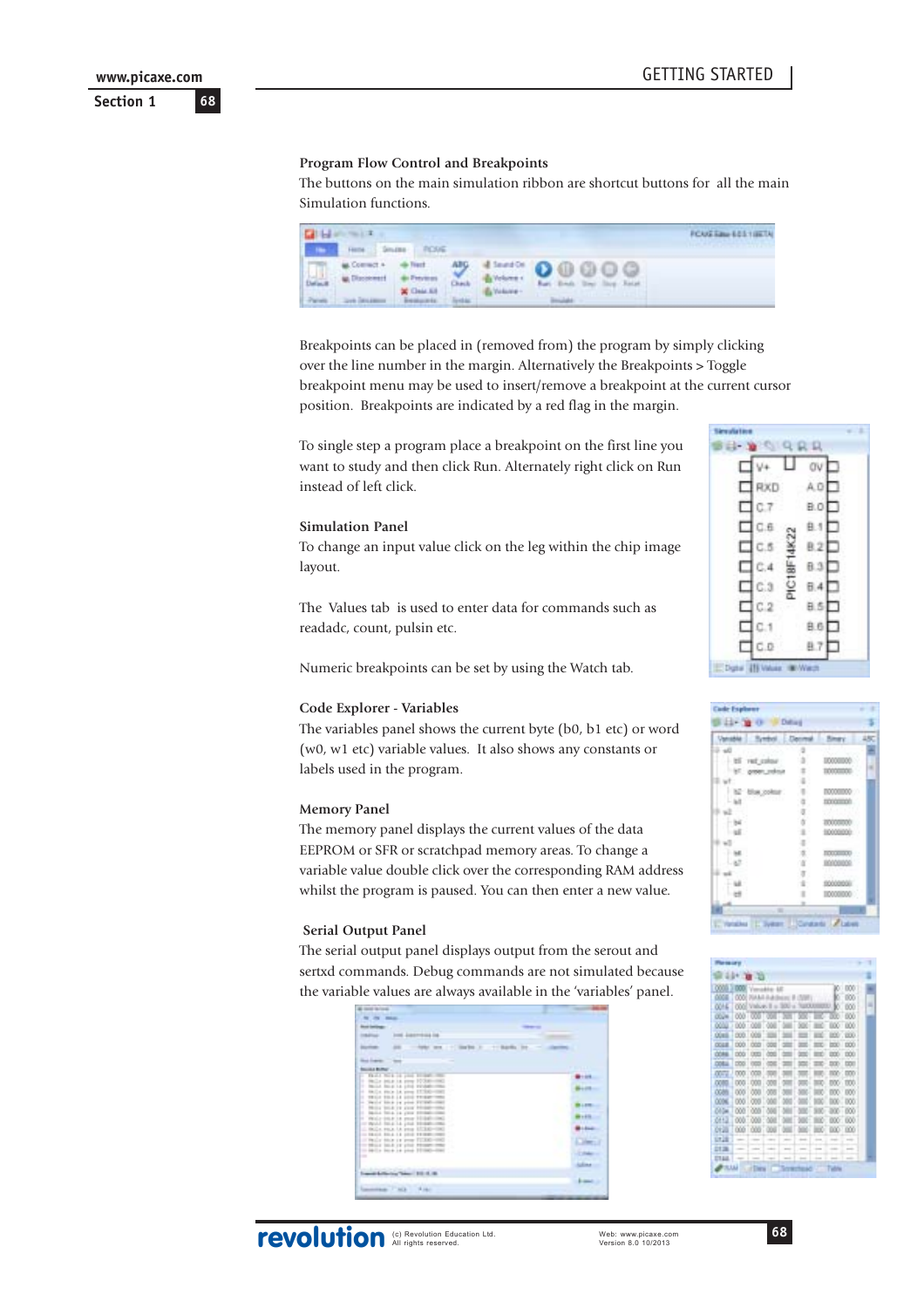**69**

**Section 1**

### **Simulation Run Delay**

The slider (bottom right of the screen, in the main status bar) sets the visual time delay over each line as the program is simulated.

#### **Simulation Options**

Use File>Options>Simulation tab to select the various simulation options such as:

#### Highlight Labels

This option highlights and delays over labels that are on a line by themselves. This slows down the simulation but enables the user to clearly see which label has been jumped to.

#### Simulate LCD

Serout commands on the selected output will display a simulated LCD panel. This simulation matches the standard AXE033 or FRM010 serial LCD commands (custom characters, AXE033 clock and AXE033 alarm functions are not simulated).



#### Simulate EEPROM

Adds a simulated 24LC16B or 24LC256 EEPROM for i2c commands.

Simulate DS1307 RTC

Adds a simulated DS1307 real time clock for i2c commands. Time and date register reads use the values from the computers internal clock. Writes to change these time/date registers are ignored under simulation.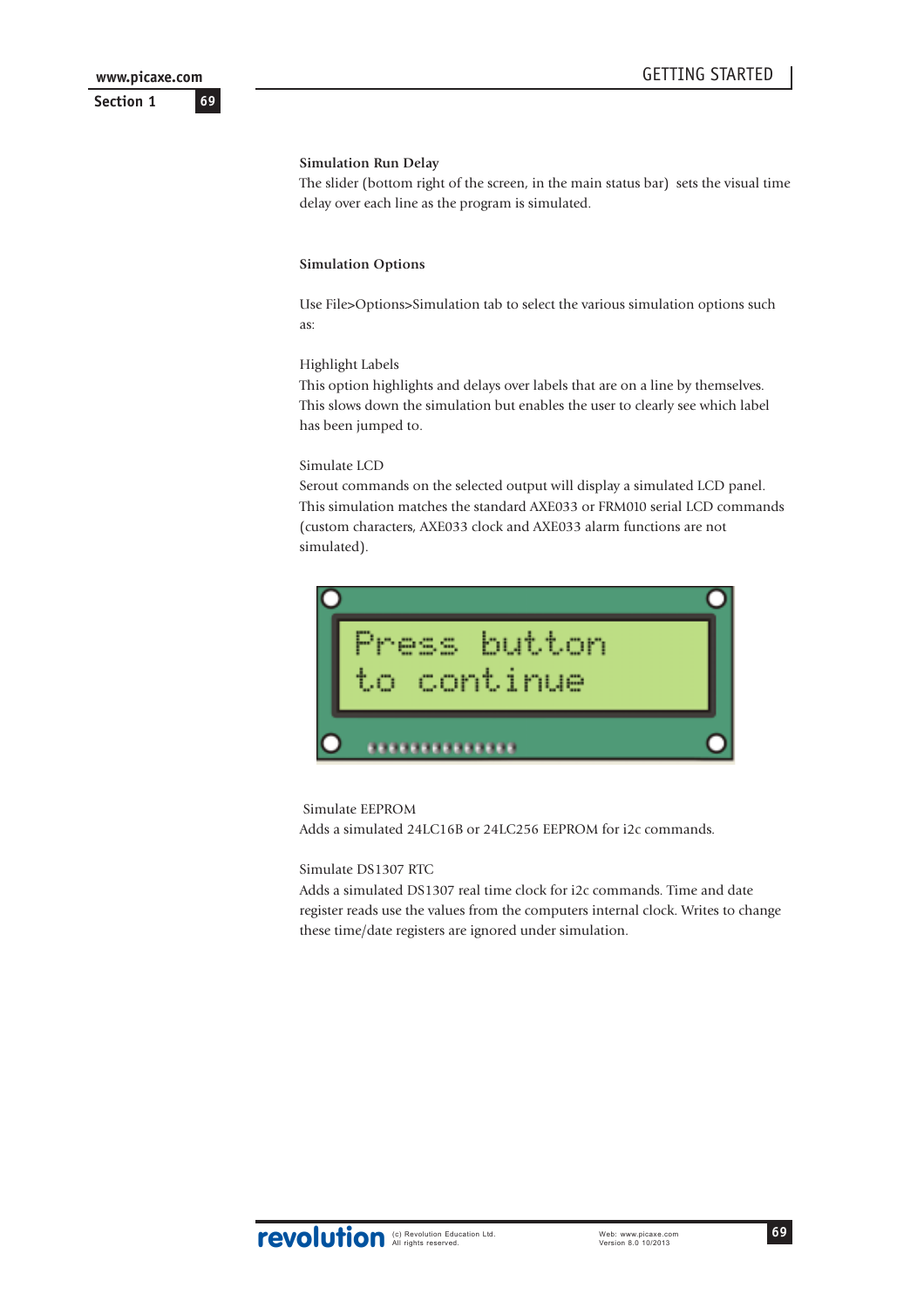### **Interfacing Circuit Summary**

This section provides a very brief overview of input/output interfacing to the PICAXE microcontroller. For more detailed explanations see section 3 of the manual - Interfacing Circuits. Section 3 provides detailed connection diagrams and sample programs for most common input / output transducers.

#### **Digital Outputs**

The microcontroller can sink or source 20ma on each output pin, maximum 90mA per chip. Therefore low current devices such as LEDs can be interfaced directly to the output pin. Higher current devices can be interfaced via a transistor, FET or darlington driver array.





#### **Digital Inputs**

Digital input switches can be interfaced with a 10k pull down resistor. The resistor is essential as it prevents the input 'floating' when the switch is in the open position. This would give unreliable operation.

Note the 10k resistor is pre-fitted to the project board inputs.

#### **Analogue Inputs**

Analogue inputs can be connected in a potential divider arrangement between V+ and 0V. The analogue reference is the supply voltage, and the analogue signal must not exceed the supply voltage.

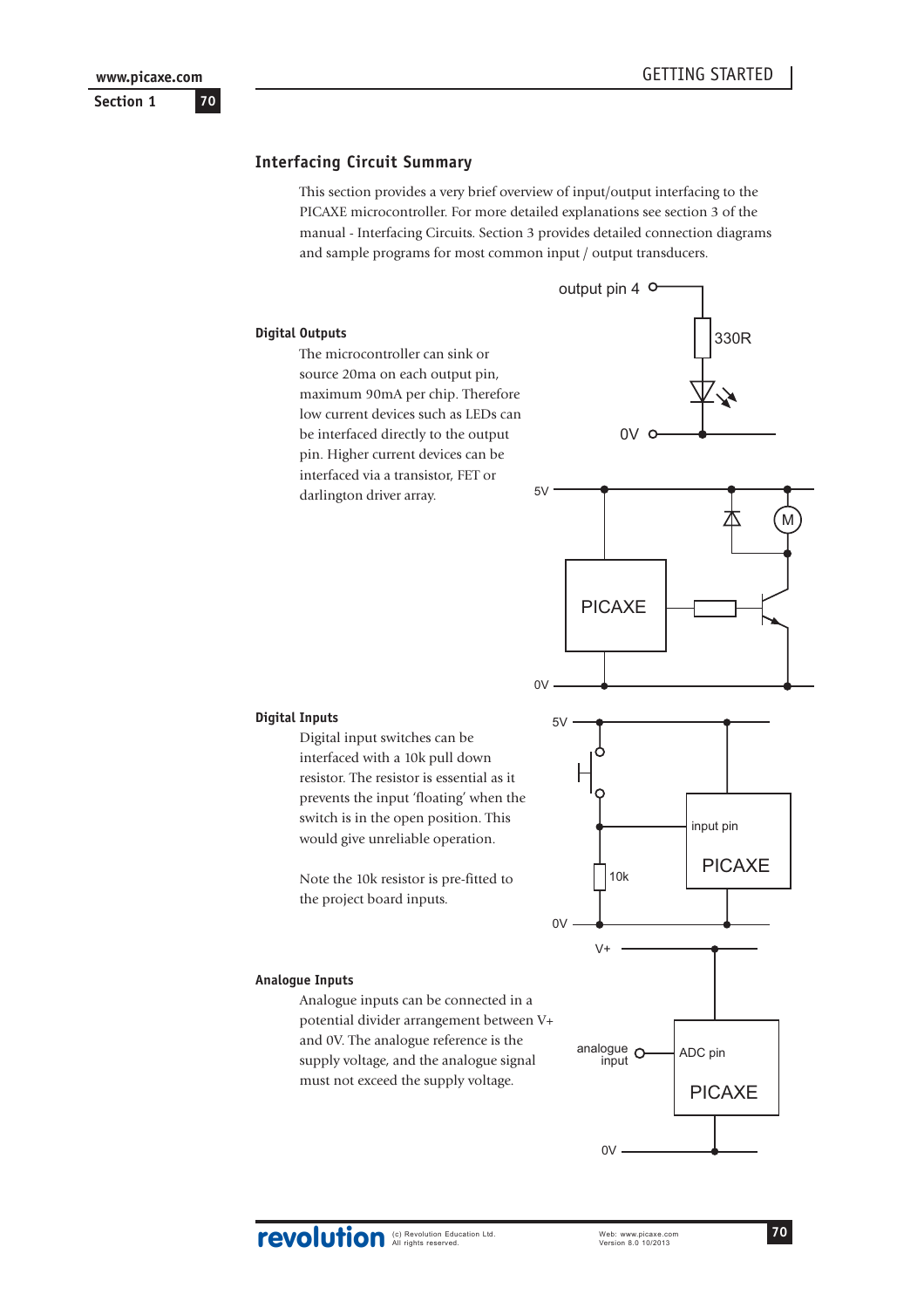**71**

**Section 1**

# **Tutorial 1 – Understanding and using the PICAXE System**

The PICAXE chip, the 'brain' of the PICAXE system, when supplied new without a control program, does not do anything! The user must write a control program on the computer, and then download this program into the PICAXE chip. Therefore the PICAXE system consists of three main components:

#### **The 'PICAXE Editor' software**

This software runs on a computer and allows you to use the computer keyboard to type in programs in a simple BASIC language. Programs can also be generated by drawing flowcharts. Alternately third party software applications may be used (e.g. 'Flowol' or 'Yenka' software may be used to simulate complete PICAXE electronic circuits, programmed via flowcharts).

### **The AXE027 USB Download Cable**

This is the cable that connects the computer to the PICAXE system. The cable only needs to be connected when downloading programs. It does not have to be connected when the PICAXE is running because the program is permanently stored on the PICAXE chip – even when the power supply is removed!

#### **The PICAXE chip and board**

The PICAXE microcontroller chip 'runs' program that have been downloaded to it. However the chip needs to be mounted on an electronic board that provide connection to the microcontroller chip.

The electronic board can be designed by the user on a piece of stripboard or printed circuit board, or a pre-made interface or tutorial board may be used for speed and convenience.

### **Summary - Programming Procedure**

- 1. Write the program on the computer using the PICAXE Editor software.
- 2. Connect the download cable from the computer to the PICAXE.
- 3. Connect the power supply to the PICAXE board.
- 4. Use the PICAXE Editor software to download the program. The download cable can then be removed after the download.

The program will start running on the PICAXE automatically. However the program can also be restarted at any time by pressing the reset switch (if available) or by cycling the power off and back on.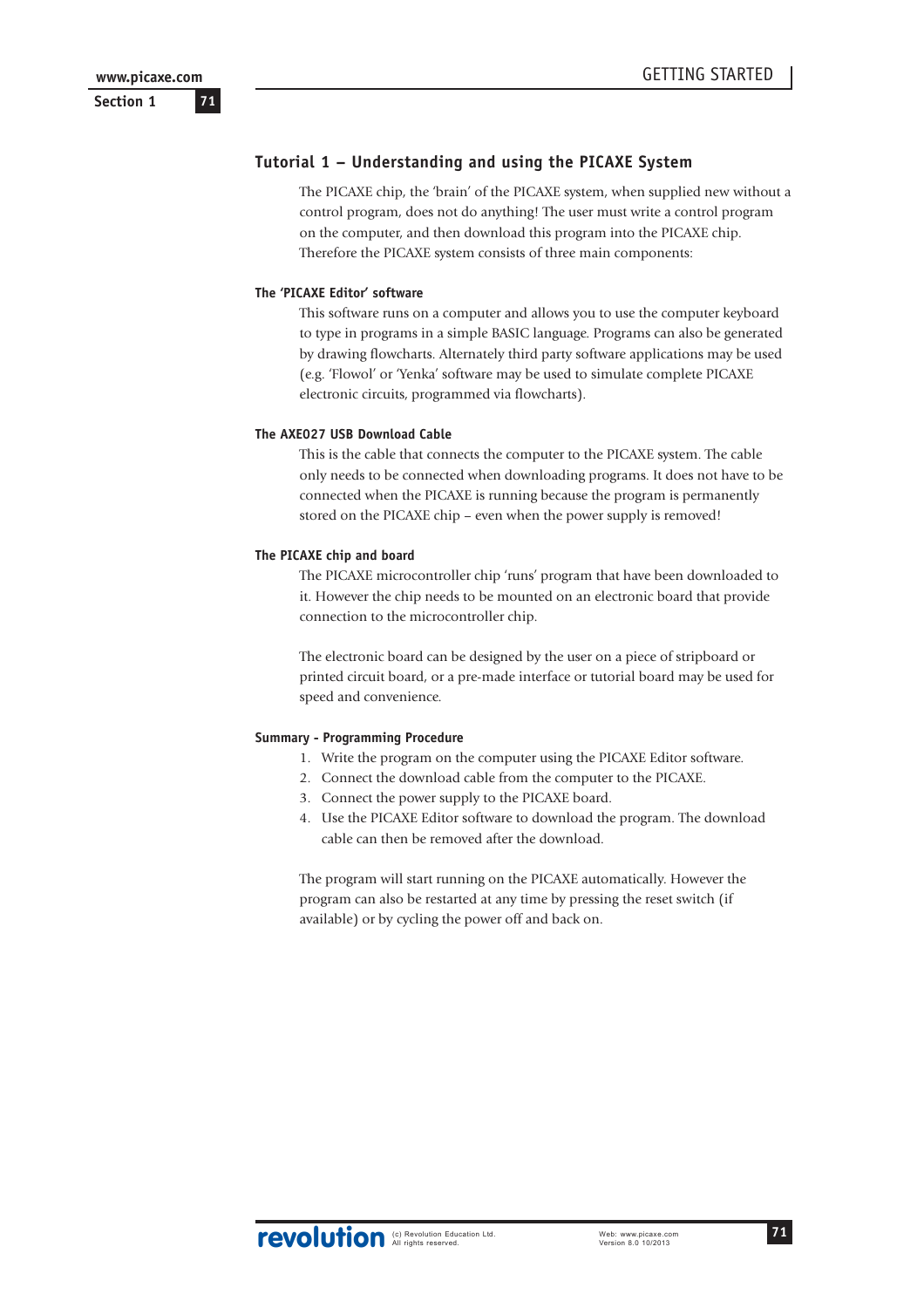### **Input / Output Pin Naming Conventions**

The first PICAXE chips had a maximum of 8 input and 8 output pins, so there was no need for a port naming scheme, as there was only one default input port and one default output port for each chip.

Therefore input and outputs pins were just referred to by their pin number

| e.g. | Output commands       | Input Commands     |
|------|-----------------------|--------------------|
|      | high 1                | count 2, 100, w1   |
|      | sound 2, (50,50)      | pulsin $1, 1, w1$  |
|      | serout 3, N2400, (b1) | serin 0, N2400, b3 |

However on later M2 and X2 PICAXE parts more flexibility was added by allowing almost all of the pins to be configured as inputs or outputs as desired. This creates more than 8 inputs or outputs and an amended naming scheme is therefore required. Therefore the pins on these parts are referred to by the new PORT.PIN notation. Up to 4 ports (A, B, C, D) are available, depending on chip pin count.

| e.g. | Output commands         | Input Commands            |
|------|-------------------------|---------------------------|
|      | high B.1                | count A.2, 100, w1        |
|      | sound C.2, (50,50)      | pulsin $B.1$ , $1$ , $w1$ |
|      | serout A.3, N2400, (b1) | serin C.0, N2400, b3      |
|      |                         |                           |

In the case of if...then statements which check the status of the input pin variable, the naming convention of these input pin variables have changed in a similar style from

| if $pin1 = 1$ then   |
|----------------------|
| if $pinC.1 = 1$ then |

The name of the input pins byte for each port is changed from

```
pins
to
```
to

pinsA, pinsB, pinsC, pinsD

The name of the output pins byte for each port is changed from outpins

```
to
```
outpinsA, outpinsB, outpinsC, outpinsD

The name of the data direction register for each port is changed from dirs

to

dirsA, dirsB, dirsC, dirsD

This manual generally uses the newer PORT.PIN format in the examples unless an example is specifically for an older part.

Please see the pinout diagrams for the chip you are using. Note that input / output pin numbers used within commands are not the same as the physical leg numbers!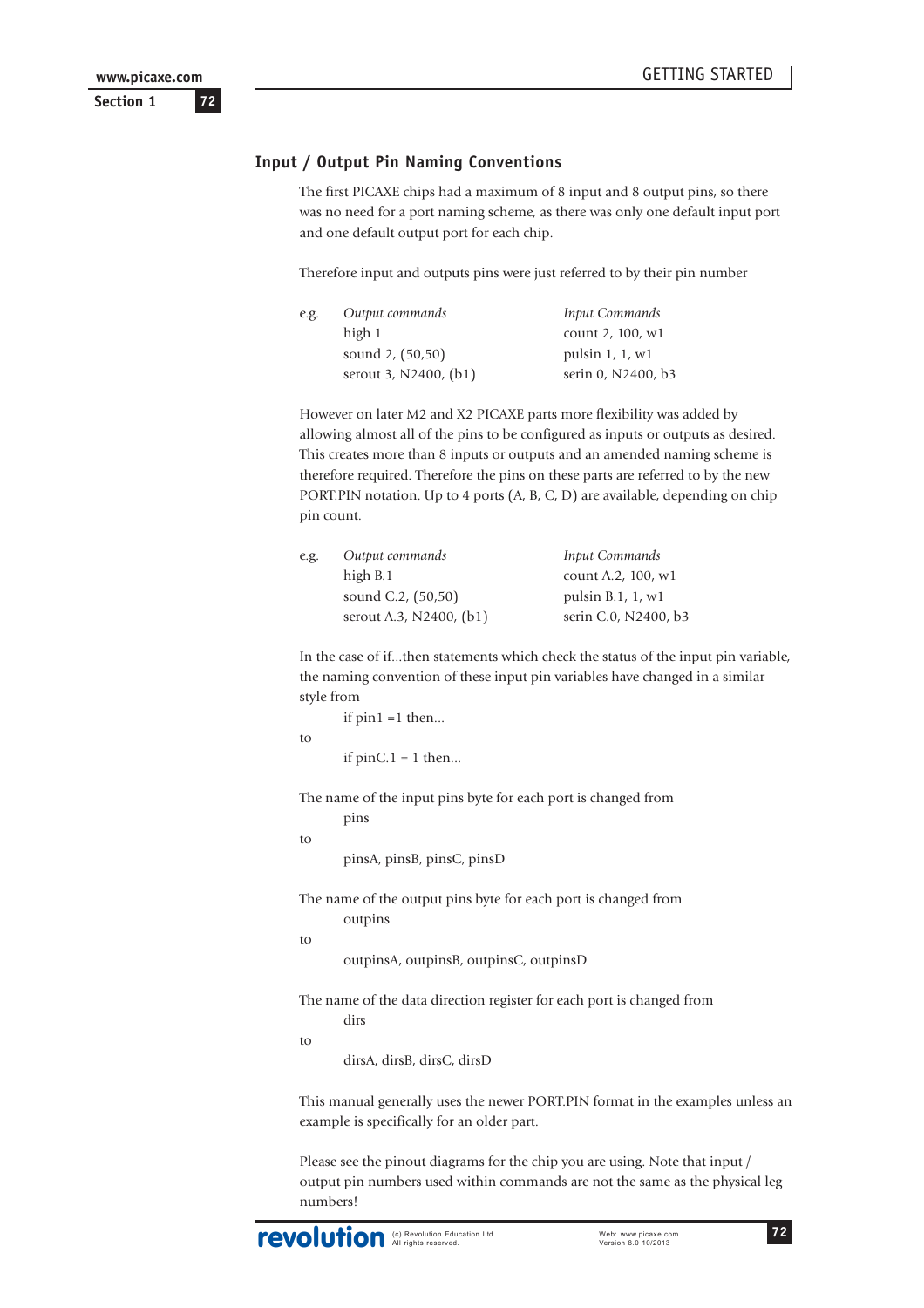**Section 1 73 www.picaxe.com**



#### **Downloading a BASIC program**

The following program switches output 4 on and off every second. When you download this program the LED should flash on and off every second. **main:**

> **high B.4 pause 1000 pause 1000 goto main**



This program uses the **high** and **low** commands to control output pin 4, and uses the **pause** command to make a delay (1000 ms = 1 second).

The last **goto main** command makes the program 'jump' back to the label **main:** at the start of the program. This means the program loops forever. Note that the first time the label is used it must be followed by the colon (:) symbol. This tells the computer the word is a new label.

#### **Detailed instructions:**

- 1. Connect the PICAXE cable to the computer serial / USB port. Note which COM port it is connected to.
- 1. Start the PICAXE Editor software.
- 2. Select Workspace Explorer Settinsg tab.
- 3. Select the appropriate PICAXE chip.
- 4. Select the virtual COM port that the PICAXE cable is connected to. Click 'OK'
- 5. Type in the following program:

# **main:**

and numbers)

**high B.4 pause 1000 low B.4 pause 1000 goto main**



330R

output pin 4

(NB note the colon (:) directly after the label 'main' and the spaces between the commands project board output 4 o connection

- 6. Connect an LED (and 330R resistor) to output pin 4. If connecting the LED directly to a PICAXE chip on a **proto** (or home-made) board, connect the LED **between the output pin and 0V**. When using the **project** boards (as supplied within the 14, 18 and 28 starter packs), connect the LED **between V+ and the output** connector, as the output is buffered by the darlington driver chip on the project board. (Make sure the LED is connected the correct way around!).
- 7. Make sure the PICAXE circuit is connected to the serial cable, and that the batteries are connected.
- 8. Select PICAXE>Program. A download bar should appear as the program downloads. When the download is complete the program will start running automatically – the LED should flash on and off every second.

revolution Education Ltd. Web: www.picaxe.com<br>Version 8.0 10/2013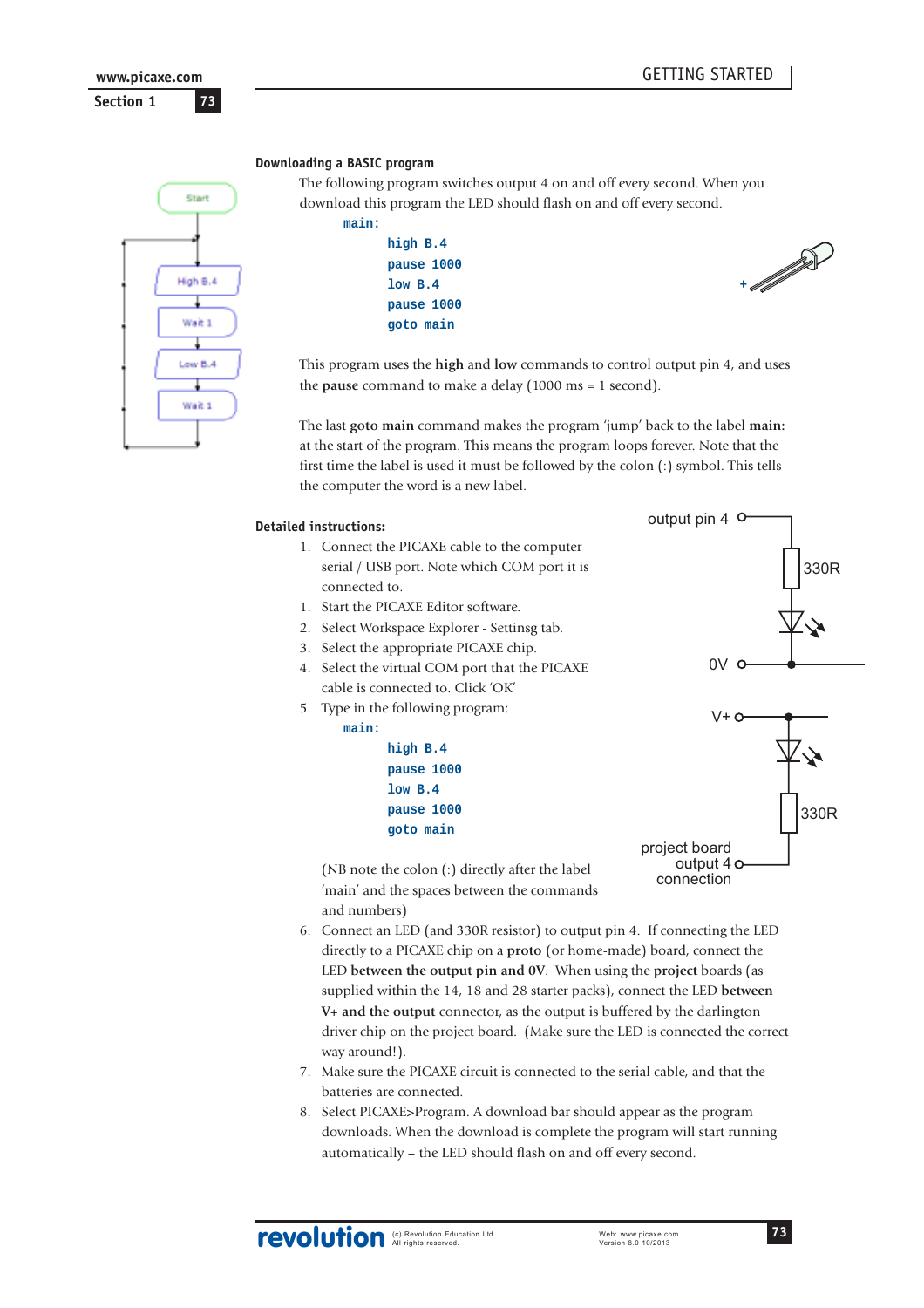**Simulating a BASIC program**

.

| <b>Distances</b> (C)                                                                                                                                                                                                                                                                                                                                       |                                                                                                                                                                                                                                                                                                                      | Include Hales 4,012   Jul 7 to                 |                                                                                                                                                                                                                                                                                                                                                                                                                                                                 |
|------------------------------------------------------------------------------------------------------------------------------------------------------------------------------------------------------------------------------------------------------------------------------------------------------------------------------------------------------------|----------------------------------------------------------------------------------------------------------------------------------------------------------------------------------------------------------------------------------------------------------------------------------------------------------------------|------------------------------------------------|-----------------------------------------------------------------------------------------------------------------------------------------------------------------------------------------------------------------------------------------------------------------------------------------------------------------------------------------------------------------------------------------------------------------------------------------------------------------|
| few Library, Floor<br>$-178$<br><b>Suite</b><br>rac law last<br>To Essen-<br>m<br>marian                                                                                                                                                                                                                                                                   | APG<br>ANA - IF consult<br>ب<br><b>S. Nation  In the pieces</b><br><b>Seatt</b><br>Forces: How<br>15 Med et 18 loans 11<br><b>CONTRACTOR</b><br><b>Builder Winds</b><br><b>Solar</b>                                                                                                                                 |                                                |                                                                                                                                                                                                                                                                                                                                                                                                                                                                 |
| Workspace Elaborer                                                                                                                                                                                                                                                                                                                                         | ROSANICOM, R.C., J. BRAND BANK,                                                                                                                                                                                                                                                                                      |                                                | <b>Load</b> England                                                                                                                                                                                                                                                                                                                                                                                                                                             |
| <b>WARD A THING OF A</b>                                                                                                                                                                                                                                                                                                                                   | a Makedoniakitza jaroginko en colonno; Matern Johannud Karl og titam-error                                                                                                                                                                                                                                           |                                                |                                                                                                                                                                                                                                                                                                                                                                                                                                                                 |
| TT first<br>PEAN Tax<br>L. (PEAK AVE<br><b>The Page Player Trade</b><br><b>College Private</b><br><b>STORE PAGE</b><br>- DOMESTICAL USE \$<br>×<br><b>Contract Contract</b><br>m<br>Sur Marcha Agent<br>16.<br><b>College Annual</b><br>Ш<br>Service-<br>$\frac{1}{2}$<br>$-3536.00$<br>m<br>The Second Service<br>12<br><b>A</b><br><b>LE</b><br><b>I</b> | <b><i><u><u>DELIMES</u></u></i> RADE</b><br>For Add a<br><b>Plum</b> Institute<br><b>Hallmook</b> \$410<br>$-100$<br><b>NORMAL ORIGINAL PROPERTY</b><br>P.M.<br>POMICI WINES, SUZZINE<br>tempor place children<br>$-14$<br>FLOOTIFER T.SUVELLI, SHOWAIT<br><b>BACING</b><br><b>International Advisor</b><br>12<br>m. | I convenient disaderess conserting by Bonati-  | <b>Wilder of the College</b><br>tender 1. Scratch 1 Second 1 dines-<br>m<br><b>Simula</b><br>1-20 44, 1844<br><b>WASHIN</b><br><b>ASSESSED</b><br>17.95 AME 2004<br>$14 - 1$<br>$1 - 1 - 1$<br><b>SC 94,066</b><br>$-44$<br><b>KENNET</b><br>$1 + -1$<br><b>Cash</b><br><b>INCADEMY</b><br>$\sim$<br><b>JOCKH</b><br>$11 - 11$<br><b>AGENCIA</b><br>$-1.766$<br>$-10$<br><b>NORTHERN</b><br>$11 - 24$<br>$-146$<br>Actual Ave<br><b>Roomed</b><br>$\rightarrow$ |
| 13<br>u<br>The Company of the<br>lт<br>ш<br><b>TRAVELAULA</b><br>i s o<br>O.H<br><b>B-127 30</b><br>m.<br>气氛展<br>$\lambda$<br>u<br>⊡ v÷<br><b>OV</b><br>m<br>с                                                                                                                                                                                             | <b>Faces 1200</b><br>died today or at long lad.<br>FREMALE EDIAGO F, 1270<br><b>Home 2012</b><br>Telministicated and this limit.<br>Peace 2000 - Control<br><b>HERE HOLL</b>                                                                                                                                         | 1 1000 STORES AND HELD IT LEFT                 | Dearer Alan<br>The age of<br>T. Bonde<br><b>TRANSLER</b><br><b>SE KUP TA</b>                                                                                                                                                                                                                                                                                                                                                                                    |
| 18<br><b>CI</b> HOLD<br>AG <sub>D</sub><br>i a cu<br>8.0<br>₫<br>□<br>ЕŤ<br>M.G<br>A.L.<br>11<br>□<br>C.B<br>8.1<br>c<br>悶<br><b>TS</b><br>₫<br>12<br>t.s<br>ă<br>$B = 1$<br>H.                                                                                                                                                                            | <b>Novem 12016</b><br>Ast 14A it is be \$7.<br><b>EXIMINATION ITT</b><br><b>TRAIN COL</b><br><b>SETTINGS 154, 15 8 9 1</b><br>Facers SAT<br><b>HASE OFF.</b>                                                                                                                                                         | 1 Mon 37 53999<br>with the company of the pro- | $^{12}$<br>m<br>W.<br>$-11$<br>m<br>-<br><b>SIGN</b><br><b>SERV</b><br>50<br>$\mathcal{L}$                                                                                                                                                                                                                                                                                                                                                                      |
| ₫<br>H<br>83<br>$E = 4$<br>b<br>i e co<br>둩<br>□<br>日本<br>Еä<br>TE.<br>8.11<br>₫<br>62<br>自古<br>4.11<br>H<br>бщ<br>市市口<br>14<br>43<br>d'as<br>BTD<br>$+$<br>i en                                                                                                                                                                                           | <b>Dairy (200</b><br>Wed stake in a lot and a<br>Tekhaidaluskes<br><b>Faulte</b> attild<br><b>NUMBER</b><br><b>Floor State</b><br>NUMBER<br><b>Hart STEE</b><br><b>Inclusionship</b>                                                                                                                                 | 1 Elgeb vetasit 13 month                       | <b>THE V</b><br>$-$<br>$=$<br>$-$<br>Carry court<br><b>SALES AND COMP. THEN</b><br>三足<br>607, 503, 505<br><b>Hit</b><br><b>KS</b><br>104                                                                                                                                                                                                                                                                                                                        |
| 11 Torre 23 Helm (\$17 ton)                                                                                                                                                                                                                                                                                                                                |                                                                                                                                                                                                                                                                                                                      | manufilli na chiase H. M.<br>300 lates pas     | after a fact the contract<br>744                                                                                                                                                                                                                                                                                                                                                                                                                                |
| <b>MUNICIPAL TRAVERSE COMPARE LOAN</b>                                                                                                                                                                                                                                                                                                                     |                                                                                                                                                                                                                                                                                                                      |                                                |                                                                                                                                                                                                                                                                                                                                                                                                                                                                 |

To simulate the program simply click the Simulate>Run button. Each line of the BASIC code will be highlighted as it is processed, and an on-screen simulation panel shows the status of all input and output pins.

To change the status of an input simply click on the input button which is beside the corresponding leg of the chip on the graphic.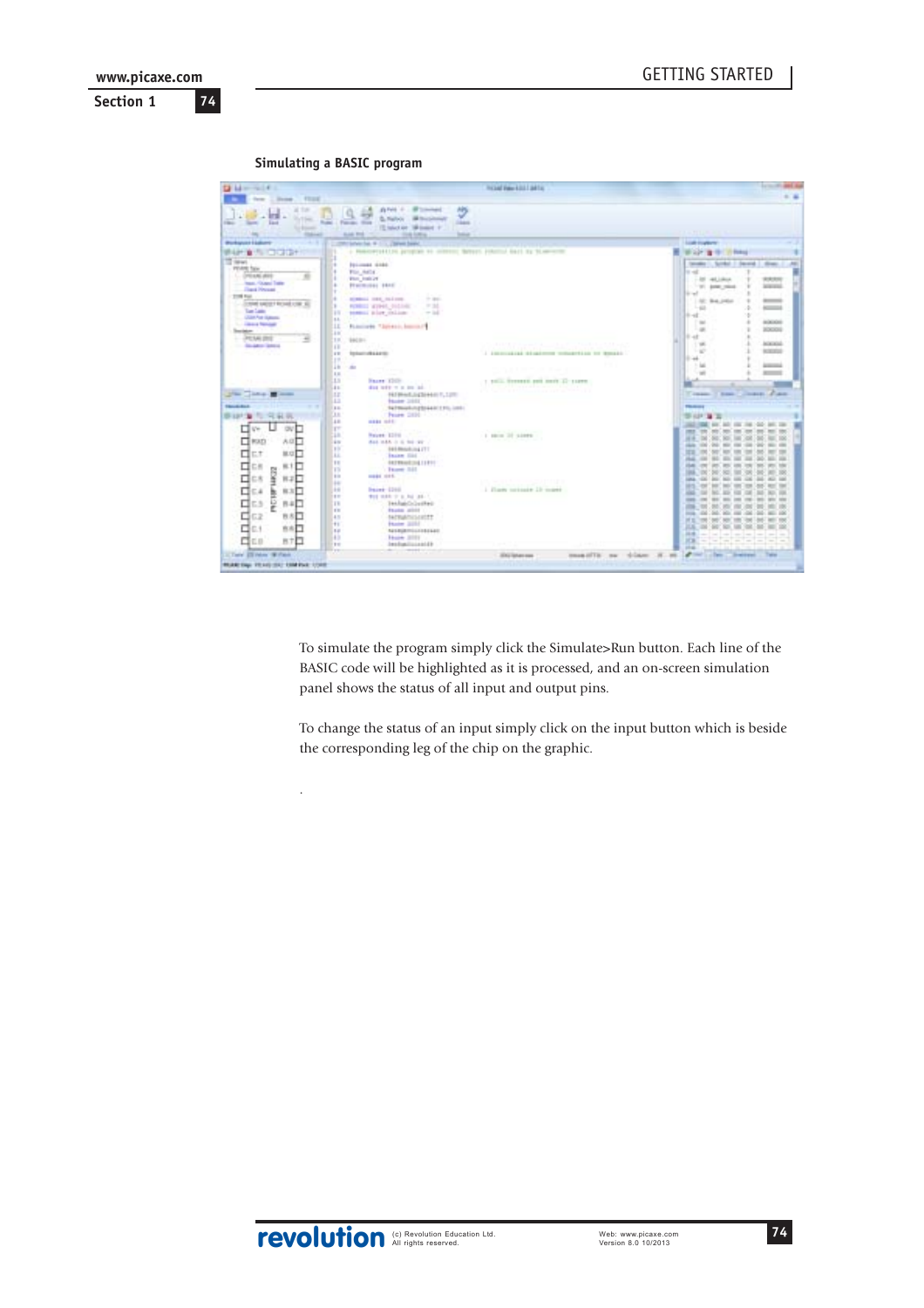# Start **High LED** Low BUZZER Wait 1 Low LED High BUZZER Wait 1

# **Tutorial 2 - Using Symbols, Comments & White-space**

Sometimes it can be hard to remember which pins are connected to which devices. The 'symbol' command can then be used at the start of a program to rename the inputs and outputs.

| symbol LED $= B.4$    | ; rename output4 'LED'       |
|-----------------------|------------------------------|
| symbol buzzer = $B.2$ | ; rename output2 'buzzer'    |
| main:                 | : make a label called 'main' |
| high LED              | : LED on                     |
| low buzzer            | : buzzer off                 |
| pause 1000            | ; wait 1 second (1000 ms)    |
| low LED               | : LED off                    |
| high buzzer           | : buzzer on                  |
| wait 1                | : wait 1 second              |
| goto main             | ; jump back to the start     |
|                       |                              |

Remember that **comments** (an explanation after the ; symbol) can make each line of a program much easier to understand. These comments are ignored by the computer when it downloads a program to the PICAXE

A label (e.g. **main:** in the program above) can be any word (apart from keywords such as 'switch'), but must begin with a letter. When the label is first defined it must end with a colon (:). The colon 'tells' the computer that the word is a new label.

This program uses the **wait** command. The commands **wait** and **pause** both create time delays. However **wait** can only be used with whole seconds, **pause** can be used for shorter time delays (measured in milliseconds (1000<sup>th</sup> of a second)).

**Wait** can be followed by a number between 1 and 65. **Pause** can be followed by a number between 1 and 65535.

It is also a good programming technique to use tabs (or spaces) at the start of lines without labels so that all the commands are neatly aligned. The term **'whitespace'** is used by programmers to define tabs, spaces and blank lines, and the correct use of white-space can make the program listing much easier to read and understand. See the example program on the next page, where code between the for...next commands is also indented with a tab for clarity.

# Note:

Some early BASIC languages used **'line numbers'** rather than **labels** for 'goto' commands. Unfortunately this line number system can be inconvenient to use, because if you modify your program by later adding, or removing, lines of code you then have to modify all the line numbers within the 'goto' commands accordingly. The label system, as used in most modern BASIC languages, overcomes this problem automatically.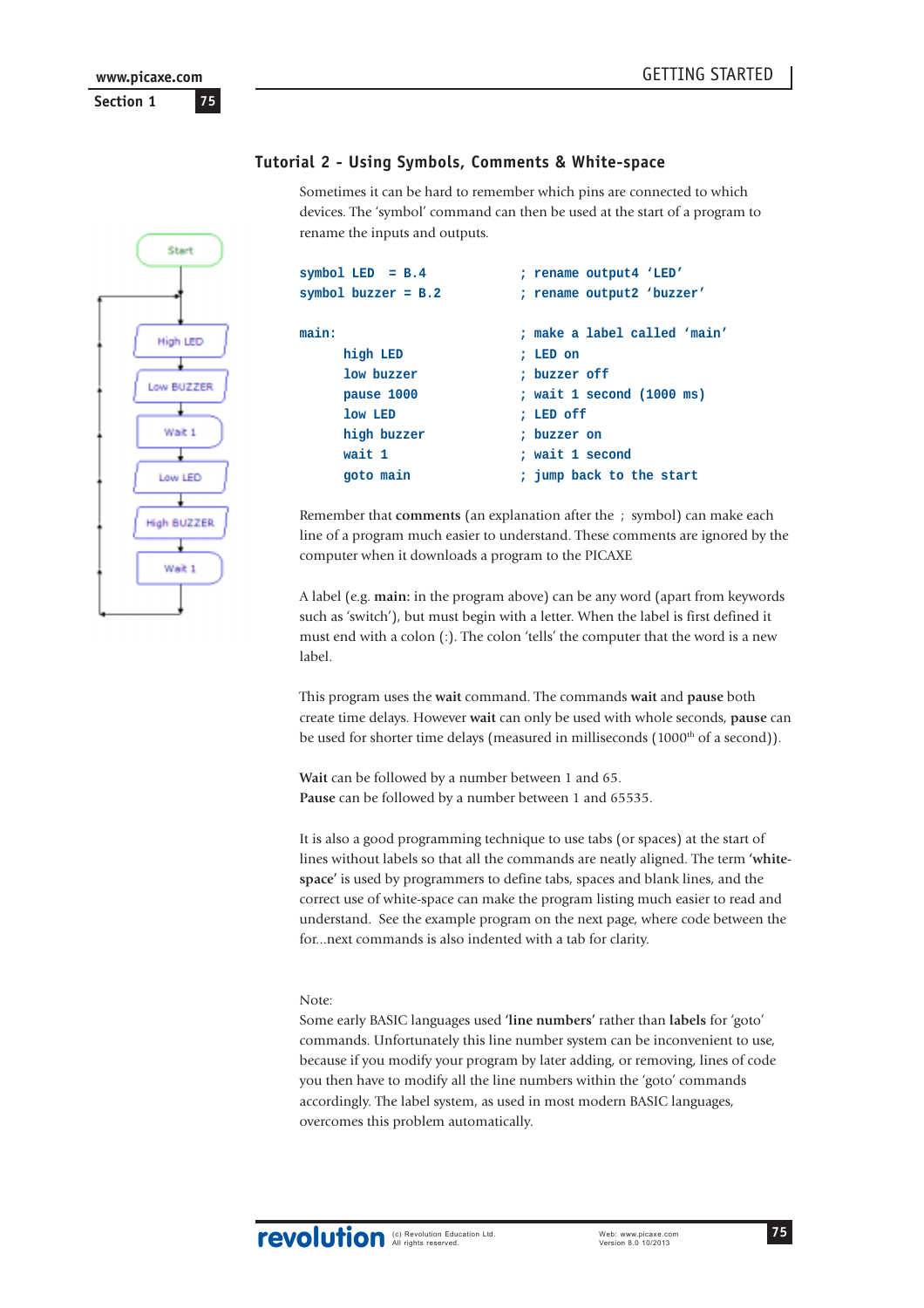# **Tutorial 3 - For…Next Loops**

It is often useful to repeat the same part of a program a number of times, for instance when flashing a LED. In these cases a **for…next** loop can be used.

This program flashes the LED connected to output pin 1 on and off 15 times. The number of times the code has been repeated is stored in the general purpose RAM memory of the PICAXE chip using variable b1 (the PICAXE contains 14 general purpose byte variables labelled b0 to b13). These variables can also be renamed using the **symbol** command to make them easier to remember.

```
symbol counter = b1 ; define the variable b1 as "counter"
symbol LED = B.4 ; define pin 4 with the name "LED"
main:
       for counter = 1 to 15 ; start a for...next loop
              high LED ; switch pin 4 high
              pause 500 ; wait for 0.5 second
              low LED ; switch pin 4 low
              pause 500 ; wait for 0.5 second
       next counter ; end of for...next loop
       end the contract of the contract of the contract of the contract of the contract of the contract of the contract of the contract of the contract of the contract of the contract of the contract of the contract of the contra
```
Note again how white-space (extra spaces) has been used to clearly show all the commands that are contained between the **for** and **next** commands.



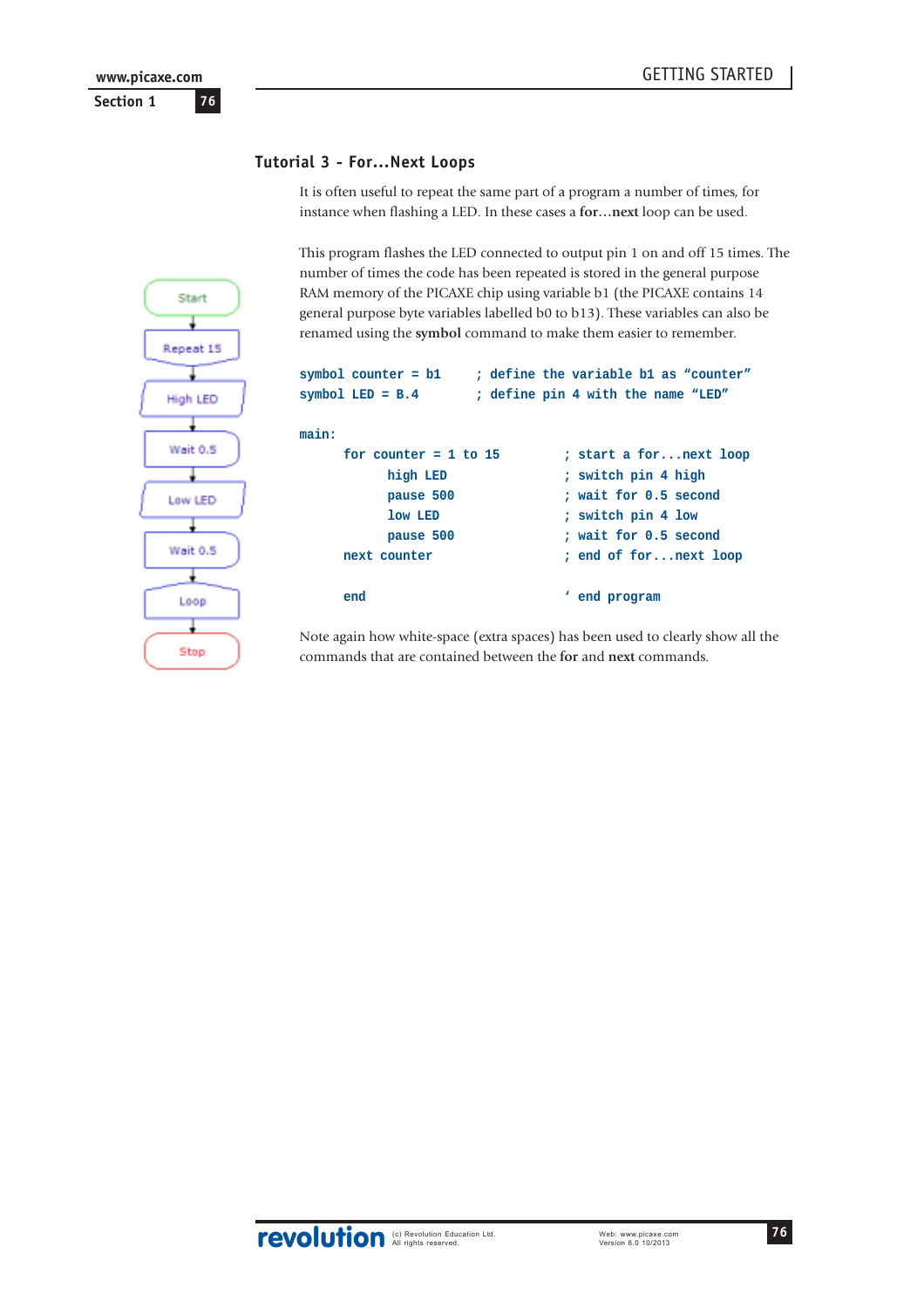pin

 $0\vee$ 

# **Tutorial 4 - Making Sounds**

Buzzers will make a fixed frequency noise when switched on. However the PICAXE system can automatically create noises of different frequencies by use of the sound, play and tune commands with a piezo sounder. All PICAXE chips support the sound command, which is designed to make warning 'beeps' etc. This is recommended instead of using buzzers.

To play musical tunes, the sound command is not recommended. Some PICAXE chips support the play and tune commands, specifically designed for playing musical tunes. Refer to the 'Tune' command in part 2 of the manual for more details.

Example sound program:





To test this program you must add a piezo sounder between the output pin (in this case output 2) and 0V. Note that on the project boards (supplied in the PICAXE-14, 18 and 28 starter packs) fitted with a Darlington driver the piezo must be connected directly to the PICAXE output pin (not the buffered output connection).

The first number provides the pin number (in this case output 2). The next number (in brackets) is the tone, followed by the duration. The higher the tone number the higher pitch the sound (note that only valid tones are 0 to 127).

The following program uses a for…next loop to produce 120 different sounds. **main:**

```
for b0 = 1 to 120 ; start a for...next loop
   sound B.2,(b0,50) ; make a sound, freq from b0
next b0 ; next loop
end
```
The number stored in variable b0 increase by 1 in every loop (1-2-3 etc.) Therefore by using the variable name b0 in the tone position, the note can be changed on each loop.

The following program does the same task but backwards, by using step value of - 1 (rather than the default of +1 as above).

```
main:
```

```
for b0 = 120 to 1 step -1 ; count down in loop
   sound B.2,(b0,50) ; make a sound. freq from b0
next b0 ; next loop
end
```
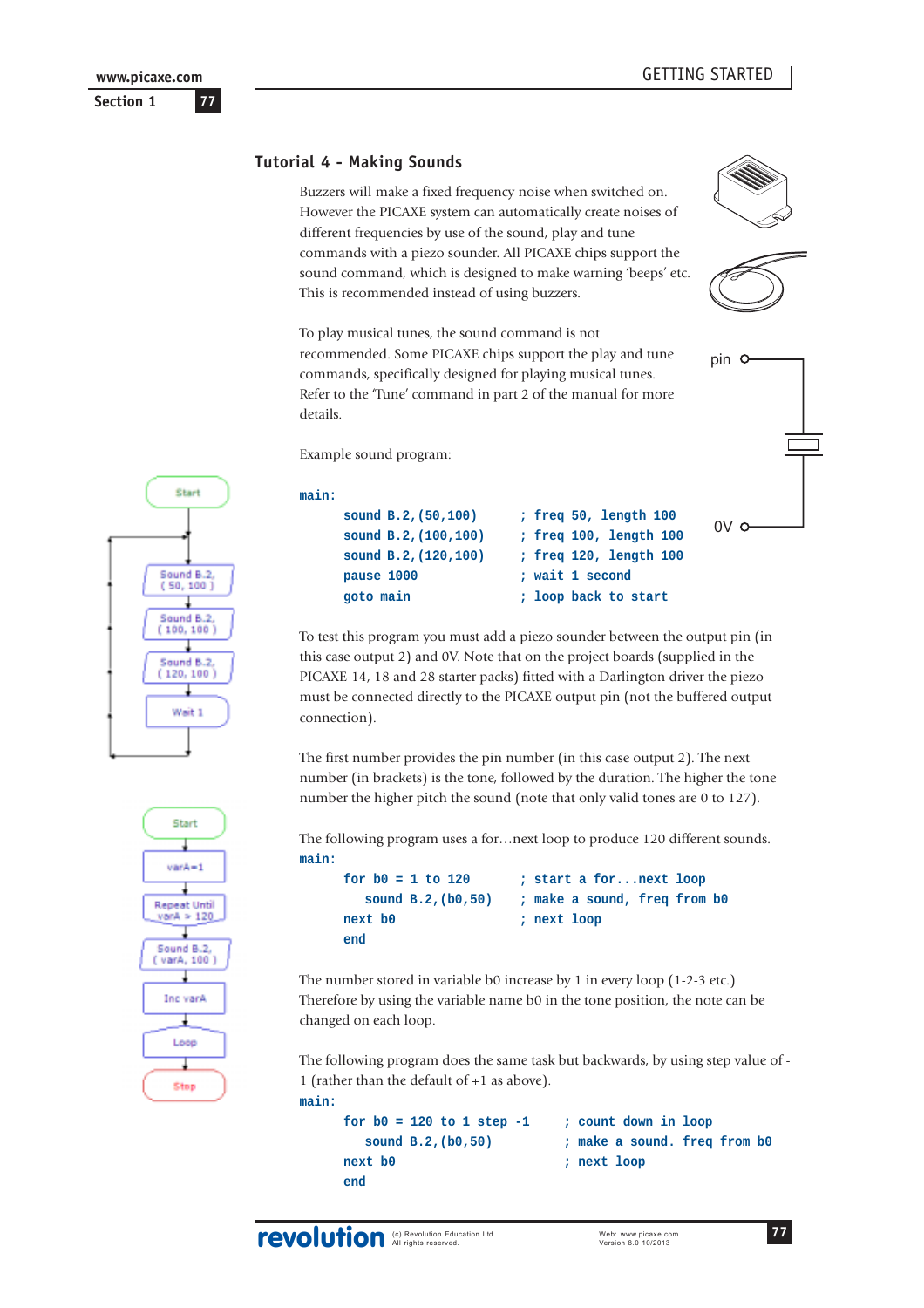

# **Tutorial 5 – Using Digital Inputs**

A digital sensor is a simple 'switch' type sensor that can only be 'on' or 'off'.

Common examples of a digital sensor are:

- microswitches
- push and rocker switches
- reed switches



This program below shows how to react to switch pushes. In this program output pin 4 flashes every time the push switch on input pin 3 is pushed. Note that if using an 18 pin chip you should select a different input pin (e.g. pin0, as pin3 does not exist on this size chip).



In this program the first three lines make up a continuous loop. If the input is off  $(=0)$  the program just loops around time and time again. If the switch is on  $(=1)$  the program jumps to the label called **'flash'**. The program then flashes output 4 on for two seconds before returning to the main loop.

Note carefully the spelling in the **if…then** line – **pin3** is all one

word (without a space). This is because pin3 is the name of a variable that contains the data from the input pin. Note also that only the label is placed after the command **then.**

Two switches (or more) can be combined by the AND or OR key words.

```
A 2-input AND gate is programmed as
      if pinC.2 = 1 and pinC.3 = 1 then flash
```
A 3-input OR gate is programmed as **if pinC.1 = 1 or pinC.2 = 1 or pinC.3 = 1 then flash**

To read the whole input port use the following command **let b1 = pinsC**

To isolate individual pins (e.g. 6 and 7) within the port, mask the pins variable with an & (logical AND) statement

**let b1 = pinsC & %11000000**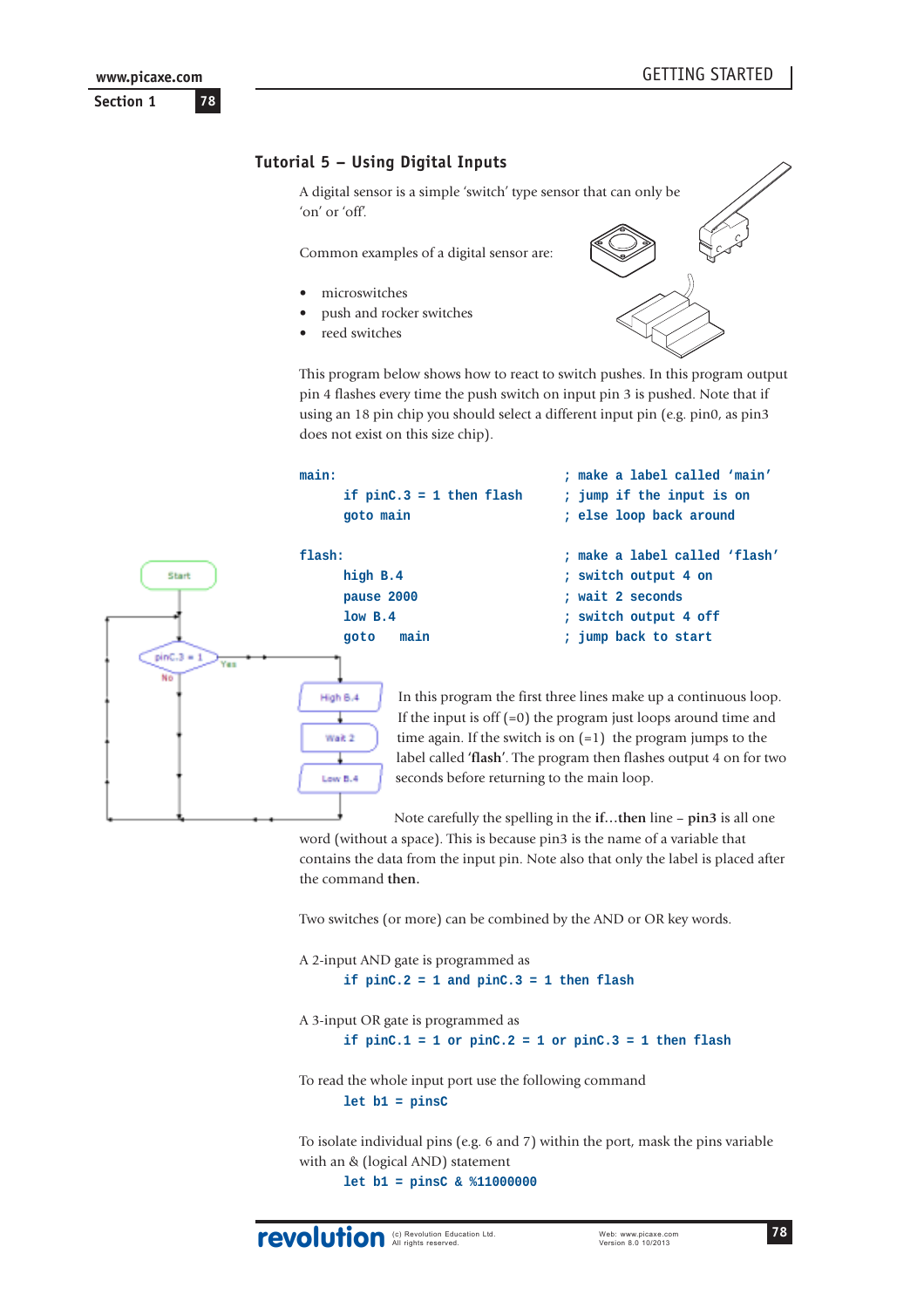# **Tutorial 6 – Using Analogue Sensors**

An analogue sensor measures a continuous signal such as light, temperature or position. The analogue sensor provides a varying voltage signal. This voltage signal can be represented by a number in the range 0 and 255 (e.g.  $dark = 0$ , light = 255).



Common examples of analogue sensors are:

- LDR (Light Dependent Resistor)
- Thermistor
- Variable Resistor (potentiometer)

#### **Using a Light Dependent Resistor (LDR)**

The LDR is an example of an analogue sensor. It is connected to the PICAXE ADC input in a potential divider arrangement (e.g. input 1). Note that not all inputs have ADC capabilities - see the pinout diagrams for more information.

The value of an analogue input can be easily copied into a variable by use of the 'readadc' command. The variable value (0 to 255) can then be tested. The following program switches on one LED if the value is greater than 120 and a different LED if the value is less than 70. If the value is between 70 and 120 both LEDS are switched off.

```
main: p p p p p p p p p p p p p p p p p p p p p p p p p p p p p p p p p p p p
   readadc C.1,b0 ; read ADC1 into variable b0
   if b0 > 120 then top ; if b0 > 120 then do top
   if b0 < 70 then bot ; if b0 < 70 then do bot
   low B.0 ; else switch off 0
   low B.4 ; and switch off 4
   goto main ; jump back to the start
top: ; make a label
   high B.0 ; switch on 0
   low B.4 ; switch off 4
   goto main ; jump back to start
bot: ; make a label
   high B.4 ; switch on 4
   low B.0 ; switch off 0
   goto main ; jump back to start
```
 $10k$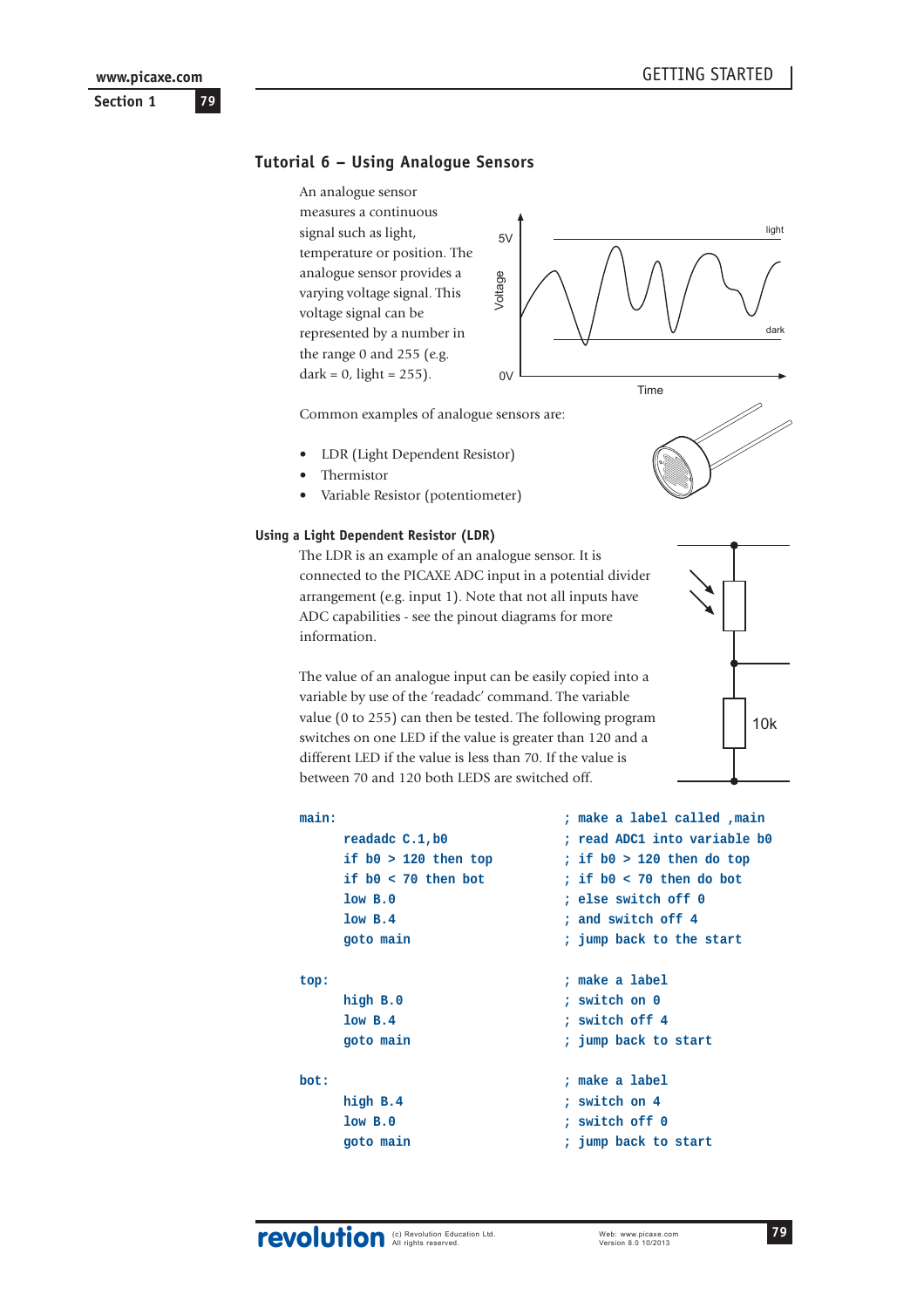

# **Tutorial 7 - Using Debug**

When using analogue sensors it is often necessary to calculate the 'threshold' value necessary for the program (ie the values 70 and 120 in the tutorial 6 program). The debug command provides an easy way to see the 'real-time' value of a sensor, so that the threshold value can be calculated by experimentation.

| main:           | ; make a label called main          |
|-----------------|-------------------------------------|
| readadc C.1, b0 | ; read channel 1 into variable b0   |
| debug b0        | ; transmit value to computer screen |
| pause 500       | ; short delay                       |
| goto main       | ; jump back to the start            |
|                 |                                     |

After this program is run a 'debug' window showing the value of variable b0 will appear on the computer screen. As the Light falling on the LDR sensor is altered, the variable value will show the current sensor reading.

The debug window opens automatically after a download, but can also be opened manually at any time via the Code Explorer Debug button.

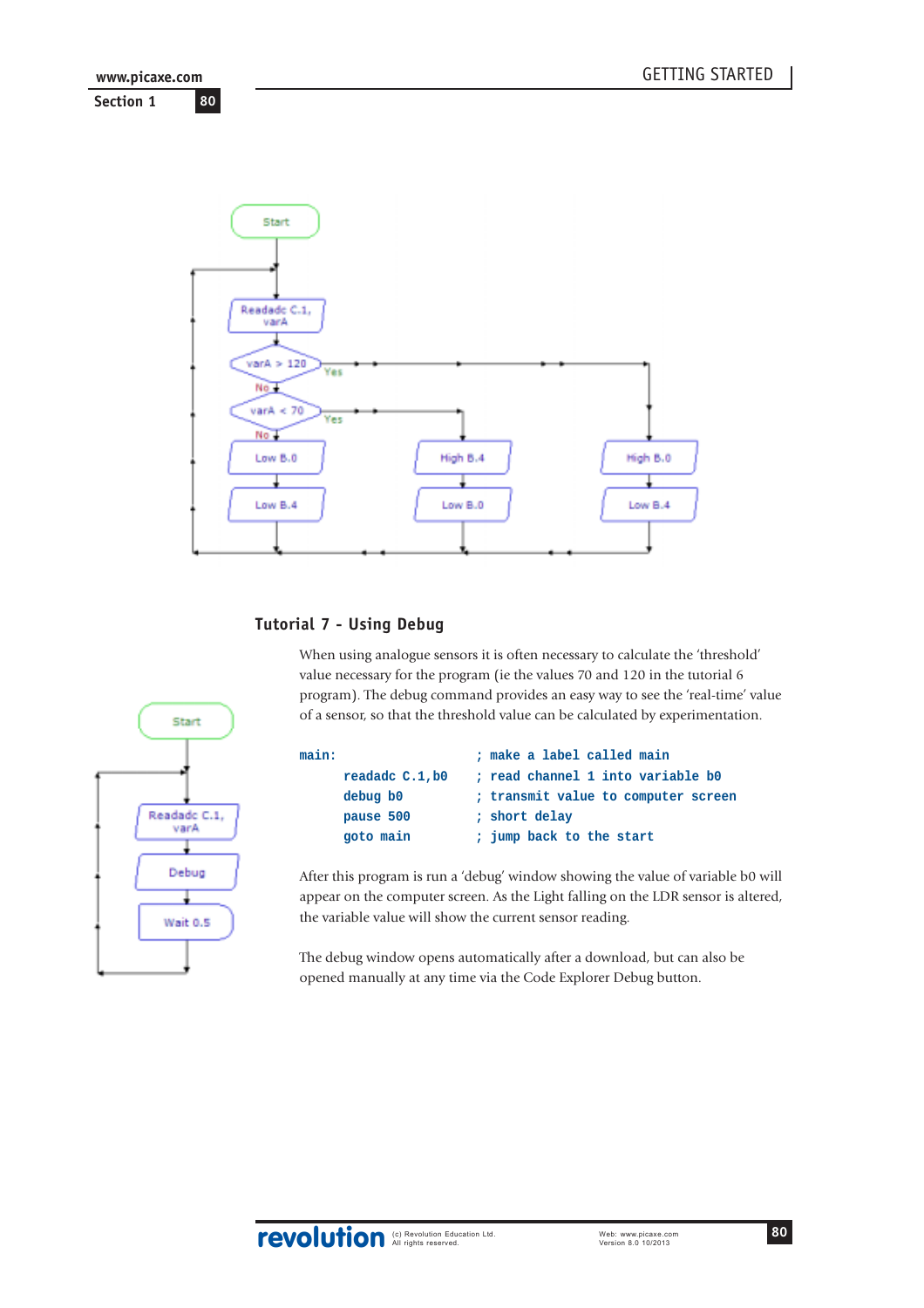# **Tutorial 8 - Using Serial Terminal with Sertxd**

All PICAXE variants support the debug command. However the M and X parts also support more complex serial debug messages by use of the sertxd command, which sends a user defined serial string to the computer (at baud rate 4800). This can be displayed by the included Serial Terminal function (PICAXE>Terminal menu). The Serial Terminal can also be automatically opened every time a download takes place by the View>Options>Options menu.



| main: |                                        | ; make a label called main                       |
|-------|----------------------------------------|--------------------------------------------------|
|       |                                        | readtemp C.1, b0 ; read input 1 into variable b0 |
|       | sertxd ("The value is ",#b0, $cr,If$ ) |                                                  |
|       | pause 500                              | ; short delay                                    |
|       | goto main                              | ; jump back to the start                         |
|       |                                        |                                                  |

The sertxd command transmits the string "The value is" followed by the ASCII string of the current value of the variable b1 (the # prefix to the variable indicates an ASCII string representing the correct value is to be transmitted). The CR and LF constants are pre-defined values (13 and 10) that cause the serial terminal to display a newline for each value so that the display updates correctly.

This program uses the readtemp command to read the temperature from a DS18B20 digital temperature sensor connected to input 1.

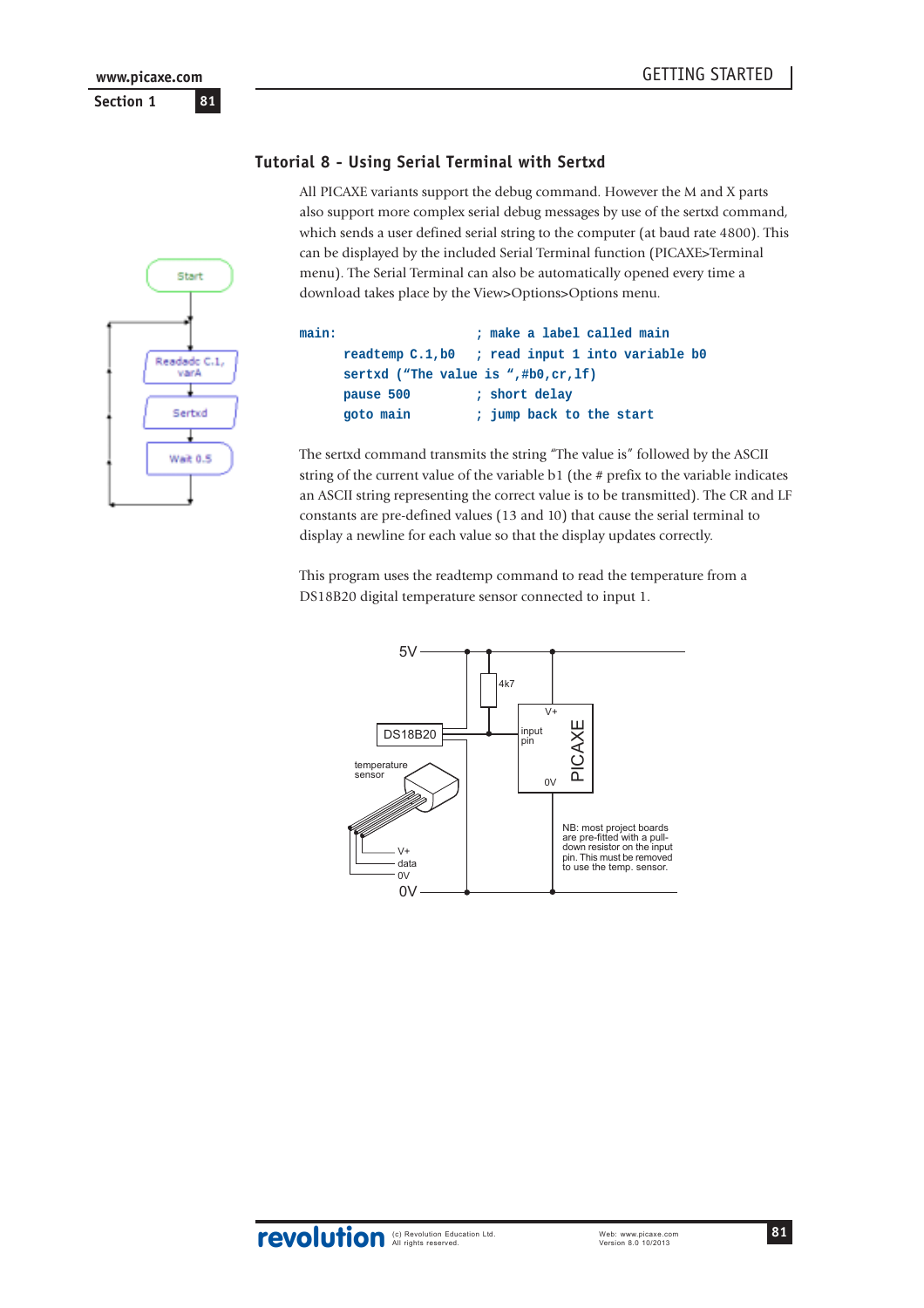### **Tutorial 9 - Number Systems**

A microcontroller operates by performing a large number of commands in a very short space of time by processing electronic signals. These signals are coded in the binary system – the signal either being **high** (1) and **low** (0)

The counting system used in everyday activities is the **decimal system**. This number system uses the ten familiar digits 0 to 9 to explain how big or small the number is.

However when working with microcontrollers it is sometimes easier to work in binary. This is especially true when trying to control multiple outputs at the same time.

A single binary digit is referred to a **bit** (binary digit). The PICAXE systems use 8 bits (1 **byte**), with the least significant bit (LSB), bit 0, on the right hand side and the most significant bit (MSB), bit 7, on the left hand side.

Therefore the binary number %11001000 means set bits 7,6,3 high (1) and the others low (0). The % sign tells the computer you are working in binary instead of decimal.

This means that all 8 outputs can be controlled at the same time, instead of multiple high and low commands. The following program demonstrates how to make the seven segment display on the AXE050 tutorial board count from 0 to 9.

```
main:
    let pinsB = %00111111 ; digit 0
    pause 250 ; wait 0.25 second
    let pinsB = %00000110 ; digit 1
    pause 250 ; wait 0.25 second
    let pinsB = %01011011 ; digit 2
    pause 250 ; wait 0.25 second
    let pinsB = %01001111 ; digit 3
    pause 250 ; wait 0.25 second
    let pinsB = %01100110 ; digit 4
    pause 250 ; wait 0.25 second
    let pinsB = %01101101 ; digit 5
    pause 250 ; wait 0.25 second
    let pinsB = %01111101 ; digit 6
    pause 250 ; wait 0.25 second
    let pinsB = %00000111 ; digit 7
    pause 250 ; wait 0.25 second
    let pinsB = %01111111 ; digit 8
    pause 250 ; wait 0.25 second
    let pinsB = %01101111 ; digit 9
    pause 250 ; wait 0.25 second
    goto main
```
Each 'let pins=' line changes the number of bars that are lit on the seven segment display on the tutorial board. This is quicker, and more memory efficient, than using lots of 'high' and 'low' commands.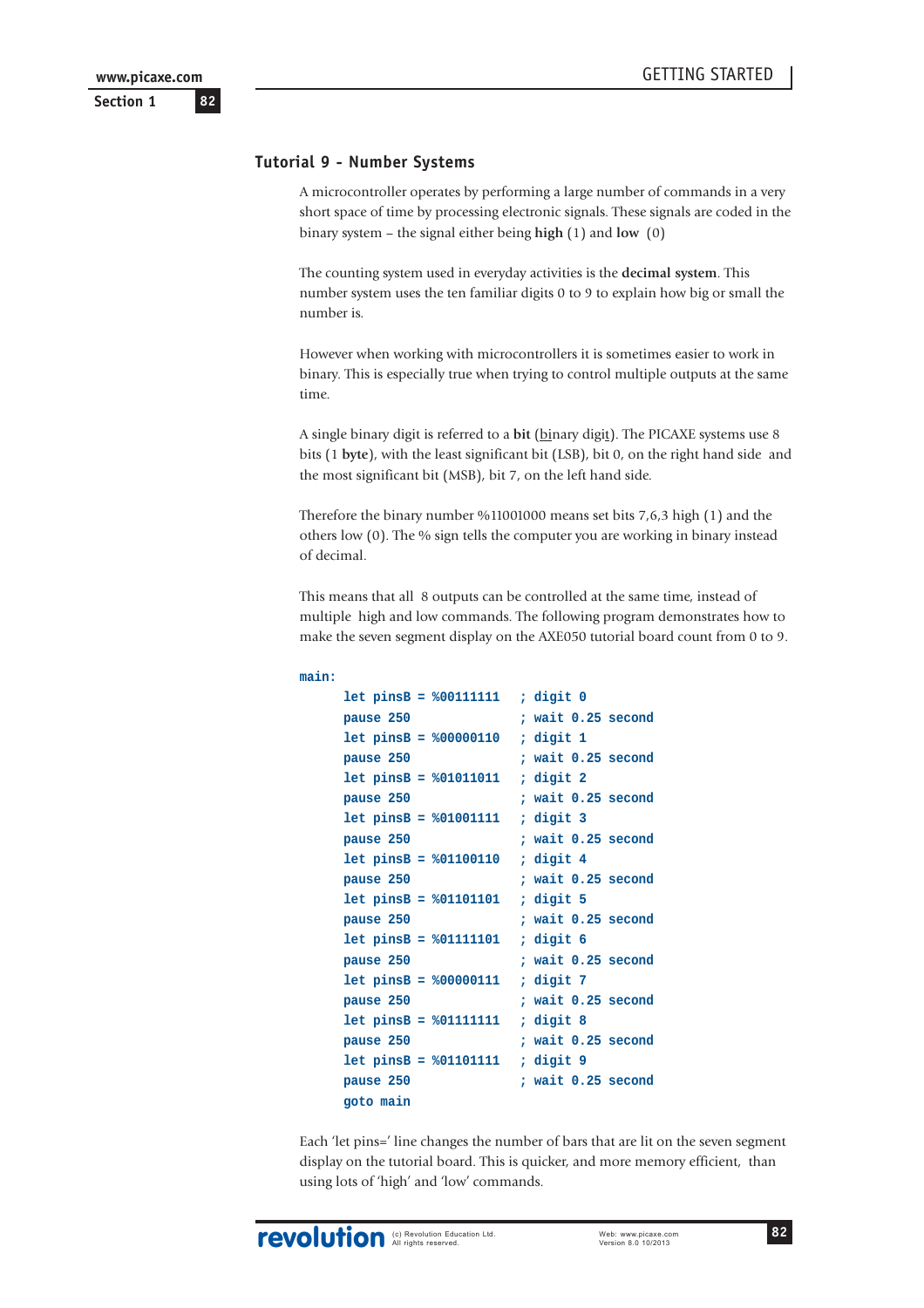

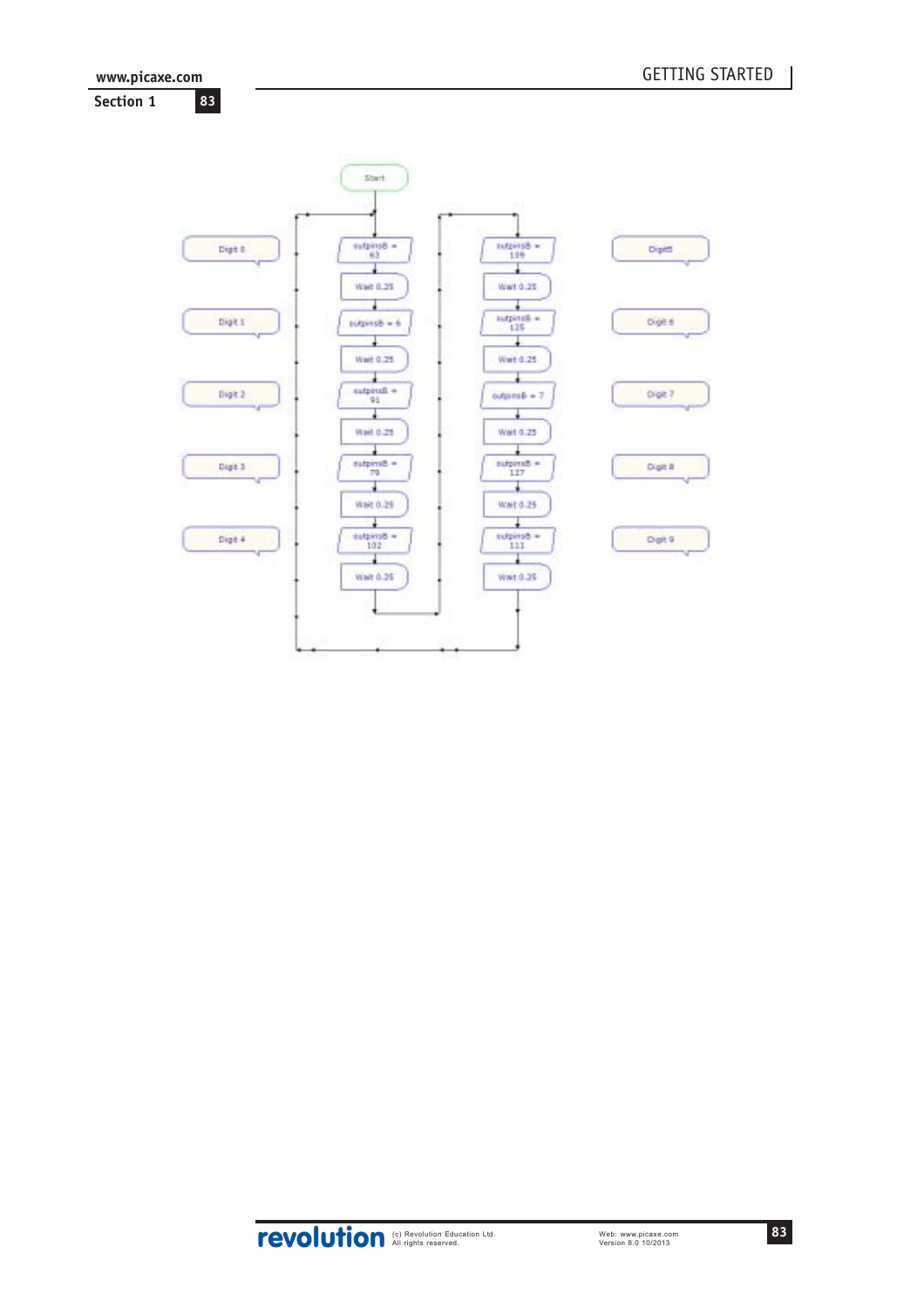# **Tutorial 10 - Sub-procedures**

A sub-procedure is a separate 'mini-program' that can be called from the main program. Once the sub-procedure has been carried out the main program continues.

Sub-procedures are often used to separate the program into small sections to make it easier to understand. Sub-procedures that complete common tasks can also be copied from program to program to save time.

The X part PICAXE microcontrollers support 255 sub-procedures. All other parts support 15 sub-procedures.

The following program uses two sub-procedures to separate the two main sections of the program( 'flash' and 'noise').

```
symbol LED = B.4 ; rename output4 'LED'
symbol buzzer = B.2 ; rename output2 'buzzer'
symbol counter = b1 ; define a counter using variable b1
main: ; make a label called 'main'
    gosub flash ; call the sub-procedure flash
    gosub noise ; call the sub-procedure noise
    goto main ; loop back
    end ; end of the main program
flash: ; make a sub-procedure called flash
    for counter = 1 to 25 ; start a for…next loop
       high LED ; LED on
       pause 50 ; wait 0.05 second
       low LED ; LED off
       pause 50 ; wait 0.05 second
    next counter ; next loop
    return ; return from the sub-procedure
noise:
    high buzzer ; buzzer on
    pause 2000 ; wait 2 seconds
    low buzzer ; buzzer off
    return ; return from the sub-procedure
```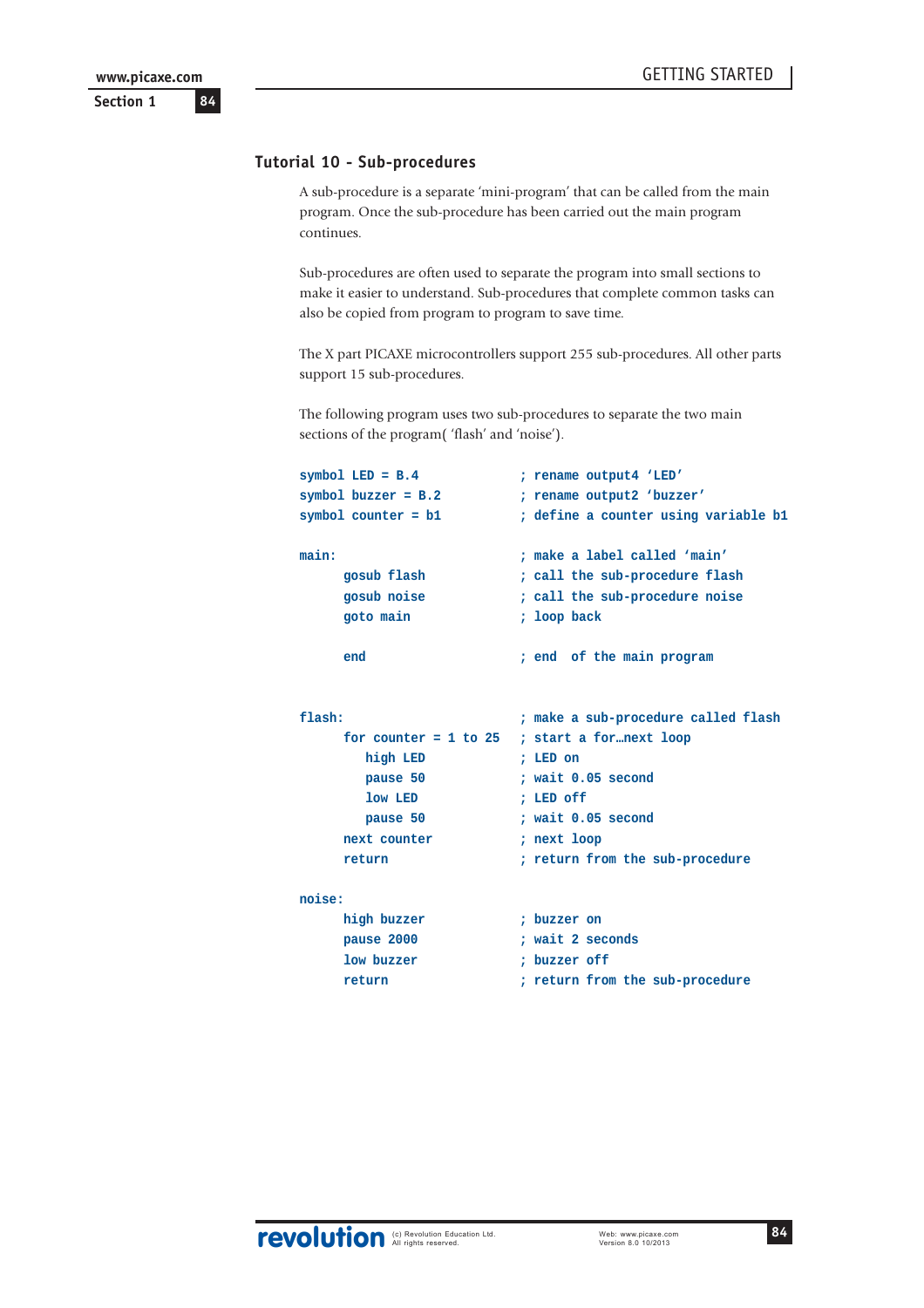**Section 1**

This second program shows how a variable can be used to transfer information into a sub-procedure. In this case variable b2 is used to tell the microcontroller to flash 5, and then 15, times.

```
symbol LED = B.4 ; rename output4 'LED'
symbol counter = b1 ; define a counter using variable b1
main: ; make a label called 'main'
    let b2 = 5 ; preload b2 with 5
    gosub flash ; call the sub-procedure flash
    pause 500 ; wait a while
    let b2 = 15 ; preload b2 with 15
    gosub flash ; call the sub-procedure flash
    pause 500 ; wait a while
    goto main ; loop back
    end ; end of the main program
flash: ; make a sub-procedure called flash
    for counter = 1 to b2 ; start a for…next loop
       high LED ; LED on
       pause 250 ; wait 0.25 second
       low LED ; LED off
       pause 250 ; wait 0.25 second
    next counter ; next loop
    return ; return from the sub-procedureFLASH
      Start
                          varA = 1Repeat Until
      varB = 5varA > varB
      FLASH
                          High LED
      Wait 0.5
                          Wait 0.05
      varB = 15Low LED
      FLASH
                          Wait 0.05
      Wait 0.5
                          Inc varA
                           Loop
                            I
                          Return
```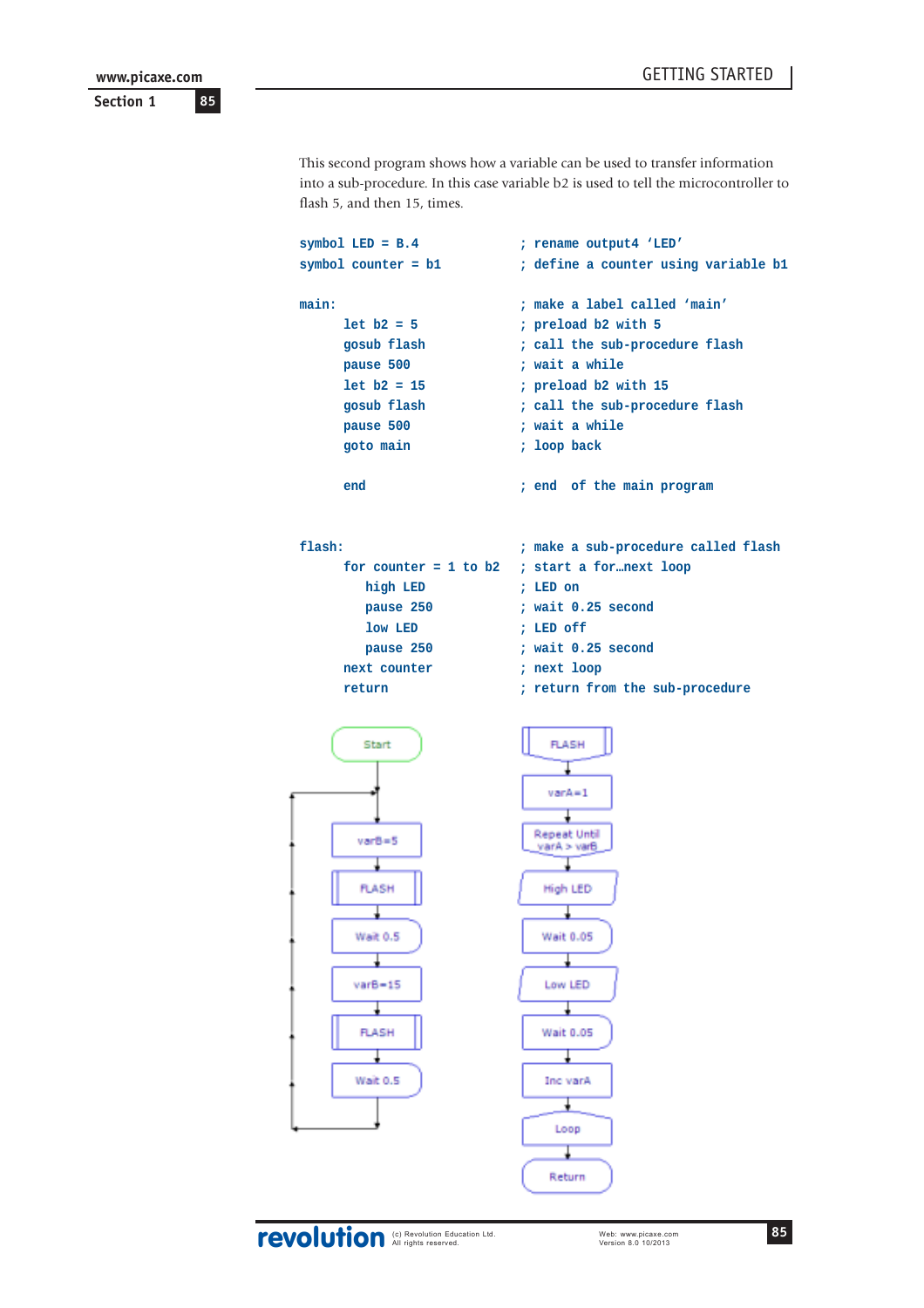# **Tutorial 11 - Using Interrupts**

An interrupt is a special case of a sub-procedure. The sub-procedure immediately occurs when a particular input (or combination of inputs) is activated.

A polled interrupt is a quicker way of reacting to a particular input combination. It is the only type of interrupt available in the PICAXE system. The inputs port is checked between execution of each command line in the program, between each note of a tune command, and continuously during any pause command. If the particular inputs condition is true, a 'gosub' to the interrupt sub-procedure is executed immediately. When the sub-procedure has been carried out, program execution continues from the main program.

The interrupt inputs condition is any pattern of '0's and '1's on the input port, masked by the byte 'mask'. Therefore any bits masked by a '0' in byte mask will be ignored.

```
e.g.
to interrupt on input1 high only
      setint %00000010,%00000010
to interrupt on input1 low only
      setint %00000000,%00000010
to interrupt on input0 high, input1 high and input 2 low
      setint %00000011,%00000111
etc.
```
Only one input pattern is allowed at any time. To disable the interrupt execute a SETINT command with the value 0 as the mask byte.

*Notes:*

- 1) Every program which uses the SETINT command must have a corresponding interrupt: sub-procedure (terminated with a return command) at the bottom of the program.
- 2) When the interrupt occurs, the interrupt is permanently disabled. Therefore to re-enable the interrupt (if desired) a SETINT command must be used within the interrupt: sub-procedure itself. The interrupt will not be enabled until the 'return' command is executed.
- 3) If the interrupt is re-enabled and the interrupt condition is not cleared within the sub-procedure, a second interrupt may occur immediately upon the return command.
- 4) After the interrupt code has executed, program execution continues at the next program line in the main program. In the case of the interrupted pause, wait, play or tune command, any remaining time delay is ignored and the program continues with the next program line.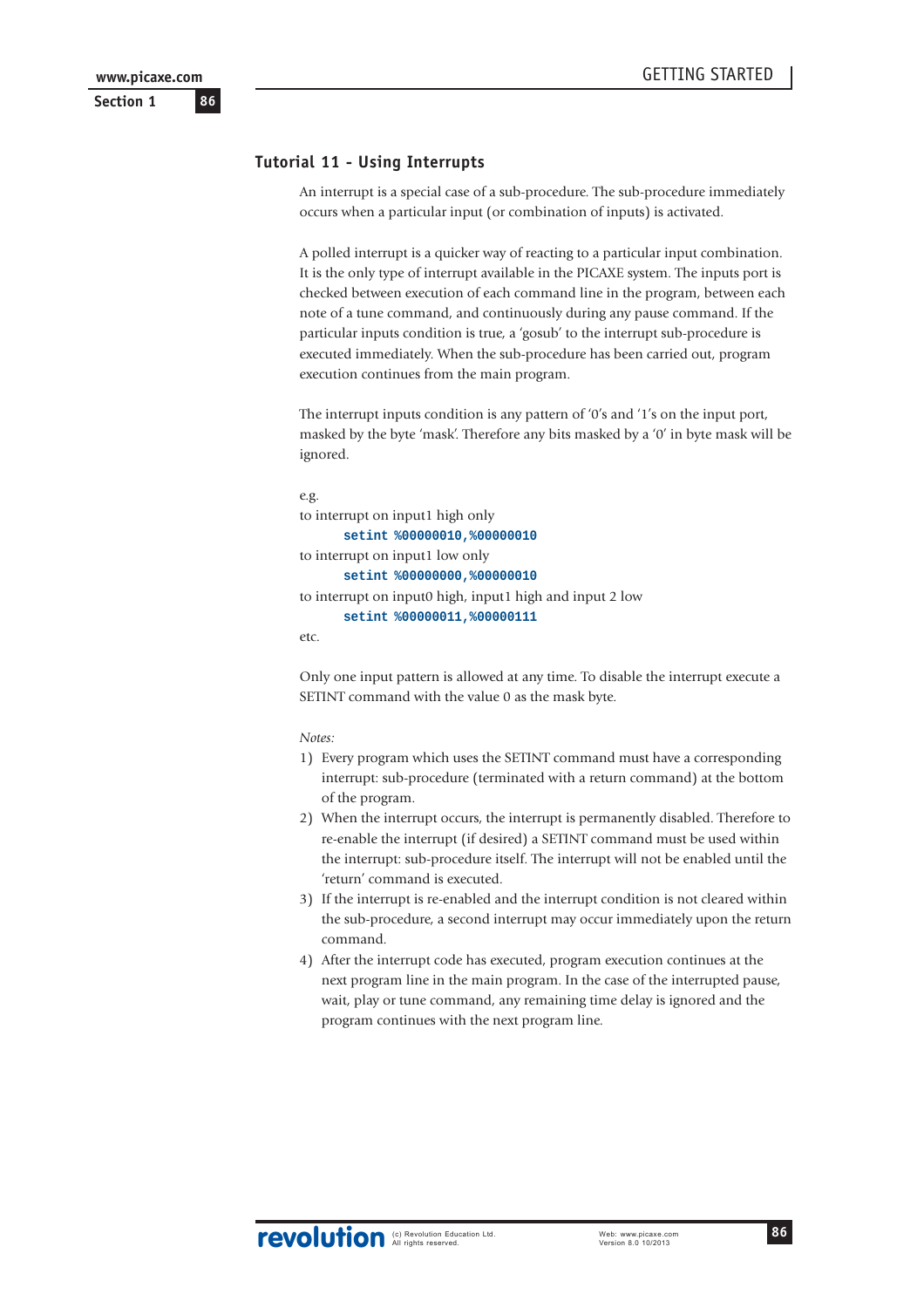**Section 1**

*More detailed SETINT explanation.*

The SETINT must be followed by two numbers - a 'compare with value' (input) and an 'input mask' (mask) in that order. It is normal to display these numbers in binary format, as it makes it more clear which pins are 'active'. In binary format input7 is on the left and input0 is on the right.

The second number, the 'input mask', defines which pins are to be checked to see if an interrupt is to be generated ...

- %00000001 will check input pin 0

- %00000010 will check input pin 1

- %01000000 will check input pin 6

- %10000000 will check input pin 7

 $-$  etc

These can also be combined to check a number of input pins at the same time...

- %00000011 will check input pins 1 and 0

- %10000100 will check input pins 7 and 2

Having decided which pins you want to use for the interrupt, the first number (inputs value) states whether you want the interrupt to occur when those particular inputs are on (1) or off (0).

Once a SETINT is active, the PICAXE monitors the pins you have specified in 'input mask' where a '1' is present, ignoring the other pins.

An input mask of %10000100 will check pins 7 and 2 and create a value of %a0000b00 where bit 'a' will be 1 if pin 7 is high and 0 if low, and bit 'b' will be 1 if pin 2 is high and 0 if low.

The 'compare with value', the first argument of the SETINT command, is what this created value is compared with, and if the two match, then the interrupt will occur, if they don't match then the interrupt won't occur.

If the 'input mask' is %10000100, pins 7 and 2, then the valid 'compare with value' can be one of the following ...

 $-$  %00000000 Pin  $7 = 0$  and pin  $2 = 0$  $-$  %00000100 Pin 7 = 0 and pin 2 = 1  $-$  %10000000 Pin  $7 = 1$  and pin  $2 = 0$  $-$  %10000100 Pin  $7 = 1$  and pin  $2 = 1$ 

So, if you want to generate an interrupt whenever Pin 7 is high and Pin 2 is low, the 'input mask' is %10000100 and the 'compare with value' is %10000000, giving a SETINT command of ...

- SETINT %10000000,%10000100

The interrupt will then occur when, and only when, pin 7 is high and pin 2 is low. If pin 7 is low or pin 2 is high the interrupt will not happen as two pins are 'looked at' in the mask.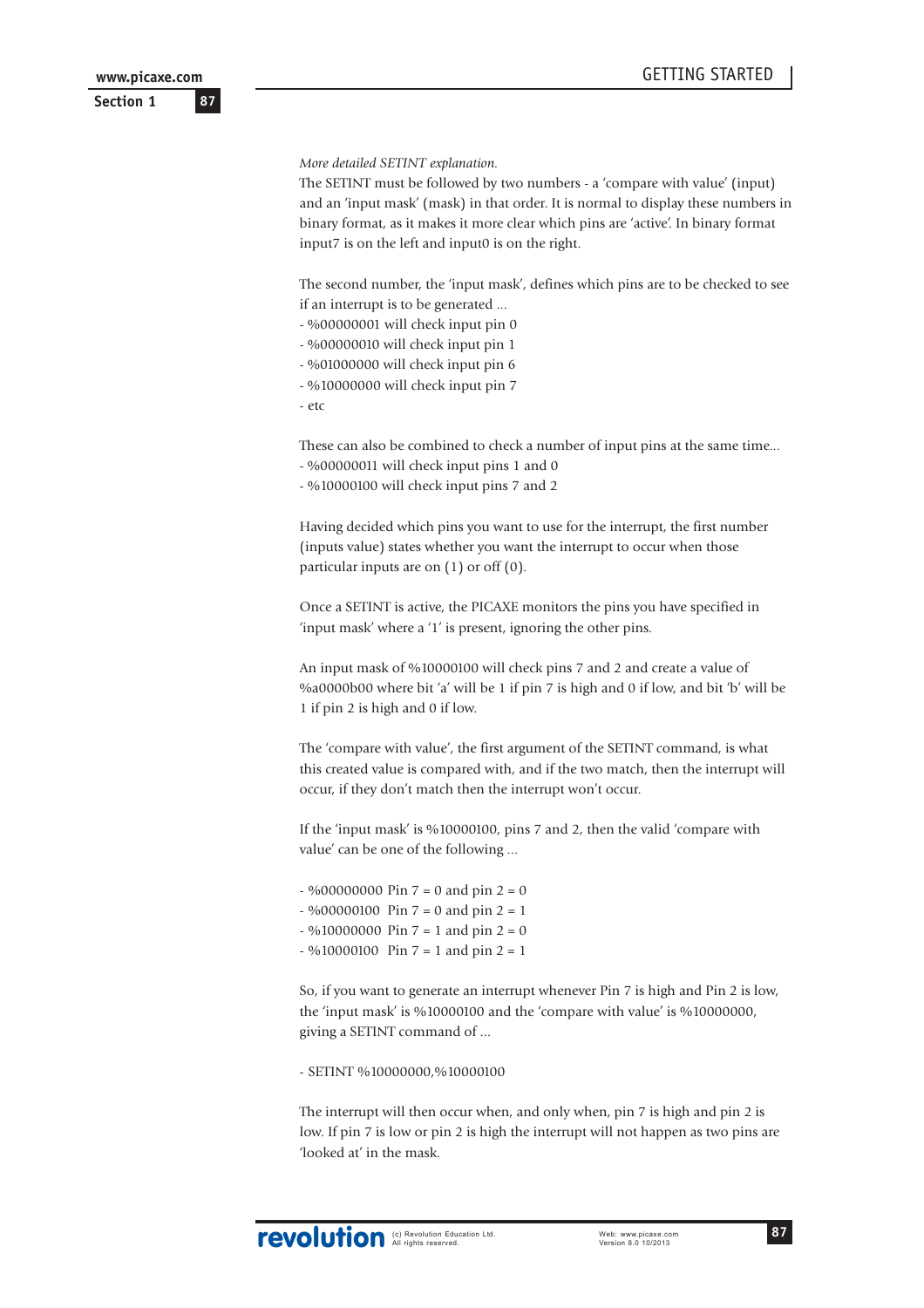**Section 1 88 www.picaxe.com**

Start

Enable Interrupt

Low B.1

Wait 2

```
Example:
    setint %10000000,%10000000
    ' activate interrupt when pinC.7 only goes high
    main:
         low B.1 ; switch output 1 off
         pause 2000 ; wait 2 seconds
         goto main ; loop back to start
    interrupt:
         high B.1 ; switch output 1 on
         if pinC.7 = 1 then interrupt ; loop here until the
                                  ; interrupt cleared
         pause 2000 ; wait 2 seconds
Interrupt
         setint %10000000,%10000000 ; re-activate interrupt
         return  return return return return return return
```
In this example an LED on output 1 will light immediately the input is switched high. With a standard if pin7 =1 then.... type statement the program could take up to two seconds to light the LED as the if statement is not processed during the pause 2000 delay time in the main program loop (standard program shown below for comparison).



| low B.1                    | ; switch output 1 off |
|----------------------------|-----------------------|
| pause 2000                 | ; wait 2 seconds      |
| if $pinC.7 = 1$ then sw on |                       |
| goto main                  | ; loop back to start  |
|                            |                       |
| sw on:                     |                       |

**high B.1 ; switch output 1 on if pinC.7 = 1 then sw\_on ; loop here until the condition is cleared pause 2000 ; wait 2 seconds goto main ; back to main loop**

**main:**

High B.1 ł

 $pinC.7 - 1$ 

Wait 2

Frahle

Interrupt ÷ Return

No.

Yes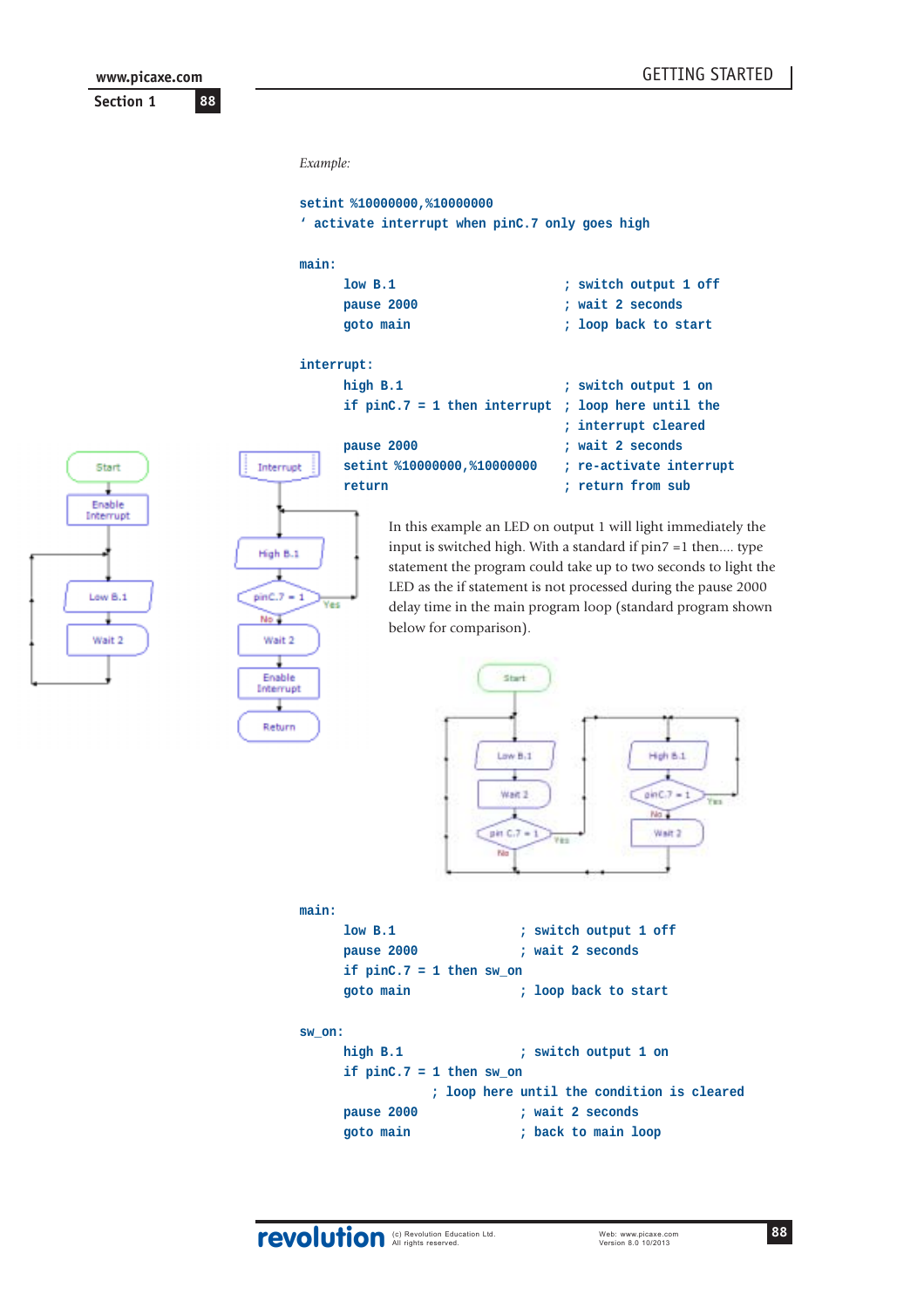# **The next step - your own PICAXE project!**

You should now have a good idea about how the PICAXE system works and should be able to start designing your own project.

Make sure you also study sections 2 (BASIC Commands) and 3 (Microcontroller Interfacing Circuits) of the manual for additional information.

There are a large range of project ideas and examples within the Help files of the PICAXE Editor software. Studying these exemplar projects will provide further ideas, as will looking at the very active forum within the technical support section of the main PICAXE website (www.picaxe.forum.co.uk). The forum has a very large community of helpful PICAXE enthusiasts who can always lend a hand if you are struggling with a project!

There is no limit to how creative PICAXE users can be! Have a go at your own project, you might be surprised how quickly you can start developing exciting microcontroller based electronic projects!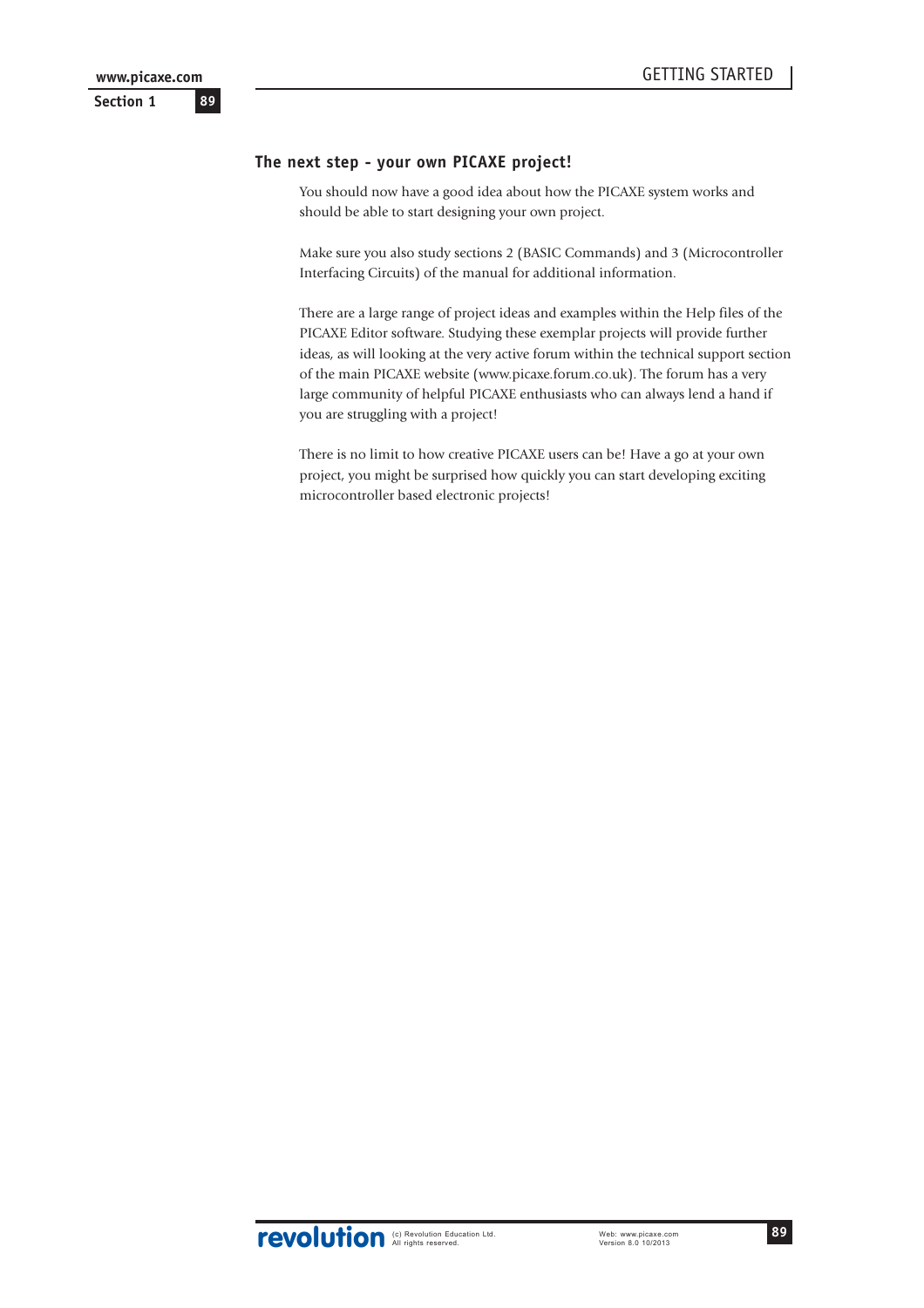# **Appendix A – BASIC Commands Summary**

This appendix provides an overview of available commands. Refer to section 2 of the manual for more specific information and examples for each BASIC Command

| Output           | high, low, toggle, pulsout, let pins = ,                                |
|------------------|-------------------------------------------------------------------------|
| Input            | ifthen, if portAthen, if portC then, pulsin, button,                    |
| Counting         | count                                                                   |
| <b>ADC</b>       | readadc, readadc10                                                      |
| Portc config.    | $let$ dirsc =                                                           |
| Portc output     | high portc, low portc, let pinsc =                                      |
| <b>PWM</b>       | pwmout                                                                  |
| RAM              | peek, poke                                                              |
| Sound            | sound                                                                   |
| Serial           | serin, serout                                                           |
| Program Flow     | goto, gosub, return, branch                                             |
| Loops            | fornext                                                                 |
| Mathematics      | let $(+, -, *, **, /, //, max, min, &,  , \land, & \rangle,  /, \land)$ |
| Variables        | ifthen, random, lookdown, lookup                                        |
| Data memory      | eeprom, write, read                                                     |
| Delays           | pause, wait, nap, sleep, end                                            |
| Miscellaneous    | symbol, debug                                                           |
| Interrupt        | setint                                                                  |
| Servo Control    | servo                                                                   |
| Infrared         | infrain                                                                 |
| Temperature      | readtemp, readtemp12                                                    |
| 1-wire Serial No | readowsn                                                                |
| Keyboard         | keyin, keyled                                                           |
| Scratchpad       | put, get, @ptr, @ptrinc, @ptrdec                                        |
| <b>ADC</b>       | calibadc, calibadc10                                                    |
| Serial           | hsersetup, hserout, hserin, serrxd                                      |
| SPI              | spiin, spiout, hspisetup, hspiin, hpsiout                               |
| 12C              | hi2csetup, hi2cin, hi2cout                                              |
| One-wire         | owin, owout                                                             |
| <b>PWM</b>       | hpwm                                                                    |
| Timer            | settimer                                                                |
| Power control    | hibernate, enablebod, disablebod                                        |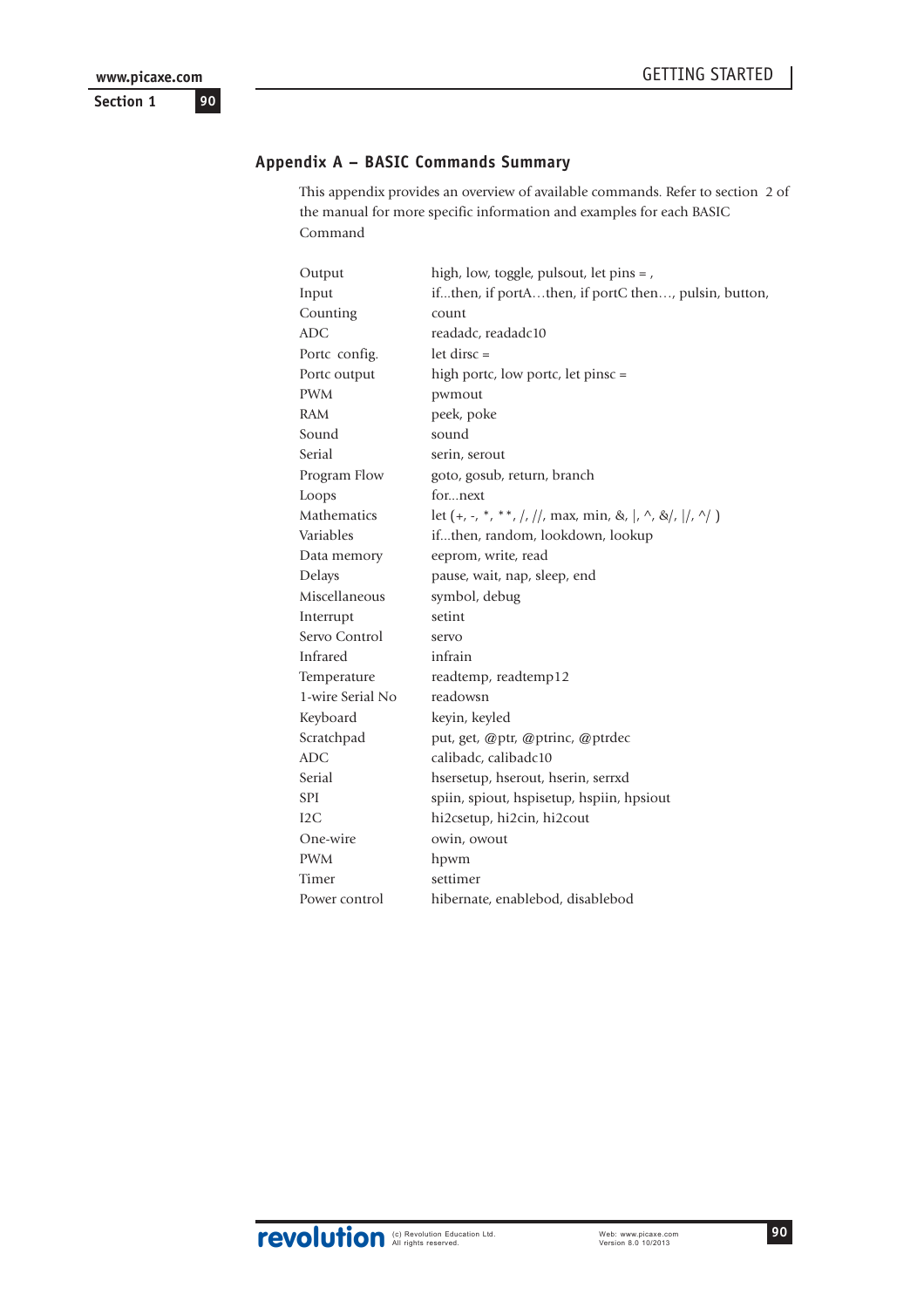# **Appendix B – Over-clocking at higher frequencies**

All main PICAXE functions are based upon a 4MHz resonator frequency (8MHz on X2 parts). However the user may choose to 'overclock' some of the PICAXE parts to achieve faster operation

*To change the frequency on current parts:*

#### **All 8, 14, 18 and 20 pin chips**

Download a program containing the command setfreq m4 (for 4 MHz) or setfreq m8 (for 8Mhz). If no setfreq command is used in a program the frequency will default to 4MHz (8MHz on X2 parts). Note the new frequency occurs immediately after the command is run.

#### **PICAXE-28X1/28X2 and PICAXE-40X1/40X2**

Solder the appropriate external 3 pin ceramic resonator into the project board. Use the setfreq command to switch between internal or external frequency.

#### *To change the frequency on old (obsolete) parts:*

With the -08, -18 the internal resonator is fixed at 4MHz and cannot be altered. With the -08M, -14M, -18A, -18M, -18X the internal resonator has a default value of 4MHz. However it can be increased by the user to 8MHz via use of the 'setfreq m8' command.

When downloading new programs on old obsolete parts, you must ensure the correct frequency (#freq directive) is used to match the last program running in the PICAXE chip. If in doubt perform a 'hard-reset' at 4Hz.

With the -28 and -28A an external 4MHz resonator must be used. With the -28X / -40X an external 4MHz 3 pin ceramic resonator is normally used, but it is also possible to use a faster resonator (8 or 16Mhz), although this will affect the operation of some of the commands. With the -28X1 / -40X1 the internal resonator has a default value of 4MHz. However it can be increased by the user to 8MHz via use of the 'setfreq m8' command or to an external 16/20MHz 3 pin ceramic resonator via use of the 'setfreq em16 (em20)' command.

The PICAXE Editor software supports resonator frequencies of 4, 8, 16MHz only. No other frequencies are recommended. If any other frequency is used it may not be possible to download a new program into the PICAXE microcontroller.

#### **PICAXE-28X and PICAXE-40X**

Solder the appropriate external 3 pin ceramic resonator into the project board.

#### **Downloading programs at 4, 8, 16MHz (old obsolete parts only)**

After changing frequency you must select the correct frequency via the View>Options>Mode software menu. If the wrong frequency is selected the program will not download. This is not required on M2, X1 and X2 parts as they default back to the internal resonator for the download.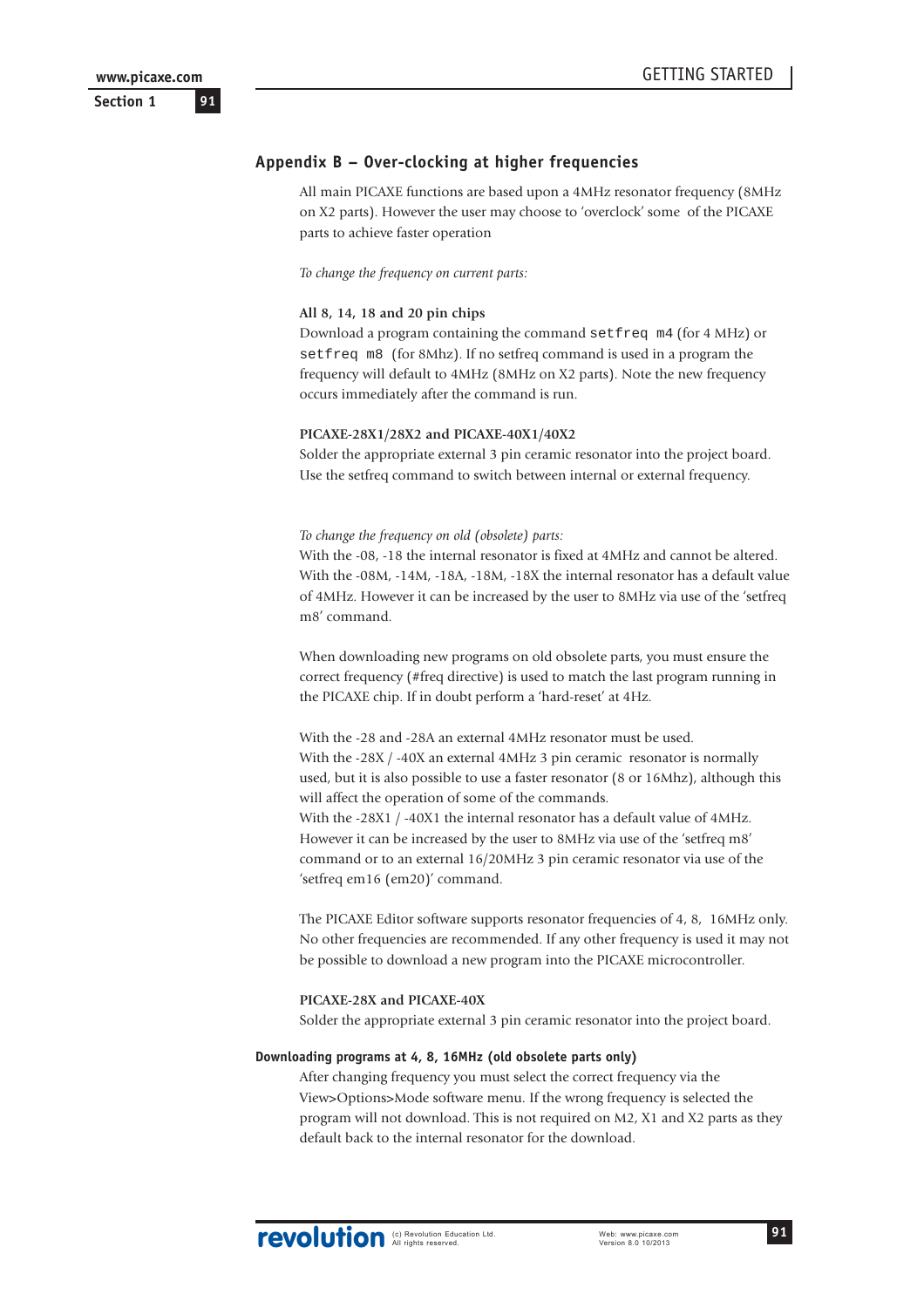**Section 1**

# **Commands affected by resonator frequency.**

Many of the commands are affected by a change in resonator frequency. A summary of the commands affected are given below (see section 2 of the manual - BASIC Commands for detailed command syntax and information).

When using devices with an internal resonator, remember that it is sometimes possible to change back to 4MHz to run the command dependent on this speed e.g.

```
setfreq m4
readtemp 1,b1
setfreq m8
```
This is not possible with devices with an external resonator. This process is automatic on M2, X1 and X2 parts.

Commands for which operation is affected by change in resonator speed:

- count
- debug
- readi2c, writei2c, i2cin, i2cout
- pause, wait
- pulsin, pulsout
- pwm. pwmout
- serin, serout, sertxd, serrxd, hsersetup, hserin, hserout
- sound

Note that nap, doze and sleep are not affected by resonator speed as they use their own, separate, internal timer.

The following commands will not work at 8 or 16MHz due to timing issues with the external device listed. Note that M2, X1 and X2 parts automatically switch to internal 4MHz operation to process these commands, so the external frequency can be higher.

- irin, infrain, infrain2, irout, infraout (infrared receiver)
- kbin, keyin (keyboard)
- kbled, keyled (keyboard)
	- readtemp / readtemp12 (DS18B20 temperature sensor)
- readowsn, owin, owout (1-wire device)
- servo (servo)
- play, tune (music)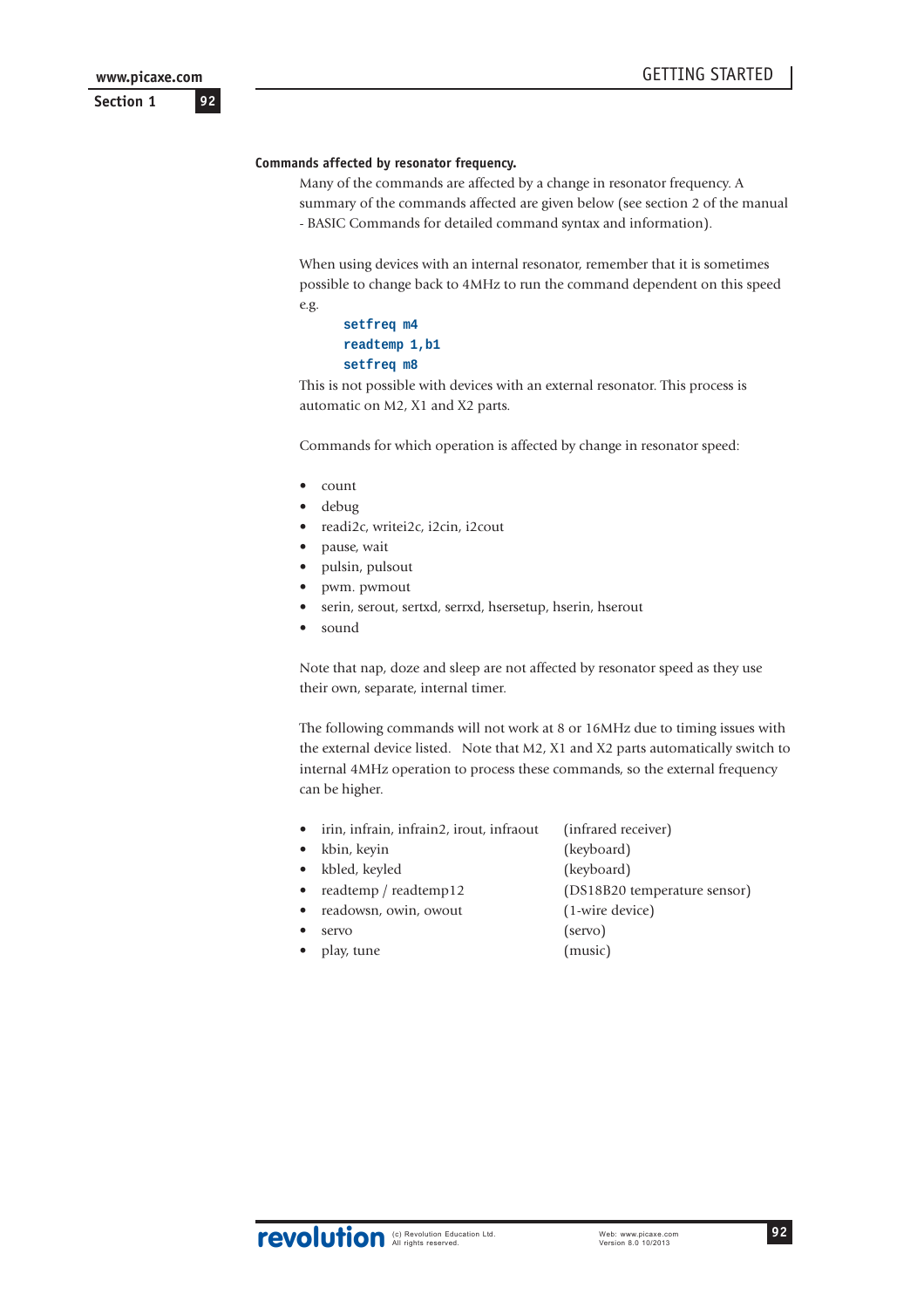# **Appendix C – Configuring the obsolete PICAXE-14M I/O Pins**

#### $\mathbb T$ +∨ ロ1 14□ 0V Serial In  $\Box$  2 13 $\Box$  Output 0 / Serial Out / Infraout ADC4 / Input 4  $\Box$  3 12 $\Box$  Output 1 Infrain / Input 3  $\Box$  4 11 $\Box$  Output 2 PWM 2 / hpwm A / Out C5 / In C5 / Input 2  $\Box$  5  $10\Box$  Output 3 / Out C0 / In C0 / ADC1 hpwm B / Out C4 / In C4 / Input 1  $\Box$  6  $9 \Box$  Output 4 / Out C1 / In C1 / ADC2 ADC0 / hpwm C / Out C3 / In C3 / Input 0  $\Box$  7  $8 \Box$  Output 5 / Out C2 / In C2 / ADC3 / hpwm D

# **PICAXE-14M (advanced use)**

The PICAXE-14M is a very versatile device. In it's default state, which is designed primarily for educational use, it has a simple, clean 'inputs on left' - 'outputs on right' layout.

However more advanced users can re-configure the bottom 3 pins on each side to be either inputs or outputs. This has added advantages as follows:

- more flexible quantity of inputs and outputs
- more ADC channels become available
- the option to use pwmout via the pwmout and hpwm commands

The diagram above shows the advanced function of each pin. The 6 pins are arranged in a 'port' (portC) with bits labelled C0-C5. Note that the portC bit numbers do not correspond to the normal input/output numbers (or even the leg numbers!). Study the pinout diagram very carefully!

#### **Using portc pins as outputs**

Any portc pin can be configured to be used as a digital output.

```
To convert the pin C3 to output and make it high
      high portc 3
To convert the pin C3 to output and make it low
      low portc 3
```
To convert all the pins to outputs **let dirsc = %00111111** To convert all the pins to inputs **let dirsc = %00000000**

It is not possible to access the portc pins C3-C5 with any other 'output' type commands (serout, pulsout etc). Therefore when used as outputs these pins should be reserved as simple on/off outputs. Remember that C0-C2 are normal outputs (3-5) anyway, and so can be used with any output command.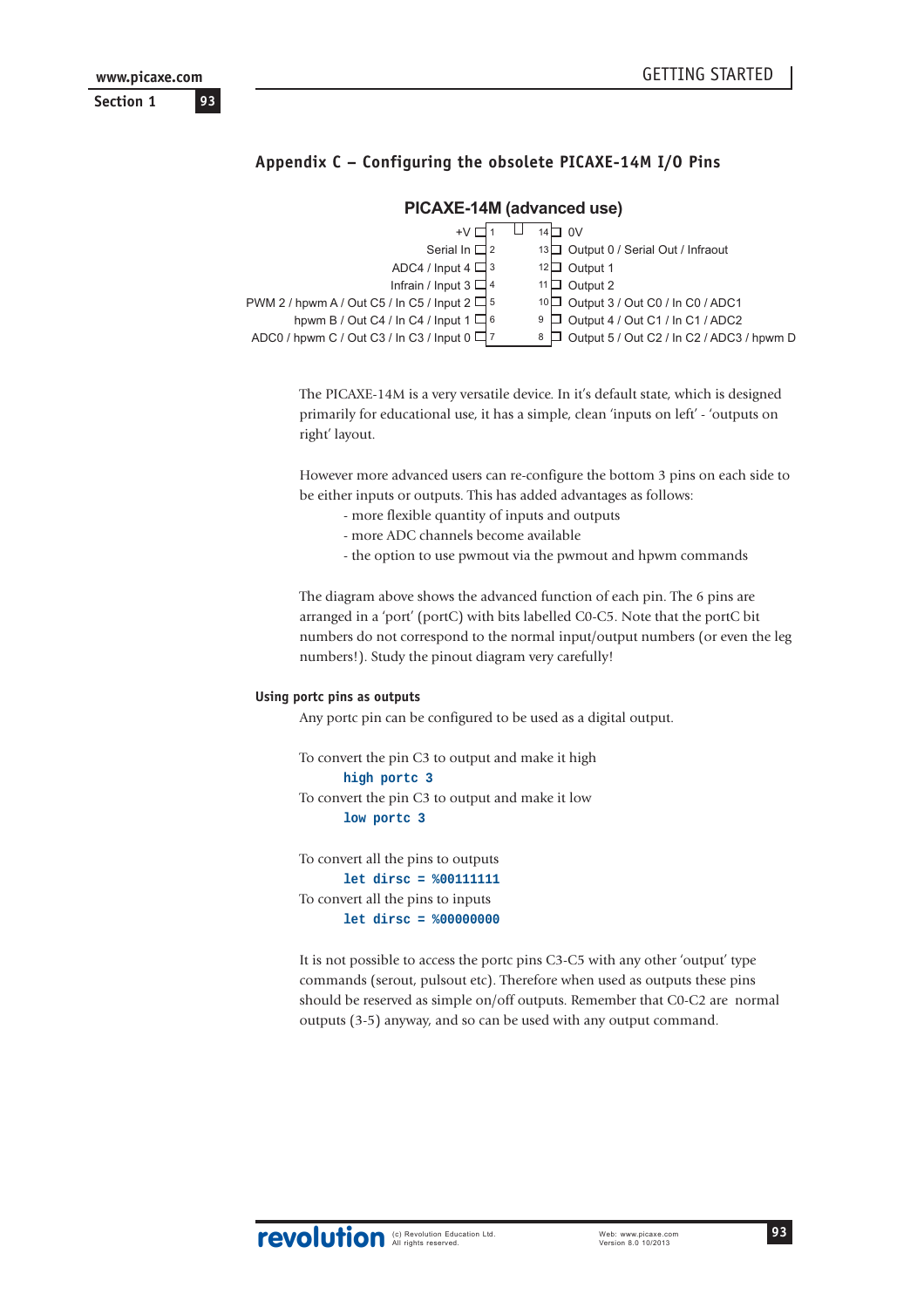**Section 1**

#### **Using portc as digital inputs**

The portc pins C0, C1, C2 are, by default, configured as outputs. They can however be reconfigured as inputs, but you must ensure your hardware design allows for the fact that the pin will be an output upon powerup. A simple 1k resistor in series with the pin will normally resolve this issue.

To make the pin an input you must use 'let dirsc = ' as described above.

The following syntax is used to test the input condition:

**if portC pin0 = 1 then jump**

i.e. the additional keyword 'portC' is inserted after the 'if' command.

to test if two (or more) portc inputs are on

**if portC pin0 = 1 AND pin1 = 1 then jump**

to test if either of two (or more) portc inputs are on

**if portC pin0 = 1 OR pin1 = 1 then jump**

Note the portc command is only required once after the 'if' command. It is not possible to test inputs on two different ports within the same if...then statement.

It is not possible to access the portc pins with any other 'input' type commands (count, pulsin etc). Therefore these pins should be reserved as simple on/off switches.

Note that 'dirsc' uses the common BASIC notation 0 for input and 1 for output.

#### **Using portc as analogue inputs**

Three additional ADC pins, ADC1,2,3, are available AFTER the corresponding pin has been converted to an input. You must ensure your hardware design allows for the fact that the pin will be an output upon powerup. A simple 1k resistor in series with the pin will normally resolve this issue.

#### **Using portc as pwm outputs**

C5 can be used with the pwmout command, but will make this pin an output. Pins C2-5 (hpwm A-D) can all be used with the hpwm command, but will also make the corresponding pins outputs.

#### **Special Note - Output Pin 0**

Pin 0 (leg 13) is used during the program download, but can also be used as a normal output once the download is complete. Therefore you must remember that your output device will rapidly switch on and off as the download takes place (not a problem with simple outputs like LEDs, but could cause problems with other devices such as motors).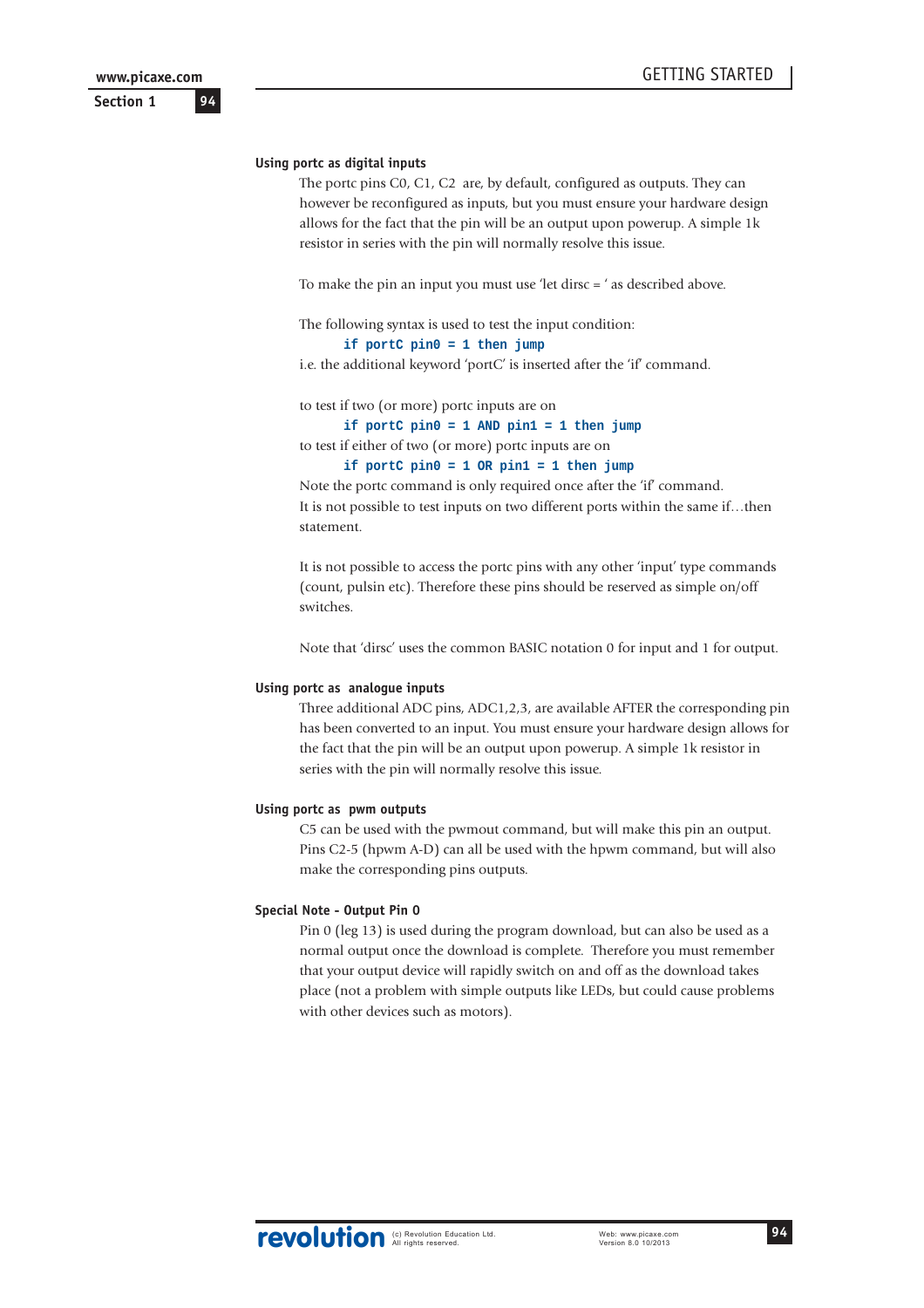# **Appendix D – Configuring the obsolete 08/08M I/O Pins**

The PICAXE-08 microcontroller has 5 input/output pins. Unlike the larger PICAXE microcontroller (where the pins are pre-defined) the user can select whether some of the pins are used as input or as outputs.

Pin 0 must always be an output, and pin 3 must always be an input (this is due to the internal construction of the microcontroller). The other 3 pins can be selected to be inputs or outputs, and so the user can select any input/output combination between the limits of 1 input-4 outputs and 4 inputs-1 output.

In addition pin 1 also contains a low-resolution analogue to digital converter and so can be used as an analogue input pin if required.

#### **Important - Don't Get Confused!**

The input/output pin numbers are NOT the same as the external 'leg' numbers, as the input/output pin numbering follows the microcontrollers manufacturers port allocation. To avoid confusion this manual always talks about 'legs' where referring to the external physical location of the input/output pin.

| Leg            | Description        | <b>Notes</b>                        |
|----------------|--------------------|-------------------------------------|
| 1              | Positive Supply, V | Use a 3V to 5V battery pack/supply  |
| $\mathfrak{D}$ | Serial In          | Used for the program download       |
| 3              | Pin 4              | Input or output                     |
| $\overline{4}$ | Pin <sub>3</sub>   | Input only                          |
| 5              | Pin <sub>2</sub>   | Input or output                     |
| 6              | Pin 1              | Input or output                     |
| 7              | Pin 0 / Serial Out | Output only. Also used for download |
| 8              | Ground, G          | Connect to the power supply (0V)    |

#### **Special Note - Output Pin 0**

Pin 0 (leg 7) is used during the program download, but can also be used as a normal output once the download is complete. On the project boards a jumper link allows the microcontroller leg to either be connected to the download socket (PROG position) or to the output (OUT position). Remember to move the jumper into the correct position when testing your program!

If you are making your own pcb you can include a similar jumper link or small switch, or you may prefer to connect the microcontroller leg to both the output device and the program socket at the same time. In this case you must remember that your output device will rapidly switch on and off as the download takes place (not a problem with simple outputs like LEDs, but could cause problems with other devices such as motors).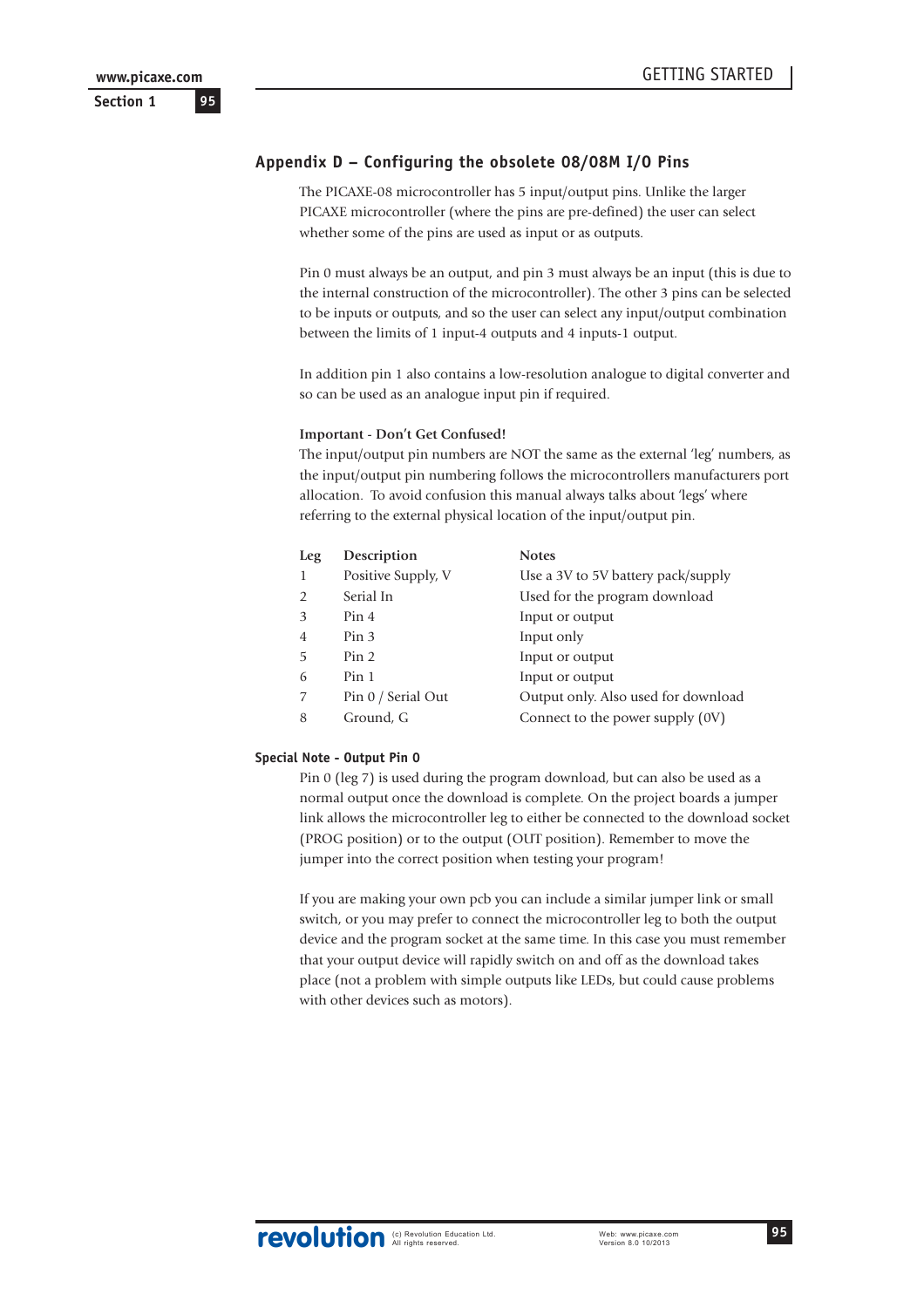**Section 1**

#### **Selecting Inputs or Outputs.**

When the PICAXE-08 first powers up, all pins are configured as input pins (except pin0, which is always an output). There are three methods of setting the other pins to be outputs (if required)

#### **Method 1 – use a command that requires the pin to be an output.**

This is the simplest method, used by most educational users. As soon as a command that involves an output pin (such as high, low, toggle, serout or sound) is used, the PICAXE-08 microcontroller automatically converts the pin to an output (and leaves the pin as an output).

Therefore the simplest way to setup outputs is just to put a 'low' command at the start of the program for each output pin. This tells the microcontroller to make the pin an output, and to make sure the output is condition low (off).

#### **Method 2 – use the input and output command.**

The command 'output ?' (where ? is the pin number) can also be used to tell the pin to be an output at the start of a program. Likewise the 'input ?' command can be used to set the pin as an input, although this is not normally necessary as most of the pins are set as inputs by default. Note that the output command does not set the pin into a known high or low state, so it is often preferable to use the 'low' command instead.

The input and output commands have no effect on pin 0 (output) and pin 3 (input), which cannot be altered.

#### **Method 3 – (advanced) use the let dirs = command**

The 'let dirs = %000100111' command can be used to simultaneously set all the pins at the same time. This is quicker than using multiple input/output commands but requires an understanding of binary bits (explained in tutorial 9). Placing a 0 for the pin number bit will make the corresponding pin an input, a 1 will make the pin an output. The value of bits 0,3,5,6,7 can be either 0s or 1s as they have no effect on the microcontroller and are simply ignored.

#### **Selecting pins to be an analogue input.**

Use of the readadc command will automatically configure the pin to be an analogue input. Therefore use the command 'readadc 1,b2' whenever you wish to take an analogue reading (presuming use of variable b2 to store the analogue reading).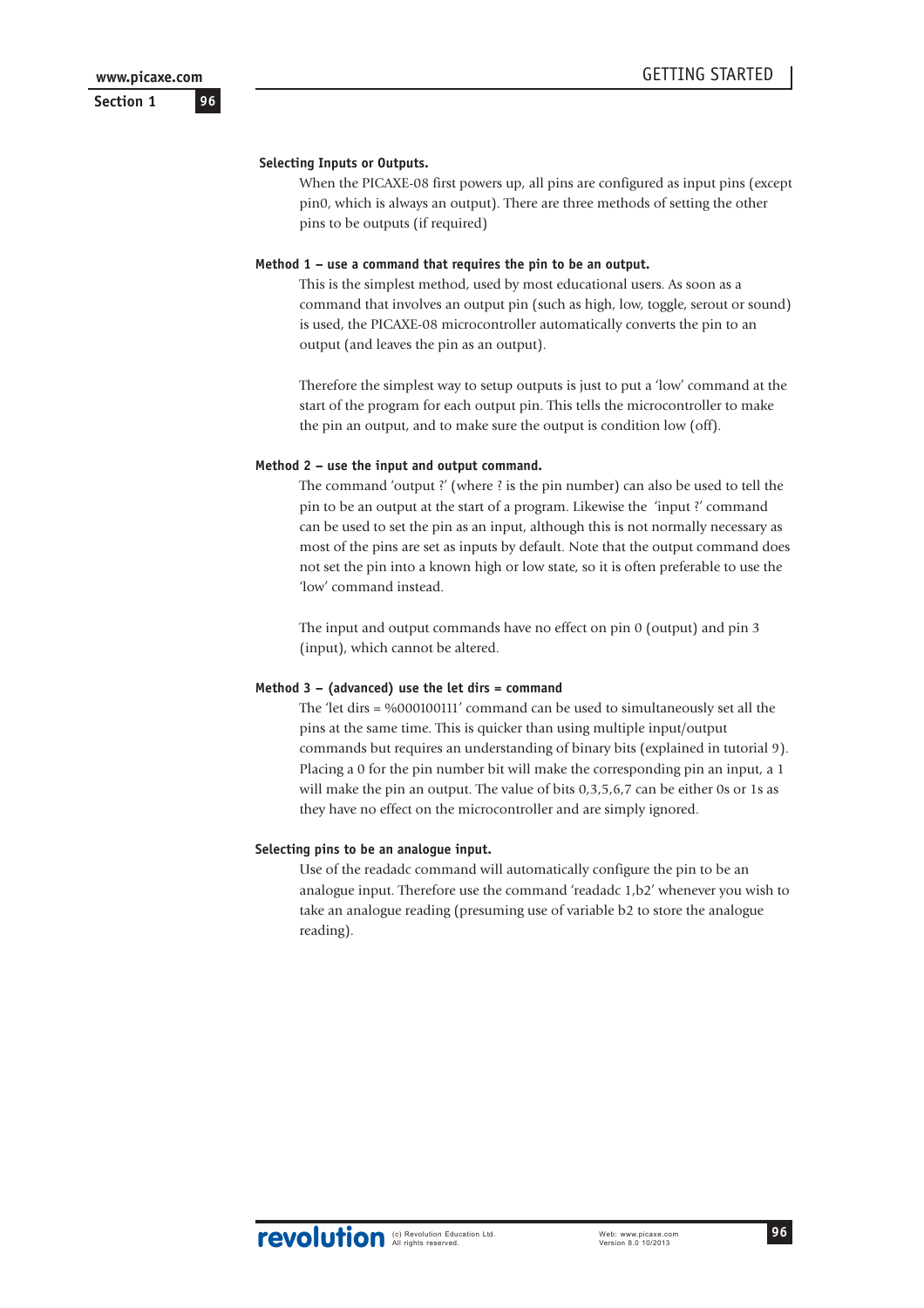**Section 1**

# **Appendix E – Configuring the obsolete 28X/28X1 I/O Pins**

To provide greater flexibility, the input / output pin configuration of the PICAXE-28X can be varied by the user. The default power up settings are the same as the other PICAXE-28 parts (8 in, 8 out, 4 analogue).

**PORTA** (legs 2 to 5) provide 4 analogue inputs (default) or up to 4 digital inputs. **PORTB** (leg 21 to 28) provide 8 fixed outputs.

**PORTC** (leg 11 to 18) provide 8 digital inputs (default) or up to 8 outputs.

| PICAXE-28X1                           |                |  |    |                                   |  |
|---------------------------------------|----------------|--|----|-----------------------------------|--|
| Reset                                 |                |  | 28 | Output 7                          |  |
| ULPWU / ADC 0 / In a0 D               | $\mathfrak{p}$ |  | 27 | Output 6                          |  |
| ADC 1 / In a1 D                       | 3              |  | 26 | Output 5                          |  |
| ADC 2 / In a2 D                       | $\overline{4}$ |  | 25 | Output 4 / hpwm D                 |  |
| ADC 3 / In a 3 $\Box$                 | 5              |  | 24 | Output 3                          |  |
| Serial In I                           | 6              |  | 23 | Output 2 / hpwm B                 |  |
| Serial Out D                          | $\overline{7}$ |  | 22 | Output 1 / hpwm C                 |  |
| $0V \Box$                             | 8              |  | 21 | Output 0                          |  |
| Resonator D                           | 9              |  | 20 | $+V$                              |  |
| Resonator D                           | 10             |  | 19 | 0V                                |  |
| timer clk / Out c0 / In 0 I           | 11             |  | 18 | In 7 / Out c7 / hserin / kb data  |  |
| pwm 1 / Out c1 / In 1 $\Box$          | 12             |  | 17 | In 6 / Out c6 / hserout / kb clk  |  |
| hpwm A / pwm 2 / Out c2 / In 2 $\Box$ | 13             |  | 16 | In 5 / Out c5 / spi sdo           |  |
| spi sck / i2c scl / Out c3 / In 3 I   | 14             |  | 15 | In 4 / Out c4 / i2c sda / spi sdi |  |
|                                       |                |  |    |                                   |  |

This gives a maximum of 12 digital inputs, 16 outputs and 4 analogue inputs

#### **PORTA Functions**

| Leg           | <b>Default Function</b> | <b>Second Function</b> |
|---------------|-------------------------|------------------------|
| $\mathcal{D}$ | analogue 0              | porta input 0          |
| 3             | analogue 1              | porta input 1          |
| 4             | analogue 2              | porta input 2          |
| 5             | analogue                | porta input 3          |
|               |                         |                        |

# **PORTB Functions**

PORTB pins are fixed as outputs and cannot be altered.

#### **PORTC Functions**

| Leg | <b>Default</b> | <b>Second Function</b> | <b>Special Function</b> |
|-----|----------------|------------------------|-------------------------|
| 11  | input 0        | output portc 0         | infrared (input)        |
| 12  | input 1        | output portc 1         | pwm 1 (output)          |
| 13  | input 2        | output portc 2         | pwm 2 (output)          |
| 14  | input 3        | output portc 3         | i2c scl clock (input)   |
| 15  | input 4        | output portc 4         | i2c sda data (input)    |
| 16  | input 5        | output portc 5         |                         |
| 17  | input 6        | output portc 6         | keyboard clock (input)  |
| 18  | input 7        | output portc 7         | keyboard data (input)   |
|     |                |                        |                         |

The portC pins can be used as the default inputs, changed to outputs, or used with their special function via use of the infrain, keyin, i2cslave, or pwmout command as appropriate.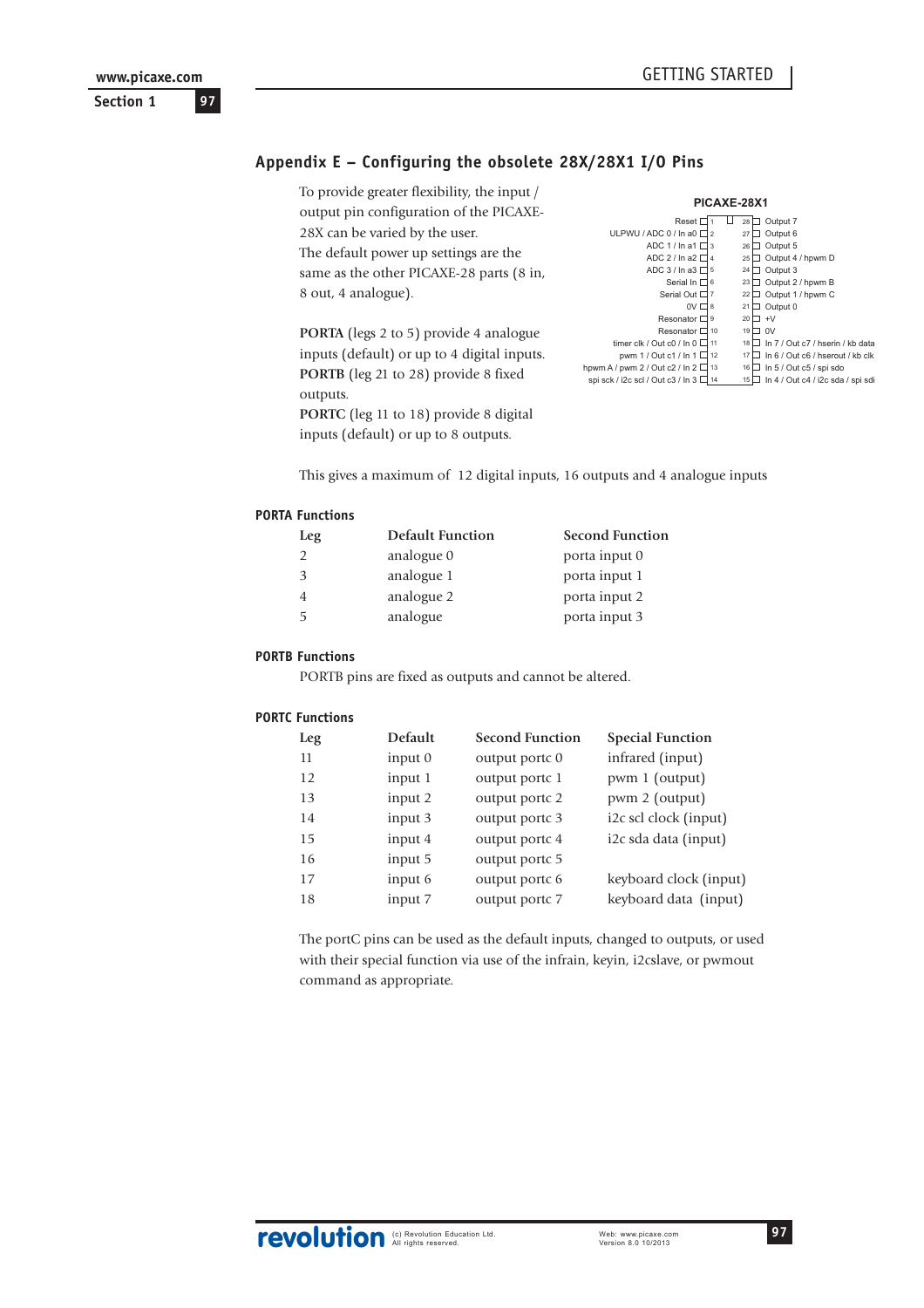**Section 1**

#### **Using porta as digital inputs**

The porta pins 0 to 3 (legs 2 to 5) are, by default, configured as analogue inputs. However they can also be used as simple digital inputs.

The following syntax is used to test the input condition:

#### **if portA pin0 = 1 then jump**

i.e. the additional keyword 'portA' is inserted after the 'if' command.

to test if two (or more) porta inputs are on

**if portA pin0 = 1 AND pin1 = 1 then jump**

to test if either of two (or more) porta inputs are on

**if portA pin0 = 1 OR pin1 = 1 then jump**

Note the portA command is only required once after the 'if' command. It is not possible to test inputs on two different ports within the same if...then statement.

It is not possible to access the portA pins with any other 'input' type commands (count, pulsin etc). Therefore these pins should be reserved as simple on/off switches.

#### **Using portc as outputs**

The portc pins are, by default, digital input pins. However they can also be configured to be used as digital outputs.

To convert the pin to output and make it high **high portc 1** To convert the pin to output and make it low

**low portc 1**

To convert all the pins to outputs **let dirsc = %11111111** To convert all the pins to inputs **let dirsc = %00000000**

Note that 'dirsc' uses the common BASIC notation 0 for input and 1 for output.

(Advanced - If you are more familiar with assembler code programming you may prefer to use the command 'let trisc =' instead, as this uses the inverted assembler notation - 1 for input and 0 for output. Do not attempt to directly poke the trisc register (poke command) as the PICAXE bootstrap refreshes the register setting regularly).

To switch all the outputs on portc high

**let pinsc = %11111111 (or) let portc = %11111111** To switch all the outputs on portc low **let pinsc = %00000000 (or) let portc = %00000000**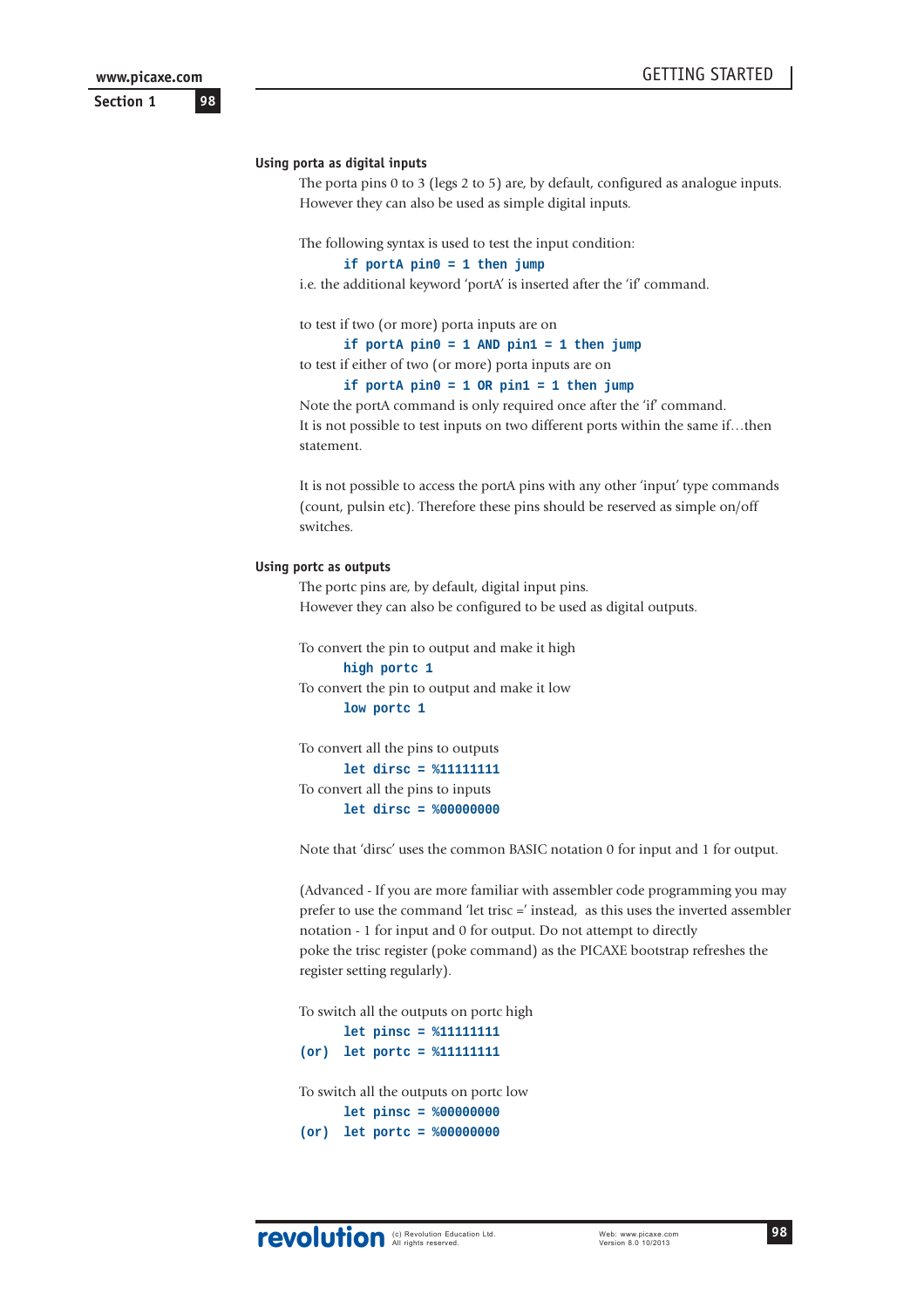# **Section 1**

# **Appendix F – Configuring the obsolete 40X/40X1 I/O Pins**

To provide greater flexibility, the input/output pin configuration of the PICAXE-40X can be varied by the user.

**PORTA** (legs 2 to 5) provide 4 analogue inputs (default) or up to 4 digital inputs. **PORTB** (leg 33 to 40) provide 8 fixed outputs. **PORTC** (leg 15-18. 23-26) provide 8 digital inputs (default) or up to 8 outputs. **PORTD** (leg 19-22, 27-30) provide 8 digital inputs **PORTE** (leg 8 to 10) provide 3 analogue inputs

This gives a maximum of 20 digital inputs, 16 outputs, 7 analogue inputs

|                                  | <b>PICAXE-40X</b> |    |                              |
|----------------------------------|-------------------|----|------------------------------|
| Reset I                          |                   | 40 | Output 7                     |
| ADC 0 / In a0 I                  | $\overline{2}$    | 39 | Output 6                     |
| ADC 1 / In a1 I                  | 3                 | 38 | Output 5                     |
| ADC 2 / In a2 I                  | $\Delta$          | 37 | Output 4                     |
| ADC 3 / In a3 I                  | 5                 | 36 | Output 3                     |
| Serial In D                      | 6                 | 35 | Output 2                     |
| Serial Out D                     | $\overline{7}$    | 34 | Output 1                     |
| ADC 5 D                          | 8                 | 33 | Output 0                     |
| ADC 6                            | 9                 | 32 | $+V$                         |
| ADC 7 I                          | 10                | 31 | 0V                           |
| +V [                             | 11                | 30 | Input 7 / keyboard data      |
| ov [                             | 12                | 29 | Input 6 / keyboard clock     |
| Resonator I                      | 13                | 28 | Input 5                      |
| Resonator I                      | 14                | 27 | Input 4                      |
| In $c0$ / Out $c0$ [             | 15                | 26 | In $c7$ / Out $c7$           |
| In c1 / Out c1 / pwm 1 $I$       | 16                | 25 | In $c6$ / Out $c6$           |
| In $c2$ / Out $c2$ / pwm 2 [     | 17                | 24 | In $c5/$ Out $c5$            |
| In $c3$ / Out $c3$ / i2c scl $I$ | 18                | 23 | In $c4$ / Out $c4$ / i2c sda |
| Input 0 / Infrain [              | 19                | 22 | Input 3                      |
| Input 1 [                        | 20                | 21 | Input 2                      |
|                                  |                   |    |                              |

#### **PORTA Functions**

| Leg            | <b>Default Function</b> | <b>Second Function</b> |
|----------------|-------------------------|------------------------|
| $\mathfrak{D}$ | analogue 0              | porta input 0          |
| 3              | analogue 1              | porta input 1          |
| 4              | analogue 2              | porta input 2          |
| 5              | analogue                | porta input 3          |
|                |                         |                        |

# **PORTB / PORTE Functions**

PORTB pins are fixed as outputs and cannot be altered. PORTE pins are fixed as analogue inputs and cannot be altered.

#### **PORTC Functions**

| Leg | <b>Default</b> | <b>Second Function</b>              | <b>Special Function</b> |
|-----|----------------|-------------------------------------|-------------------------|
| 15  | input portc 0  | output portc 0                      |                         |
| 16  | input port c1  | output portc 1 pwm 1 (output)       |                         |
| 17  | input portc 2  | output portc 2pwm 2 (output)        |                         |
| 18  | input portc 3  | output portc 3i2c scl clock (input) |                         |
| 23  | input port 4   | output portc 4i2c sda data (input)  |                         |
| 24  | input port t5  | output portc 5                      |                         |
| 25  | input portc 6  | output portc 6                      |                         |
| 26  | input portc 7  | output portc 7                      |                         |

The portC pins can be used as the default inputs, changed to outputs, or used with their special function via use of the i2cslave or pwmout command

#### **PORTD Functions**

| Leg | <b>Default Function</b> | <b>Special Function</b> |
|-----|-------------------------|-------------------------|
| 19  | input 0                 | infrared (input)        |
| 20  | input 1                 |                         |
| 21  | input 2                 |                         |
| 22  | input 3                 |                         |
| 27  | input 4                 |                         |
| 28  | input 5                 |                         |
| 29  | input 6                 | keyboard clock (input)  |
| 30  | input 7                 | keyboard data (input)   |
|     |                         |                         |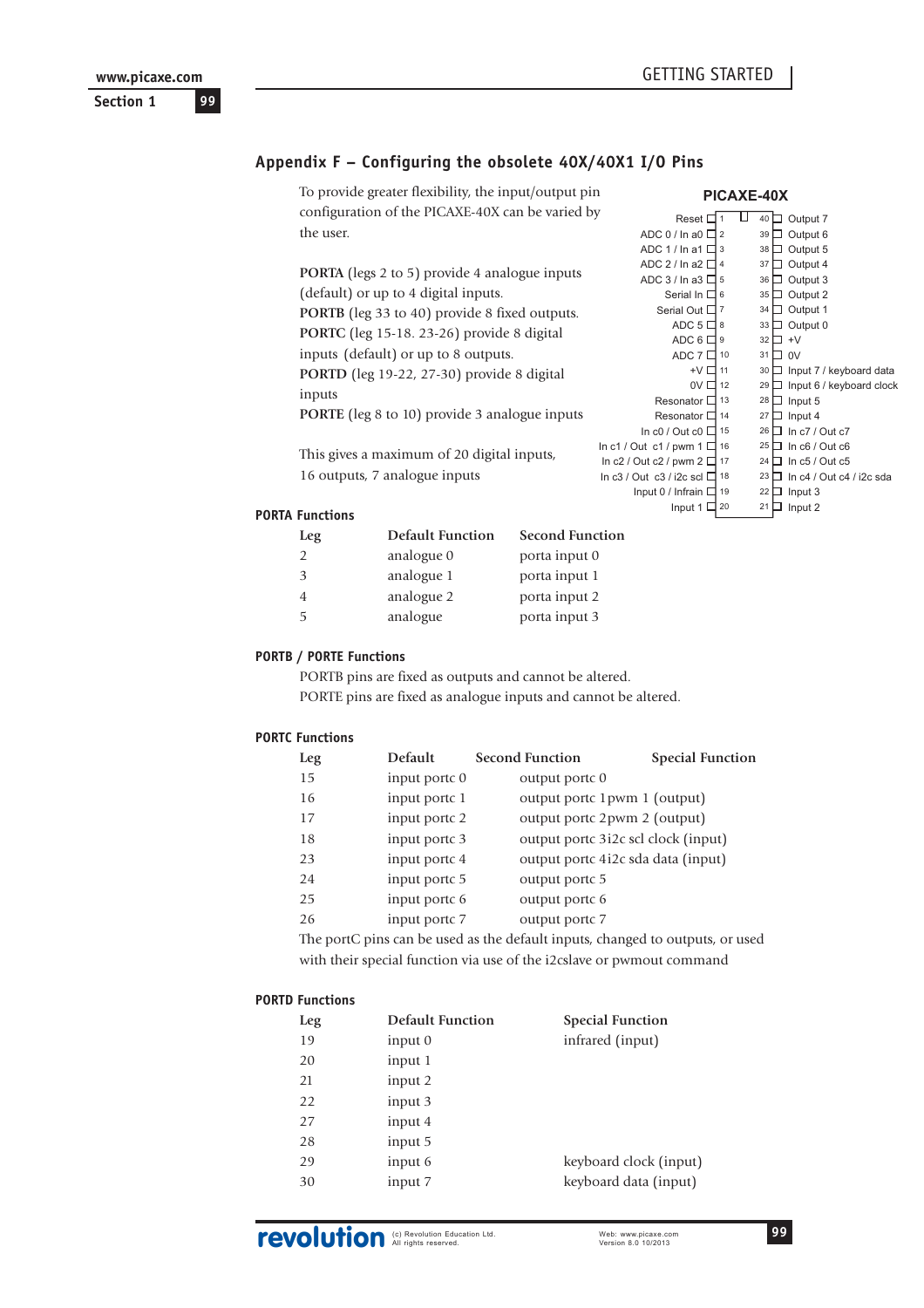**Section 1**

#### **Using porta as digital inputs**

The porta pins 0 to 3 (legs 2 to 5) are, by default, configured as analogue inputs. However they can also be used as simple digital inputs.

The following syntax is used to test the input condition:

#### **if porta pin0 = 1 then jump**

i.e. the additional keyword 'portA' is inserted after the 'if' command.

to test if two (or more) porta inputs are on

**if porta pin0 = 1 AND pin1 = 1 then jump**

to test if either of two (or more) porta inputs are on

# **if porta pin0 = 1 OR pin1 = 1 then jump**

Note the portA command is only required once after the 'if' command. It is not possible to test inputs on two different ports within the same if...then statement.

It is not possible to access the portA pins with any other 'input' type commands (count, pulsin etc). Therefore these pins should be reserved as simple on/off switches.

#### **Using portc as digital inputs**

On the PICAXE-40X **portD** are the standard inputs, and hence use the standard **if pin0 =** command. Therefore for **portC** inputs the extra keyword **portC** must be used (as in the **if portA pin0 =** example above).

#### **Using portc as outputs**

The portc pins are, by default, digital input pins. However they can also be configured to be used as digital outputs. To convert the pin to output and make it high

#### **high portc 1**

To convert the pin to output and make it low

### **low portc 1**

To convert all the pins to outputs

**let dirsc = %11111111**

To convert all the pins to inputs

#### **let dirsc = %00000000**

Note that 'dirsc' uses the common BASIC notation 0 for input and 1 for output.

(Advanced - If you are more familiar with assembler code programming you may prefer to use the command 'let trisc =' instead, as this uses the inverted assembler notation - 1 for input and 0 for output. Do not attempt to directly poke the trisc register (poke command) as the PICAXE bootstrap refreshes the register setting regularly).

To switch all the outputs on portc high

**let pinsc = %11111111 (or) let portc = %11111111**

To switch all the outputs on portc low **let pinsc = %00000000 (or) let portc = %00000000**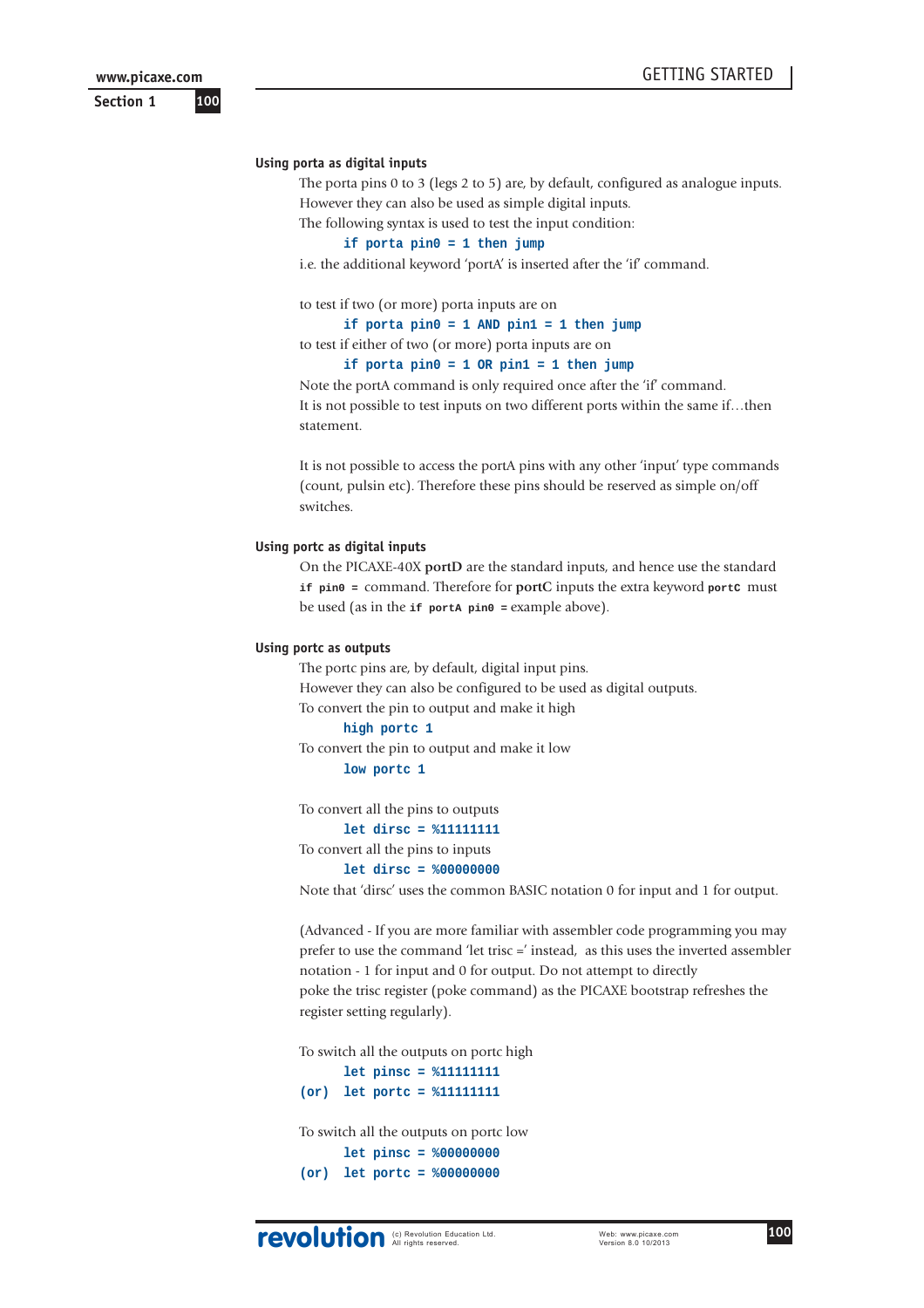**Section 1**

# **Appendix G - Frequently Asked Questions (FAQ).**

#### **Where can I purchase PICAXE microcontrollers?**

All microcontrollers can be purchased from within the PICAXE section of the online store at www.techsupplies.co.uk or from our distributors (see www.picaxe.com)

#### **Which cable - serial or USB?**

Most modern computers do not have a 9 pin legacy serial port and so we always recommend the USB download cable part AXE027. However the AXE026 serial cable is a more economical option for multiple old computers that do still have serial ports - e.g. in a school IT room.

#### **There appears to be two PICAXE serial download cables - which should I use?**

The standard serial PICAXE cable (part AXE026) ends with a stereo style 3.5mm plug. If making your own board we recommend this stereo cable cheaper as it is cheaper, better quality, and our sample PCB files use this connector (part CON039). The original PICAXE-28 cable (part AXE025) ended with a 3 pin inline connector, but this cable is no longer used on any of our project boards or sample pcbs.

#### **I've built a second pcb (without the download circuit) and the PICAXE program will not run!**

If you program a PICAXE chip in a different board, and then move the chip to a board without the download circuit, you must ensure that the 'serial in' pin is tied to ground (0V) on the second board for reliable operation.

#### **I've bought some blank PICs and they don't work in the PICAXE system!**

The PICAXE microcontroller is not a blank PICmicro! It is a microcontroller that has been pre-programmed with a 'bootstrap' program that enables the download via the direct cable link (the bootstrap program tells the microcontroller how to interpret the direct cable programming commands). Therefore you must buy 'PICAXE' microcontrollers, rather than blank microcontrollers, to use with the PICAXE system. However we sell PICAXE microcontrollers at approx. the same price as blank devices, so there is very little price difference for the end user, particularly if you purchase the multi-packs.

#### **I've programmed a PICAXE microcontroller using a conventional programmer and it will now not work in the PICAXE system!**

You have overwritten, and hence deleted, the PICAXE bootstrap program (see above). The microcontroller can no longer be used as a PICAXE microcontroller, but you can naturally continue using it with your conventional programmer.

#### **Can you reprogram microcontrollers (that I have accidentally erased) with the bootstrap program?**

No. We do not accept microcontrollers from unknown sources due to the correct storage/handling procedures required by these devices. We use gang programmers costing several thousand pounds to program the bootstrap code into the blank microcontrollers, and so must protect this expensive equipment from damage. It is also likely that if we did offer this service the handling cost would end up more expensive than new PICAXE microcontrollers anyway!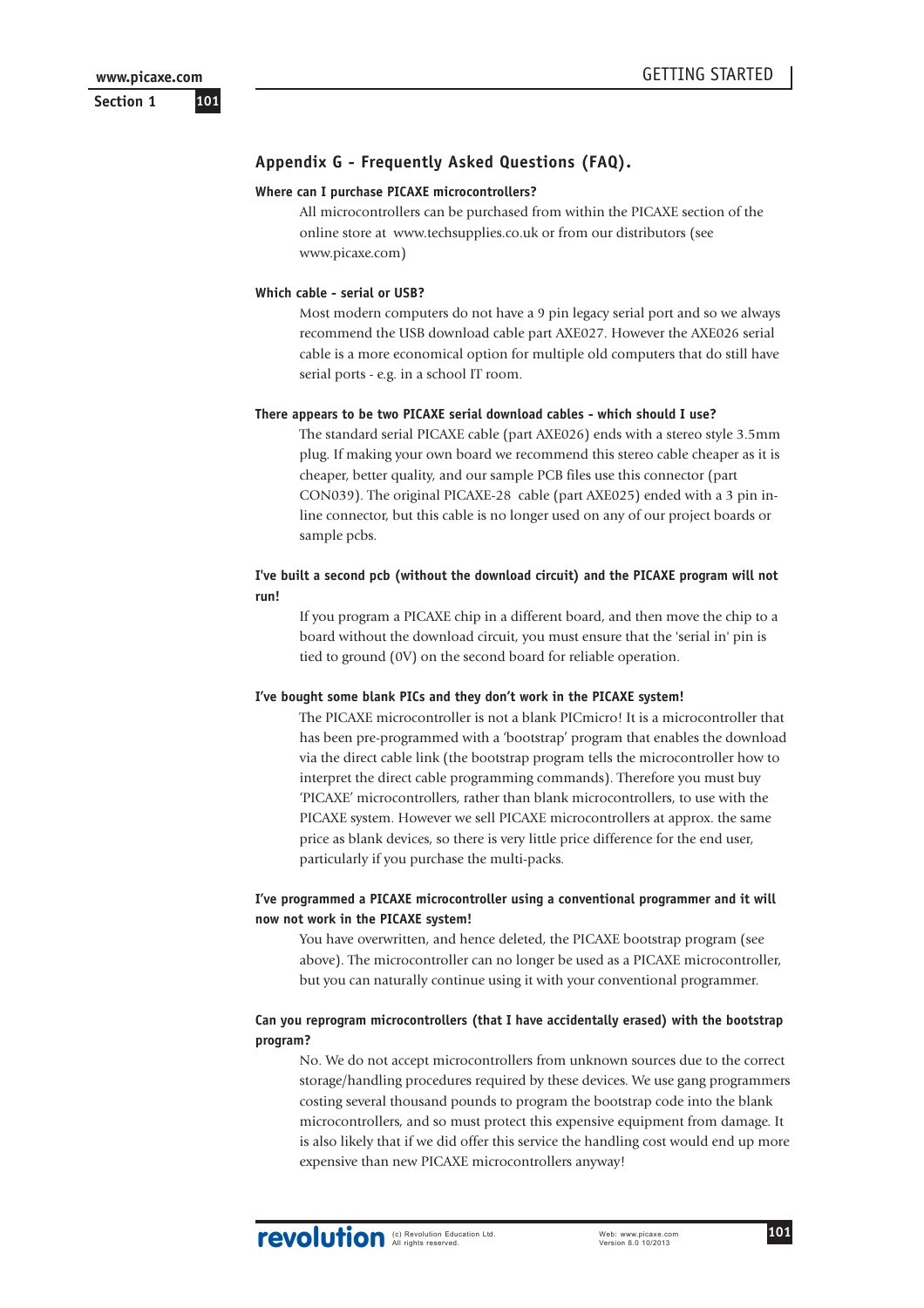**Section 1**

#### **Can you supply the bootstrap program so that I can make my own PICAXE?**

No. The small royalty made on each PICAXE chip sold is the main financial benefit to our company to support the PICAXE system - the software is free and the cables/development kits are sold at very low cost. Therefore we do not allow anyone else to manufacture PICAXE microcontrollers.

#### **Can I see the assembler code that is downloaded into the PICAXE?**

You can convert PICAXE BASIC programs into assembler code, to program blank PICs or to just learn how assembler code works by 'disassembly'. However some of the very complex functions (e.g. M2 multi-tasking programs) are not supported, and the assembler code program generated is optimised for processing speed (not optimised for compactness as with the PICAXE system) and so the code is not 100% identical to that downloaded to the PICAXE.

#### **Can you alter the input/output pin arrangement of the PICAXE microcontroller?**

All M2 and all X2 parts have configurable pins. The other older obsolete parts have mainly fixed i/o, although some pins can be changed - see the appendices at the end of Manual part 1 for more details.

#### **How long a program can I download into the PICAXE microcontroller?**

This varies on the commands used, as not all commands use the same amount of memory. As a general rule you can download about

40-110 lines of code into PICAXE-08/18

80-220 lines of code into PICAXE-08M/14M/20M/18A/18M/28/28A 600-1800 lines of code into PICAXE-14M2/18M2/20M2/18X/28X/40X 2000-3200 lines of code into PICAXE-20X2/28X1/28X2/40X1/40X2

However some commands, such as sound and serout use more memory and so will reduce this count. In our experience most educational programs that are too long to download are generally badly composed, and can be greatly reduced in size by use of sub-procedures etc.

#### **Do I need to erase the device?**

#### **How do I stop a program in the PICAXE microcontroller running?**

Each download automatically overwrites the whole of the previous program. There is generally no need to erase the memory at any point. However if you want to stop a program running you can select the 'Clear Hardware Memory' menu to download an 'empty' program into the PICAXE memory.

#### **How often can the PICAXE microcontroller be reprogrammed?**

PICAXE chips can be reprogrammed at least 100,000 times. Note these are minimum values and the actual values may be much greater.

#### **How vulnerable to damage are the microcontrollers?**

The microcontrollers have a high level of static protection built into each pin and so handling them without any personal static protection in an educational environment is perfectly acceptable.

#### **Can I control servos using the PICAXE?**

Yes, many parts have a 'servo' command that allows control of up to 8 servos (one on each output).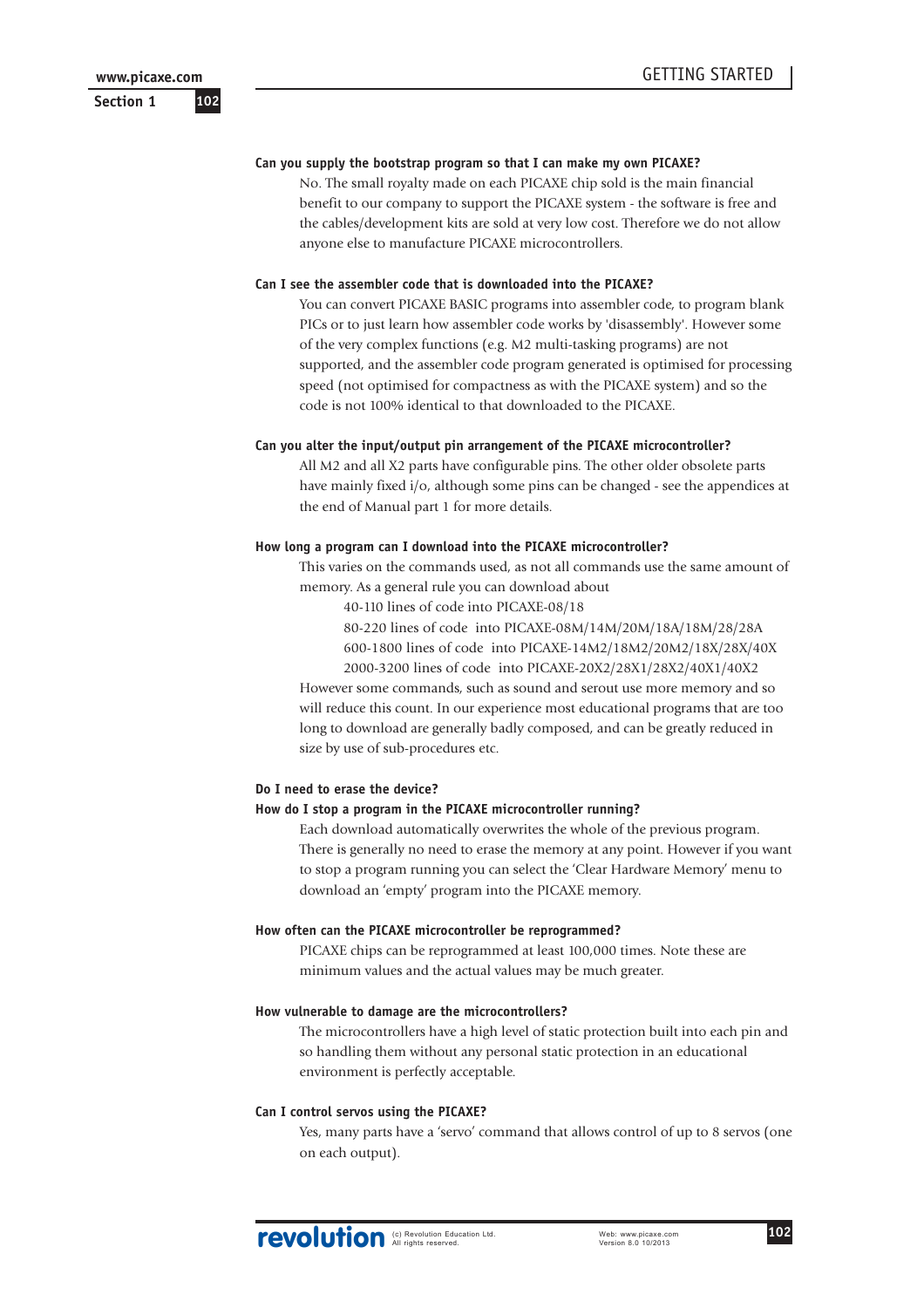**Section 1**

#### **Can I control an LCD display?**

Yes, the PICAXE supports serial LCD modules (like the Serial LCD/Clock Module AXE033) via the serout command. Note that the AXE033 module can also be preprogrammed with up to 8 messages to reduce the memory usage of the PICAXE microcontroller.

#### **How fast does the PICAXE operate?**

The PICAXE-08/18 microcontrollers have an internal 4MHz resonator, and the PICAXE-28/40 uses an external 4MHz ceramic resonator. This means the microcontroller processes 1 million assembler commands a second, which equates to roughly about 1,000 BASIC commands per second. The M and X parts can be overclocked to 8 or 16MHz (multiplies speed by x2 or x4).

#### **Does the PICAXE support interrupts?**

Yes. Many parts support a polled interrupt on the input port. Use the 'setint' or 'setintflags' command to setup the desired interrupt port setting.

#### **How do I create time delays longer than 65 seconds?**

The best way of creating long delays is to do minute delays with a loop, e.g. to wait an hour (60 minutes)

|             | for $b2 = 1$ to $60$ 'start a fornext loop |  |
|-------------|--------------------------------------------|--|
| pause 60000 | 'wait 1 minute                             |  |
| next b2     | 'next loop                                 |  |

The PICAXE microcontroller works at a nominal 4MHz, but due to device manufacturing tolerances there is likely to be a drift of a few seconds over long time periods (e.g. a day). Note that the Serial LCD/Clock module (AXE033) has a precision clock and 'alarm clock' function that can be used to trigger the PICAXE at predefined interval or at certain time/dates with much greater precision. The X parts can also be linked to the i2c DS13097 real time clock.

#### **My program is too long! What can I do?**

Tips for reducing program length (see BASIC Commands help file for more details):

- 1) Use 'let pins =' instead of multiple high/low commands
- 2) Use sub-procedures for repeated code
- 3) Try to reduce the use of sound and serout commands, which use a lot of memory
- 4) If using an LCD, store the messages in the AXE033 Serial LCD Module, rather than in the program
- 5) Use eeprom and read commands to store messages in data memory (see next page)
- 6) Restructure your program to reduce the number of 'goto' commands
- 7) Use a PICAXE chip with the largest memory (X1 or X2 parts)

You can use the 'PICAXE>Check Syntax' menu to test the length of your program without a download.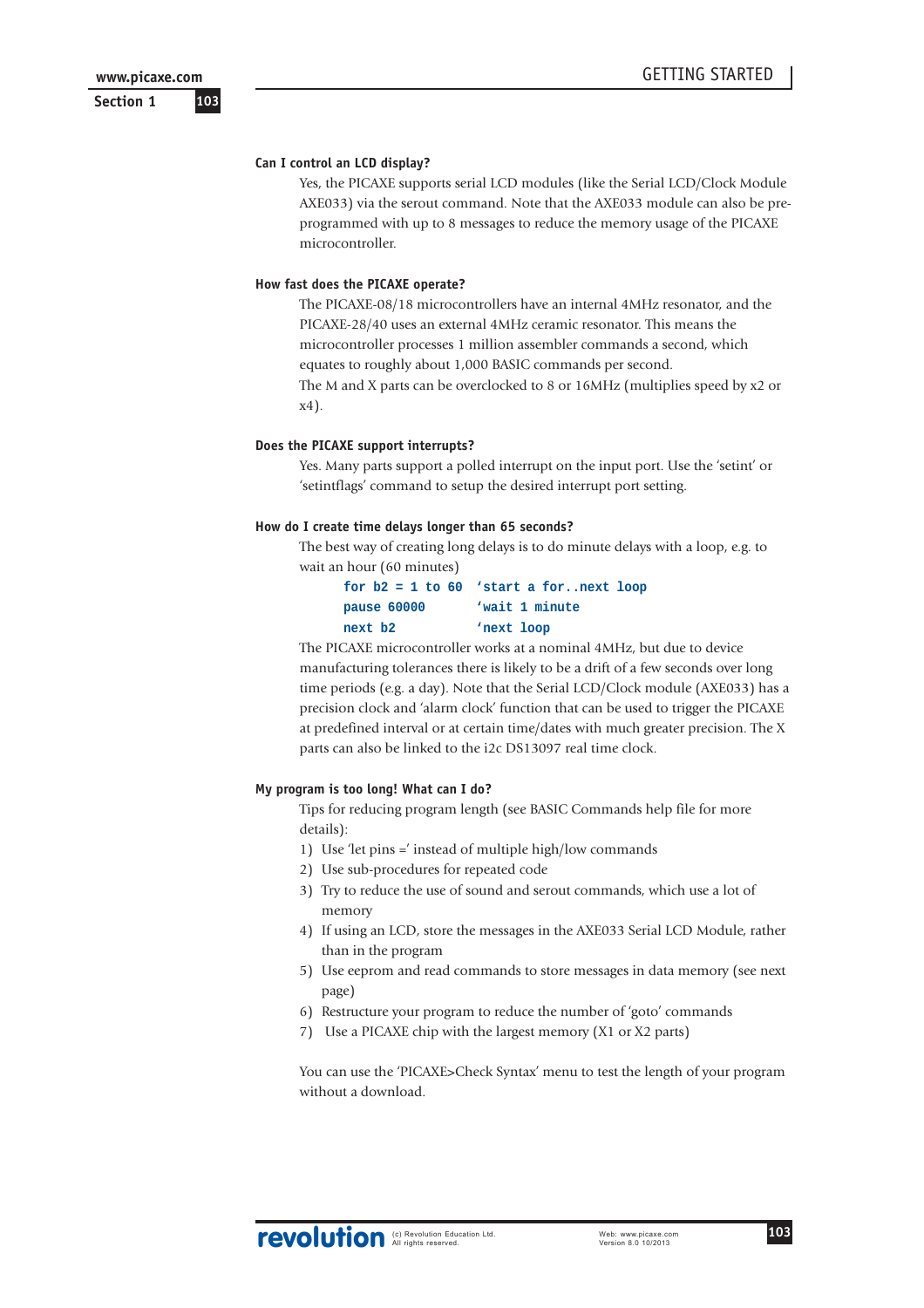**Section 1**

#### **Do symbols increase the program length?**

No, all symbols are converted back to 'numbers' by the computer software prior to download and so have no effect on program length. You can use as many symbol commands as you wish.

#### **What notes are generated by the sound command?**

The sound command generates different 'beep' sounds for the values 1-127. The tune and play commands on the PICAXE-08M are specifically designed to play tunes. See the tune command in section 2 of the manual for more details.

#### **I need more outputs - what can I do?**

Use the PICAXE-28X/28X1 or 40X/40X1 which can have up to 16 outputs. Or connect a single output (e.g. output7) from a first PICAXE chip to input0 of a second PICAXE-18 chip. Program the second PICAXE-18 chip with this simple program:

### **main: serin 0,N2400,b1 let pins = b1 goto main**

The eight outputs of the second chip can now be controlled with a serout 7,N2400,(b2) command by the first chip, where b2 contains the 'pins' value (0 to 255) desired on the second chip. This gives you a total of 15 useable outputs.

#### **I need more inputs - what can I do?**

Use a PICAXE-28X1 or 40X1, which can be configured to have a large number of inputs. Remember that analogue inputs can also be used as digital inputs if required, just see if the 'readadc' value is greater or less than 100. In many applications switches can also be connected in parallel on a single input pin.

#### **How do I test more than one input at once?**

Use the following command to test two inputs together

**if pin0 = 1 and pin1 = 1 then...** or either of two inputs if  $pin0 = 1$  or  $pin1 = 1$  then...

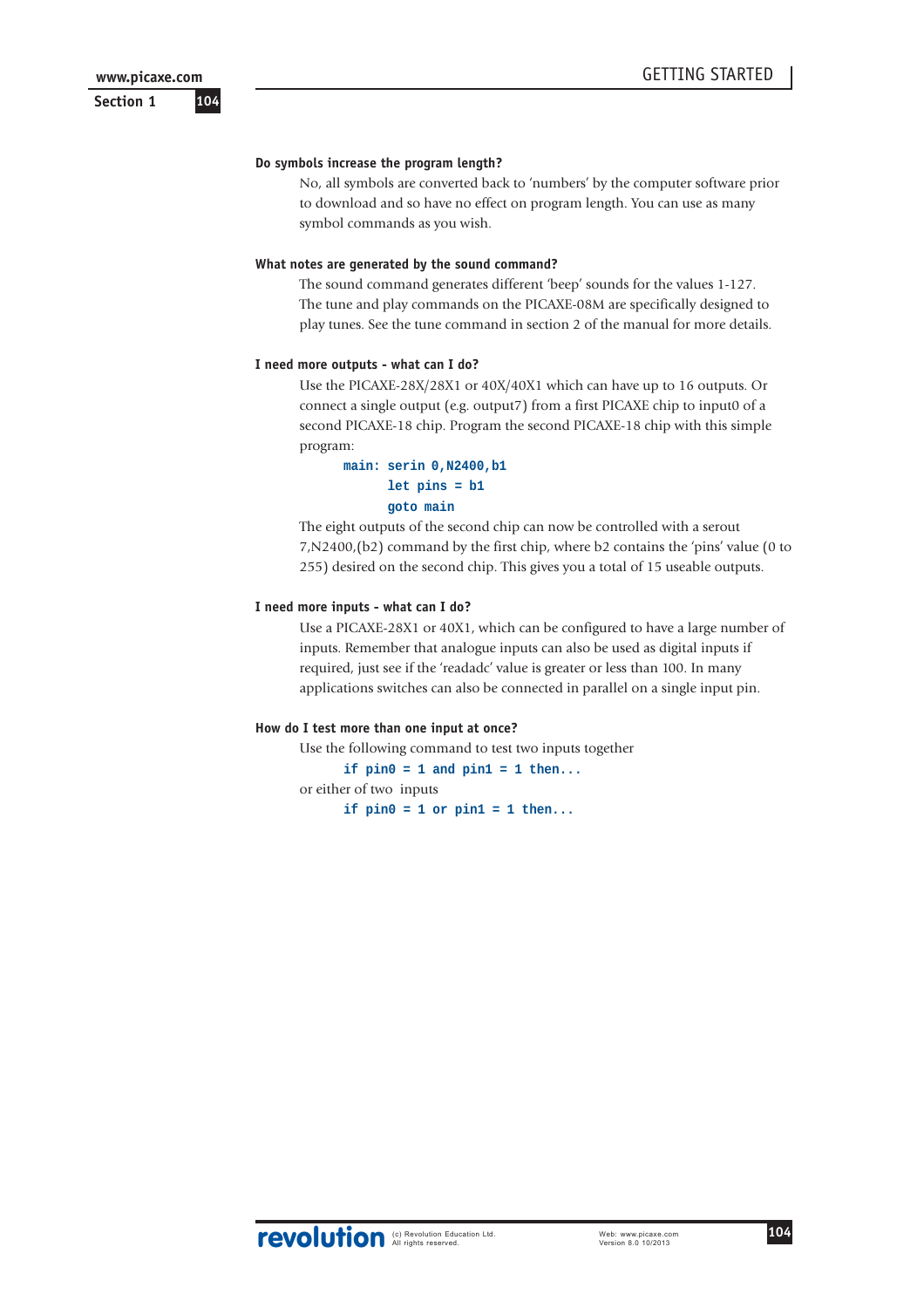# **Appendix I - Advanced Technical Information and FAQ**

This appendix provides advanced technical data for users who wish to understand more advanced technical data about the PICAXE microcontrollers. This information is not required for normal PICAXE use.

These notes presume the user is familiar with PIC microcontrollers, their configuration fuse settings and programming in assembler code.

#### **What is a PICAXE microcontroller?**

A PICAXE microcontroller is a Microchip PIC microcontroller that has been preprogrammed with the PICAXE bootstrap code. The bootstrap code enables the microcontroller to be reprogrammed without the need for an (expensive) conventional programmer, making the whole download system a very low-cost simple serial cable!

The bootstrap code also contains common routines (such as how to generate a pause delay or a sound output), so that each download does not have to waste time downloading this commonly required data. This makes the download time much quicker.

#### **Why use the PICAXE instead of assembler / C?**

The PICAXE uses a simple BASIC language (or flowcharts) that younger students can start generating programs with within an hour of first use. It is much easier to learn and debug than either C or assembler code.

The second advantage is the direct cable download method. The software is free and so the only cost per computer is a low-cost download cable. This enables students to buy their own cable and for schools to equip **every** single computer with a download cable. Other systems that require an expensive programmer are generally too expensive to implement in this way.

Finally as the PICAXE chip never leaves the board, all leg damage (as can occur when the chip is moved back and forth from a programmer) is eliminated.

#### **How is the program stored within the microcontroller?**

The program is stored in either data or program memory depending on the microcontroller type. The following table shows how program, read/write/ eeprom data and readmem/writemem data is stored.

| Program                 | Read/Write | Readmem/Writemem             |
|-------------------------|------------|------------------------------|
| PICAXE-08M2Program/Data | Data (256) | $N/A$ (use i2c)              |
| PICAXE-14M2Program      | Data (256) | $N/A$ (use i2c)              |
| PICAXE-18M2Program/Data | Data (256) | $N/A$ (use i2c)              |
| PICAXE-20M2Program      | Data (256) | $N/A$ (use i2c)              |
| PICAXE-18X Program      | Data (256) | $N/A$ (use i2c)              |
| PICAXE-28X Program      | Data (128) | $N/A$ (use i2c)              |
| PICAXE-28X1 Program     | Data (256) | $N/A$ (use readtable or i2c) |
| PICAXE-28X2 Program     | Data (256) | $N/A$ (use readtable or i2c) |
| PICAXE-40X Program      | Data (128) | $N/A$ (use i2c)              |
| PICAXE-40X2 Program     | Data (256) | N/A (use readtable or i2c)   |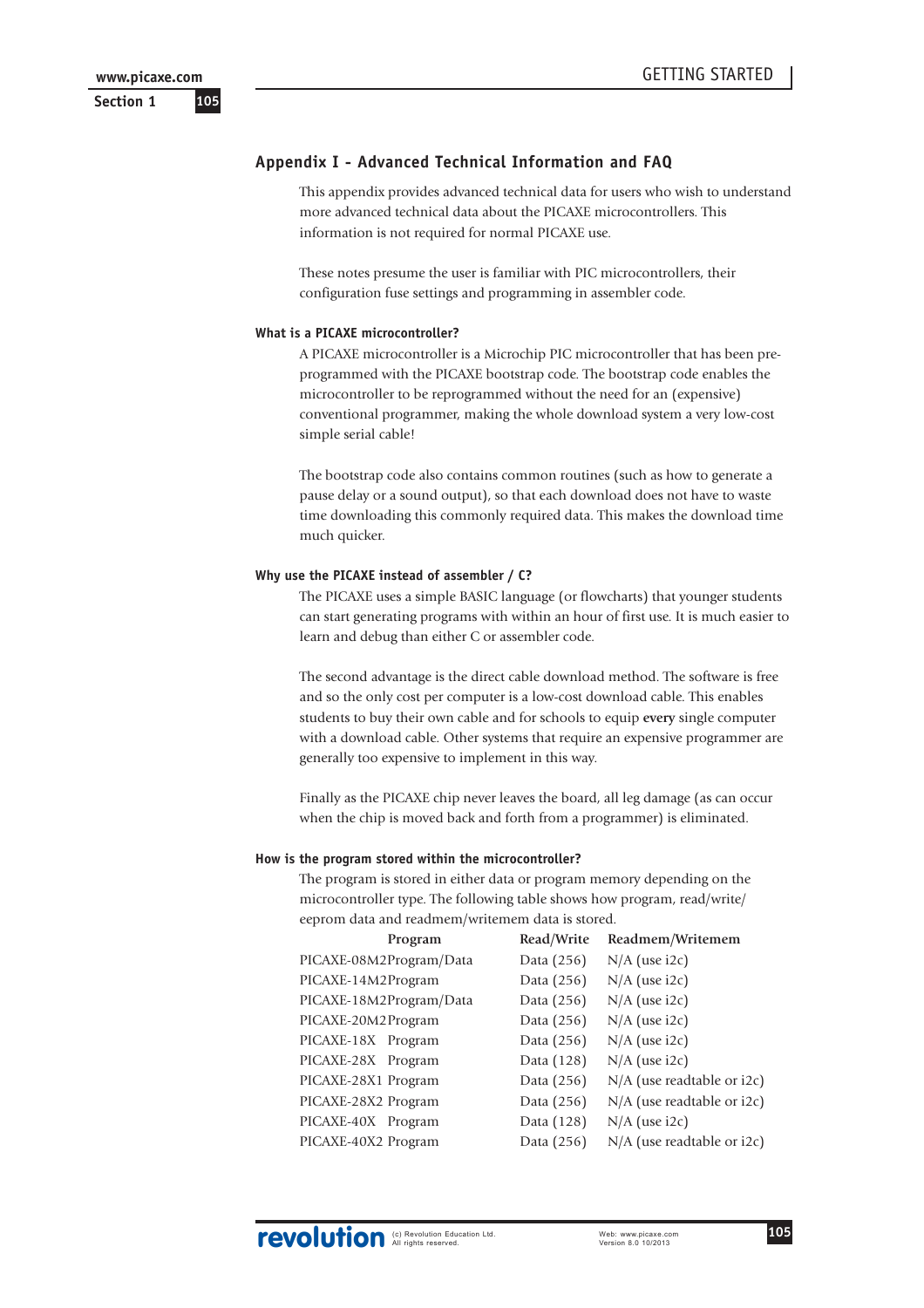The program and read/write memory is overwritten with every download. Use the eeprom command to preload data (within the program) for the read/write commands. The readmem/writemem memory is not changed during a download.

#### **How many times can the microcontroller be reprogrammed?**

PICAXE chips can be reprogrammed at least 100,000 times. Note these are minimum values and the actual values may be much greater.

#### **How is a download started?**

When the computer starts a download an interrupt is generated on the serial input pin on the PICAXE. This interrupts the main program and puts the PICAXE into a state for a new download to be received. Therefore you must ensure that the 'serial in' pin is tied to ground (0V) via the 22k/10k resistors on ALL project boards for reliable operation of the microcontroller (to prevent unwanted 'floating pin' interrupt signals).

#### **What are the electrical characteristics of the PICAXE (e.g. operating voltage range etc.)?**

The electrical characteristics of the PICAXE microcontroller is dependent upon the base PIC microcontroller that is programmed with the PICAXE bootstrap code to create the PICAXE microcontroller. Therefore see the Microchip datasheet (from www.microchip.com) for the appropriate microcontroller characteristics. The lowest recommended operating voltage from these datasheets is 3V (Note this is the 'operating voltage' only. You may require a higher voltage (minimum 4.5V recommended) whilst doing the actual serial download from the computer to ensure accurate memory programming of the chip). X2 parts are also available in special 1.8V to 3.3V variants.

#### **Does the PICAXE set the watchdog timer fuse?**

Yes, the watchdog timer is set and used within a number of commands such as sleep and nap. The user cannot alter it's settings.

#### **Does the PICAXE set the power-up timer fuse?**

Yes.

#### **Does the PICAXE set the brown-out fuse?**

Yes for the M, M2, X1 and X2 parts, no for other parts. An unfortunate side effect of the brown-out fuse on the other parts is that it restricts the lowest operating voltage of the micro-controller to about 4.2V. As many users wish to use 3V battery packs, the brown-out fuse is not set on the PIC microcontrollers with a 4.2V brown-out.

The enablebod/disabledbod command can enable/disable the brown out function on M, M2, X1 and X2 parts.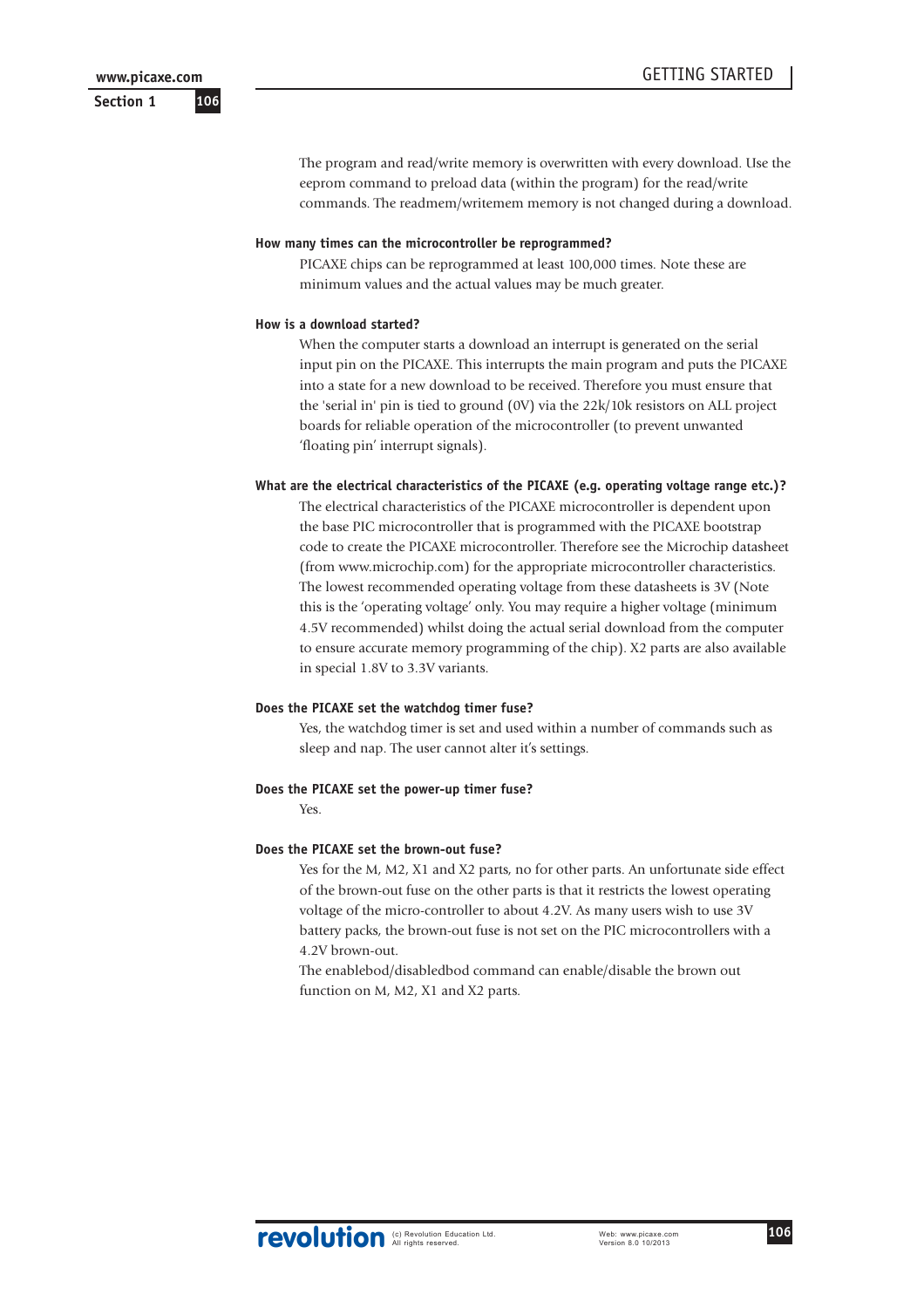# **Section 1**

#### **How does the PICAXE do ADC (analogue-to-digital) conversions?**

The (discontinued) PICAXE-08 and PICAXE-18 used the internal comparator to do a low resolution ADC step comparison, providing 16 discrete analogue values. The other PICAXE microcontrollers all use the internal ADC to do a full 256 step (8 bit) conversion. Although the microcontrollers are technically capable of 10 bit conversions, this is converted by the readadc command into byte (8 bit) values for ease of use via the byte (b1 etc.) variables, which makes the maths easier for students. This gives a resolution of about 0.02V (at 5V supply) which is adequate for almost all educational projects. Most parts also have a separate 10 bit adc read option (1024 steps), via the readadc10 command.

#### **Can you supply the bootstrap program so that I can make my own PICAXE?**

No. The small royalty made on each PICAXE chip sold is the only financial benefit to our company to support the PICAXE system - the software is free and the cables/development kits are sold at very low cost. Therefore we do not allow anyone else to manufacture PICAXE microcontrollers.

#### **Can I mix assembler in with the BASIC code?**

No. The program and bootstrap code cannot be 'mixed' with assembler code, this is not good programming practice. However you can achieve the same goal by converting your BASIC into assembler code using the automatic conversion feature, and then editing the converted assembler code program (see below).

#### **Can I see the assembler code that is downloaded into the PICAXE?**

If you own a Revolution Serial PIC Programmer (part BAS800), you can convert PICAXE BASIC programs into assembler code, to program blank PICs or to just learn how assembler code works by 'disassembly'. However some of the more complex commands (e.g. serin) are not supported, and the assembler code program generated is optimised for sequential learning (not optimised for compactness as with the PICAXE system) and so the code is not identical to that downloaded to the PICAXE.

#### **Can you alter the input/output pin arrangement of the PICAXE microcontroller?**

The PICAXE-08 has 5 pins that can be configured as desired. The 28 and 40 pin PICAXE can also be altered to give more inputs or outputs. The 18 pin input/ output pin arrangements are fixed and cannot be altered.

#### **How long a program can I download into the PICAXE microcontroller?**

This varies on the commands used, as not all commands use the same amount of memory.

There is no fixed 'byte' formula as to memory usage e.g. pause 5, pause 50 and pause 500 will all take different amounts of memory space! To calculate memory usage use the 'Check Syntax' option from the PICAXE menu. This will report the amount of memory used.

#### **Do symbols increase the program length?**

No, all symbols are converted back to 'numbers' by the computer software prior to download and so have no effect on program length. You can use as many symbol commands as you wish.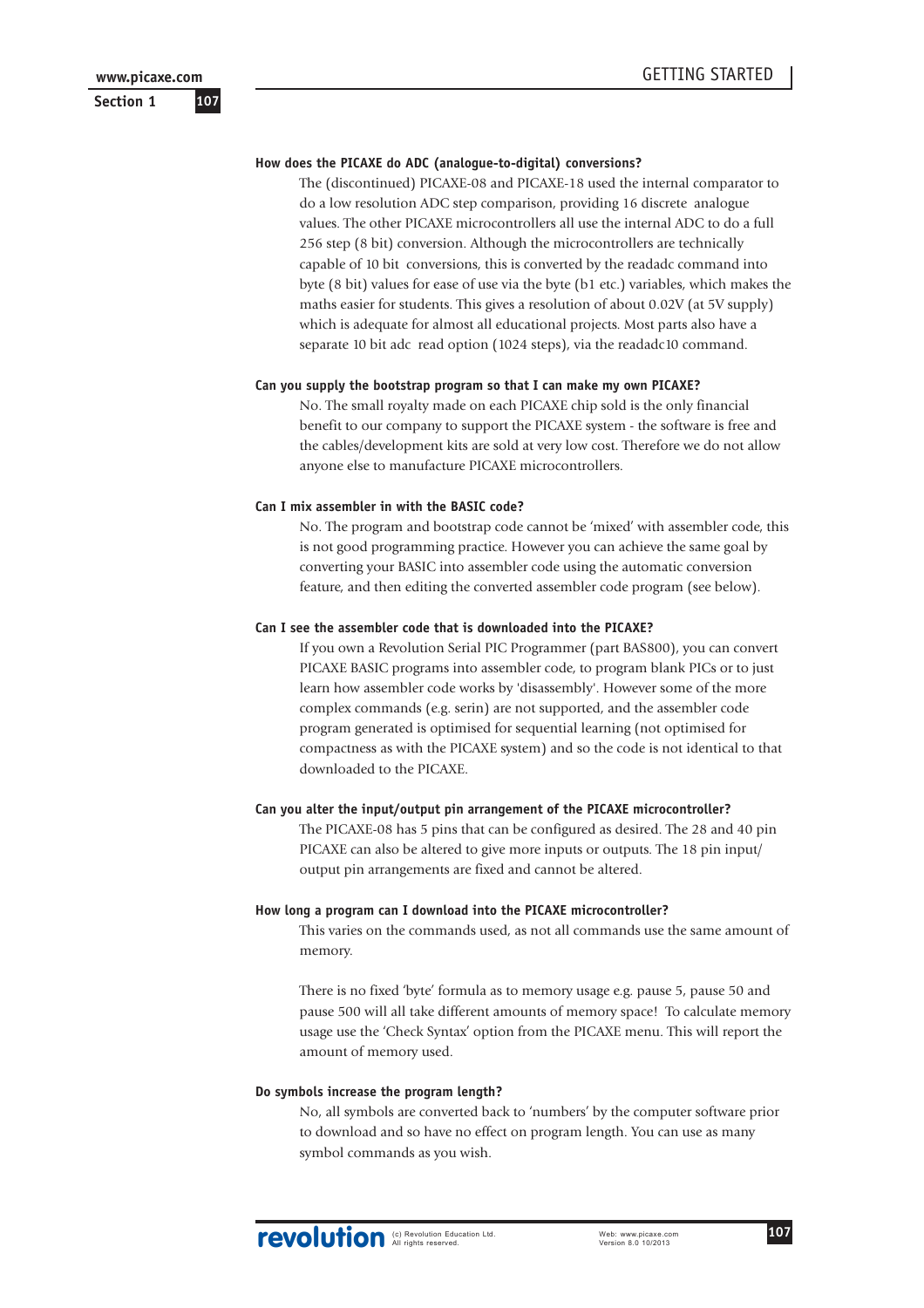**Section 1**

#### **Do I need to erase the device?**

#### **How do I stop a program in the PICAXE microcontroller running?**

Each download automatically overwrites the whole of the previous program. There is generally no need to erase the memory at any point. However if you want to stop a program running you can select the 'Clear Hardware Memory' menu to download an 'empty' program into the PICAXE memory.

#### **Why is an 'empty' program not 0 bytes long?**

Each downloaded program contains some configuration data, and an 'end' command is always added automatically to the end of each downloaded program. Therefore an 'empty' program on screen will not generate a zero byte program. To prevent the automatic end use the #no\_end directive.

#### **How vulnerable to damage are the microcontrollers?**

The microcontrollers have a high level of static protection built into each pin and so generally handling them without any personal static protection in an educational (non-production) environment is acceptable.

#### **Can I use i2c EEPROMs with the PICAXE?**

The M2, X, X1 and X2 parts support all i2c parts via the hi2cin and hi2cout commands.

#### **Can the PICAXE count pulses?**

The M, M2, X, X1 and X2 parts support the count command which can count the number of pulses in a defined period. All parts support the pulsin command to measure the length of a pulse.

#### **Can I control servos using the PICAXE?**

#### **Can I do PWM control of a motor using the PICAXE?**

The M, M2, X, X1 and X2 parts have a dedicated pwmout command which acts on one or two of the pins for full pwm control.

These parts also have a 'servo' command that allows control of up to 8 servos (one on each output). The servo command users the internal timer and an interrupt, so that the pulses are maintained 'in the background' all the time that the PICAXE is running the main program.

The servo command produces a pulse of length 0.01ms to 2.55 ms approximately every 20ms. Therefore it can also be used as a simple background PWM output with PWM mark:space ratios between 1:2000 and 1:8 (approx).

#### **How fast does the PICAXE operate? Can I overclock the PICAXE?**

All parts have an internal 4MHz/8MHz resonator, and the PICAXE-28/40 family can optionally also use an external ceramic resonator. This means the microcontroller processes 1 million assembler commands a second, which equates to roughly about 1000 BASIC commands per second. Different commands take different times to execute depending on how complex their 'assembler code' is.

All parts can be overclocked up to 64MHz (see the Over-clocking Appendix for restrictions).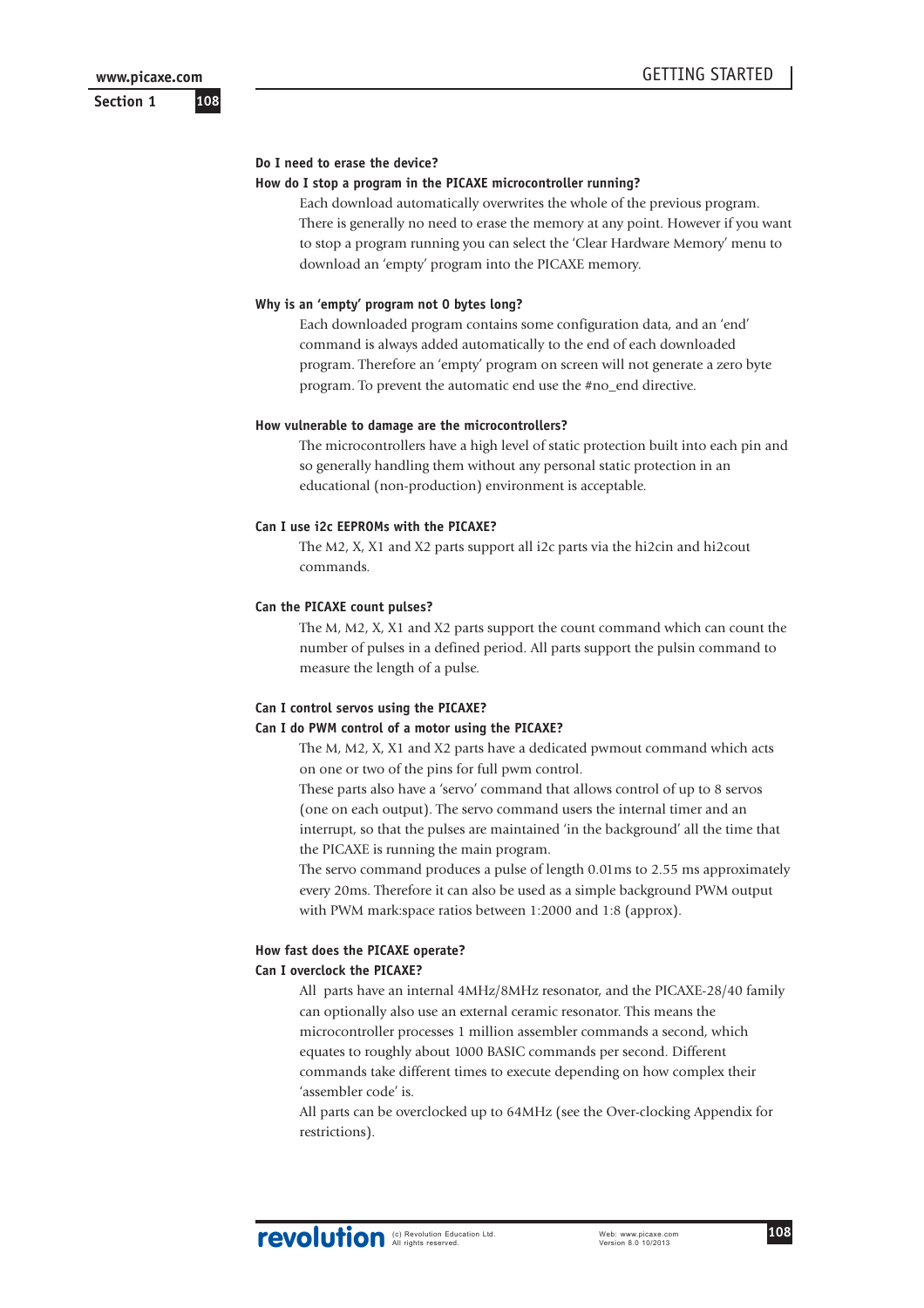## **Why does the PICAXE only support up to 4800 baud rate on serout/serin commands? Can I send and receive serial data via the download cable?**

The maximum baud rates were originally selected for reliable operation with microcontrollers with internal resonator. The early internal resonators were not as accurate as an external device, and a slower baud rate ensures reliable operation. The M2, X1 and X2 parts support much higher baud rates via the hardware EUSART using the hserout command.

Many parts can send data via the download cable via a 'sertxd' command and receive data via the 'serrxd' command.

## **Does the PICAXE support interrupts?**

The PICAXE uses the internal microcontroller interrupts for some of it's BASIC commands (e.g. servo). Therefore the internal interrupts are not available for general use. However the A, M and X parts all support a single 'polled' interrupt on the input port. Use the 'setint' BASIC command to setup the desired interrupt port setting to enable the polled interrupt. The polled interrupt scans the input port between every BASIC command (and constantly during pause commands), and so activates very quickly.